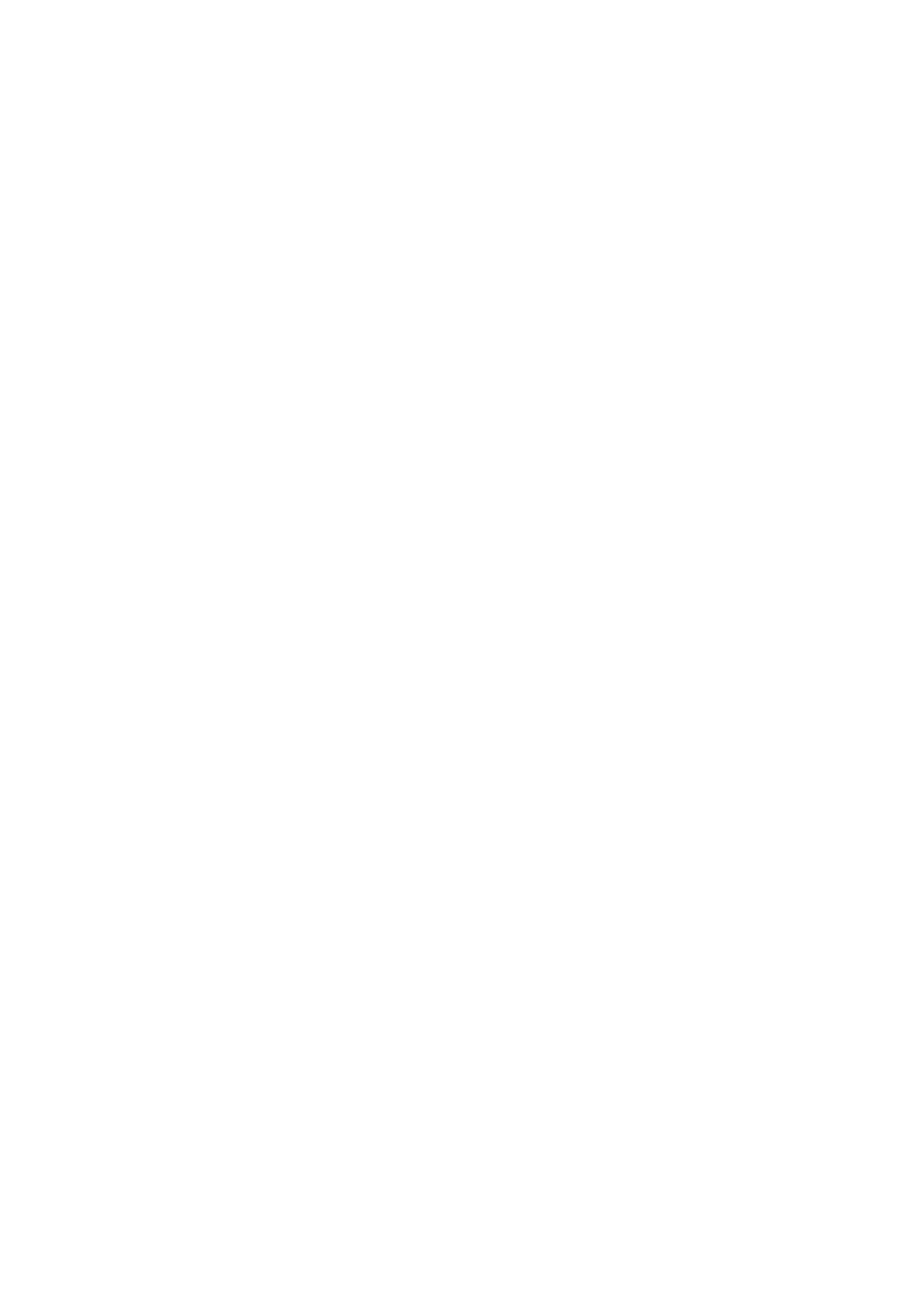# **COVID-19 and older people: Impact on their lives, support and care**



European Foundation for the Improvement of Living and Working Conditions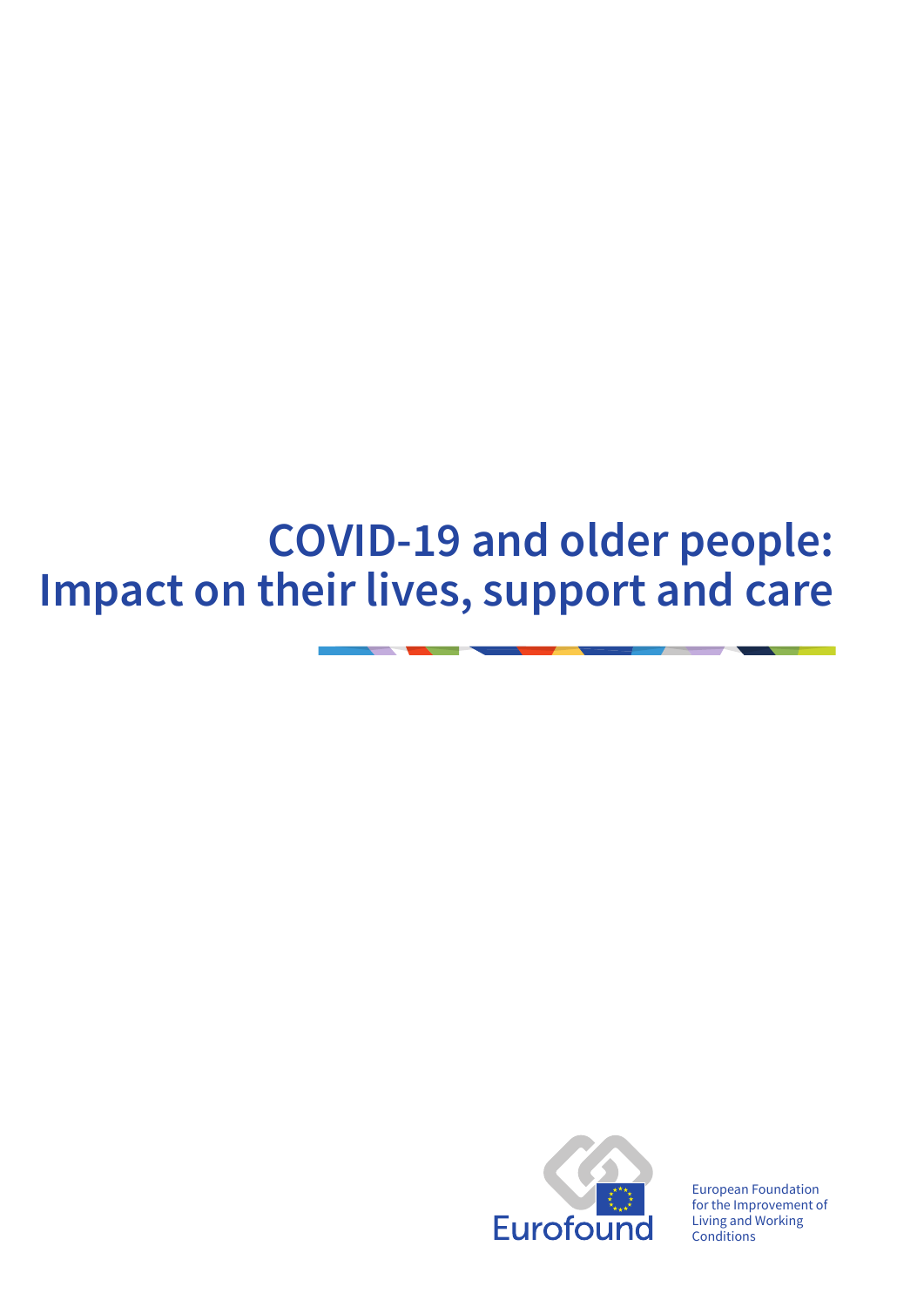### **When citing this report, please use the following wording:**

Eurofound (2022), *COVID-19 and older people: Impact on their lives, support and care*, Publications Office of the European Union, Luxembourg.

**Authors**: Hans Dubois, Sanna Nivakoski, Klára Fóti, Valentina Patrini and Massimiliano Mascherini

**Research manager**: Hans Dubois

**Research project**: The impact of COVID-19 on living conditions of older people and their care needs

**Acknowledgements**: Peer reviews were conducted by Lena Dahlberg (Dalarna University), Sara Domènech Pou (Autonomous University of Barcelona), Rocío Fernández-Ballesteros (Autonomous University of Madrid), Maša Filipovič Hrast (University of Ljubljana), Anne Nolan (Economic and Social Research Institute, Ireland), Michael Leiblfinger (Johannes Kepler University Linz), Ricardo Rodrigues (European Centre for Social Welfare Policy and Research), Agnieszka Sowa-Kofta (Institute of Labour and Social Studies, Poland), David Stuckler (Bocconi University) and Anna Wanka (Goethe University Frankfurt). The report also benefited from comments received at the online workshops that took place on 30 November 2020 and 11 June 2021, the European Health Policy Group meeting at the London School of Economics on 21 May 2021 (discussant: Valérie Moran, Luxembourg Institute of Socio-Economic Research and Luxembourg Institute of Health) and the German Institute for Employment Research seminar on 21 June 2021.

**Luxembourg**: Publications Office of the European Union

| Print:      | ISBN 978-92-897-2243-8 | doi:10.2806/911450 | TJ-03-21-504-EN-C |
|-------------|------------------------|--------------------|-------------------|
| <b>PDF:</b> | ISBN 978-92-897-2244-5 | doi:10.2806/028438 | TJ-03-21-504-EN-N |

This report and any associated materials are available online at <http://eurofound.link/ef21053>

© European Foundation for the Improvement of Living and Working Conditions, 2022

Reproduction is authorised provided the source is acknowledged.

For any use or reproduction of photos or other material that is not under the Eurofound copyright, permission must be sought directly from the copyright holders.

Cover image: © Rido/Adobe Stock

Any queries on copyright must be addressed in writing to: [copyright@eurofound.europa.eu](mailto:copyright@eurofound.europa.eu)

*Research carried out prior to the UK's withdrawal from the European Union on 31 January 2020, and published subsequently, may include data relating to the 28 EU Member States. Following this date, research only takes into account the 27 EU Member States (EU28 minus the UK), unless specified otherwise.*

While Eurofound acknowledges that the concepts of gender and sex are different, in this report, unless otherwise stated, gender is used to denote female and male characteristics.

The European Foundation for the Improvement of Living and Working Conditions (Eurofound) is a tripartite European Union Agency established in 1975. Its role is to provide knowledge in the area of social, employment and work-related policies according to Regulation (EU) 2019/127.

**European Foundation for the Improvement of Living and Working Conditions**

**Telephone**: (+353 1) 204 31 00 **Email**: [information@eurofound.europa.eu](mailto:information@eurofound.europa.eu) **Web**: [www.eurofound.europa.eu](http://www.eurofound.europa.eu)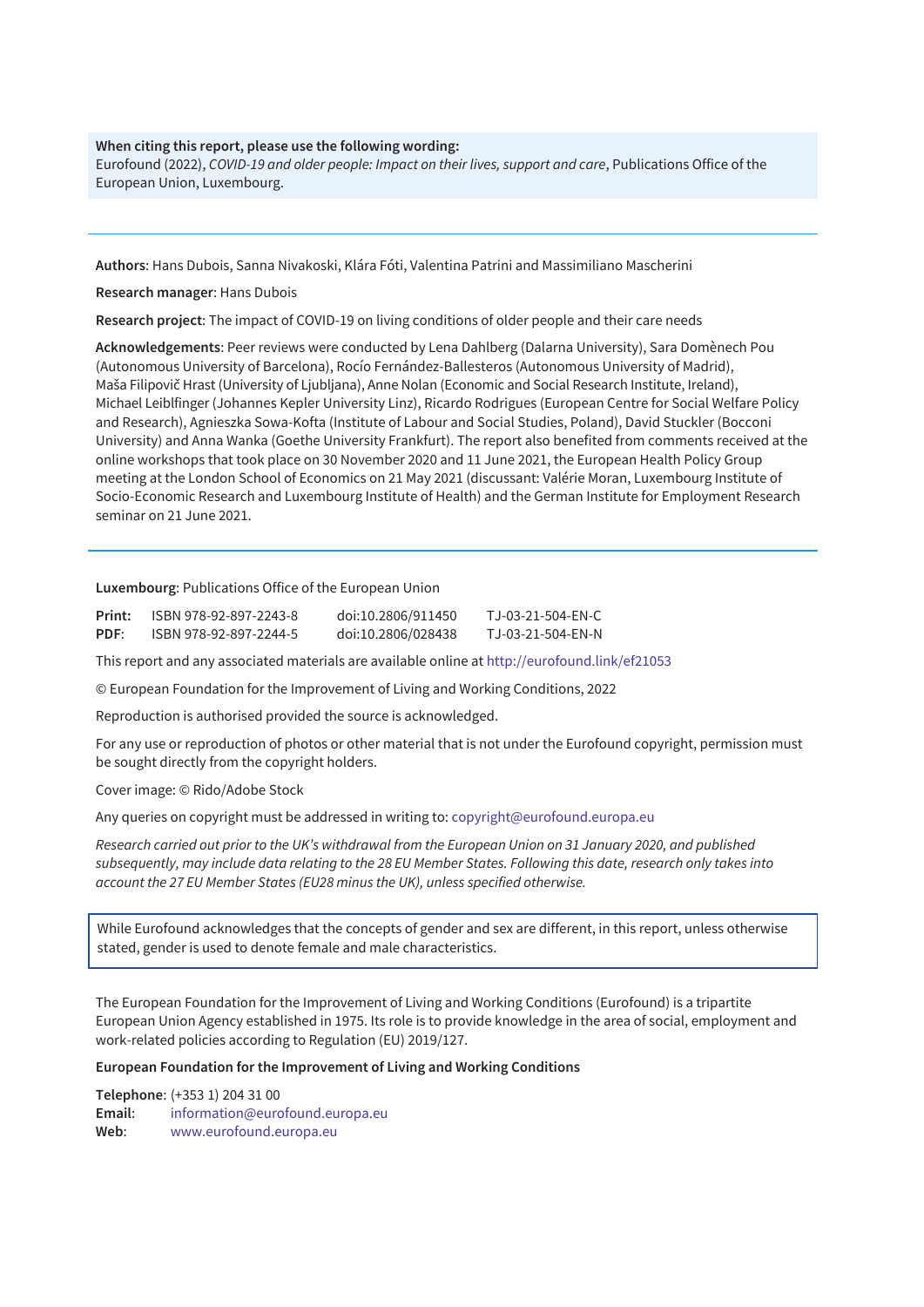## **Contents**

|    | <b>Executive summary</b>                                           | 1              |
|----|--------------------------------------------------------------------|----------------|
|    | <b>Introduction</b>                                                | 3              |
|    | EU policy context                                                  | 4              |
| 1. | <b>Health and well-being</b>                                       | 7              |
|    | Self-reported health                                               | $\overline{7}$ |
|    | Mental well-being                                                  | $\overline{7}$ |
|    | <b>Healthy living</b>                                              | 11             |
|    | Measures and initiatives                                           | 12             |
| 2. | <b>Social interaction</b>                                          | 15             |
|    | Social contacts                                                    | 15             |
|    | Loneliness                                                         | 17             |
|    | Social tension                                                     | 18             |
|    | Measures and initiatives                                           | 19             |
| 3. | Paid and unpaid work                                               | 21             |
|    | Employment                                                         | 21             |
|    | Job loss                                                           | 21             |
|    | Hours, income and job security                                     | 22             |
|    | Telework and work-life balance                                     | 23             |
|    | Unpaid work<br>Measures and initiatives                            | 25<br>27       |
|    |                                                                    |                |
| 4. | <b>Finances and deprivation</b>                                    | 31             |
|    | Income                                                             | 31             |
|    | Expenditure<br>Financial resilience: Savings                       | 32<br>32       |
|    | Overall financial situation                                        | 33             |
|    | Income security                                                    | 34             |
|    | Measures and initiatives                                           | 35             |
| 5. | Support for ad hoc needs resulting from lockdowns                  | 37             |
|    | Assessing the needs of older people                                | 37             |
|    | Role of friends, family and NGOs                                   | 37             |
|    | Measures and initiatives                                           | 39             |
| 6. | <b>Healthcare and long-term care</b>                               | 43             |
|    | Healthcare                                                         | 43             |
|    | Measures and initiatives: Facilitating access through e-healthcare | 47             |
|    | Long-term care                                                     | 50             |
|    | Measures and initiatives                                           | 52             |
|    | Healthcare and long-term care workforce issues                     | 54             |
|    | Measures and initiatives: Sustaining adequate care staffing        | 54             |
|    | Summary of the report's findings                                   | 55             |
| 7. | <b>Discussion and policy pointers</b>                              | 57             |
|    | <b>Bibliography</b>                                                | 67             |
|    | Annexes                                                            | 73             |
|    | Annex 1: National COVID-19 surveys consulted                       | 73             |
|    | Annex 2: Network of Eurofound Correspondents                       | 83             |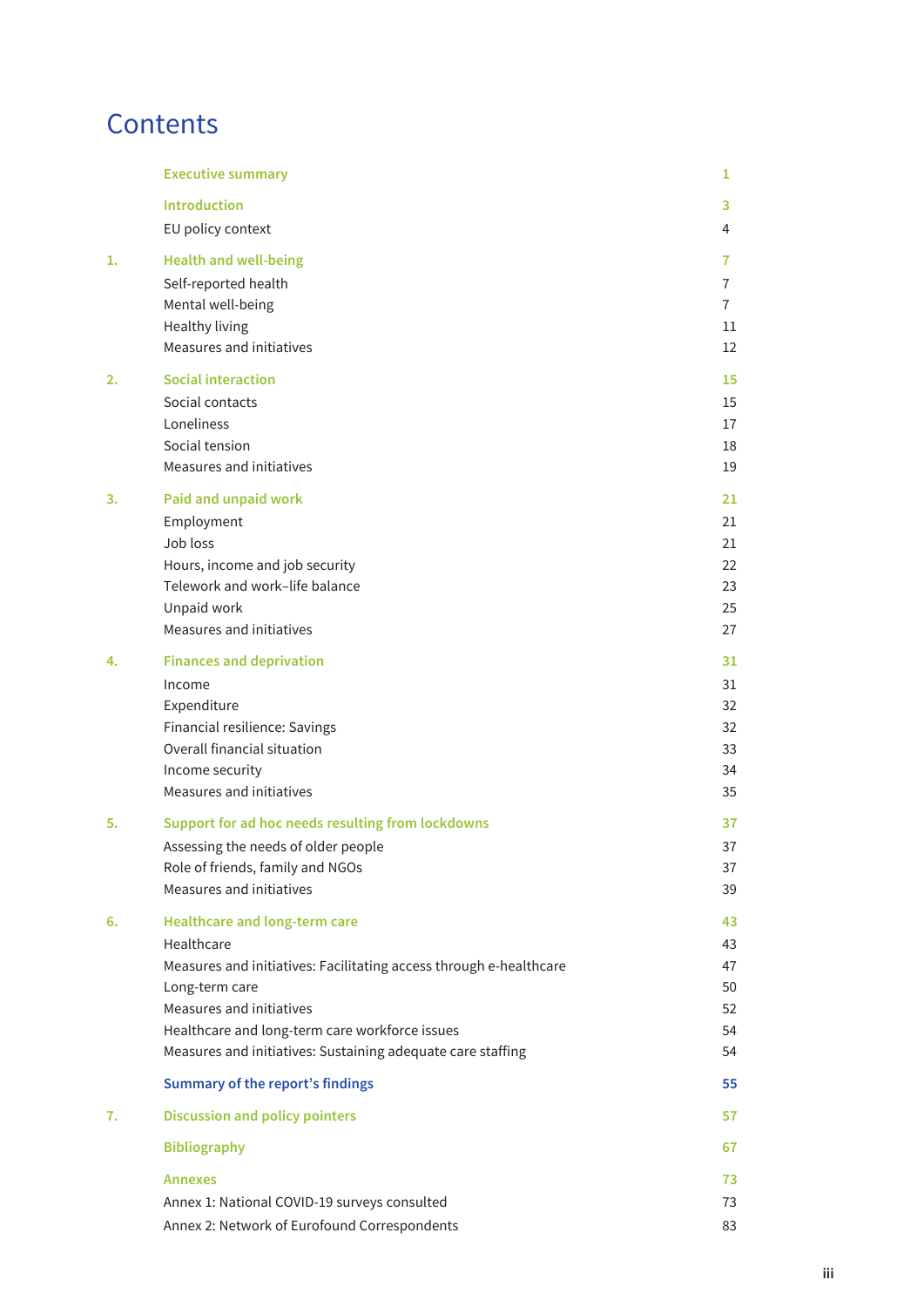## Country codes

| <b>AT</b> | Austria         | <b>ES</b> | Spain      | LV        | Latvia             |
|-----------|-----------------|-----------|------------|-----------|--------------------|
| BE        | Belgium         | FI.       | Finland    | MT        | Malta              |
| <b>BG</b> | <b>Bulgaria</b> | <b>FR</b> | France     | <b>NL</b> | <b>Netherlands</b> |
| CY        | Cyprus          | <b>HR</b> | Croatia    | PL.       | Poland             |
| <b>CZ</b> | Czechia         | HU        | Hungary    | PT        | Portugal           |
| DE        | Germany         | IE.       | Ireland    | <b>RO</b> | Romania            |
| <b>DK</b> | Denmark         | IT        | Italy      | <b>SE</b> | Sweden             |
| EE.       | Estonia         | LT        | Lithuania  | <b>SI</b> | Slovenia           |
| EL.       | Greece          | LU        | Luxembourg | <b>SK</b> | Slovakia           |

## Abbreviations

| <b>EQLS</b>   | European Quality of Life Survey                      |  |
|---------------|------------------------------------------------------|--|
| <b>ESF</b>    | European Social Fund                                 |  |
| <b>EU-LFS</b> | EU Labour Force Survey                               |  |
| GP            | general practitioner                                 |  |
| <b>ICT</b>    | information and communications technology            |  |
| <b>NGO</b>    | non-governmental organisation                        |  |
| <b>NMW</b>    | national minimum wage                                |  |
| <b>SHARE</b>  | Survey of Health, Ageing and Retirement in Europe    |  |
| WHO-5         | five-item World Health Organization well-being index |  |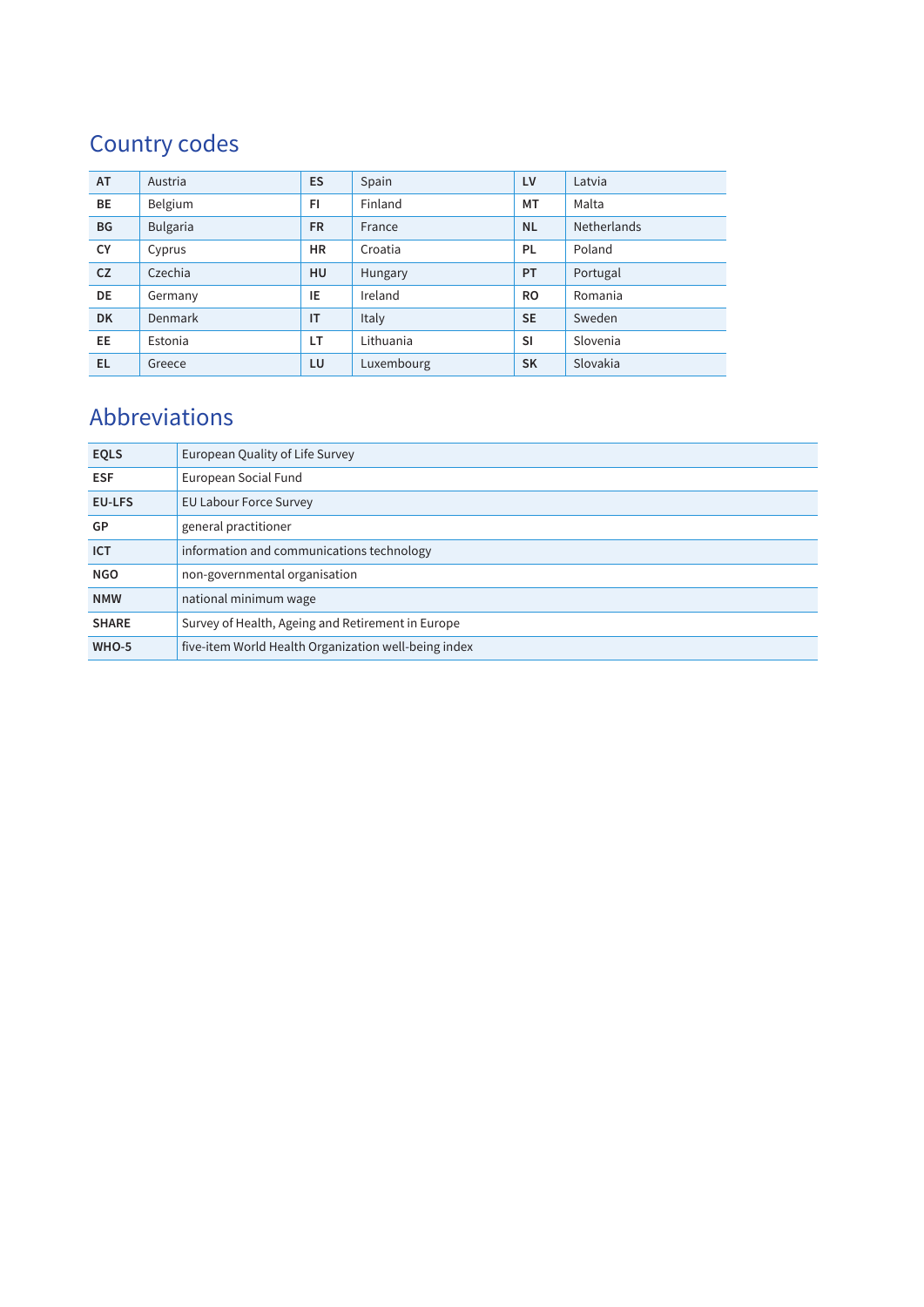# <span id="page-6-0"></span>**Executive summary**

## Introduction

This report focuses on older people's lives during the COVID-19 pandemic and how they were impacted by governments' and societies' responses in terms of their physical and mental well-being, social interactions, work, finances, and their need for and use of support services, healthcare and long-term care. The report analyses EU survey data and draws on information provided by the Network of Eurofound Correspondents, including national survey results and information on policy measures and initiatives.

## Policy context

Europe's population is ageing. In 2021, the European Commission's Green Paper on ageing launched a debate on this defining demographic transformation. This report aims to contribute to that debate and includes a discussion on the rights highlighted in the European Pillar of Social Rights, such as the rights to access to healthcare and long-term care services and resources that ensure living in dignity in old age.

## Key findings

- o In the EU, people of all ages became more at risk of mental health issues and loneliness during the pandemic, but the impact was particularly severe among young people and people aged 80+. In summer 2020, 23% of people aged 80+ felt sad or depressed more often than before the pandemic.
- Social contacts decreased across the board, including for people aged 50+. Remote contacts substituted for face-to-face contacts, especially with relatives other than children. Among older people, particularly worrying trends were seen among people aged 80+: in summer 2020, 18% of this cohort felt lonelier than before the pandemic and one-third never left their home.
- Reduced physical activity during the pandemic increased with age. In summer 2020, 41% of people aged 50–79 and 46% aged 80+ went out for walks less often than before the pandemic. Smoking, unhealthy eating and alcohol intake increased for some and decreased for others, with healthier trends among the oldest age groups.
- $\circ$  Older people took up telework less frequently during the pandemic and were less likely to have teleworked before, increasing the telework age gap. Older people were less likely than younger people to report that their work negatively impacted their home life.
- The pre-pandemic trend of increased employment among older people continued, and older people were less frequently affected by unemployment than younger people. However, groups of older workers became unemployed and faced difficulties finding new employment; some also retired earlier than planned.
- Working hours decreased more often for older workers than for younger workers, mainly among self-employed people, who are overrepresented among older workers, especially those aged 65+.
- $\bullet$  Older people faced decreases in income less often than younger people, but also saw their financial situation improve less often. Pensions were a stable income source. Expenditure increases, such as those related to private transport and care needs, caused problems for low-income groups in particular, and feelings of income insecurity were widespread.
- Older people's support needs were often addressed by partners and children during the pandemic, posing challenges for older people without an informal support network.
- Many private and public support initiatives emerged, focusing on older people, including phone lines addressing loneliness and mental health problems, and grocery and medicine delivery services.
- Most financial support measures aimed to maintain employment. However, the pandemic also triggered pension top-ups and other financial and in-kind support measures for people not in employment.
- **Early in the pandemic, the unavailability of services** and fear of catching the virus were dominant reasons for unmet healthcare needs. Subsequently, reasons already common before the pandemic, such as waiting lists, lack of reachability and unaffordability, increased.
- There was a shift from formal to informal long-term care and from residential care to home care. There was an increase among men aged 50–64 providing informal care, but it remains particularly common for older women to provide such care. Many informal carers provided more care, with additional pandemic-related challenges.
- £ Low-tech (phone) e-healthcare facilitated access to healthcare, but 56% of people aged 50+ who needed a consultation had a face-to-face consultation because they preferred it to the available e-healthcare options. An e-healthcare consultation did not fully meet the needs of 49% of people aged 50+ who used one. In long-term care, the role of e-care seems limited.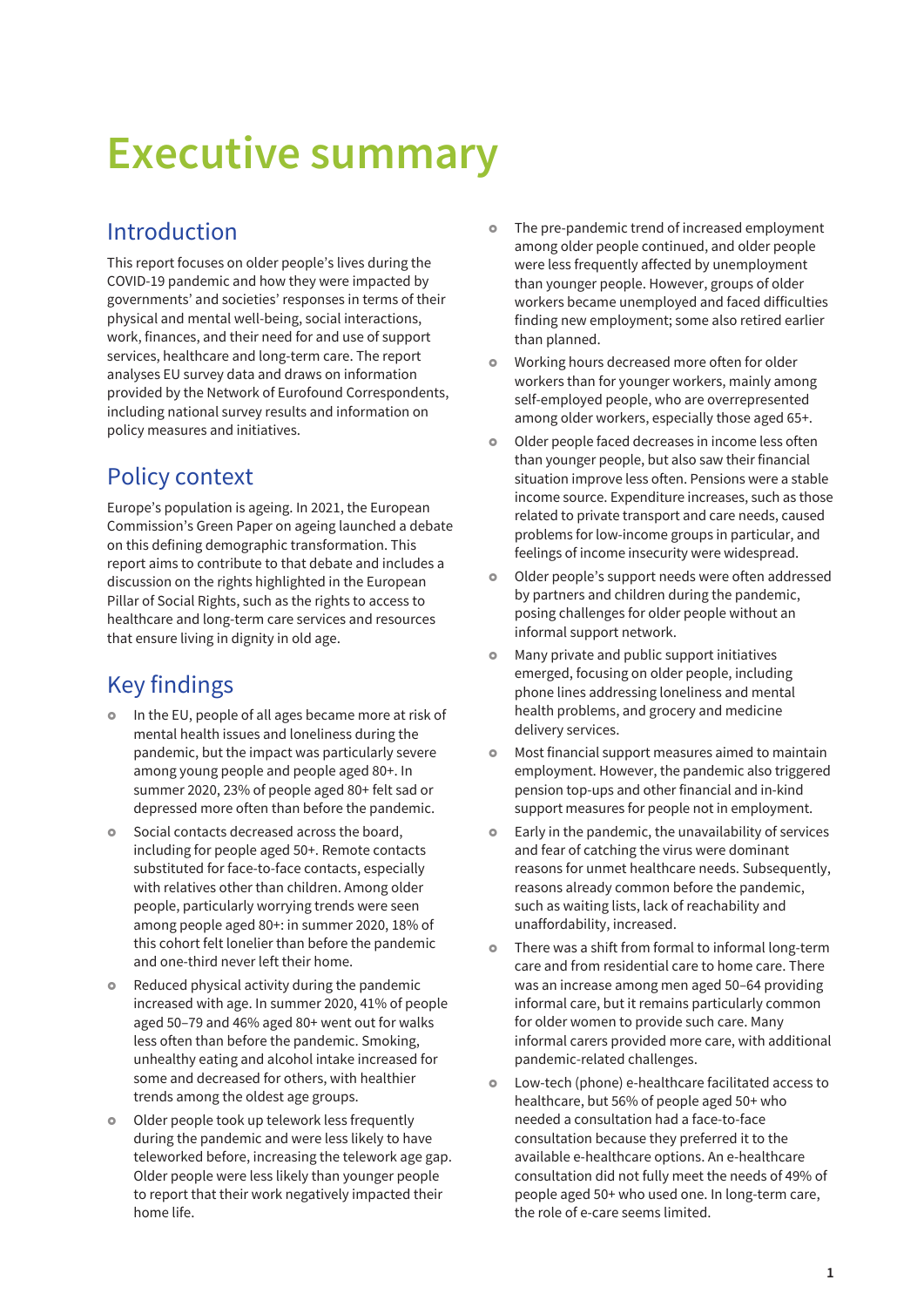## Policy pointers

- **Ensure well-developed, flexible welfare systems,** health and social services and civil society to enable rapid responses when needs emerge. The pandemic has shown that most support is built on pre-existing structures.
- £ Governments should consider scaling up initiatives introduced during the pandemic to better understand older people's care needs and the support needs of their carers (also among nonservice users), making such initiatives permanent and learning from those carried out elsewhere.
- Continue analysing the range of support measures implemented during the pandemic and encourage Member States to learn from others' experiences.
- Conduct further research with older people in vulnerable situations (for example, people living alone) and those often excluded from survey research (notably residential care users) to inform policy.
- **•** Facilitate use of information and communications technology, including in primary care and to support carers, but acknowledge its limitations, especially for the provision of more demanding forms of care.
- **•** Ensure access to mental health services, and address causes of mental health problems, such as social isolation and income insecurity.
- **Enhance social interaction, which is key to** well-being, by including older people in meaningful activities, designing public spaces that facilitate interaction and investing in home and community care.
- **•** Improve the balance between caring and noncaring activities, including for informal carers not in employment, by increasing access to respite care and other support.
- Acknowledge the role that volunteers, many of them older people, played in responding quickly to emerging needs. Provide training and reduce administrative hurdles for volunteers. However, filling care staff gaps with volunteers poses risks, including for continuity and quality of care.
- **•** Improve working conditions for care workers to enable sustainable staffing and provide reliable and high-quality services.
- **•** Devote more attention to workers who wish to work more hours, the economically inactive who would like to work and long-term unemployed people.
- Facilitate the positive individual habits taken up during the pandemic, such as healthy behaviours, and ensure affordable internet connections for those who want to continue their social life online. Encourage active modes of transport, addressing obesity and contributing to the green transition.
- £ Improve people's living environments. Older people spend more time at home and in their neighbourhoods than younger people; lockdown measures have shown the importance of these living environments for quality of life in an ageing Europe.
- **o** Improve fairness and prevent stereotyping by targeting needs rather than age groups. Avoid overemphasising employment and active ageing, acknowledging that progress relates more broadly to quality of life.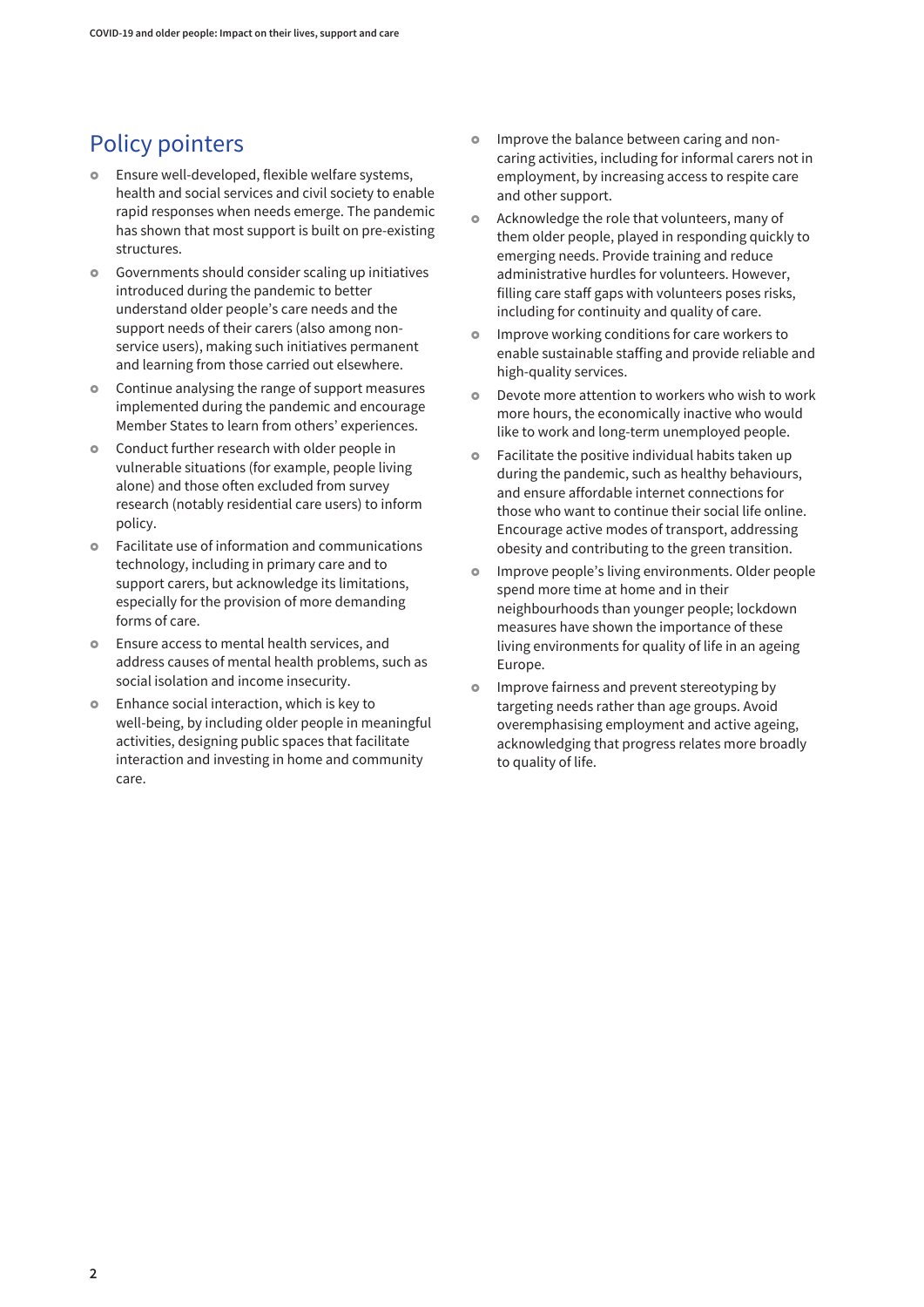## <span id="page-8-0"></span>**Introduction**

The pandemic has impacted people of all ages in many aspects of their lives. This report focuses on the pandemic's impacts on older people. By early December 2021, there had been almost 850,000 registered COVID-19 deaths in the EU. In the wider European region, by the first week of November 2021, 77.1% of deaths were among those aged 65+, with higher rates early on in the pandemic (e.g. 89.3% by the first week of 2021) (ECDC and WHO, 2021). Many more suffered from severe illness, were hospitalised or needed rehabilitation care. Residential care users were disproportionally affected (Rocard et al, 2021).

This report maps the impact of the pandemic, and governments' and societies' responses to it, in terms of older people's physical and mental well-being, social interactions, finances and deprivation, employment, and involvement in volunteering and caring. It also explores the use of and need for support services, long-term care and healthcare. Furthermore, the report provides examples of policies and initiatives that were adopted or adjusted in response to the COVID-19 crisis, or that have seen increases in activity as a result of the pandemic situation, mitigating its negative impact on older people's lives. Assessments of these measures are mainly (still) unavailable, and therefore conclusions are not drawn about their effectiveness. Furthermore, discussing the broader country context is largely

beyond the scope of this report. However, where possible, take-up data and challenges encountered are presented.

The report draws on an analysis of EU-level surveys, mainly Eurofound's *Living, working and COVID-19* e-survey (Eurofound, 2020a, 2021a) and the Survey of Health, Ageing and Retirement in Europe (SHARE) COVID-19 (Box 1). Some indicators are compared with the pre-pandemic situation, mainly through comparisons with results from the 2016 European Quality of Life Survey (EQLS). The analysis was complemented by data from national surveys (listed in Annex 1), reports and administrative data. $^1$  These were identified by the Network of Eurofound Correspondents (Annex 2), complemented by Eurofound's literature review, desk research and consultation with experts. This report captures information identified up to roughly mid-2021, when the report was prepared for publication.

In this report, older people are broadly defined as people aged 50+, including people of working age, young retirees and the oldest old (those aged 80+). The report acknowledges the heterogeneity in older people's situations, across Member States and within countries. The report is principally written for EU- and national-level policymakers.

### **Box 1: Main EU-wide surveys drawn upon**

### *Living, working and COVID-19*

Eurofound's online survey investigated the pandemic's impacts on well-being, health and safety, work and telework, work–life balance and financial situation. This report draws on data collected in three rounds, with surveys starting in April 2020 (round 1), June 2020 (round 2) and February 2021 (round 3). The e-survey was open to anyone aged 18+. Responses: nearly 190,000.

### **SHARE COVID-19**

This was a survey of the COVID-19 living situation of people aged 50+ by the Survey of Health, Ageing and Retirement in Europe (SHARE). Ireland and Austria were excluded. Data were collected between June and August 2020 by computer-assisted telephone interview (CATI). Responses: nearly 50,000, including care home residents.

**<sup>1</sup>** Detailed unpublished input from the 27 Member States can be requested; where references are lacking on national evidence in this report, it comes from these national contributions.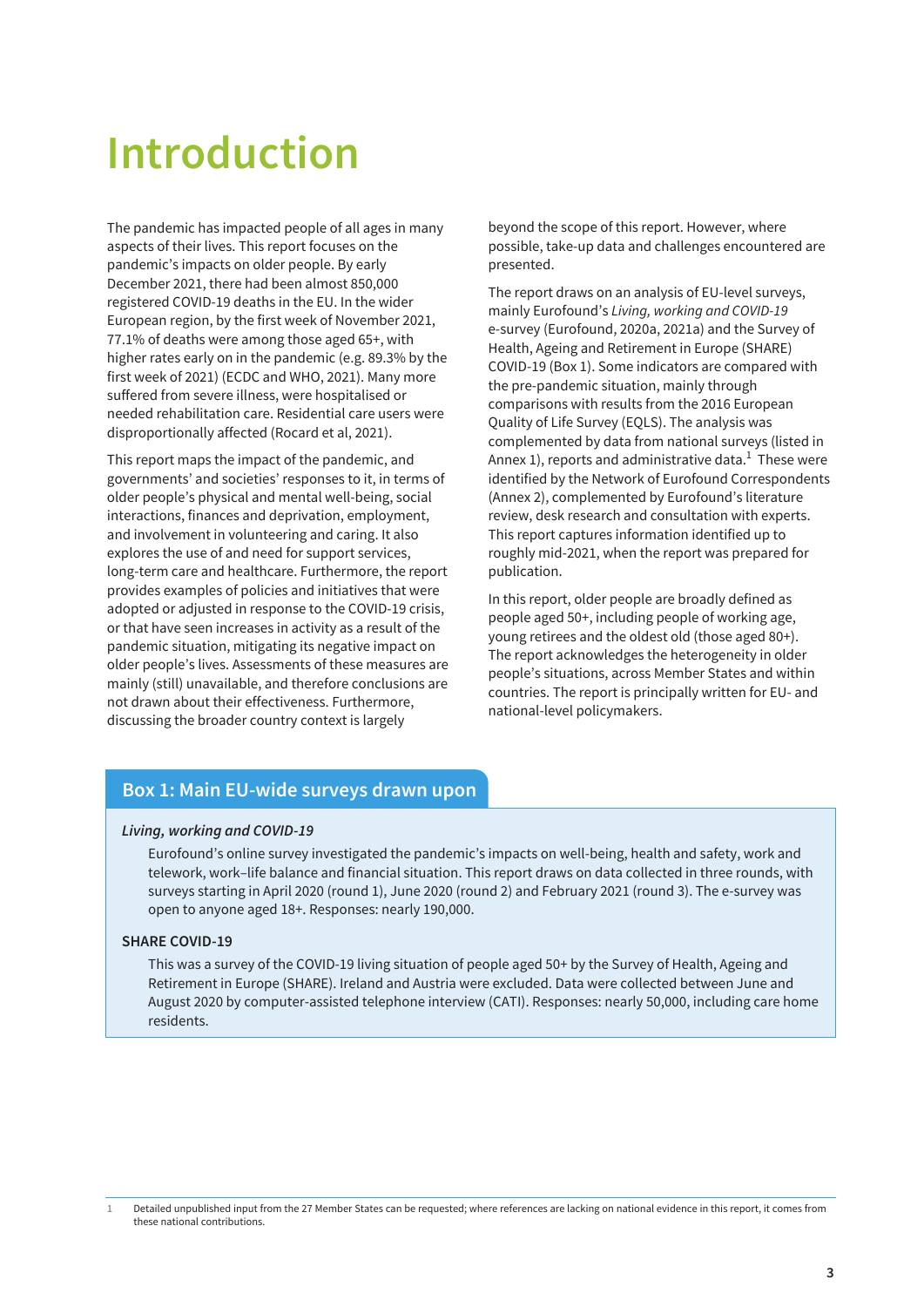## <span id="page-9-0"></span>EU policy context

In 2020, the European Commission presented a report on the impact of demographic change (European Commission, 2020a). This was followed in 2021 by a Green Paper on ageing, launching a debate on one of Europe's defining demographic transformations. This report aims to inform that debate by pointing to where problems have occurred for the growing older population during the pandemic, providing examples of how these have been addressed, and drawing lessons for the long term. The following aspects of life are considered.

### **Health and well-being**

The pandemic situation has negatively impacted health and well-being, key indicators of societal progress (Council of the European Union, 2019). Deaths have occurred mainly among those with underlying health conditions (EESC, 2021). Health inequalities have contributed to the increased vulnerability of lower socioeconomic groups to the virus, partly caused by preventable environmental factors (such as air pollution) and individual-level factors (unhealthy behaviours). Individual-level factors are influenced by working and living conditions, with, for instance, low-quality local areas discouraging physical activity (Eurofound, 2019). The 2021 European Pillar of Social Rights Action Plan called for the EU's strategic framework on occupational health and safety to be updated, arguing that increased psychosocial and organisational risk factors may increase work-related stress and poor mental health. By 2022, a nonlegislative EU-level initiative on mental health at work is anticipated. In addition, from 2021 to 2027, the EU will invest €5.1 billion in the health programme EU4Health, which will also cover health promotion in an ageing population. Finally, the United Nations has proclaimed 2021–2030 the Decade of Healthy Ageing, and its Sustainable Development Goals include ensuring health and well-being for all.

### **Social interactions**

Physical distancing requirements during the pandemic have posed challenges for many, including older people who live alone, have faced visitor restrictions in care homes, or lack access to digital tools to maintain social contact (FRA, 2020). The European Commission's 2020 strategic foresight report emphasises the increase in loneliness, with accompanying mental health challenges. The Green Paper on ageing raises questions regarding loneliness, its impacts and policy responses.

### **Employment**

The pandemic situation has led to job losses. Older people who lose their jobs generally face more challenges in finding a new job. Informal workers, migrants and women have been hit particularly hard (ILO, 2021). The European Pillar of Social Rights Action Plan set an employment rate target of 78% for people aged 20–64 and emphasises the need for more older people to participate in the labour market. The Green Paper on ageing argues that, to compensate for the shrinking working age population and ensure adequate sustainable pensions, the EU and its Member States should promote policies that enable longer working lives, including lifelong learning and adjustments to pension systems (see also Eurofound, 2016a). The 2017 EU social partners' framework agreement on active ageing calls for fostering healthy and productive working lives in a life course perspective. Many older people do unpaid work, including caring and volunteering. Informal care fulfils many care needs but carers face health problems and social and employment exclusion (European Commission, 2021a). Improved access to long-term care and early childhood education and care addresses unmet care needs, can improve quality of care and reduces informal care burdens. As most carers are women, this fits with the goals of the European Commission's Gender Equality Strategy (2020–2025). The EU's 2019 Work–Life Balance Directive aims to improve work–life balance through the introduction of carers' leave. The Green Paper on ageing questions how volunteering can be better supported, acknowledging that it benefits young and old alike in terms of knowledge, experience and self-esteem, and has an important economic value.

### **Finances and deprivation**

The European Pillar of Social Rights states that '[e]veryone in old age has the right to resources that ensure living in dignity'. The risk of income poverty among older people, which was decreasing until 2016, has risen again (SPC and EC, 2021a). The pandemic situation has added to this challenge because of reduced income and increased expenditure for some groups of older people. For future cohorts of older people, possible long-lasting employment scarring from the pandemic may hinder the accumulation of pensions. More generally, many people are unable to work until the (increasing) official pension age because of health problems, disability and care commitments. They often depend on social assistance and disability and unemployment benefits, and may fall into pre-pension poverty (Eurofound, 2016a). The European Commission's Gender Equality Strategy seeks to reduce the gender pension gap, and the European Pillar of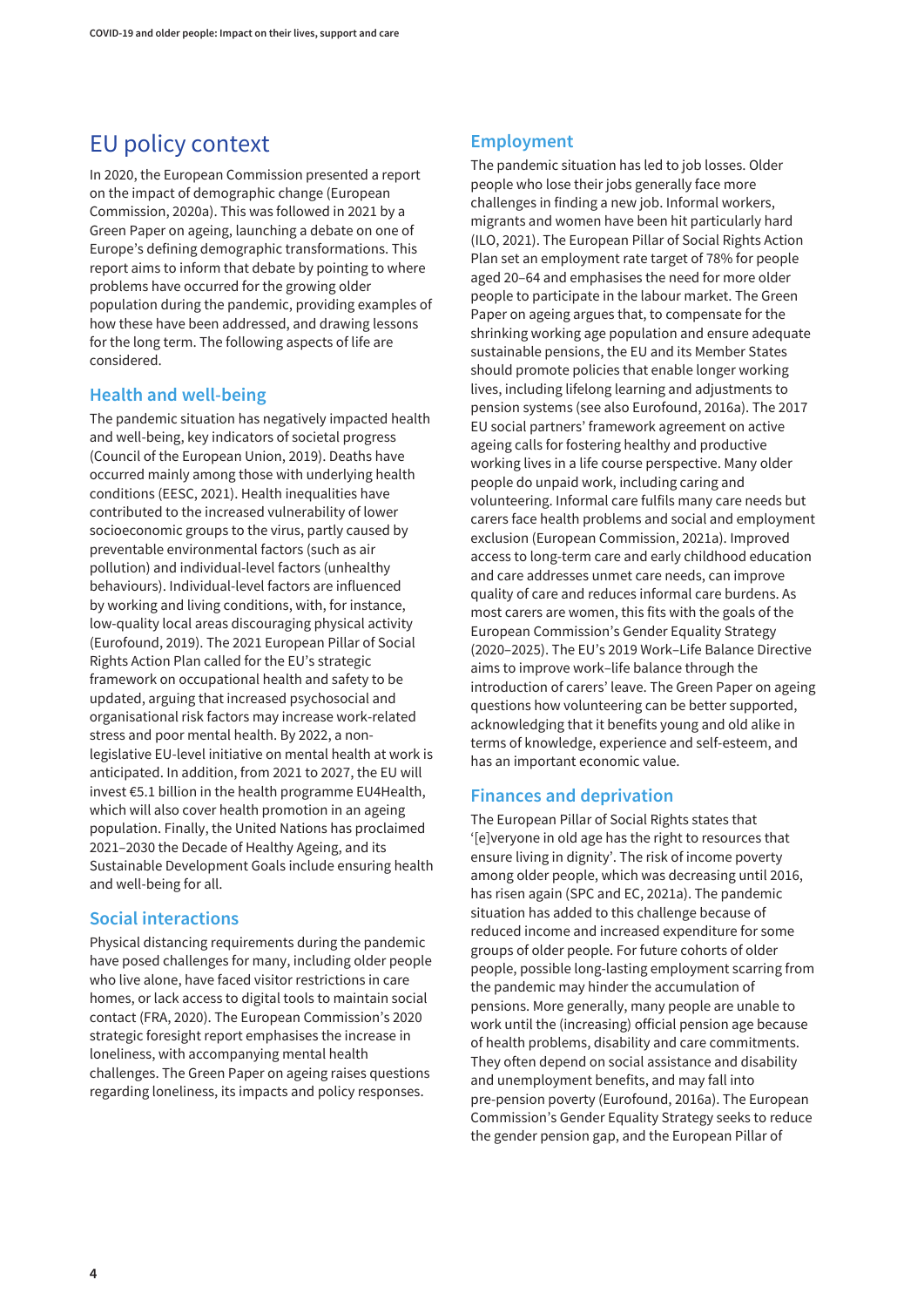Social Rights calls for equal opportunities in the accumulation of pension rights. The European Pillar of Social Rights Action Plan aims to have at least 15 million fewer people at risk of poverty or social exclusion in the EU by 2030 and proposes that a Council recommendation on minimum income be adopted in 2022.

### **Care and support services**

During the pandemic, healthcare services have been overburdened, and access to treatment, including for chronically ill people, has been reduced (EESC, 2021). Access to and quality of long-term care have also been negatively affected (SPC and EC, 2021b). It has been argued that a key lesson of the pandemic is the need to better recognise and value social services' contribution to the well-being of millions of Europeans, and to consider investment in them to be investment in the future rather than a mere cost (EPSU and Federation of Social Employers, 2021). The European Pillar of Social Rights states that everyone has the right to affordable long-term care services of good quality, in particular home care and community-based services, and to timely access to affordable, preventive and curative healthcare of good quality. In September 2021, the European Commission announced a forthcoming European Care Strategy to support people in finding the best care and life balance for them. According to the European Pillar of Social Rights Action Plan, the European Commission will also propose an initiative on long-term care (2022) to set out a framework for policy reforms to guide the development of sustainable long-term care that ensures better access to high-quality services. It will also propose tools to better measure healthcare access problems (2021–2022), encourage Member States to invest in the health and social care workforce, and boost the digitalisation of health systems. The EU's Strategy for the Rights of Persons with Disabilities for 2021–2030 includes the theme 'Independent living and autonomy', which will involve the launch of an initiative to improve supporting services. The 2021–2027 EU4Health programme supports actions on digital transformation and on improving access to healthcare for groups in vulnerable situations. The Green Paper on ageing highlights problems with access to care services in rural areas and questions how older people can reap the benefits of digitalisation. It also emphasises the importance of ensuring the autonomy, independence and rights of older people, and enabling their participation in society. It further asks how to reconcile adequate and affordable healthcare and long-term care with financial sustainability.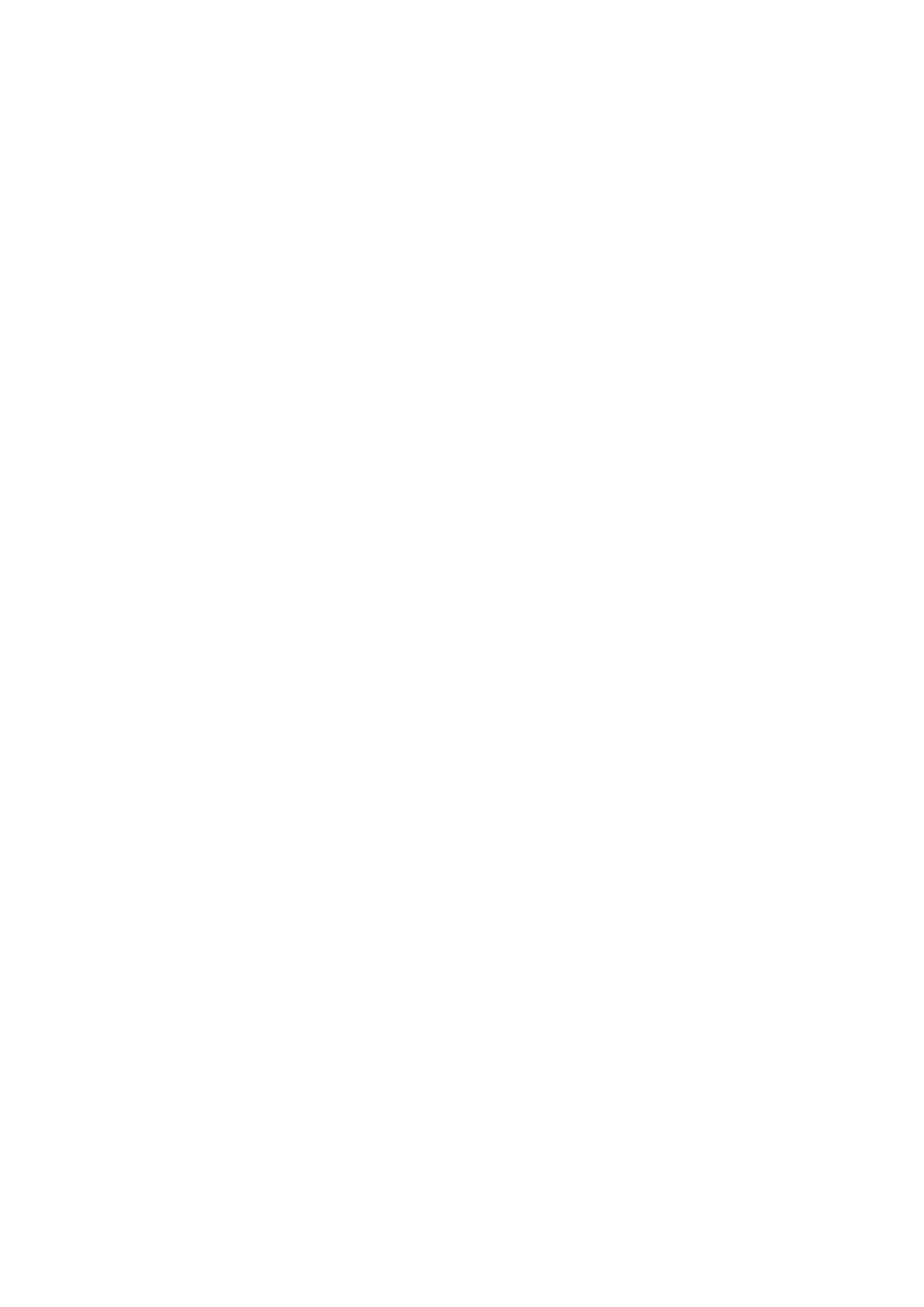# <span id="page-12-0"></span>**1 Health and well-being**

## Self-reported health

After only a few months of the pandemic, many older people, in particular those aged 80+, reported that their health was worse than before the pandemic. Worsening health was reported by 7% of people aged 50–64, 9% of 65- to 79-year-olds, and 16% of people aged 80+; 2–3% in each age group reported improved health. Among all older age groups, women reported more often than men that their health had worsened (Figure 1). The proportion of people aged 50+ reporting worse health was highest in Lithuania and Portugal (both 14%). In all countries, larger proportions reported worsened health than improved health. The gap was smallest in Sweden and Finland, with 8% and 10% reporting worse health and 7% and 9% reporting improved health, respectively.

During the pandemic, up until spring 2021, the proportion of people reporting being in (very) bad health increased further in all age groups (*Living, working and COVID-19* e-survey).

## Mental well-being

### **Depression, anxiety and sleep problems**

Even more older people reported a deterioration in their mental well-being than in their general health. In the summer of 2020, 18% of people aged 50+ reported feeling sad and depressed more often than before the pandemic. Again, the oldest old (those aged 80+) were particularly likely to report such an increase, albeit the difference was less pronounced than in the case of general health (Figure 2). Women appear to have suffered more than men. The proportions of people aged 50+ feeling depressed more often than before the pandemic were highest in Portugal (29%), Italy (25%), Spain (24%) and Malta (23%), and lowest in Denmark (8%), Slovenia and Latvia (both 9%) and Czechia (10%).



### **Figure 1: Changes to health since the start of the pandemic, by age group and gender, summer 2020, EU (%)**

**Note:** *Austria and Ireland are not included. It should be noted that in all figures, numbers have been rounded to the nearest whole number.* **Source:** *SHARE COVID-19 (June–August 2020)*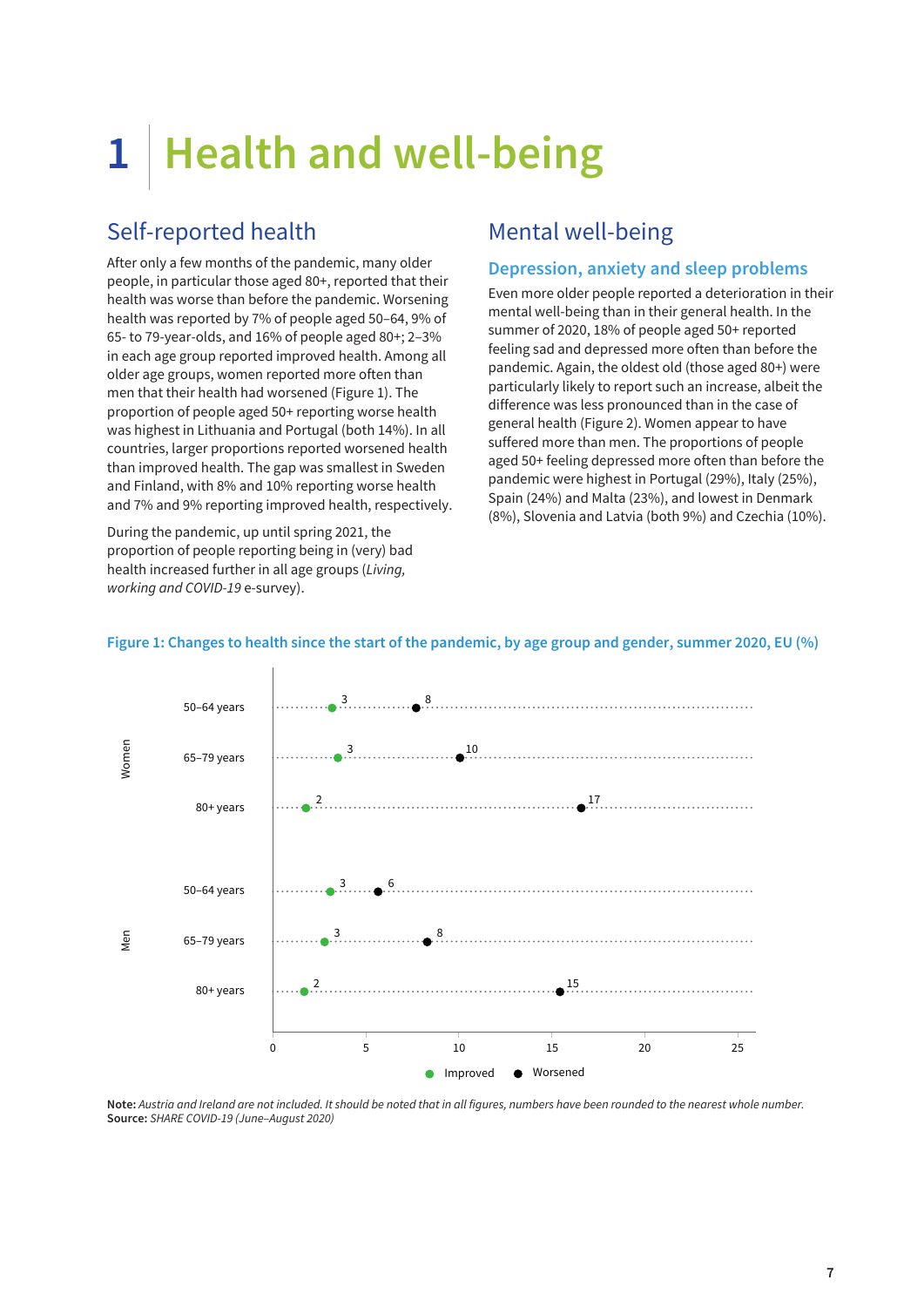

### **Figure 2: Feeling sad or depressed more often than before the pandemic, by age group and gender, summer 2020, EU (%)**

**Note:** *Austria and Ireland are not included.* **Source:** *SHARE COVID-19 (June–August 2020)*

People's living situation had an impact on the results: 21% of those aged 50+ living alone reported feeling sad or depressed more often than before the pandemic, compared with 16% of people living with a spouse or partner. These differences become smaller but persist when age, gender and country effects are taken into account. There was no significant difference between nursing home residents and others in reports of feeling sad or depressed more often than before the pandemic, but mental well-being issues may already be more common among this group.

In summer 2020, about 30% of people aged 50+ in the EU reported experiencing a mental health problem: depressed mood, anxiety symptoms or sleep problems (Santini and Koyanagi, 2021). Of those experiencing these problems, 64% reported a worsening of a depressed mood, 73% experienced a worsening of anxiety symptoms and 35% experienced a worsening of sleep problems since the start of the pandemic.

National surveys provide additional insights into the types of problems experienced and the groups of older people most affected. Among people aged 70+ in Sweden, 50% reported feeling bad, 39% feeling depressed, 23% having difficulties concentrating and 23.5% having trouble sleeping because of the pandemic

(SE8<sup>2</sup>). Evidence from Finland suggests that 20% of people aged 80+ had more problems sleeping because of the pandemic, more than in the other age groups (10% among people aged 20–69) (FI7). Retirees in Slovenia cited sleep problems, fatigue, lack of energy and lack of interest/joy as the most common symptoms of depression (SI2). In a Cypriot survey, one in five respondents aged 50+ indicated that they had slept less since the pandemic began (CY1). In Barcelona, among those aged 65+, 76% experienced a negative impact on cognitive functions; rates were higher for women, those aged 80+ and those with a low level of education (ES7). Most often affected were cognitive functions of orientation (48%), executive functions (42%), processing speed (42%) and attention (41%). In Latvia, compared with before the pandemic, 27% of people aged 50+ were more likely to feel nervous or anxious, 15% were more likely to feel sad or depressed, and 12% were more likely to have sleeping problems, with higher rates among women, people aged 75+ and residents of large cities (LV1). In Ireland, among people aged 60+, 21% reported potentially clinically significant levels of depressive symptoms, double the proportion before the pandemic (IE1). In Poland, 14% of those aged 60+ reported needing psychological support because of the pandemic (PL3).

**2** Codes in the text refer to the national surveys consulted. Further details of these national surveys are provided in Annex 1.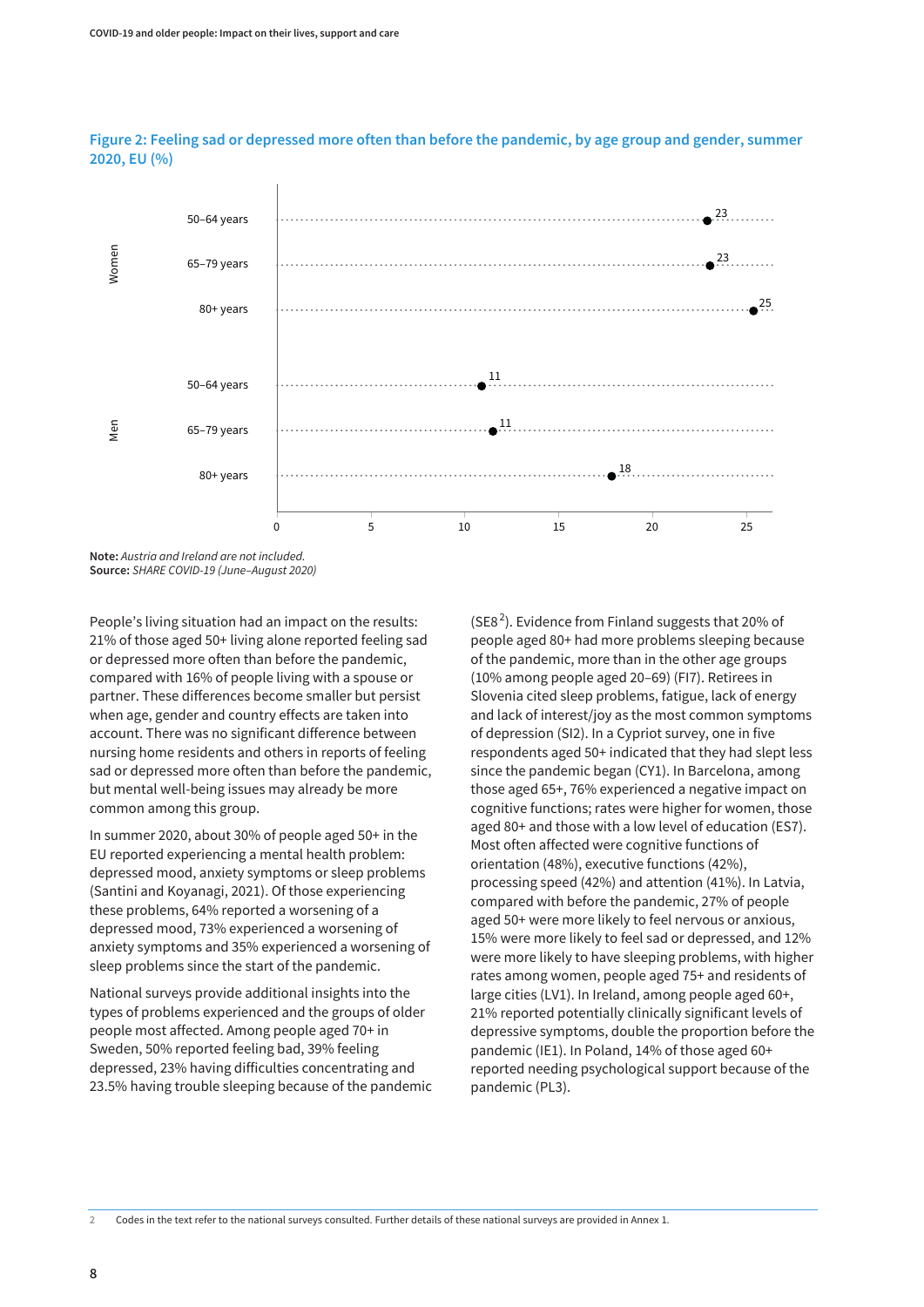The risk of depression has risen dramatically for all age groups compared with before the pandemic (Figure 3). However, mental health problems have increased most for younger people (see also Helliwell et al, 2021). National surveys among adults of all ages that explicitly ask respondents about the impact of the pandemic have confirmed this. For instance, a survey in Luxembourg found that 22% of people aged 65+ reported a decline in their mental health, with higher rates among people aged 18–44 (37%) and 45–64 (33%) (LU2).

By summer 2020, there had been some easing of the initial lockdowns implemented in the spring. This easing may have contributed to the decrease seen in the risk of depression. The prolonged duration of the pandemic situation and further waves of infections coincided with pronounced rises in the risk of depression by spring 2021 (Figure 3).

In 2016, people aged 65+ were most at risk of depression (and those aged 18–49 were least at risk), whereas this age pattern was reversed during the pandemic (Figure 3). Some national evidence, using different mental health scales, supports this observation. Research in Austria found that, during the lockdown of spring 2020, on average people aged 18–34 had the worst mental health and people aged 65+ the best mental health, reversing the pre-pandemic situation (Pieh et al, 2020). Older people (along with men), however, seem less likely to report depressive symptoms (Balsamo et al, 2018). Older people with mental health problems may also be underrepresented in the *Living, working and COVID-19* e-survey.

Patterns of antidepressant use also shed light on mental health issues, although variations in drug prescriptions and usage between countries and population groups should be acknowledged. In Portugal, 34% of people aged 65+ reported using anti-anxiety/antidepressant drugs during the pandemic, compared with 23% of people aged 46–65, 14% of those aged 26–45, and 9% of those aged 16–25. Those aged 16–25 most often reported having started taking these medicines, while older people mostly increased their dosage (PT7). In France, antidepressant and antianxiety drug use peaked right after the lockdown measures were introduced, in March 2020, including among older people. However, among people aged 75+, use of these drugs fell less dramatically in early April 2020 than in other age groups (Weil et al, 2020). While not referring only to antidepressants, in Romania, 31% of people aged 65+ and 22% of those aged 51–65 mentioned taking more medication during the pandemic than before it (RO1).

### **Triggers**

Along with loneliness (see Chapter 2), bereavement during the pandemic has been a key trigger of depression (Santini and Koyanagi, 2021; Wang et al, 2021). Experiencing the death of someone close has been more common among older people. Dealing with personal loss has been even more difficult because of restrictions on hospital visits, care home visits and funerals. Social interaction, which is particularly important for many people during the grieving process, has also been restricted. As an indication of the scale of the impact of the pandemic on bereavement, during the



### **Figure 3: Risk of depression, by age group, EU (%)**

**Notes:** *Based on the five items in the World Health Organization well-being index (WHO-5). People with a WHO-5 score of 50 or lower are considered at risk of depression. The dotted lines indicate that 2016 and 2020/2021 data are not perfectly comparable, as they are from different surveys.* **Sources:** *EQLS 2016 (EU27) and* Living, working and COVID-19 *e-survey (EU27) rounds 1, 2 and 3*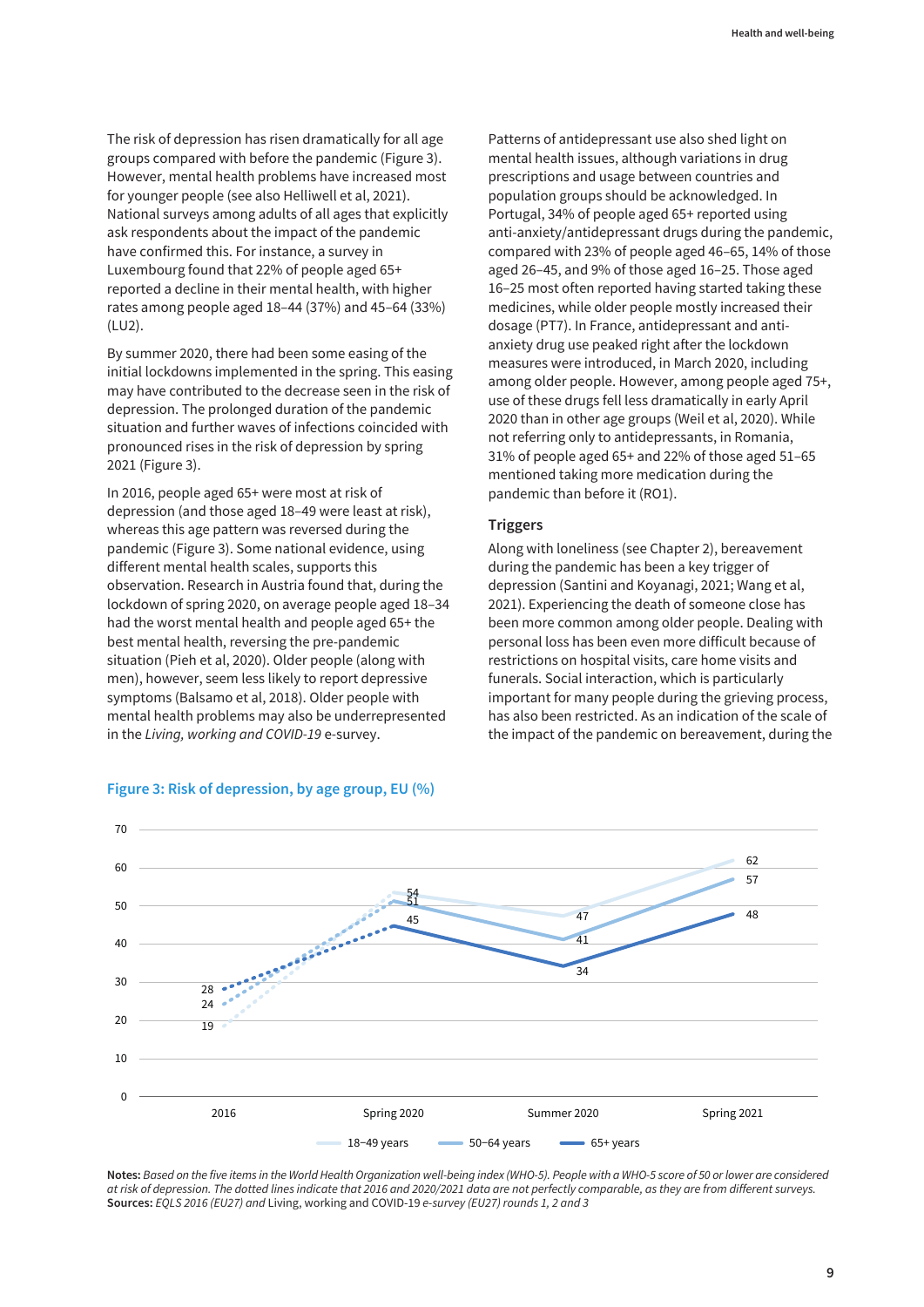first 12 months of the pandemic, 37% of people aged 50+ had experienced the death (from any cause) of a close friend or relative (34% of all adults) and 12% had experienced a COVID-19-related death among people close to them (10% of all adults) (authors' calculations using data from the *Living, working and COVID-19* e-survey).

National survey data provide more insights into the causes of the worsening of mental well-being. A Portuguese survey found that restrictive measures (social distancing) introduced during the pandemic caused many people to feel agitated, anxious or sad, with the highest rate among those aged 46–65 (90%), and rates of 77% among those aged 16–25, 88% among those aged 26–45 and 74% among those aged 65+ (PT7). In Bulgaria, 43% of people aged 60–69 and 30% of those aged 70+ reported a negative impact of staying at home on their general physical and mental well-being (compared with 50% of people aged 18–29) (BG3). In Sweden, half of those aged 70+ who stayed at home all the time reported a deterioration in their mental health (SE8). In Lithuania, most people aged 50+ and living in one-person households indicated that their lives had changed during the pandemic: half reported slight changes and a quarter said that their lives had changed significantly. About half indicated that the pandemic had had a negative impact on their mood (51%) and/or physical health (46%) (LT1).

### **Fears and worries**

Older people generally seemed to express fears and worries about the pandemic more often than younger age groups. A Danish survey found that 54% and 40% of people aged 60+ and 50–59, respectively, perceived COVID-19 as the biggest threat to Denmark in their lifetime, compared with 28% of people below 40 (DK5). In an Italian survey in December 2020, over 40% of people aged 65+ reported being very worried about COVID-19, while 28% overall made the same statement  $(IT2)$ .

This may be explained in part by the fact that older people are at higher risk of suffering severe consequences of the virus. For instance, a Swedish survey found that people aged 60+ were more worried than average about contracting COVID-19 (SE2). In Italy, in late summer/early autumn 2020, 61% of those with chronic diseases and 74% of older people feared that they would suffer severe or very severe health consequences in the event of COVID-19 infection (IT1). Another explanation may be that older people with care needs are unable to self-isolate, as they rely on support for activities of daily living. According to a Spanish survey, 21% of people older than 50 years reported not having the appropriate quarantine resources to properly isolate themselves, probably due mainly to the presence of other adults or children in the home. In particular, being female, 70 years or older and unable to

self-isolate seemed to elevate the chance of testing positive (ES6; Oliver et al, 2020). In Czechia, people aged 60+ (74%) and 45–59 (57%) were most often concerned about their own health, and 15- to 19-year-olds were least concerned (43%) (CZ1).

Fears may also stem from concerns related to losing freedoms and access to health services, being separated from family members or infecting loved ones, or from more general concerns about an insecure future (SI2). In Croatia, at the time of lockdown, older people (aged 65+) were most concerned about their own health and the health of their loved ones, and 67% said that they felt worse than usual (HR1). In the Netherlands, at the beginning of the crisis, fears were mostly related to being infected with COVID-19, passing away and loved ones being unable to be present during their last moments or attend their funeral. In May 2020, when asked to rank their worries about the crisis on a scale of 1–10, 64% of older people scored their level of concern as 6 or higher, and 8% scored it as 10 (extremely concerned) (Stolte et al, 2020; NL2). Information on the specific impacts of the pandemic on older migrants, even for countries with sizeable groups of migrants, is rare. However, a study of older Moroccan migrants in the Netherlands found that many were concerned for the people around them and their relatives in their home country, as they were unable to support them (Harroui et al, 2020).

There are indications that health was not always the main source of worry. A Swedish survey found that 45% of people aged 65–71 worried about health, and 69.5% about societal consequences (SE9). Among care home residents, 51% reported suffering from moderate worry and anxiety in spring 2020, a rise from already high levels (48%) in the previous year. The share with severe worries or anxiety remained at 12% (SE5). In Croatia, 82% of retirees worried about the pandemic having a bad effect on their quality of life (HR2). Psychogeriatric patients tend to be affected by emotional consequences resulting from changed living conditions due to the pandemic rather than from COVID-19-related concerns (Miklitz et al, 2021).

Concerns have fluctuated during the pandemic. In Czechia, fears about the pandemic were more common among people aged 55+ than among other age groups, and lowest among people aged 18–34. This pattern held when infections peaked in spring and autumn 2020 and during the dip in summer 2020. During the peaks, over half of people aged 55+ were very worried, whereas in summer 2020 this share dropped to around one-quarter (CZ4). Concerns can also differ by gender, education and living situation, for instance. In Ireland, high levels of concern about the pandemic were most common for people aged 70+ living alone (54%), women (52%), those educated to primary level (56%) and those living in rural areas (51%). Concerns were less common among those educated to tertiary level (40%) (IE1).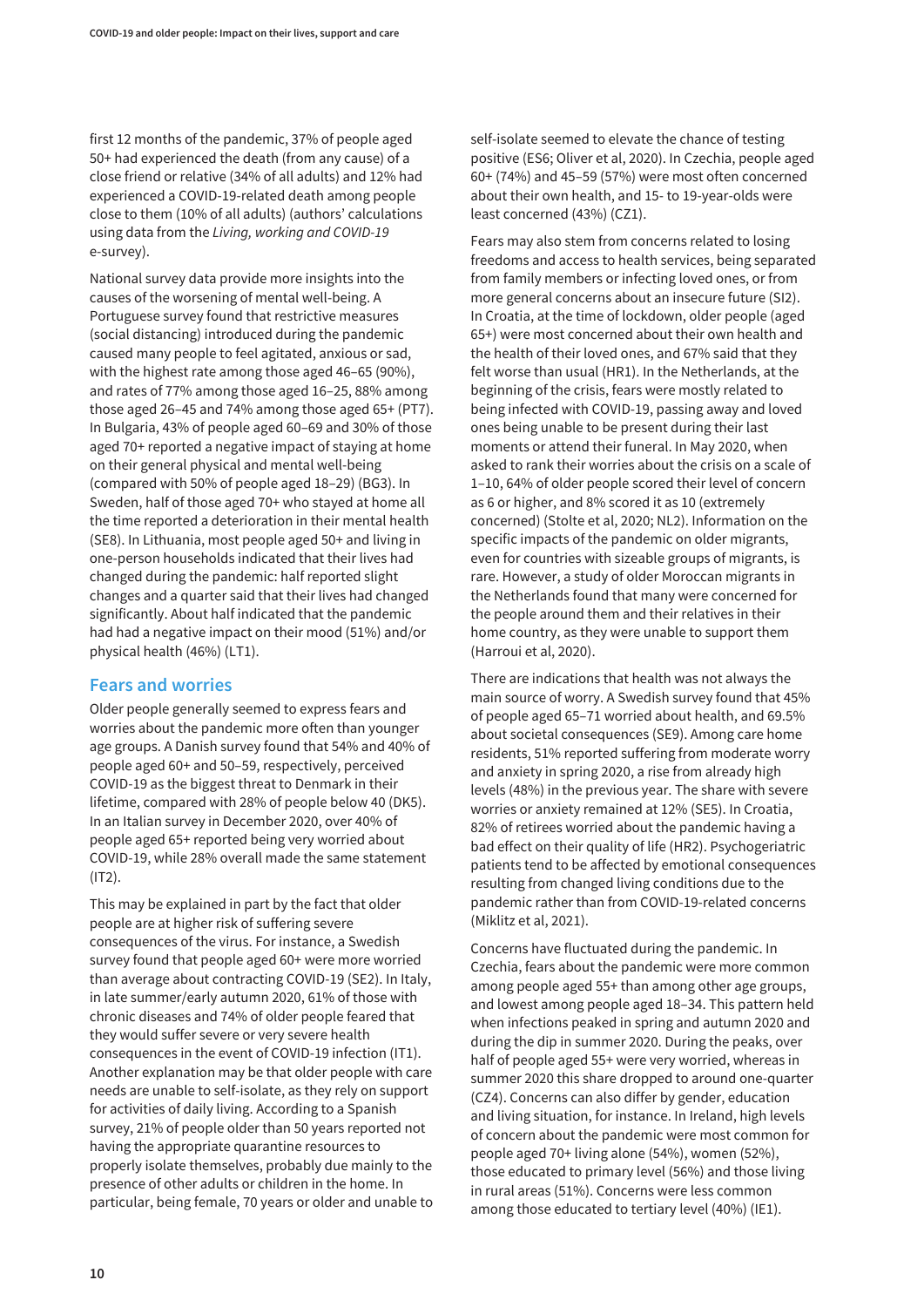### <span id="page-16-0"></span>**Stress**

Stress levels often increased compared to prior to the pandemic and were highest among younger people. A Hungarian survey examined stress using a stress level index. Stress levels increased from a pre-pandemic level of 26.4 to 32.4 (on a scale of 0–56) during the pandemic. Among older people, women aged 60–69 had particularly high scores (31.0), although younger men (aged 30–39) had the highest scores (32.9) (HU2). In Slovenia, older people experienced greater mental distress during the second wave of the pandemic (in autumn 2020) than during the first wave, which lasted from March to May 2020 (SI2). However, it seems to be more common for stress to have decreased or to have not increased further over the course of the pandemic. In Denmark, stress declined from October 2020, with people aged 56+ being 15–25 percentage points less likely to be stressed than younger age groups (DK5). In a Lithuanian survey, the proportion of people aged 50–74 experiencing stress declined from 29% in April 2020 to 26% in June 2020, well below the proportions for people aged 18–29 and 30–49 (53% and 46%, respectively, in June 2020) (LT2). In Estonia, in October 2020, 47% of people aged 75+ felt stressed compared with 71% of people aged 50–74, with even higher rates among younger age groups. High levels of stress were particularly rare among older people (1–2% of 65- to 75-year-olds and 4% of 50- to 64-yearolds, compared with 11–17% of younger age groups). The overall age pattern was the same in December 2020 and February 2021 (EE1).

## Healthy living

### **Smoking, alcohol consumption and unhealthy eating**

The pandemic has resulted in an increase in smoking, alcohol consumption and unhealthy eating by some people, with associated health risks. However, for others, the pandemic has had the opposite effect, often motivated by the desire to have a healthier lifestyle to become less vulnerable to the adverse impacts of COVID-19 (LV1). These impacts of the pandemic have generally been more positive for the oldest age groups.

With regard to smoking, Irish survey data found that the proportion of people reporting increased tobacco consumption was highest among those aged 45–54 (37%) and by far the lowest among those aged 70+ (less than 10%) (IE4).

In terms of alcohol consumption, Austrian survey data found that the proportion of those consuming more alcohol since the onset of the pandemic was similar to the proportion of those consuming less alcohol; decreased alcohol consumption was more common among older age groups (AT1). In Ireland, younger age groups were more likely to report changes (decreases

and increases) in alcohol consumption than older people. Younger people more often increased than decreased their alcohol intake. For people aged 55–69 and 70+ the reverse was true: 15% and 15.5%, respectively, reported a decrease, and 13% and 7%, respectively, reported an increase (IE4). Latvian survey data suggested that the pandemic situation did not have a net effect on alcohol consumption among people aged 50+ (LV1).

With regard to healthy eating, there are some signs that people have switched to healthier eating habits during the pandemic. In Italy, 19% of the population reported consuming at least four portions of fruit and vegetables a day in 2020, a slight increase from the previous year after declines in the four years before that, with higher rates among people aged 60+ (24%) (Istat, 2021a). Similarly, respondents to a Finnish survey, including those aged 50–69, reported increased consumption of berries and other fruit (FI5). In Ireland, while an overall increase in the consumption of sweets and junk food was reported, this was less common among older people, in particular those aged 70+ (29.5%, compared with 69% among all age groups); 8% reported a decrease in the consumption of sweets and junk food (the decrease was equal among all age groups) (IE4).

### **Physical activity**

The pandemic had a more clear-cut negative impact on physical activity, and more so for older than for younger people.

In summer 2020, over two-fifths (41%) of people aged 50+ in the EU reported going out for walks less often than before the pandemic (Figure 4). The decrease in physical exercise was concentrated among the oldest age groups: 46% of people aged 80+ reported a decrease, compared with 40% of those aged 65–79 and 41% of those aged 50–64. The oldest age group was also least likely to report going out for walks more often. Especially for people aged 50–79, reductions were more common among women. One in three (35%) care home residents reported going out for walks less often than before the pandemic, compared with 44% of other people, which may reflect that fewer care home residents already went out for walks before the pandemic.

In six Member States, more people reported increases in walking than decreases (Belgium, Denmark, Finland, Luxembourg, the Netherlands and Sweden). The proportion reporting reductions ranged from 9% in Denmark and Sweden (22% and 16%, respectively, reported increases) to 82% in Spain and 76% in Italy and Romania (1%, 2% and 1%, respectively, reported increases). By summer 2020, the last three countries had particularly stringent lockdown measures (with population-wide home quarantine in Italy and Spain), whereas Denmark and Sweden had imposed some of the least stringent lockdown measures (University of Oxford, 2021).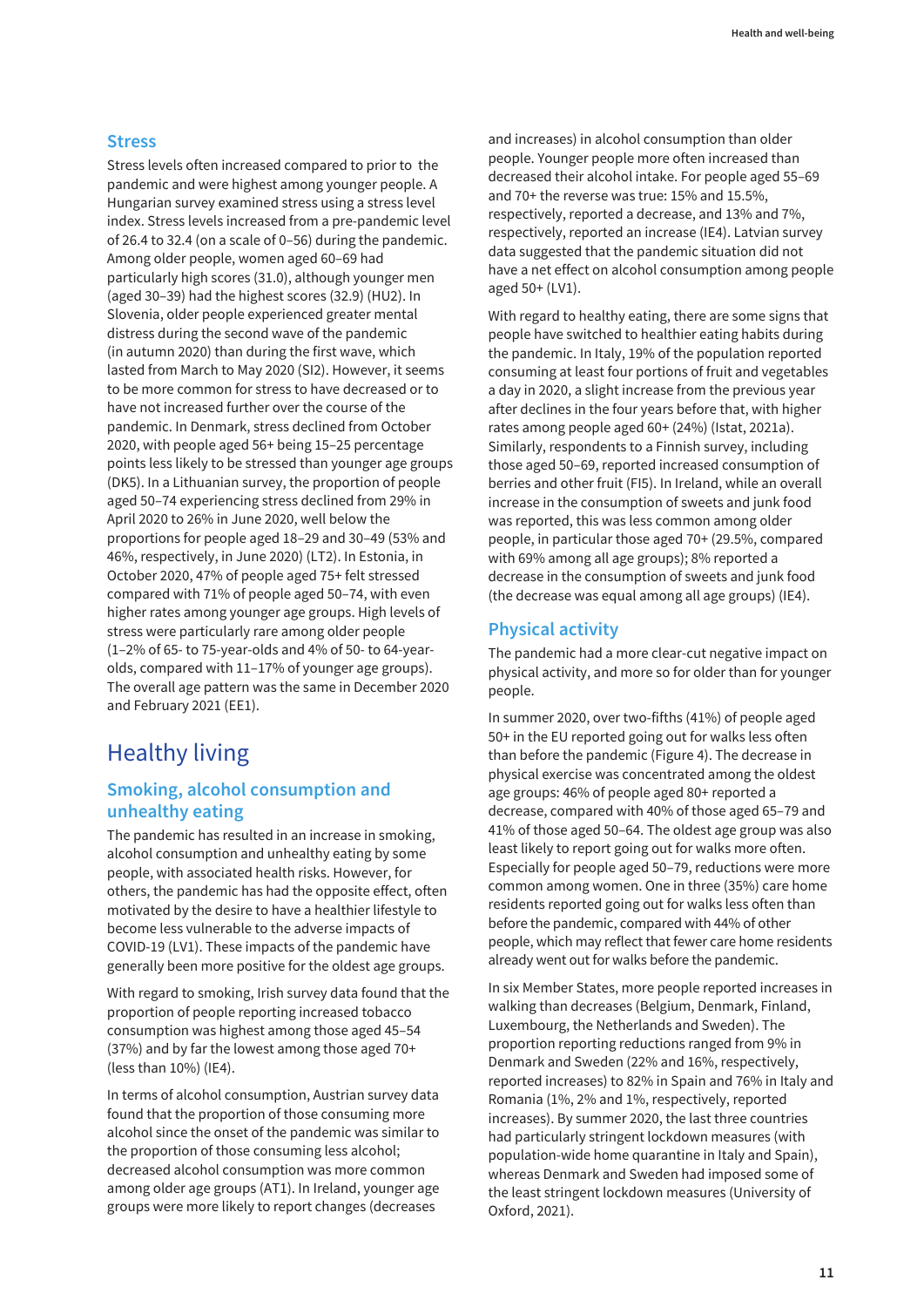

<span id="page-17-0"></span>**Figure 4: Going out for walks more or less often than before the pandemic, by age group (50+), summer 2020, EU (%)**

**Note:** *Austria and Ireland are not included.* **Source:** *SHARE COVID-19 (June–August 2020)*

Physical activity takes many forms, and not going out for walks may be compensated for by other activities. National evidence, however, suggests that people reduced their overall physical activity, including in countries where reductions in walking were rarer. A Danish survey found that, by April 2020, 25% of people aged 60+ had decreased their physical activity compared with the pre-pandemic period (the decrease was higher only among teenagers, at 36%) (DK3). In Portugal, decreases in physical activity were highest among those aged 50–59 (71%) and 60+ (70%) and lowest among people aged 18–29 (57%) (PT4). A Finnish survey showed that reduced physical activity was concentrated in groups with lower levels of education and of a younger age (FI5). In Ireland, people aged 70+ most often reported a decrease in exercise frequency (28%) and least often an increase in exercise frequency (19%) (IE4). Among people aged 60+, 17% exercised at home more often than they had previously (IE1). An Austrian survey found that around half of those aged 60+ had reduced their level of exercise since the onset of the pandemic, while one-third were exercising more often, and in some cases there had been a shift from outdoor to indoor exercise (AT5).

In some cases, people have turned to physical activity as a coping strategy. In a French survey, 11% of people aged 65+ reported engaging in healthy behaviours (e.g. indoor physical exercise) as a coping strategy. Other strategies included engaging in leisure activities (reading, watching television, playing games, gardening, doing crafts) (67%), simply maintaining daily activities or routines (24%), and seeking social support

(6%) (FR2). In Austria, 74% of people aged 60+ saw outdoor exercise and 85% saw physical activities inside the home or garden as an important coping strategy (AT5).

Regular physical activity can be particularly effective if it is part of frequent routines such as going to work, taking people to school or day care, or shopping for groceries (Eurofound, 2019). It is thus of concern that for many people these routines were interrupted during the pandemic. Among people aged 50+ in Latvia, 60% were less likely to go shopping than before the pandemic (LV1). In a German survey, among people aged 75+, many indicated that they avoided public places (62%) or left their homes only when needed, for example to buy food (51%) (DE1). In Ireland, 69% of those aged 50+ reported leaving the house less often because of the pandemic, and 53% reported doing grocery shopping less often (Irish Longitudinal Study on Ageing, 2021; IE2).

## Measures and initiatives

This section discusses support phone lines for older people with mental health problems during the pandemic and measures to stimulate healthy lifestyles. Access to (mental) healthcare services is discussed in Chapter 6. Suicide prevention lines, which often existed before the crisis and do not specifically focus on older people, are not included. Many prompt response measures involved phone lines that people could contact to combat loneliness (see Chapter 2) or access immediate practical support, such as home delivery of medicines and groceries (see Chapter 5). In addition to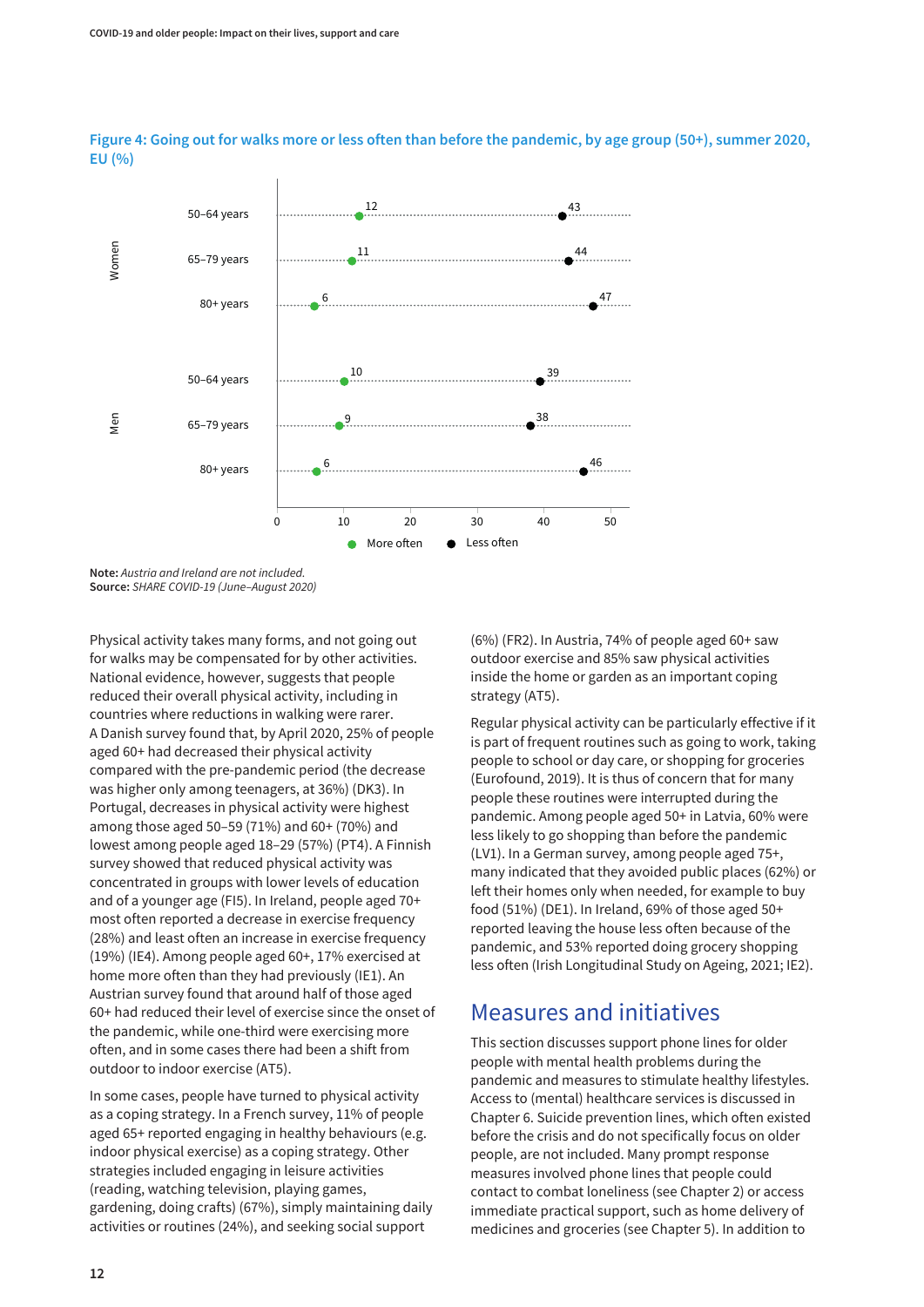their primary goals, these support services have provided a listening ear, possibly benefiting the mental health of the beneficiaries. However, here the focus is on phone lines providing psychological support.

### **Mental well-being phone lines**

**Existing initiatives that integrated mental health support into their services in response to the pandemic**: One example is the 'telephone accompaniment platform' in Spain, which went online and added a psychological advice service.

**Initiatives established in response to the pandemic**: In Bulgaria, in April 2020, specialised psychological support was made available to older people through the Ministry of Labour and Social Policy's call centre. Dobre słowa ('Good words') in Poland already used external psychologists when it took off in March 2020, but later employed its own psychologists. In July 2020, Lithuania approved the development of an emotional support line included in the long-term action plan for managing the negative consequences of the COVID-19 pandemic on mental health.

**Initiatives that increased their capacity in response to the crisis**: One example of such an initiative is the private non-profit support line in Sweden, MIND, which addresses mental health issues and loneliness and which received additional private donations during the pandemic.

In some initiatives, people who answer calls may not be mental health professionals, but their training includes aspects of mental health, or they explicitly seek to assess mental health needs. An example of the first is Warm Hands in Lithuania, with psychologists among those providing training for volunteers. Training in 2020 included topics such as bereavement and suicide prevention. Municipalities in Finland called people aged 70+ to assess their social and mental health situation, among other things (see 'Long-term care' on p. 50).

Furthermore, psychological services were sometimes added to long-term care packages. For example, in Bulgaria's health and social services care programme, 'patronage care' was expanded during the pandemic into 'patronage care +', which entitled people aged 65+ with care needs, people with disabilities and people who were quarantining to up to two hours' care a day. In Austria, psychosocial telecounselling was added to home care and day care packages.

### **Healthy living**

### **Advice through helplines**

In Czechia, the Linka senior helpline received calls from people who thought that they should stay at home. Those answering the calls clarified that it was important to leave the house for walks for health reasons.

### **Guidelines with tips**

An online guide in Croatia advised people how to protect their physical and mental health. To reach older people, 20,000 hard copies were disseminated in care homes, pensioners' clubs, health centres, general practices, pharmacies and retail stores. Furthermore, information about the guide was provided on national television and local radio. In Slovenia, in April 2020, the National Institute of Public Health issued guidelines for older people on how to deal with anxiety. It provided phone numbers that people in need could call, and tips to reduce anxiety, such as the following.

- **•** 'Do not stop your daily routine, maintain a positive attitude and look for opportunities; dedicate part of your day at home to your favourite routine or ritual.'
- **o** 'Let's not indulge in cigarettes, alcohol and other drugs to relax. Engage in activities that make you feel good and happy.'
- **o** 'Stay in touch with loved ones, by phone or otherwise, and nurture a sense of interconnectedness that can increase the feeling of security.'

### **Online/video exercises**

In Poland, in March 2020, the Polish Chamber of Physiotherapists and the Ministry of Health launched a series of videos demonstrating short exercises for older people that could be performed at home without professional equipment. The videos were available online or through public television. There was also a paper version with instructions on how to perform the exercises. In Slovenia, social enterprise Simbioza and a private company developed the Magda mobile application (app) to provide exercise videos tailored to older people.

### **Outdoor exercises and sport**

In Finland, social housing associations (for example, in Kauniainen municipality) arranged for physical instructors to provide short outdoor exercises designed for older people, who could participate from their balconies or on their patios. Instructors put notices up in the housing areas or in residents' mailboxes. While many people had participated in such training in centres before the pandemic, the outreach activities probably induced others to join. In Latvia, during the state of emergency in early 2021, the local government of Sigulda region provided pensioners with belowaverage incomes (around €1,118 gross monthly) with up to €80 worth of downhill and cross-country skiing at their local sports centres (for example, in one of the three participating ski centres, this covered 10 hours of skiing).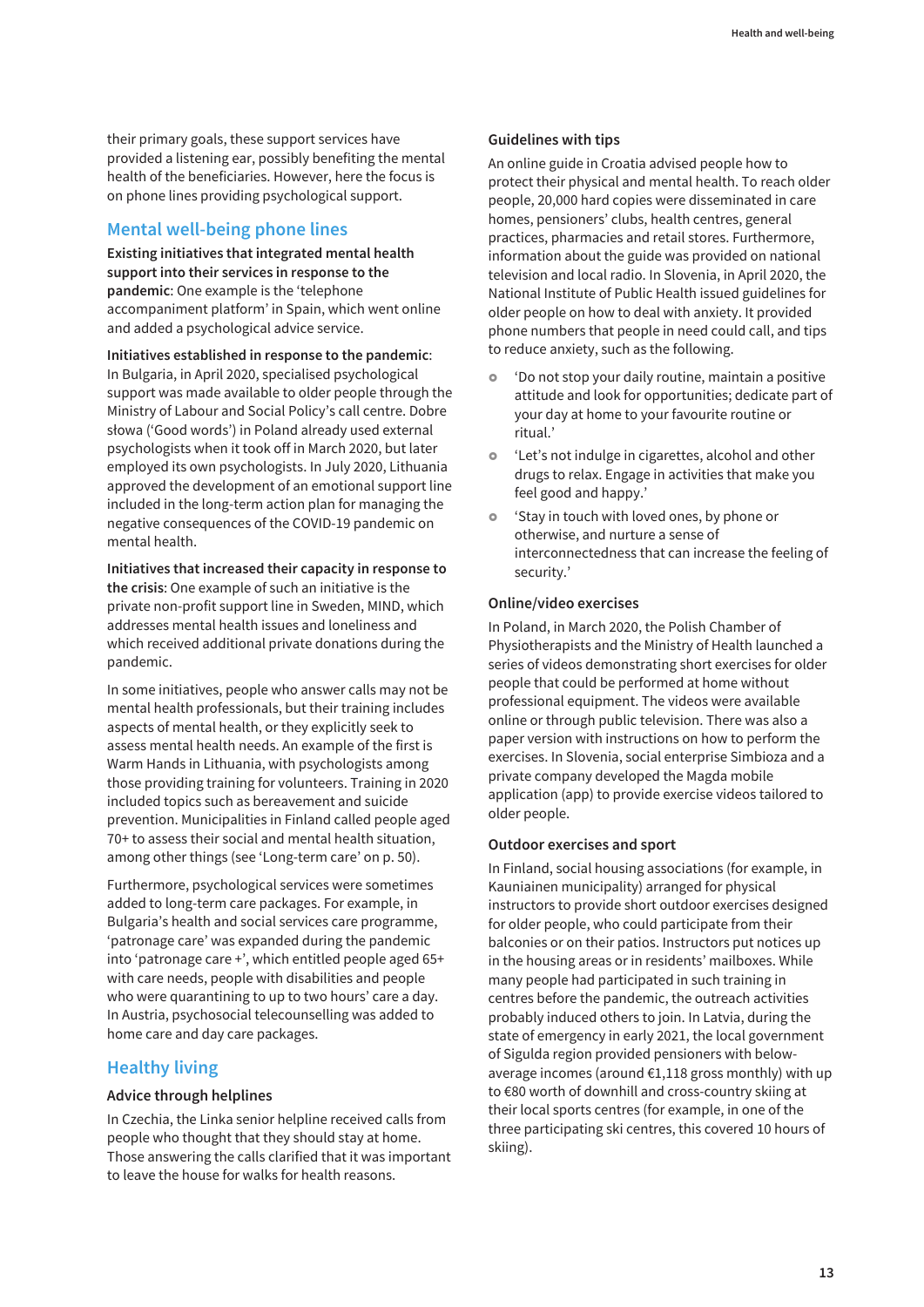### **Creating an environment that facilitates healthy living**

Some measures focused on the home. In Tartu, Estonia, at the start of the pandemic, well-being helpers were available to help older people with tasks that needed to be done and/or to help them improve their living spaces to avoid falls or reduce discomfort (for example, by installing handrails). They are considered to have been particularly useful when family members were unable to visit.

Other measures focused on the local area. The crisis increased people's reliance on cars and taxis instead of public transport, further decreasing physical activity. However, several cities widened footpaths and improved their cycling infrastructure in response to the pandemic. This helped reduce the risk of transmission of the virus (for example, by facilitating cycling for those who would otherwise use public transport) and stimulated physical activity.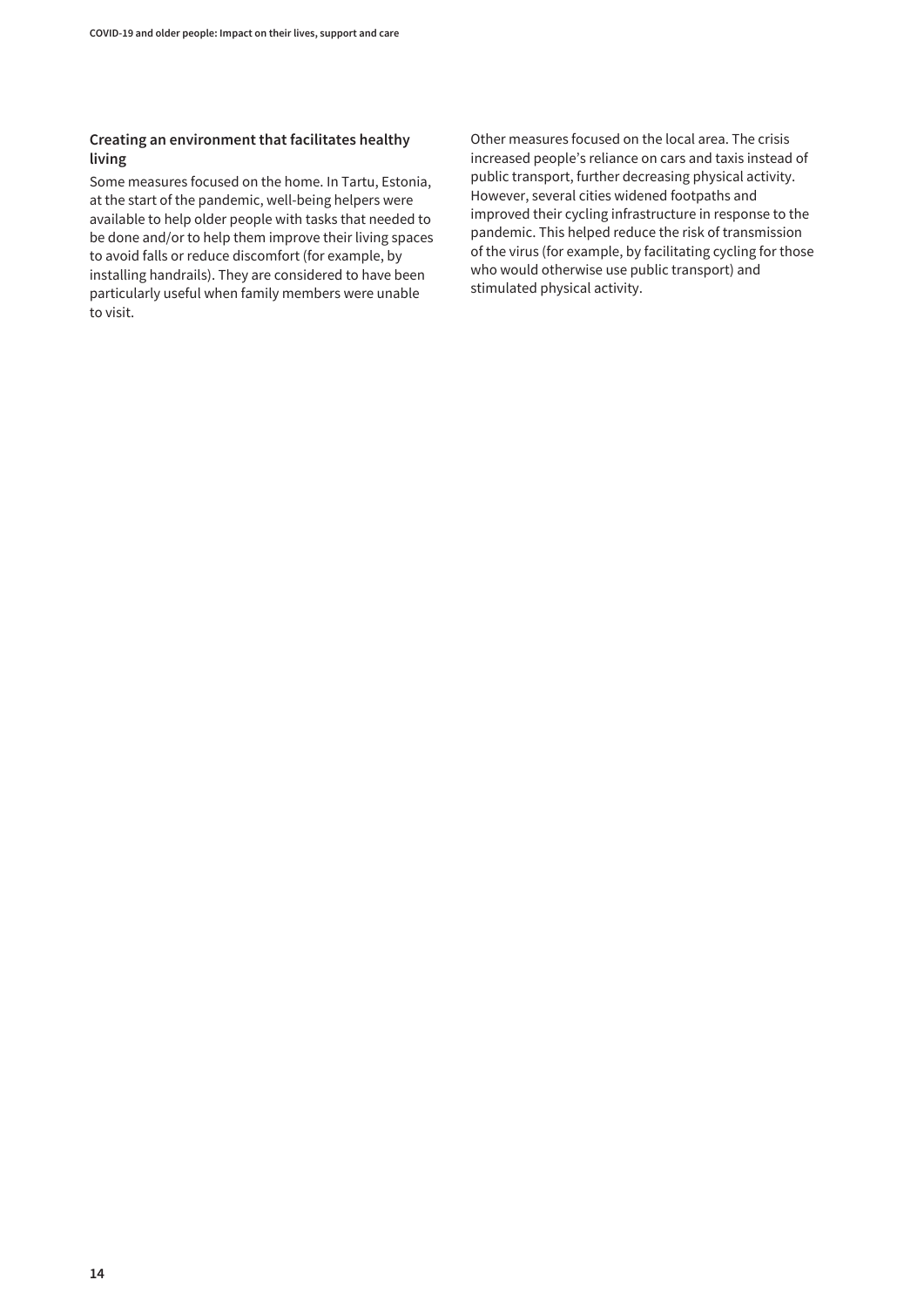# <span id="page-20-0"></span>**2 Social interaction**

## Social contacts

Older people experienced a reduction in their social contacts during the pandemic, with negative impacts on mental health and well-being (Helliwell et al, 2021; Litwin and Levinsky, 2021; SHARE-ERIC, 2021). Over four in five people aged 50+ (85%) visited family members less often (Figure 5). Nine in ten people aged 50+ (90%) met groups of more than five people less often, with rates increasing with age.

People aged 80+ in particular said that they had not left the house since the pandemic began, but also many people aged 50–79 had not left the house. For people aged 50+, the proportions were highest in Malta (44%), Croatia and Cyprus (both 34%) and Italy (33%), and lowest in Denmark (2%) and Sweden (3%). In these early months of the pandemic, Denmark and Sweden were among the Member States with the least stringent lockdown measures (University of Oxford, 2021).

The proportion of people aged 50+ reporting frequent contacts with non-relatives decreased with age (Figure 6).

For people aged 80+, frequent in-person contact with their own children was particularly common.

For all age groups, and all types of frequent contacts, remote contact was more common than in-person contact. However, the difference was largest for contacts with relatives who were not parents or children. Face-to-face contact may have been particularly likely to be substituted with remote contacts for them.

National surveys shed more light on the pandemic's impact on social life overall. For instance, in Belgium, the impact was considerable for all age groups but decreased with age. In total, 74% of people aged 55–64 and 70% of those aged 65+ experienced a negative impact on their social life (compared with 82% of 18- to 24-year-olds) (BE1).



### **Figure 5: Social contacts, by age group, summer 2020, EU (%)**

**Note:** *Austria and Ireland are not included.* **Source:** *SHARE COVID-19 (June–August 2020)*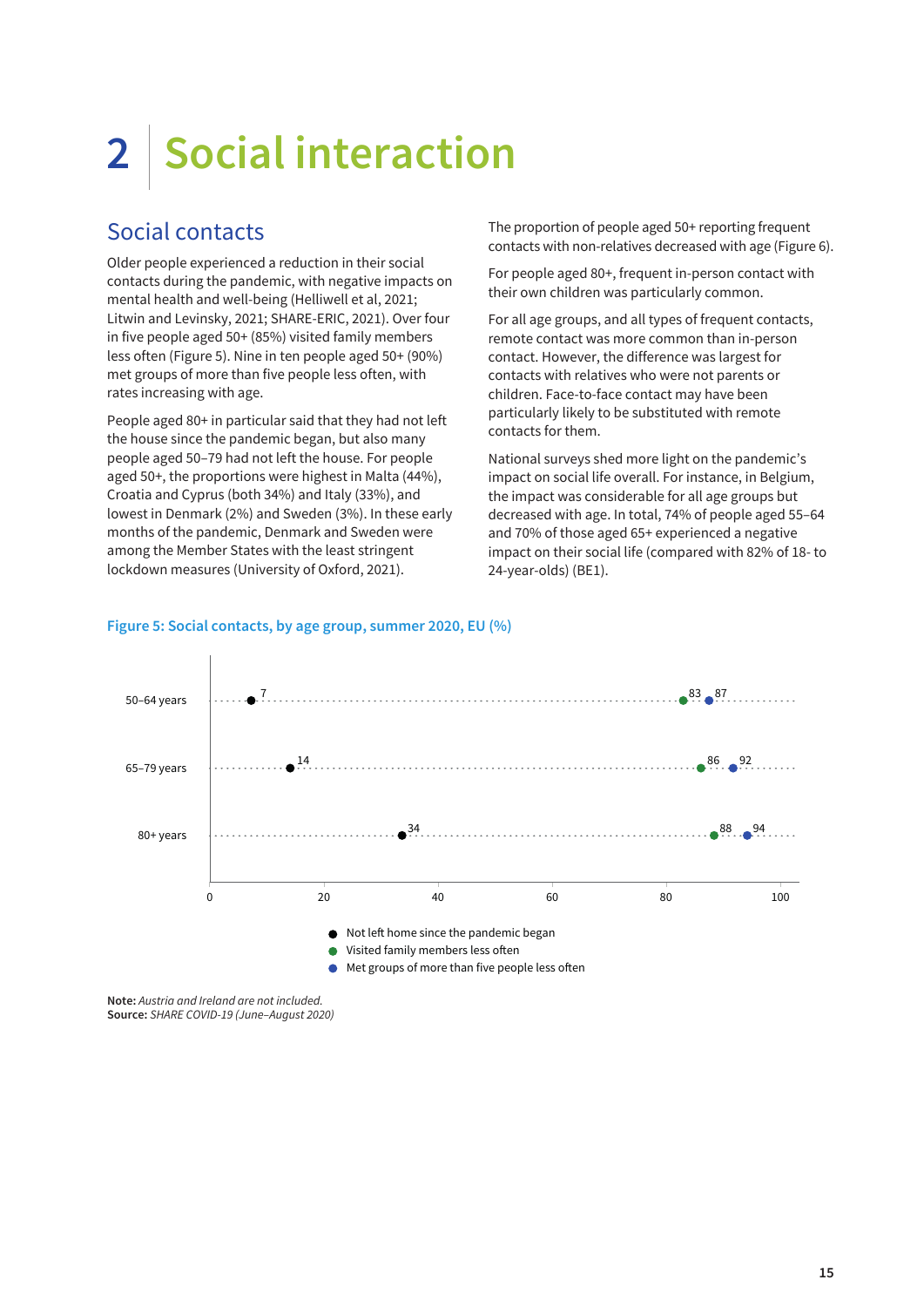

#### **Figure 6: In-person and remote contacts at least weekly, by age group, summer 2020, EU (%)**

**Notes:** *'Other non-relatives' include, for example, neighbours, friends or colleagues. Austria and Ireland are not included.* **Source:** *SHARE COVID-19 (June–August 2020)*

These developments did not leave people indifferent. In Denmark, for example, 60% of people aged 65+ worried about being unable to see their families and friends (50% for all ages) (DK2). In Lithuania, people aged 50+, in particular, missed being able to communicate directly with friends and relatives (scoring 7.6 on a scale from 1 to 10, where 1 means 'I don't miss it at all' and 10 means 'I miss it very much'). Attending mass and sports, cultural and other leisure events (6.2) and communicating with other people in public places (6.1) were also missed (LT1). In Luxembourg, 25% of both those aged 55–64 and those aged 65+ had become more aware of the importance of social contact and would give it more importance in the future (below the average of 32%) (LU3). In Lithuania, those aged 50+ tried to relax by watching television, listening to the radio or reading books, but preferred having face-to-face communication (LT1). In Romania, 53% of people aged 65+ watched more television, 53% prayed more,

27% read more books (the highest proportion of all age groups) and 17% spent more time on the internet (the lowest of all age groups). However, 49% of people aged 65+ felt the need to talk to someone dear to them more than usual (RO1).

Much of the national survey evidence points to the importance of the quality and type of social engagement, rather than just the quantity of it. In a Spanish survey conducted among people aged 65+ in Madrid, among the 74% not living alone (mainly living with their spouse), 95% reported that the experience of living with someone else had been equally good or better than before the lockdown (ES3). In evidence from the Netherlands, more people saw their relationship with their family improve (11%) than get worse (5%). The youngest (below 35 years) and oldest (aged 75+) groups most often indicated that their bond with their family had been strengthened (NL4).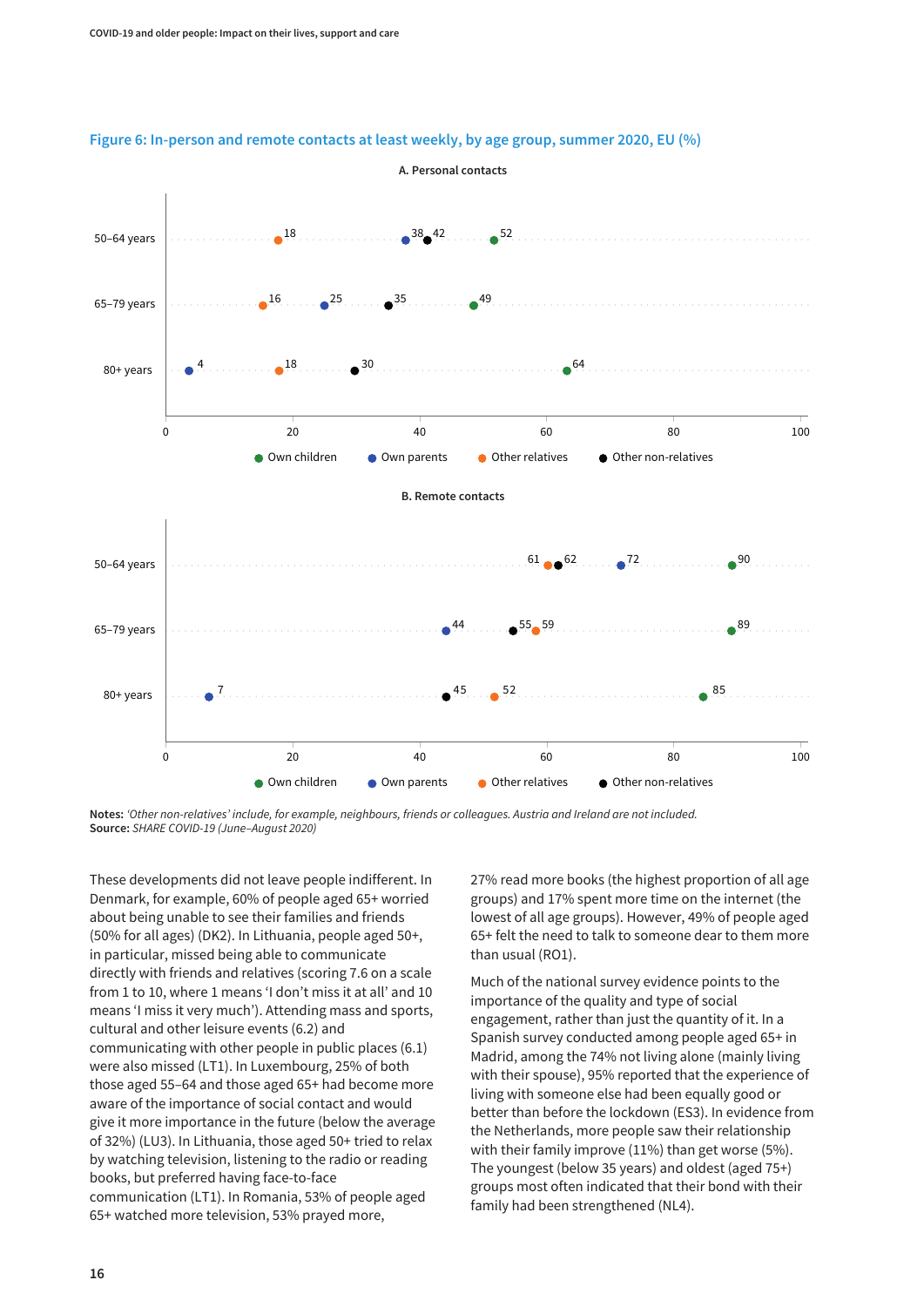<span id="page-22-0"></span>In some instances, older people had more visits at home from people outside their household than younger people. For example, in a Spanish survey, 22% of older adults (70+) reported regularly having a person visiting their home, compared with 14% of younger adults. Some of these visitors may have been cleaners, nurses and carers, but they may also have been relatives (ES6). National evidence further highlights specific problems that arose, such as older people being unable to visit in person their (grand)children living abroad (for example, in Slovakia – Kuruc et al, 2020).

Visitor restrictions meant that many living in care homes were isolated, but living in residential care also provided vital social interaction (DK4). In a Slovenian survey, 57% of care home residents felt worse during the pandemic than before, mainly because of reductions in socialising and contacts with relatives (SI3). In Germany, care home staff reported that social isolation was the most significant issue of concern for residents; they used terms such as 'sadness', 'suffering' and 'desperation' and reported cases of clinical depression resulting from social isolation. Family visits were partly substituted with phone conversations, 'window visits' and gifts. Sometimes there was increased contact among residents but also more conflict among them. Some respondents reported mixed effects of visitor bans on residents suffering from dementia: some benefited from there being less activity around them, while others suffered from confusion and decreased emotional resilience (Sporket, 2020). Many older people living in care homes faced difficulties in e-communication because of low levels of technological skills, limited access to equipment and lack of staff to provide support for e-communication (SK1).

## Loneliness

Among people aged 50+, an increase in loneliness was reported by 9% of people living with others, compared with 20% of those living alone. Increases were more common among women and among older age groups, in particular people aged 80+, 18% of whom reported an increase in loneliness (Figure 7A). Fewer than 1% in each age group felt less lonely. For some groups of older people, increases in loneliness may not have been large, but loneliness was already very common before the pandemic. For instance, in Sweden, in spring 2020 (when there were few restrictions), 50% of care home residents reported suffering from loneliness (at least occasionally), up from 47% in 2019.

Loneliness is a key driver of mental well-being problems (Santini and Koyanagi, 2021). Like depression, feelings of loneliness increased dramatically for all age groups compared with pre-pandemic times. However, while in 2016 older cohorts were more likely to feel lonely, during the pandemic the picture reversed (Figure 7B). The increase in loneliness among those aged 65+ may be somewhat underestimated, as people aged 70+ are underrepresented in the *Living, working and COVID-19* e-survey, while increases have been particularly common among these oldest old (Figure 7A). From spring 2020 to spring 2021, loneliness increased in all age groups, after a slight decrease from spring to summer 2020. The increase was largest among women aged 18–49 (+10 percentage points, compared with +5 percentage points among men aged 18–49 and women aged 50+, and +3 percentage points among men aged 50+). Across the three waves of the *Living, working and COVID-19* e-survey, 16% of people aged 50+ who lived with a spouse or partner felt lonely more than half of the time, whereas 39% of people without a spouse or partner in the household did.

There are different types of loneliness. Emotional loneliness is a result of the lack of a close emotional attachment, while social loneliness is a result of the lack of an engaging social network or not belonging to a group. In the Netherlands, social loneliness increased and remained more common than emotional loneliness among people aged 65+ (30% in October 2019, 37% in April 2020). However, emotional loneliness increased more markedly, from 15% in October 2019 to 30% in May 2020. Slight declines in emotional and social loneliness by June 2020 (to 28% and 35%, respectively) coincided with increased engagement with a broader social network, including friends, acquaintances, neighbours, home carers and domestic helpers. Activities in and around the home increased (more so than with family members), facilitated in part by technology and an increase in volunteer projects (Steinmetz et al, 2020; NL2).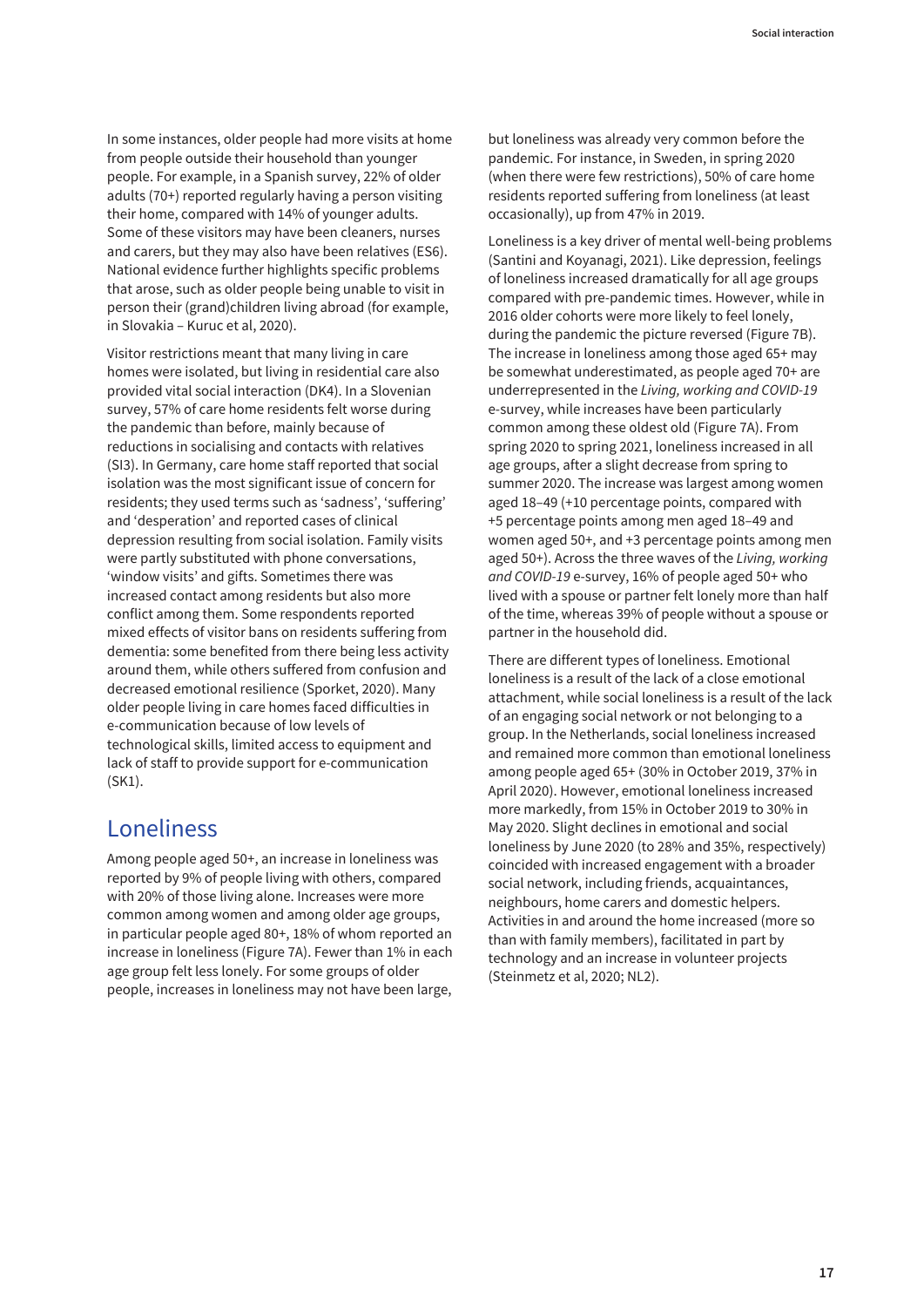### <span id="page-23-0"></span>**Figure 7: Loneliness, by age group, EU (%)**



**A. Feeling lonelier than before the pandemic, by gender, summer 2020**

**Notes:** *(A) Austria and Ireland are not included. (B) Those reporting feeling lonely all, most or more than half of the time. The dotted lines indicate that 2016 and 2020/2021 data are not perfectly comparable, as they are from different surveys.* **Sources:** *(A) SHARE COVID-19 (June–August 2020); (B) EQLS 2016 (EU27) and* Living, working and COVID-19 *e-survey (EU27) rounds 1, 2 and 3*

## Social tension

Older people sometimes experienced age-related tensions. For instance, a Croatian survey showed that 10% of pensioners had experienced complaints or disapproval from strangers in shops, pharmacies or parks because they had gone out during the recommended lockdown periods for seniors (HR2). In Hungary, 44% of older people experienced conflict with a young person (HU3). In Lithuania, in spring 2020, 34% of people aged 50+ living alone had experienced

discrimination based on age (ageism). One-fifth (22%) had personally experienced discriminatory practices during the pandemic and lockdowns: not receiving help, feeling like a second-class citizen compared with younger people or being conversed with in a raised voice (LT1).

Sometimes age-related tensions involved interactions with family members. In Slovakia, about 15% of people complained of 'being lectured' when, for example, the new pandemic measures or changes in measures were explained (SK1). Although people had the best of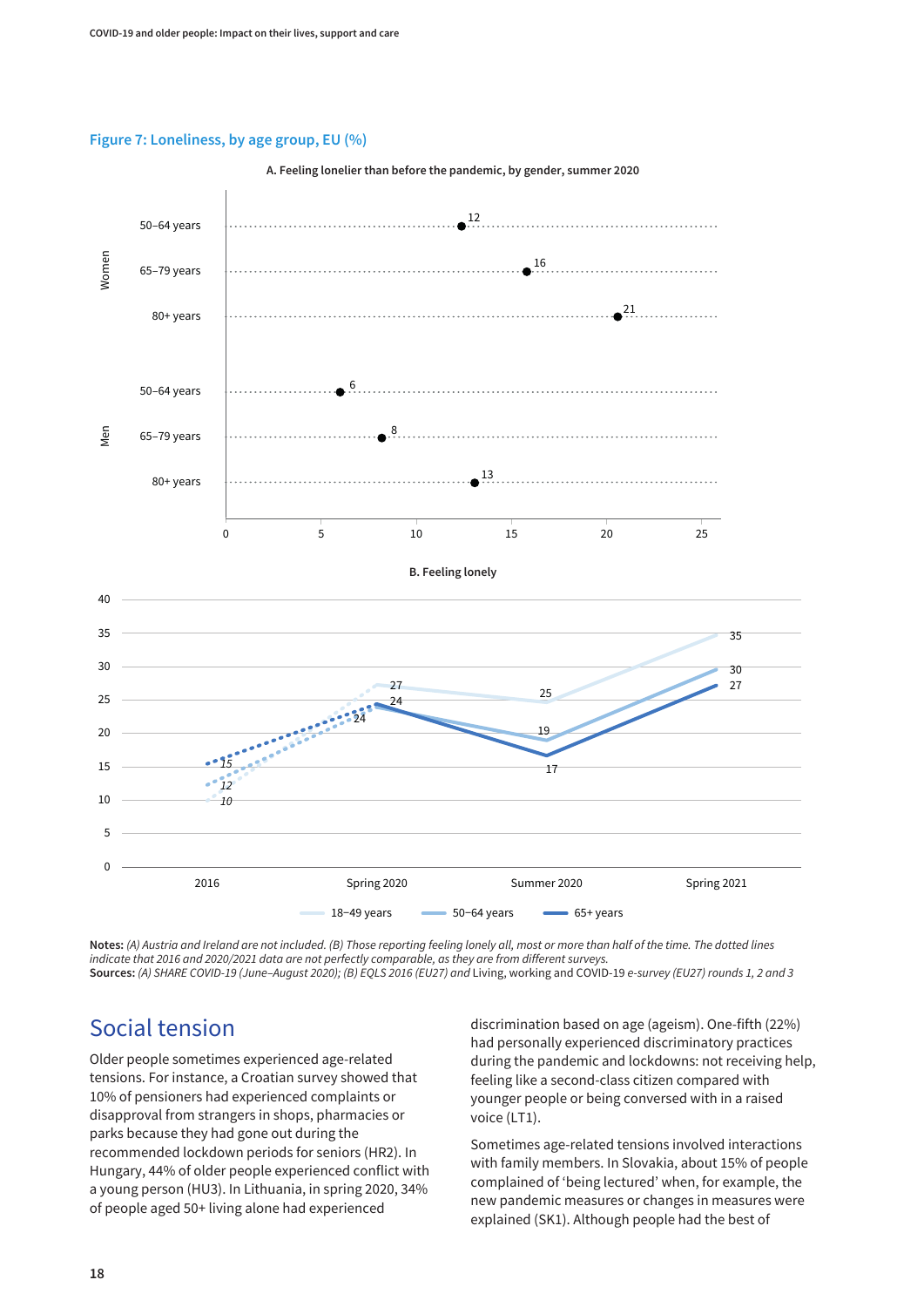<span id="page-24-0"></span>intentions to protect senior family members, this led to paternalism and sometimes ageism (Voľanská et al, 2020). In Croatia, 30% of pensioners experienced complaints and disapproval from their own family members (HR2).

## Measures and initiatives

### **Addressing loneliness**

Some initiatives addressing loneliness among older people already existed before the pandemic. However, there was increased demand for their services, or they were adapted to the pandemic situation, for instance by changing face-to-face meetings to remote contacts. For example, in Sweden, the non-governmental organisation (NGO) Äldrekontakt had previously organised in-person meet-ups in 34 municipalities to enable lonely people aged 75+ to socialise; these were converted into telephone meet-ups. In Lithuania, the Silver Line was set up in 2016 and focused principally on addressing loneliness among older people by connecting them with volunteers for chats. During the pandemic, it received more requests for practical support from its callers (see Chapter 5). Before the crisis, the Netherlands allocated €26 million to municipal initiatives addressing loneliness (Een tegen eenzaamheid – 'United against loneliness'). Some initiatives were halted and received an extension of the subsidy period, while other initiatives adapted to the situation. Some countries have strong existing networks of senior clubs (for example, Austria (Vienna), Luxembourg, Spain and Sweden), which sought to maintain contact with members.

Other initiatives – mostly helplines – were quickly set up in response to the pandemic situation. For instance, in March 2020, Malta set up a 24/7 support line – called 'You are not alone' – which was financed by the Ministry for Social Justice and Solidarity and run by the Foundation for Social Welfare Services. Between March and September 2020, 7,861 people called the helpline number. While it was open to people of all ages, most callers were older people struggling with loneliness. In June 2020, the line was amalgamated with an existing support line. Koetjes en Kalfjes ('Cows and Calves') in the Netherlands connected students with older people for chats during the pandemic and envisages continuing activities in the future. Around 900 students registered.

During the pandemic, governments increased their funding for existing and new initiatives. For instance, in 2020, the Swedish government allocated SEK 67 million (€6.7 million)<sup>3</sup> to NGOs working on social isolation

among older people and SEK 30 million (€3 million) to municipalities to address social isolation among older people; in 2021, SEK 15 million (€1.5 million) was allocated to senior citizen organisations to address social isolation among their members. In 2020, the Danish government allocated DKK 4 million (€538,000) to an NGO that supports older people (Ældre Sagen) to operate a phone line for older people (Ældretelefonen) to combat loneliness and provide counselling. The government allocated a further DKK 6 million (€806,000) to Ældre Sagen and an NGO working with people with Alzheimer's disease (Alzheimerforeningen) to provide counselling and information to fragile older people on how to deal with the pandemic situation.

Most of these initiatives relied on older people finding their way to the support lines. However, there are some examples of particularly active outreach approaches. For instance, in the Netherlands, Een tegen eenzaamheid also includes a national coalition against loneliness that promotes and maintains national-level awareness of loneliness. This is accomplished through partnerships with charities and businesses, such as a postal and parcel services provider pilot programme in which delivery people reported on cases of loneliness and a welfare organisation provided help. In Ireland, during the pandemic, a post delivery service offered people the opportunity to have a delivery person pick up post from their homes by registering on their website or posting a note on their door saying 'I have mail'. Delivery people were instructed to recommend that individuals call ALONE (a charity that supports older people), or to call ALONE on their behalf, in instances when they suspected well-being/loneliness issues.

### **Facilitating social contact among residential care users**

Most of the measures discussed above were also accessible to care home residents. However, some measures facilitating social contact were specifically aimed at care home residents, usually in response to visiting restrictions. In 2020, the Danish government allocated DKK 100 million (€13.4 million) to municipalities to fund new ways of enabling social contact between visitors and residents in public and private care homes during the visiting restrictions, providing guidelines such as allowing residents to receive visitors in outside areas. A total of DKK 30 million (€4 million) was made available for activities to accommodate cohabiting relatives of people with dementia, as well as relatives of care home residents with dementia. The Estonian government requested that care providers ensure the availability of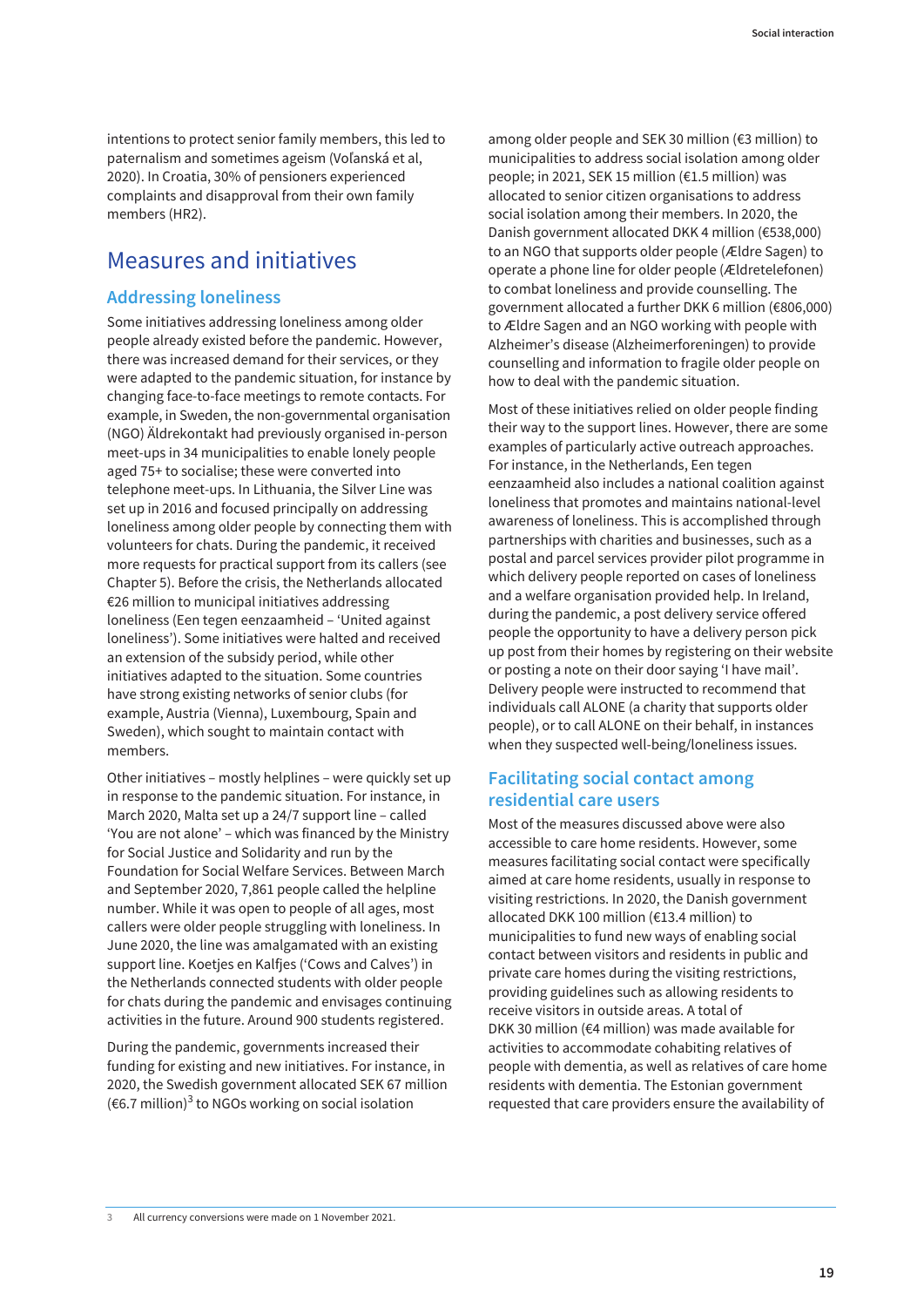video-calling equipment. In Ireland, An Post, the state-owned provider of postal services, waived stamp fees for letters sent to care home residents.

However, in practice it has often been difficult to reach people in care homes. For instance, the 'adopt a grandparent' initiative in Malta set up during the pandemic pairs older people with volunteers, enabling weekly contact by phone or video call. The initiative enrolled around 100 users and it is envisaged that it will continue after the pandemic. While initially also targeting care home residents, this proved difficult, mainly because of the support from carers needed for these calls, which was challenging amid the increased work demands and understaffing.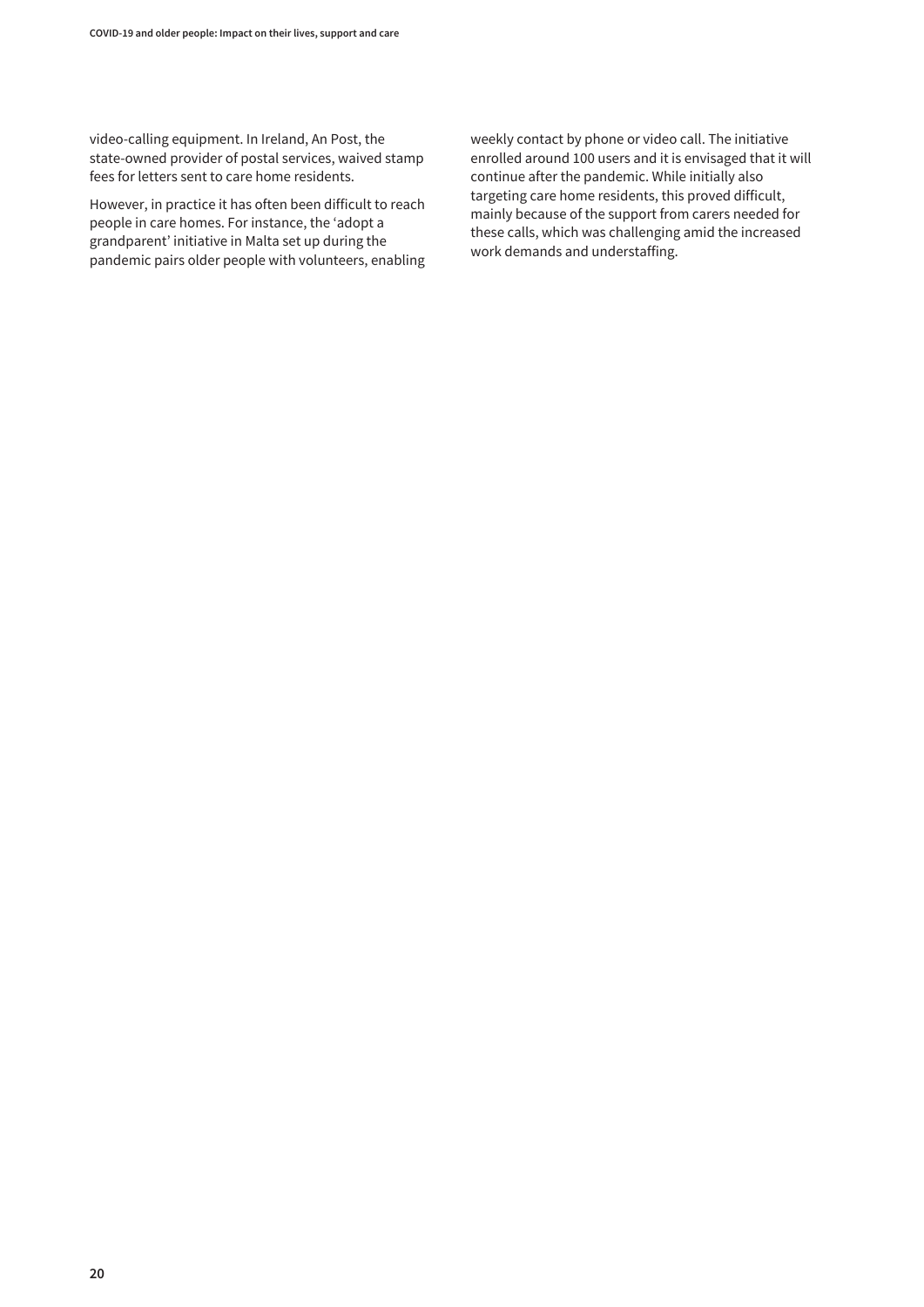# <span id="page-26-0"></span>**3 Paid and unpaid work**

## Employment

The long-standing trend of increased employment among older people in the EU continued during the pandemic while employment among young people decreased. While still well below that for younger people, the employment rate among 50- to 64-year-olds increased from 51.5% in 2005 to 66.7% in 2020. However, from 2019 to 2020, the rate increased by just 0.2 percentage points (from 66.5% to 66.7%); since 2004, a smaller year-on-year increase was observed only from 2008 to 2009 (+0.1 percentage points). The employment rate for people aged 25–49 decreased from 80.7% in 2019 to 79.8% in 2020, and for people aged 20–25 from 51.5% to 48.7% (EU Labour Force Survey (EU-LFS), lfsa\_ergan).

This long-standing trend of increasing employment has been driven mainly by women – with age cohorts with more women in employment becoming older, rather than older women taking up employment (Eurofound, 2014a). However, employment rates among women are still well below those of men, and women more often work part-time. From 2019 to 2020, the overall employment rate increased for women aged 50–64 (by +0.4 percentage points, from 60.3% to 60.7%) while that for men aged 50–64 remained unchanged (at 73.0%).

Employment rates among older people also differ between Member States, with the lowest rates in Croatia (53.6% in 2020) and Greece (54.1%) (largely because of a lack of employment opportunities) and Luxembourg (58.4%, largely because of opportunities to retire at a younger age), and the highest rates in Sweden (81.3%), Germany (76.6%), Czechia (76.4%) and Estonia (76.3%).

While the employment rate of people aged 50–64 kept increasing, there was a slight decline in employment for people aged 65–74, from 9.6% in 2019 to 9.5% in 2020. In recent years, there has been a particularly large increase among people aged 65–69 in employment, most working beyond the pensionable age in their countries (Eurofound, 2012, 2016a). The proportion of people aged 65–69 in employment increased from 8.1% in 2005 to 13.1% in 2019. However, it showed a rare decrease in 2020, to 13.0% (EU-LFS, lfsa\_ergan).

## Job loss

2020 marked a change in the trend of decreasing unemployment rates among people aged 50–64 in the EU, which started from a peak of 8.3% in 2013. While younger age groups saw considerable increases in unemployment between 2019 and 2020 (from 6.5% to 6.9% among 25- to 49-year-olds), the unemployment rate remained stable at 5.1% among people aged 50–64 (EU-LFS, lfsa\_urgan). This EU average masks increases in unemployment among older people during the COVID-19 crisis in 19 Member States. Increases were largest in Lithuania (2.5 percentage points), Estonia, Latvia and Malta (all 1.8 percentage points), Croatia (1.0 percentage points), Sweden (0.9 percentage points), Austria, Romania (both 0.8 percentage points) and Bulgaria (0.7 percentage points). The change in unemployment rates from 2019 to 2020 was more unfavourable for people aged 50–64 than for people aged 25–49 in only five Member States: Croatia, Greece, Italy, Lithuania and Malta. Regardless, in four of these countries (all except Malta), unemployment rates in 2020 among 25- to 49-year-olds remained higher than among 50- to 64-year-olds. Overall, unemployment rates among older people remained the highest in Greece and Spain (both 12.4%).

At the EU level, from 2019 to 2020, among people aged 50–64, unemployment decreased slightly for men (from 5.1% to 5.0%) and remained stable for women (at 5.2%). These slightly less favourable data for women may be because women are overrepresented in the sectors affected by job loss during the pandemic: travel and transport, tourism, arts and entertainment, and hospitality (European Commission, 2021b). Unemployment rates developed less favourably for older women than for older men in particular in Finland, where the female unemployment rate increased by 1.2 percentage points while that for men remained stable. Particularly unfavourable developments in the unemployment rate for women were also seen in Romania and Sweden, where it increased by 0.6 percentage points and 0.4 percentage points, respectively, more than for men, and Italy where unemployment decreased for both men and women, but by 0.4 percentage points more for men. In some countries, unemployment data suggest a more favourable situation for older women than for older men. This is particularly true for Latvia and Estonia, where unemployment increased by 0.9 percentage points and 0.6 percentage points, respectively, more for men than for women, and Greece where it decreased by 0.9 percentage points less for men than for women.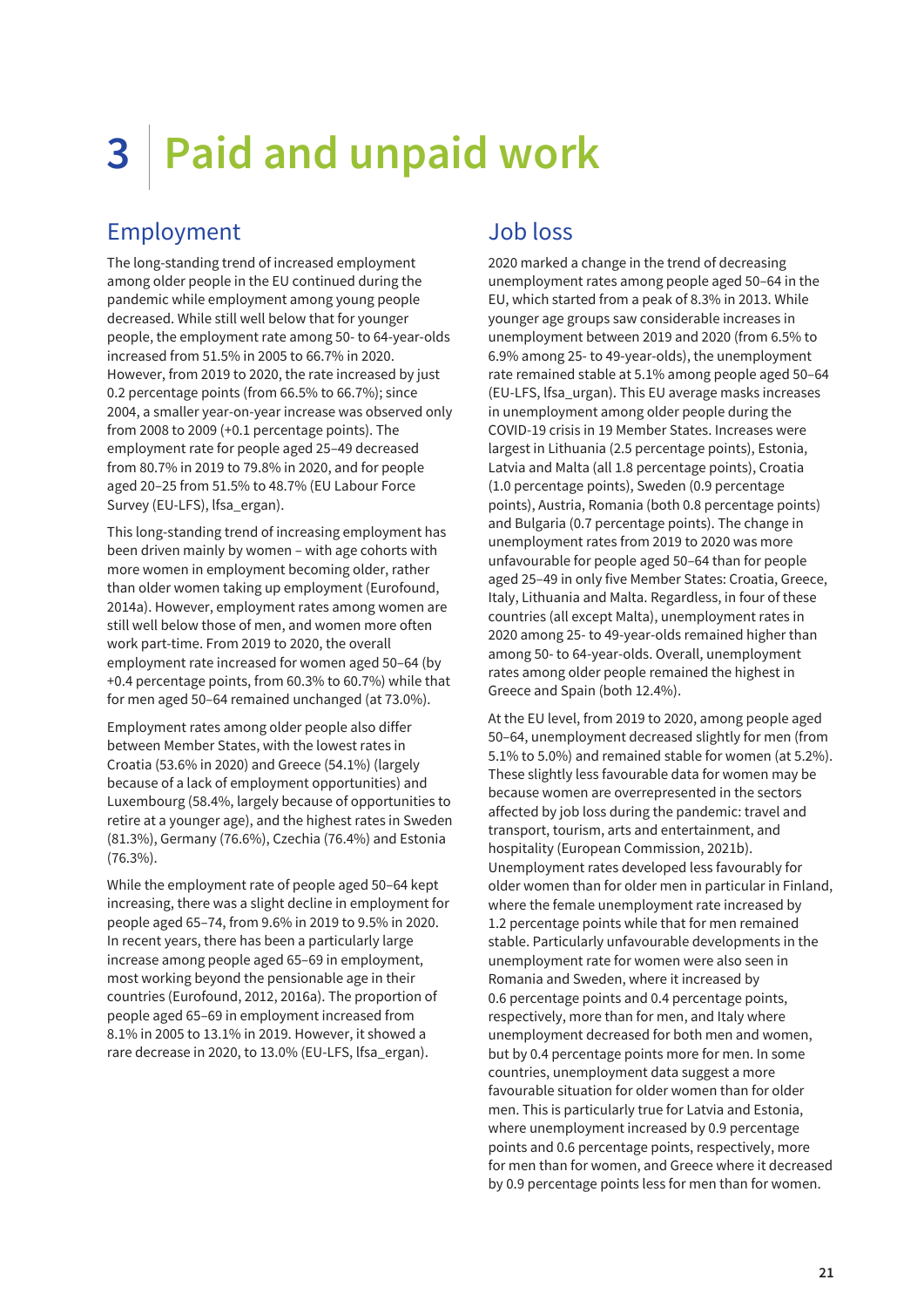<span id="page-27-0"></span>Such aggregate data hide the dynamics, with many people exiting and entering unemployment. Overall, 10% of EU adults who were working before the pandemic reported being unemployed in spring 2021 (Eurofound, 2021a). Job losses were most common (14%) among people aged 18–34, whereas fewer than one in ten workers became unemployed in the other age groups (8% of 35- to 49-year-olds, 9% of 50- to 64-year-olds, and 8% of those aged 65+ years). There were no notable gender differences: the figure was 9% for both men and women aged 50+ (and 9% for men and 10% for women aged below 50).

In contrast, the likelihood of having transitioned from unemployment prior to the pandemic to employment by spring 2021 showed a clear negative trend with age: 32% for 18- to 34-year-olds, 25% for 35- to 49-year-olds, 12% for 50- to 64-year-olds, and 2% for those aged 65+. This suggests that unemployment is a more permanent state among older people and that transitions may take place from unemployment into economic inactivity rather than into work. National data also suggest that there are pockets of workers aged 65+ who are particularly affected by unemployment. A Polish survey suggested that 4% of workers aged 55–64 lost their jobs because of the pandemic, compared with 16% of workers aged 65+, the highest rate of all age groups (PL1).

In the EU, 5.2% of people of all ages in employment (breakdown by age is unavailable) transferred into inactivity rather than unemployment from 2019 to 2020, up from 4.2–4.4% in the previous five years (EU-LFS, lfsi\_long\_a). Women transferred more often into inactivity (6.4% of women of all ages transferred from employment to inactivity, up from 5.1–5.5% in the previous five years). Both the rate and its increase lie above those for men (4.2%, up from 3.4–3.6% in the previous five years). Older people may have retired earlier than planned because of the deteriorating working conditions during the crisis, changing life priorities and fear of catching the virus while working. This may be part of the explanation for the higher retirement rate in 2020 in the Netherlands: 6.8% of workers aged 55+ retired in 2020, compared with 5.5% in 2019 (CBS, 2021). In Cyprus, pandemic support restrictions pushed workers aged 63–65 into retirement (see 'Guaranteeing basic living standards for unemployed people' on p. 28). However, the opposite trend has also been observed: in Finland, many people seem to have postponed retirement during the pandemic, possibly because the prospect of having more leisure time was less attractive during this period (Finnish Centre for Pensions, 2021).

## Hours, income and job security

While younger people more often became unemployed than older people, older workers' working hours decreased more often – and increased less often – than those of younger workers (Figure 8). Hours decreased for 45% of workers aged below 50, 47% of workers aged 50–64 and 55% of workers aged 65+, without notable gender differences. In addition, in particular workers aged 65+ were more likely than younger workers to report that their working hours had decreased by a lot rather than by a little. A reduction in working hours among workers aged 50+ was most common in Cyprus and Greece (both 62%) and France (61%), and least common in Finland and Sweden (both 21%) and Denmark (27%). Part of these working time reductions may relate to people on job retention schemes (for example, furlough schemes and short-time work schemes).

At the same time, working hours increased for 18% of workers aged 50–64 and 19% of workers aged 65+ (compared with 23% of workers aged below 50) (see Figure 8). The increase in hours was more pronounced among women than men, regardless of age. This may relate to increases in working hours in healthcare and residential long-term care, with little change in the past decade in the overrepresentation of women in their workforces (Eurofound, 2020b).

The age pattern in the reduction in working hours seems to relate to the higher rate of self-employment among older workers (with stable rates from 2019 to 2020): 13% of workers aged 20–49, 17% of those aged 50–64 and 43% of those aged 65+ were self-employed both in 2019 and 2020 (EU-LFS, lfsa\_egaps). Self-employment is particularly common among working pensioners (Eurofound, 2012, 2016a). Overall, 42% of employees and 68% of self-employed workers reported a decrease in working hours during the pandemic (authors' calculations using data from the *Living, working and COVID-19* e-survey). These rates were similar across age brackets, but younger self-employed people more often reported that their hours had decreased a lot, and older people more often reported that they had decreased a little.

Income from work decreased for many older people, including those on job retention schemes (for example, furlough and short-time work schemes) whose income was not fully compensated. For instance, in a Polish survey, 21% of respondents aged 55+ (same rate for those aged 55–64 and 65+) declared that they or someone in their household had lost earning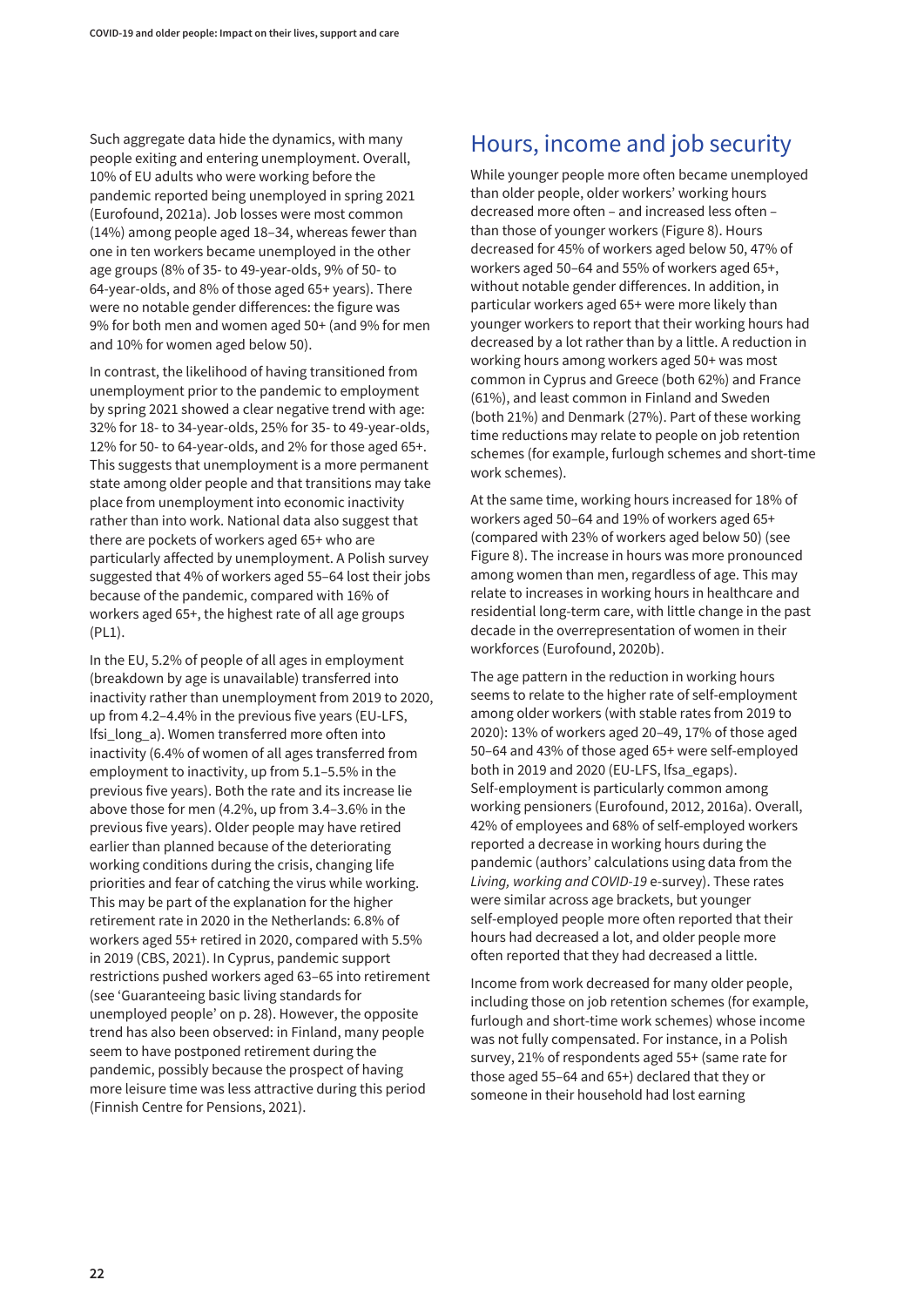

### <span id="page-28-0"></span>**Figure 8: Changes in working hours, by age group, spring and summer 2020, EU (%)**

**Note:** *Pooled data from spring and summer 2020.*

**Source:** Living, working and COVID-19 *e-survey (EU27) rounds 1 and 2*

opportunities (18–24: 24%; 25–34: 26%; 35–44: 28%; 45–54: 32%). Among those reporting a decrease in their income, 20% of those aged 55–64 reported a decrease in their hours, compared with 30% of those aged 65+. Other reasons for decreased income included interruptions to company operations (10% and 12%, respectively), company closure (6% and 9%, respectively) and job loss, which was reported by 3% of people aged 55–64 and fewer than 1% of those aged 65+ (PL5). In Lithuania, loss of a permanent source of income was reported by 5% of people aged 50+ (compared with 14% and 7% of those aged 18–29 and 30–49, respectively) (LT6).

Aside from job loss, reduced hours and pay cuts, the pandemic has also triggered feelings that one's job was at risk. Such insecurity can negatively affect people's well-being (Eurofound, 2018a). A Bulgarian survey found that, in November 2020, 46% of workers aged 50–59 and 38% of those aged 60–69 were afraid of losing their job because of 'the worsening economic situation in the country and worldwide' (compared with 49% of those aged 40–49, 40% of those aged 30–39 and 45% of those aged 18–29) (BG3). While the survey question differed slightly, these rates are well above the 9% of workers aged 50–69 in Bulgaria who in 2016 found it likely that they might lose their job in the next six months (EQLS

2016). Another important aspect of feeling secure is whether people whose employment situation was affected expected to return to employment after the lifting of restrictions. Among those who lost employment, were temporarily laid off or were on paid or unpaid leave, 97% of people aged 35–44, 45–54 and 55–64 expected to return to the same job after the lifting of restrictions, compared with 90–91% of those in younger age groups (IE1).

## Telework and work–life balance

The pandemic has had an impact on the way people work. Older people were less likely than younger people to telework (work from home) before the pandemic, (in particular to telework occasionally (Figure 9A)) and were also less likely to start teleworking because of the pandemic (Figure 9B). The proportion of people aged 50+ who started teleworking because of the pandemic was highest in Finland (69%), Luxembourg (51%) and Italy (46%). It was lowest in Romania (15%) and Estonia and Slovenia (both 21%), but in Estonia telework among those aged 50+ was already more common than in any other country before the pandemic (36%), while in Slovenia it was least common (9%).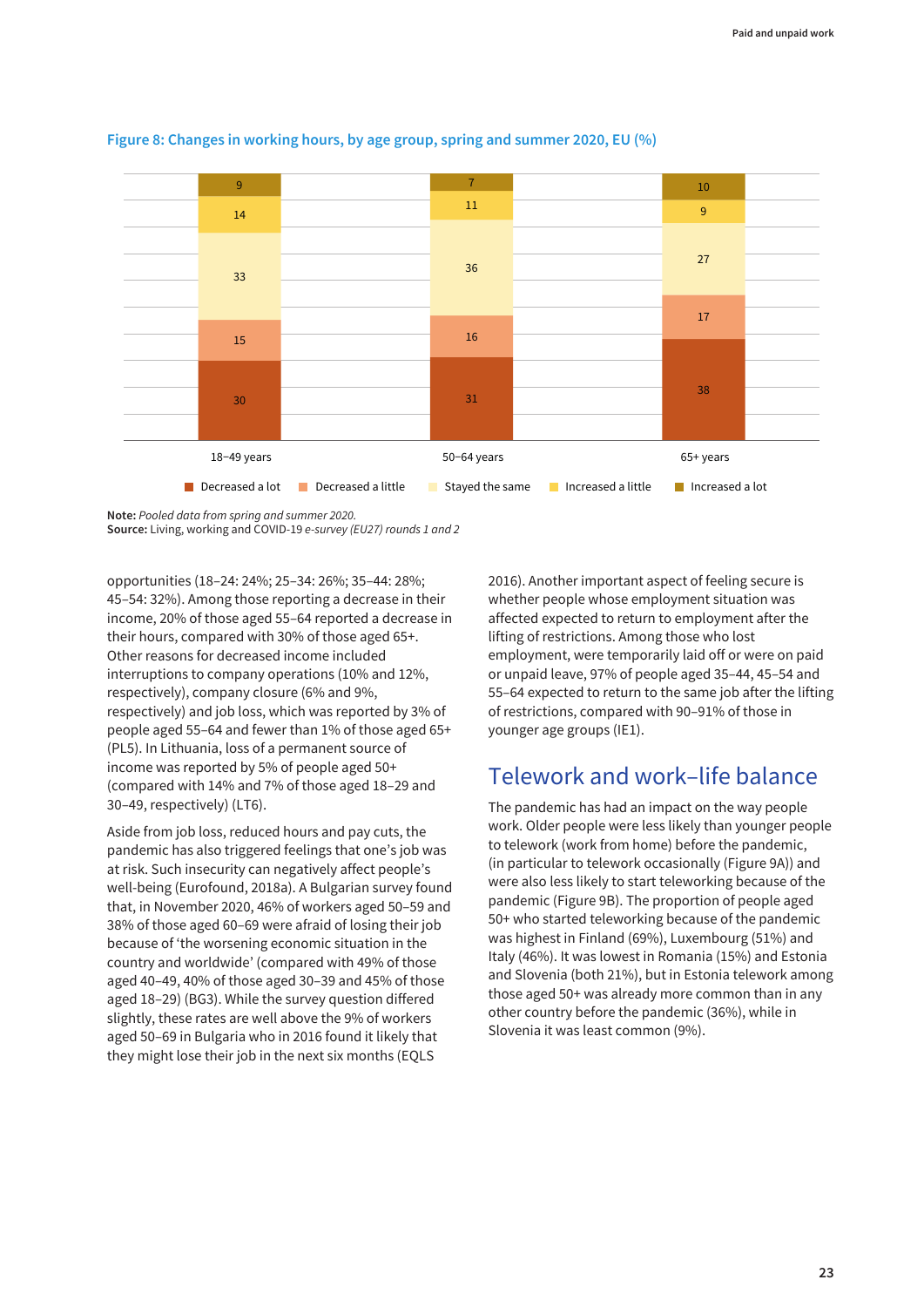

### **Figure 9: Teleworking, by age group, spring and summer 2020, EU (%)**

### **A. Teleworked before the pandemic**



18−49 years 50−64 years 65+ years

#### **B. Started teleworking because of the pandemic**

**Note:** *Pooled data from spring and summer 2020.* **Source:** Living, working and COVID-19 *e-survey (EU27) rounds 1 and 2*

Work–life conflicts during the pandemic were most common among younger (especially female) workers. However, an increase in work–life balance problems was also observed among older women. For both groups this was mainly in terms of work negatively impacting home life (Figure 10A). While it is important to acknowledge the sensitivity of results to the timing of data collection (if it was during the summer holidays, for example), home life was less often reported to negatively impact work life, and this issue has generally decreased over the course of the pandemic (Figure 10B). Among people aged 50+, it was particularly common for work life to negatively impact home life in Greece (43%), Italy and Cyprus (both 35%) and Croatia (34%), with the largest gender difference in Malta (20% for men and 40% for women; the other four countries had differences of between 2 and 11 percentage points). It was least common for work life to negatively impact home life in Slovenia (15%), Denmark (17%) and the Netherlands and Finland (both 18%).

National evidence adds to the general picture by asking about people's experiences of the new working situation. A Latvian survey asked respondents to assess how their work–life balance had changed while working remotely: work–life balance had least often (21%) changed for workers aged 63+ (the age from which people can claim their pension early). This group also most often indicated not feeling anxious about the new work and living environment (71%), followed by workers aged 55–63 (64%) (LV2). In Spain, workers aged 60+ had a satisfaction index of 3.89 for taking up telework (on a scale of 1–5, with 5 being the highest), compared with 3.56 among 18- to 29-year-olds (ES4). This could be related to them being less likely to have children at home to care for, experiencing less pressure because of their seniority in their organisation, having more flexibility in terms of time and feeling protected from catching the virus while working from home (Martín et al, 2020).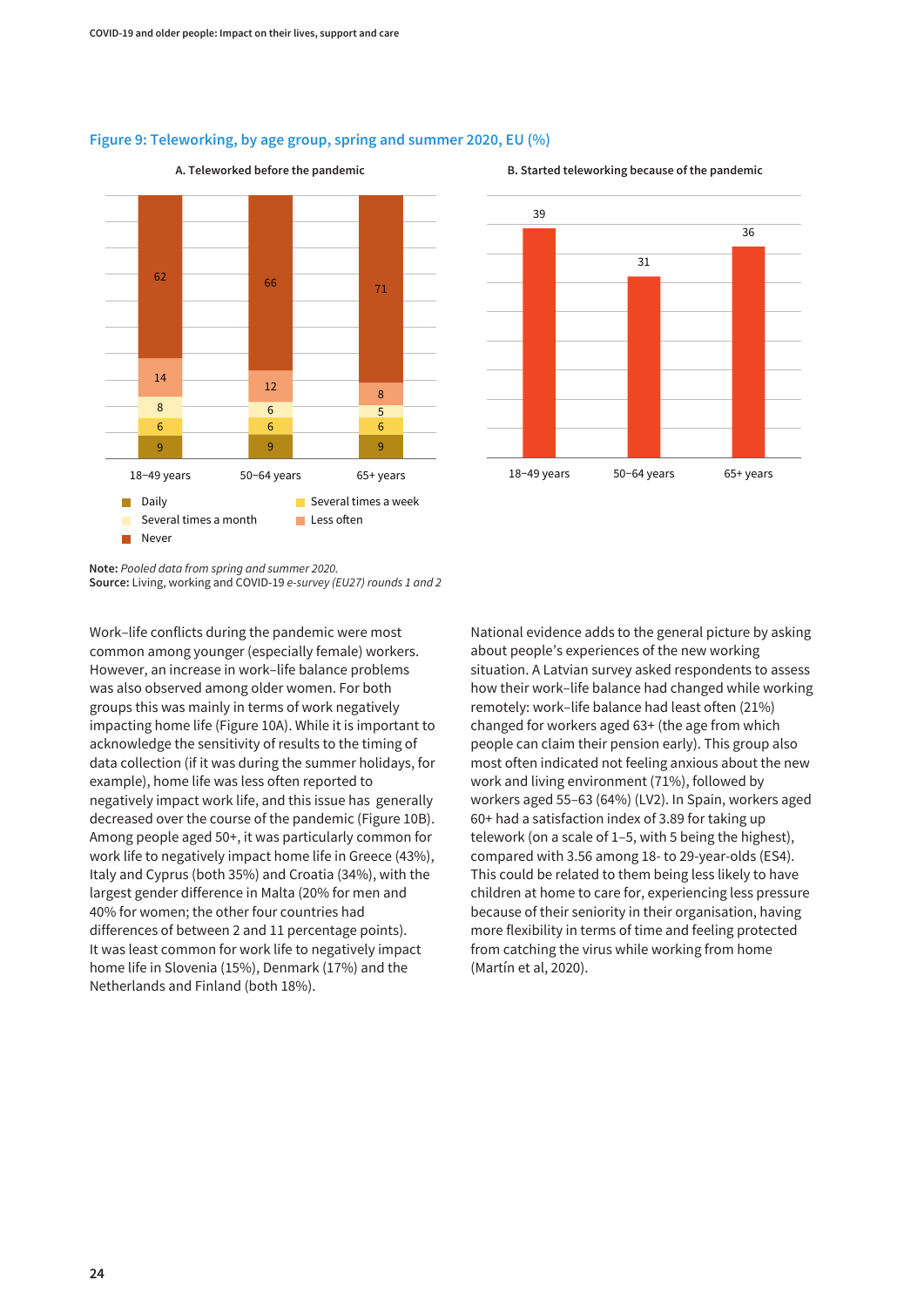

### <span id="page-30-0"></span>**Figure 10: Work–life conflicts among workers, by gender and age group, EU (%)**

**A. Work life negatively impacts home life**

**Notes:** *Questions relate to the previous two weeks. (A) 'Felt too tired after work to do some of the household jobs which need to be done' or 'Found that your job prevented you from giving the time you wanted to your family'; (B) 'Found it difficult to concentrate on your job because of your family responsibilities' or 'Found that your family responsibilities prevented you from giving the time you should to your job'. Percentages relate to those answering 'always' or 'most of the time'.*

**Source:** Living, working and COVID-19 *e-survey (EU27) rounds 1, 2 and 3*

## Unpaid work

### **Informal childcare and elderly care**

Many older people provide informal care. A comparison of 2016 data with those collected during the pandemic suggests that it has become more common for older people to care for or educate their (grand)children, and to care for family members who are elderly or have a disability (Figure 11). Higher rates of (grand)childcare during the pandemic, however, may partially be due to

some of the data collection coinciding with the 2020 summer holidays, in contrast to the EQLS, which was fielded in late 2016.

The increase in informal childcare and elderly care is concentrated among carers aged 50–64. Caring by people aged 65+ has remained near pre-pandemic levels. One might expect that this group of older people especially would not have increased their care provision because of the risk of infection. The stability over time may also reflect that social distancing was less relevant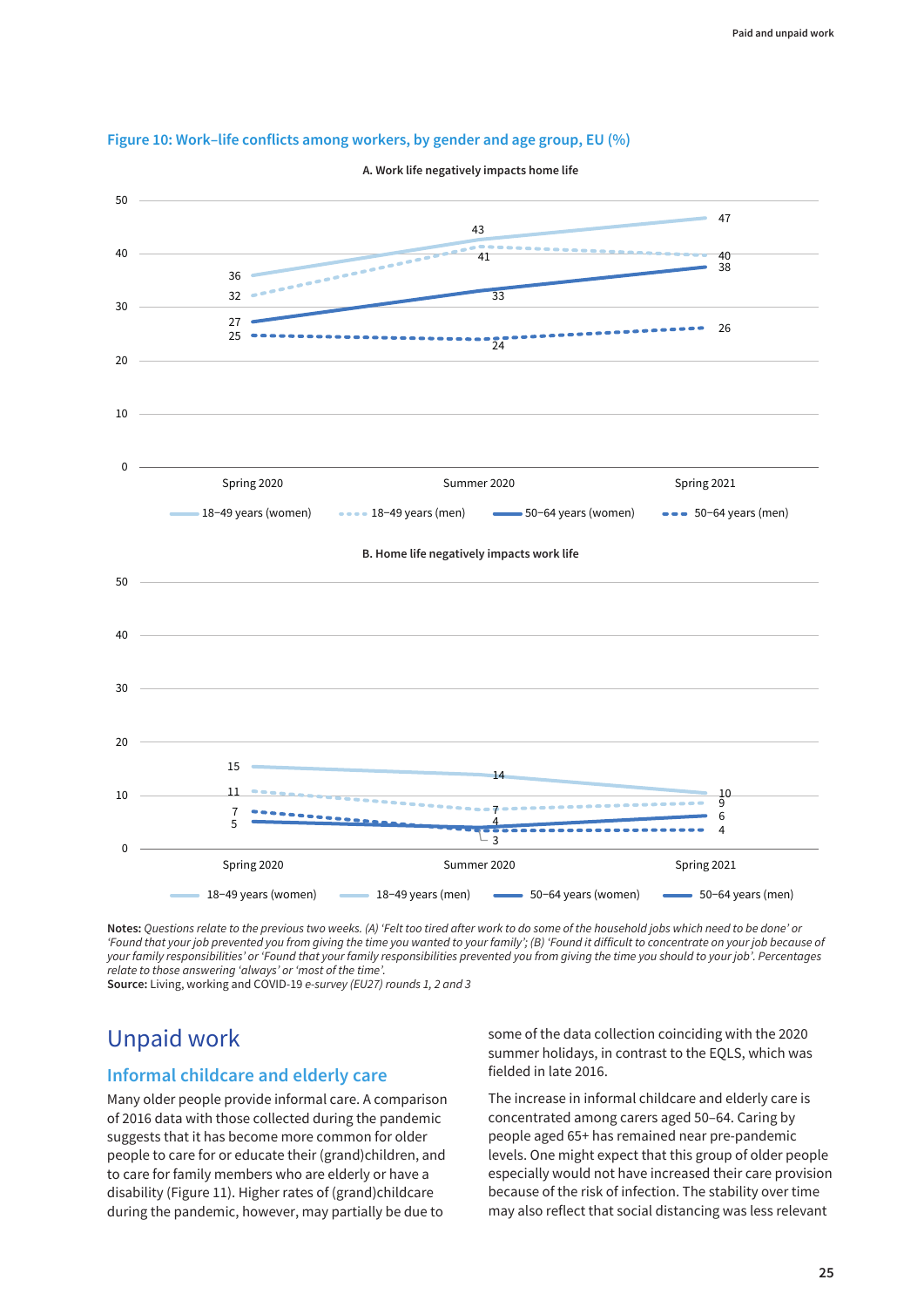

**A. Women**

### **Figure 11: Informal care for more than five hours a week, by gender and age group, EU (%)**



Elderly/disabled relative care



**Notes:** *Caring for and/or educating children/grandchildren and caring for elderly family members or family members with disabilities (2016 EQLS data also include caring for neighbours or friends).*

**Sources:** *EQLS 2016 (EU27) and* Living, working and COVID-19 *e-survey (EU27) rounds 2 and 3 ('Pandemic')*

in countries where many older people live with their adult children (and provide care for their grandchildren), and that many older people provide care for their spouses.

(Grand)childcare

Men are less likely than women to provide informal care. However, there was a particularly pronounced increase in both (grand)childcare (from 16% to 21%) and care for other relatives (from 8% to 15%) among men aged 50–64.

The frequency of providing personal care to parents by people aged 50+ increased in almost all European countries (Bergmann and Wagner, 2021). Parental

caregivers who increased the frequency of providing personal care reported significantly greater mental health strain.

Older people played key roles in mitigating the impacts of the pandemic in multigenerational households. Research from Slovakia shows that it seemed to be easier to cope with the pandemic in multigenerational households where household duties were divided between family members, for example a grandparent cooking and a parent caring for or teaching a child, or grandparents providing grandchild care (Voľanská et al, 2020).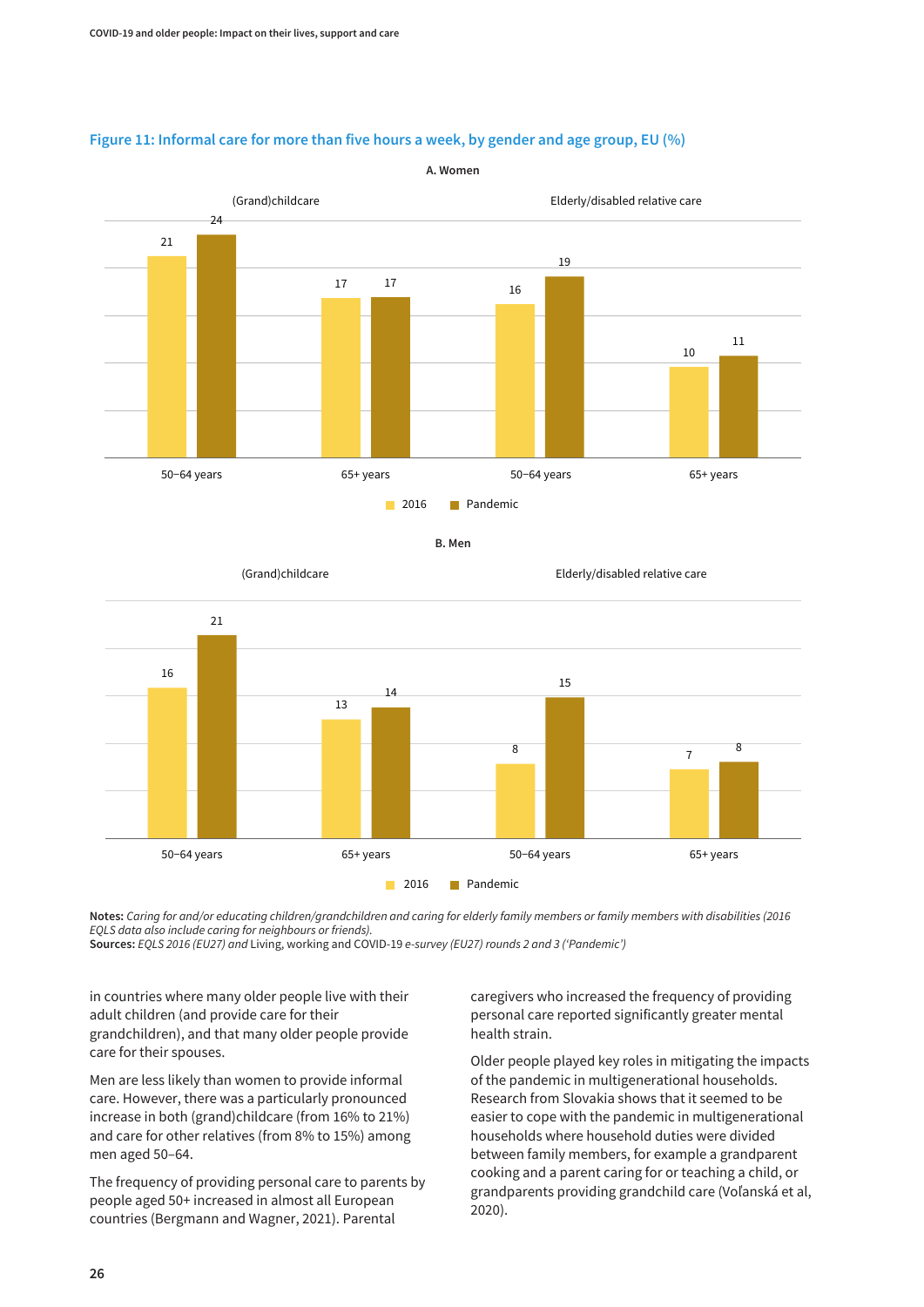<span id="page-32-0"></span>Caring activities by older people do not only involve care for someone who lives in the same house or care for a relative. In Latvia, 5% of those aged 50+ provided personal care to someone who did not live with them in the same home (LV1). In Lithuania, among those aged 50+ living alone, 32% provided unpaid assistance to someone other than a relative at least once in May 2020 (LT1).

### **Volunteering**

Older people have often volunteered during the pandemic. In contrast to informal care, the proportion of men involved in volunteering is slightly higher than that of women, and volunteering is more common among people aged 65+ than among those aged 50–64 (Figure 12).

### **Figure 12: Volunteering for over five hours a week during the pandemic, by gender and age group, EU (%)**



**Source:** *Authors' calculations using data from the* Living, working and COVID-19 *e-survey (EU27), rounds 2 and 3 (merged)*

## Measures and initiatives

### **Preventing, addressing and alleviating unemployment**

Support schemes to prevent, address and alleviate unemployment during the pandemic have been discussed elsewhere (Béland et al, 2021; ESPN, 2021; Seemann et al, 2021). Here the focus is on examples with specific relevance to old age, and on implementation challenges and take-up.

Schemes can support labour market integration of older people by targeting employers or employees (Eurofound, 2018b). They can aim to prevent unemployment or to integrate unemployed people back into the workforce; they may also focus on integrating economically inactive people, including retirees and those involved in caring activities (Eurofound, 2016a, 2017a). Schemes can also focus on guaranteeing decent living conditions for unemployed people or those with low income from work. Such support can provide people with resources to enhance their chances in the labour market (Eurofound, 2020c).

### **Integration into work**

### *Targeting employers*

In May 2020, Romania introduced financial support for employers who hire people aged 50+ who were dismissed between 16 March and 15 May or 18 May and 18 June 2020. The measure also covers people aged 16–29 registered as unemployed. Support consists of half the employee's salary (capped at RON 2,500 (€505) per month) paid for one year; the employer is obliged to maintain an employment contract for at least another year. By 28 November 2020, 1,621 people had been supported, 409 (25%) of whom were aged 50+.

### *Targeting unemployed/inactive people*

In July 2020, Austria implemented a 'restart subsidy' for unemployed people who took up work for at least 20 hours a week between 15 June 2020 and 30 June 2021 (later extended to 31 December 2021) and who were earning a net monthly income below that of their previous job. The subsidy (€950 per month maximum) brings their total salary up to 45% (for a restart job of 20–25 hours per week), 55% (25–30 hours) or 60% (30+ hours) above the unemployment benefit. Without the bonus payment, income would be below the unemployment benefit, a disincentive to taking up work. The bonus is paid for up to 28 weeks, or for up to one year for people aged 50+ if they have been unemployed for at least 90 days or have a low chance of employment, for example because of a health impairment. For people aged 59+ the subsidy is paid for up to three years, under additional conditions (participation in occupational rehabilitation measures, revocation of the rehabilitation allowance). Initially, a new job under this initiative had to be registered as a vacancy with the public employment service, but this requirement was abolished in December 2020. The regulation was valid until December 2021. By July 2021, 3,785 subsidies had been approved, of which 515 (14%) were for people aged 50+ (including 35 for people aged 60+). In another national-level example, Czechia introduced regional counselling programmes for jobseekers over 50+ before the pandemic, supported by the European Social Fund (ESF). They focus on building self-confidence and developing communication and presentation skills. While other activities were suspended, the provision of advice over the phone continued during the pandemic.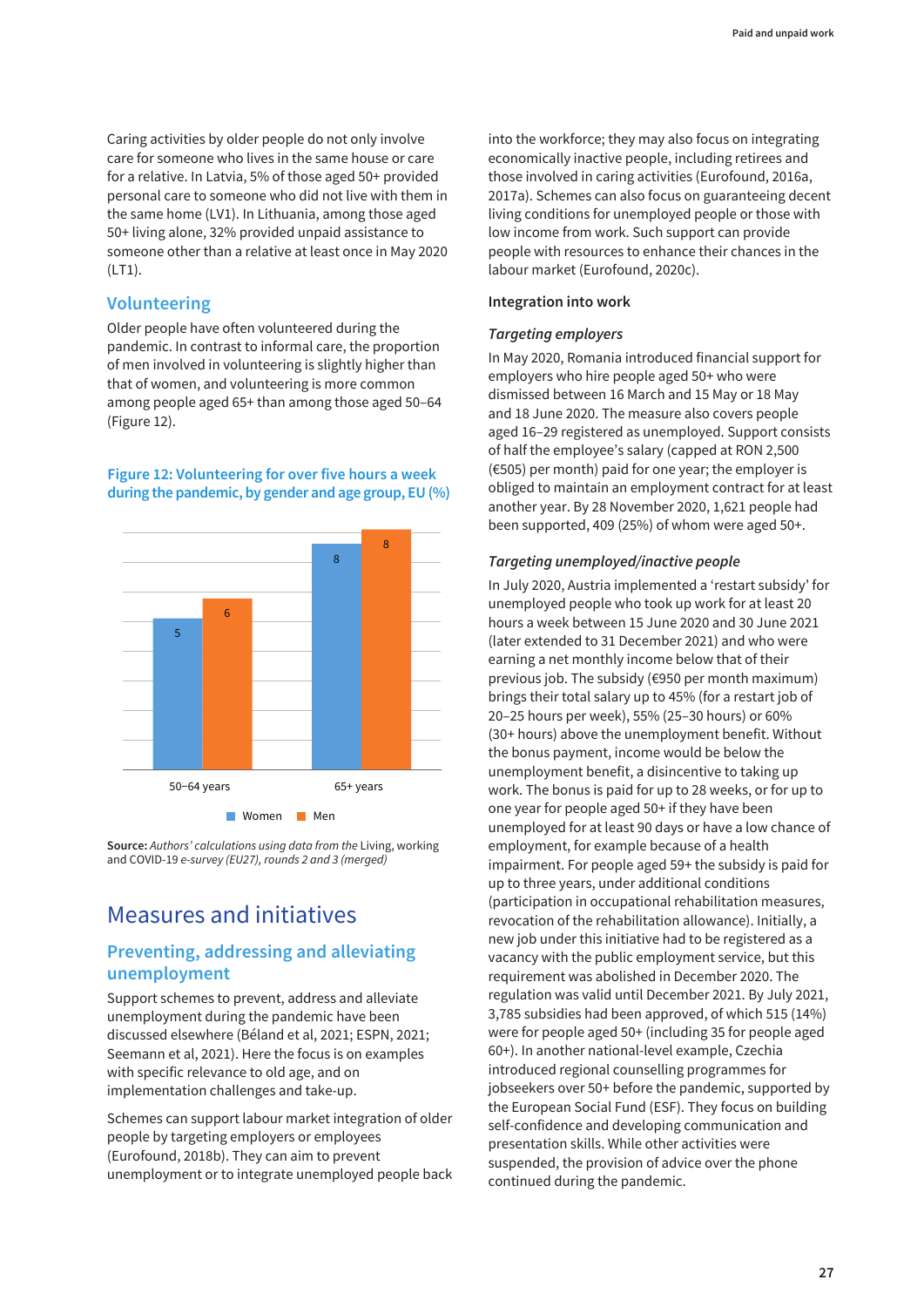### **Preventing unemployment**

Multiple schemes aimed to prevent unemployment during the pandemic. While many older people benefited from them, these usually did not include specific measures for older people. One exception can be found in Lithuania. Employers were required to pay at least the gross national minimum wage (NMW) (€607 per month in 2020) to employees on downtime. From 12 June 2020 to 1 January 2021, to protect older workers, employers could choose to get a subsidy equal to the NMW for employees aged 60+, without the need to contribute to the employees' wages. For employees under 60 years, employers could get a subsidy equal to 90% of the NMW and had to contribute 10%. To encourage employers to make a greater contribution to job retention and retain employees with higher wages, the maximum amount of the subsidy was set at 1.5 times the NMW (€910.5) if they contributed 30% or more of the calculated wages; this was the same for all employees regardless of age. Employers had to retain at least 50% of the jobs for which subsidies were paid for at least three months after the furlough period ended. In cases of partial downtime, employers paid employees their normal salaries for the time worked, while the wage support rules described above applied to the downtime. In total, 93% of employers paid only the NMW to their employees on downtime during lockdown (28 July 2020 data, Ministry of Social Security and Labour). From 1 January 2021, the requirement to pay at least 10% of the furlough wage for employees aged under 60 was dropped, eliminating the age difference (and the NMW was raised to €642). From March to June 2000, Estonia paid 137,500 employees whose employer's activities were disrupted 70% of their previous wage, up to €1,000 per month, and amounting to 50% of the employee's previous wage or up to €800 in June. The measure was estimated to have prevented a rise in relative poverty and inequalities among all age groups, but particularly among people aged 50–63 (below Estonia's pension age). Relative poverty in this group increased from 18.3% to 18.5%, whereas it would have increased to 22.9% without the subsidy (Koppel and Laurimäe, 2021).

### **Guaranteeing basic living standards for unemployed people**

Unemployment and minimum income benefits have played an important role in guaranteeing basic living standards for unemployed people during the pandemic (Béland et al, 2021; ESPN, 2021; Seemann et al, 2021). Such benefits were often provided by national schemes. For instance, in Ireland in May 2020, 80,600 people aged 55+ received the Pandemic Unemployment Payment (13.5% of all recipients). This number declined to 56,218 in April 2021 (13.3% of all recipients). There have also been local initiatives. For instance, Budapest's District XI initiative provides emergency financial support

(means-tested cash benefits) for those who have lost their jobs.

While older people benefited from such schemes, they were often not specifically targeted. However, an example of the opposite (older people being excluded) can be found in Cyprus. There, workers aged 63–65 are entitled to an early pension, with a 0.5 percentage point pension cut for each month their pension is advanced. These workers were not entitled to pandemic unemployment support.

### **Targeting low-income workers**

Measures for low-income earners of all ages also benefited older people. In Italy, 'emergency income' of a maximum of €800 per month for five months was introduced in May 2020 for households with low-income workers (excluding households consisting only of pensioners). In total, 28.7% of beneficiaries were aged 45+ (Istat, 2021b). Age-specific measures are again rare. One example can be found in Slovenia: in January 2021, low-income farmers aged 65+, without a retirement allowance, were entitled to a one-off pandemic allowance of €150.

### **Facilitating work after retirement**

In some countries, the pandemic situation seems to have accelerated the longer-term policy trend of stimulating the earning of declared income from work while receiving a pension (Eurofound, 2012, 2016a). In other countries, such reforms happened to coincide with the pandemic but were not caused by it. In Germany, prior to the pandemic, pensioners could earn up to €6,300 a year without being subject to pension deductions. This was raised to €44,590 in 2020 and €46,600 in 2021, mainly to stimulate continued employment and re-entry into work by retired essential (e.g. healthcare) workers. In Greece, since February 2020, pensioners who continue working lose 30% of their pension, while previously this was 60%. In Spain, in 2021, a reform was agreed whereby workers' pensions will increase by up to 4% each year that they postpone taking their pension beyond 44.5 years of work. Sweden has reduced taxes on income from work after the pension age.

Such reforms have further stimulated the increase in declared paid work among pensioners and in income for working pensioners. However, the pandemic may curb these trends somewhat, as, among older people, people aged 65+ have been most affected by job loss and reduced hours (as discussed earlier in this chapter). Furthermore, there have also been policy discussions in other directions. In Slovenia, in December 2020, the parliament adopted a pandemic-related law (No. PKP7). This includes an amendment that gives employers the right to terminate – without justification and with 60 days' notice – employment contracts of workers meeting the conditions for an old-age pension. Trade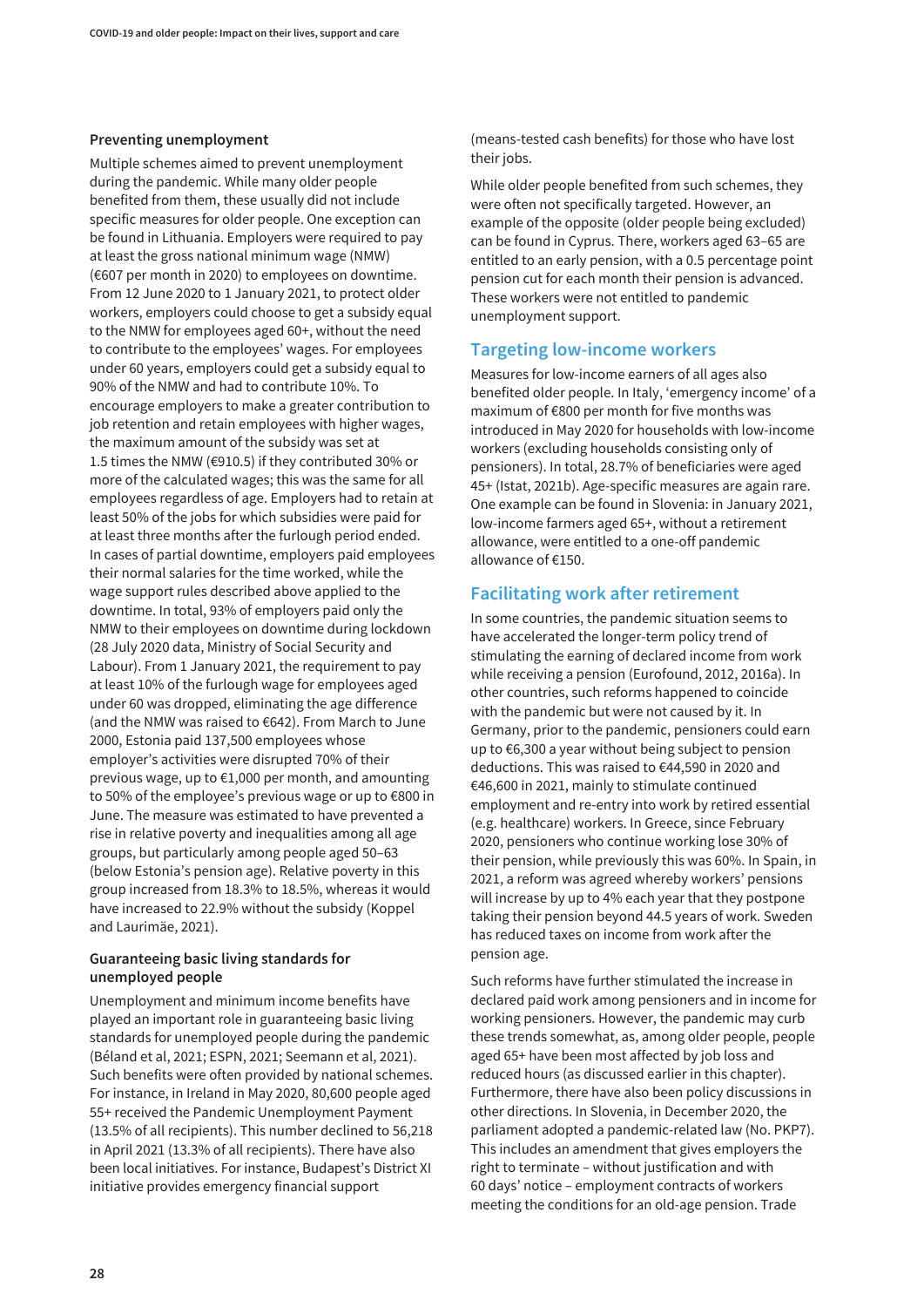unions and the Advocate of the Principle of Equality took this decision to court, which suspended the measure's implementation, which was to have taken place in February 2021, until a final judgment is made.

### **Care allowance**

Policy measures to facilitate informal care are discussed in Chapter 6. Here the focus is on monetary care benefits, with older carers as recipients.

Slovakia already had an allowance for informal long-term care givers prior to the pandemic, but take-up increased. In December 2020, 63,385 carers received an allowance. Over two-thirds (67.3%, 42,683) of them were aged 50+ (57.5% of those aged 50+ were aged 50–64 years, 38.3% were aged 65–79 years and 4.2% were 80+). Compared with December 2019, the number of carers aged 50+ increased (by 6%), but the number of those below 50 years increased by more. The number of carers may have increased to meet the care needs emerging from the closure of daily social services facilities, but also (by replacing formal with informal care) because of greater availability of carers due to unemployment, furlough and reduced working hours, and the need to mitigate decreases in household income.

In Italy, from March to August 2020, public compensation was paid for childcare provided by individuals employed by families for children aged under 13 or children with a disability (€1,200 per month, and up to €2,000 per month if the parents were healthcare or social care workers). Parents had to be self-employed or private sector, health and social care sector (public or private) or police services workers. They could not work remotely from home nor be on parental leave. Carers could be workers, unemployed people, pensioners or students, but could not live with the children and their parents. By September 2020, 1,303,309 applications had been submitted; 72% had been accepted, 13% had been refused and 15% were still under examination. About 60% of these carers were aged 60+. The measure was reintroduced in March 2021 but excluded carers who were relatives of the children being cared for.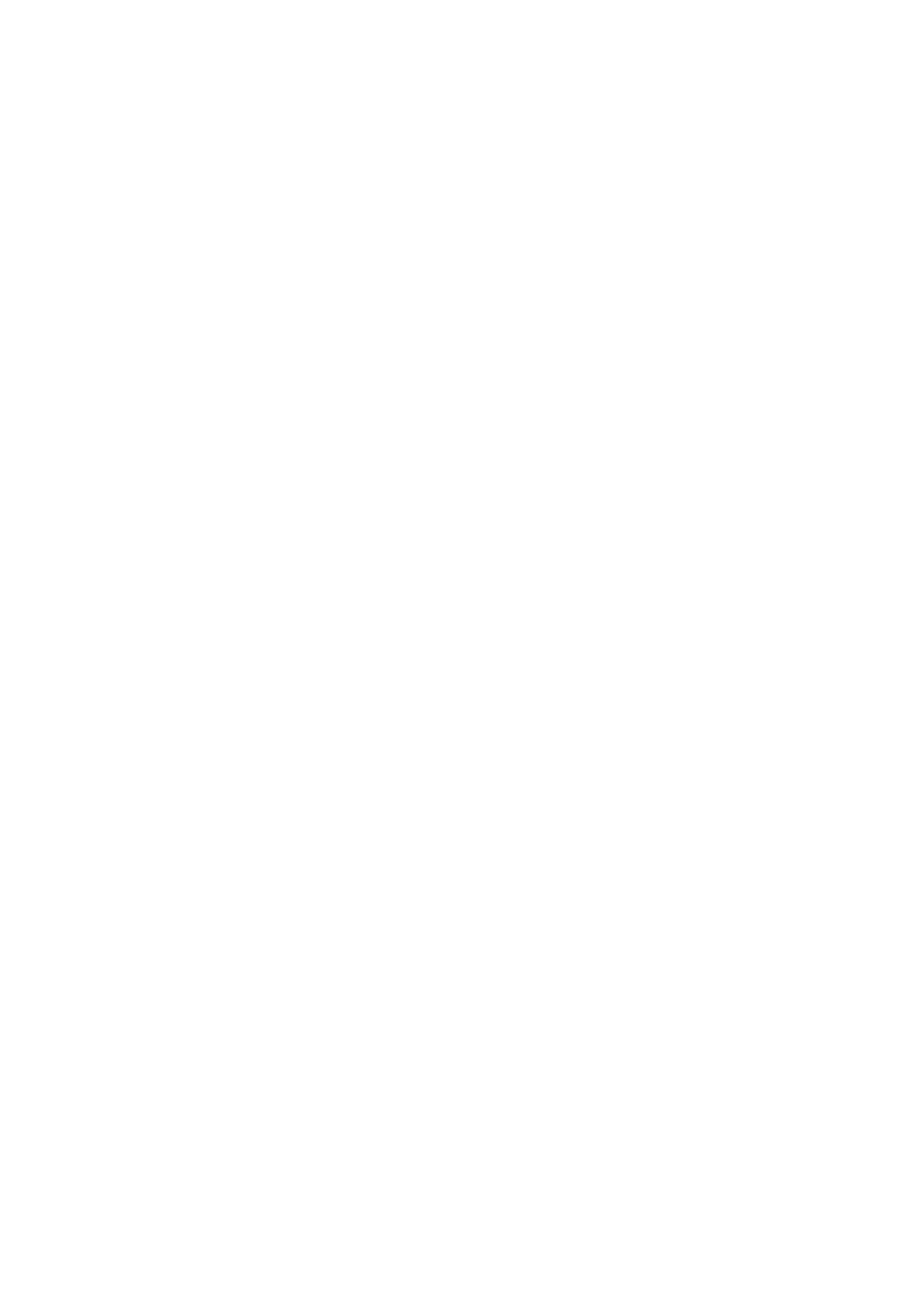# **4 Finances and deprivation**

# Income

People aged 75+ are more likely to have incomes below 60% of the median income in their country (that is, the poverty threshold) than age groups between 25 and 74, and this gap increased from 2019 to 2020. In 2020, in the EU, 19.0% of people aged 75+ were living in poverty (up from 17.2% in 2019). The rate was 15.9% among 65- to 74-year-olds (up from 15.2% in 2019) and 15.6% among 50- to 64-year-olds (down from 15.7%). Such relative poverty was by far most common for people aged 16–24 (23.0%, up from 22.2% in 2019), and least common for 25- to 49-year-olds (15.1%, up from 14.8% in 2019) (European Union Statistics on Income and Living Conditions and European Community Household Panel, ilc\_li02).

Pensions have generally not been cut during the pandemic and scheduled increases have taken place. For instance, since 2019, the Polish government has paid an annual additional (13th) monthly pension. This was made permanent in 2020 and the amount was doubled in 2021.

However, some groups of pensioners have experienced decreases in income. For instance, in some Member States, many working pensioners saw decreases in their income from work (see Chapter 3). Furthermore, some older people relying on financial support from their children had that support reduced when their children's income decreased (Senior Italia, 2020).

Overall, almost one in five (19%) people aged 50–64 experienced a decrease in household income of more than 10% during the first months of the crisis (Figure 13). Decreases were rarer among people aged 65+, reflecting the stability of pension income. Among people aged 50+, such income drops were most common in Italy and Portugal (both 20%), Bulgaria (19%) and Spain (18%), and least common in the Netherlands (5%) and Czechia and Denmark (both 6%).

Younger age groups were hit more than older age groups by income decreases. In a survey across 21 EU Member States, Norway, Switzerland and the UK, 50% of people aged 18–21 said that their incomes had decreased during the pandemic, compared with 15% of people aged 65+; decreases were most common among low-income groups (Intrum, 2021). In a Lithuanian survey in July/August 2020, 21% of people aged 50+ reported that their income had decreased during the six months prior to the survey (compared with 44% and 35% of those aged 18–29 and 30–49, respectively) (LT6).

### **Figure 13: Reduction in household income of over 10%, by age group, summer 2020, EU (%)**



**Notes:** *Proportion of respondents with a larger than 10% decrease in household income. Calculated using answers to questions about typical overall monthly net household income before the pandemic and the lowest overall monthly net household income during the pandemic. Austria and Ireland are not included.* **Source:** *SHARE COVID-19 (June–August 2020)*

For 14% of people aged 50+ the decrease was over 10%; again, this rate was lower than the rates for those aged 30–49 (22%) and 18–29 (19%). In Bulgaria, by May 2020, drastic drops in income were most common among people aged 31–40 (44%) and least common among those aged 61+ (14%) and 51–60 (18.5%). However, many people aged 51–60 (38%) reported that their income had dropped somewhat but that they were still able to make ends meet (compared with 24.5% for those aged 31–40 and 20% for those aged 61+) (BG2). In Austria, 69% of people aged 65+ reported stable incomes from February to September 2020, well above the rate for other groups (51% for 30- to 64-year-olds, 45% for those under 30) (AT1). In Italy, absolute poverty (meaning that income is below the level needed to maintain basic living standards) across all age groups increased from 7.7% in 2019 to 9.6% in 2020. However, absolute poverty among those aged 65+ has been relatively stable: in 2020, 5.6% of households with at least one member aged 65+ were in absolute poverty, compared with 5.2% in 2019 (Istat, 2021a).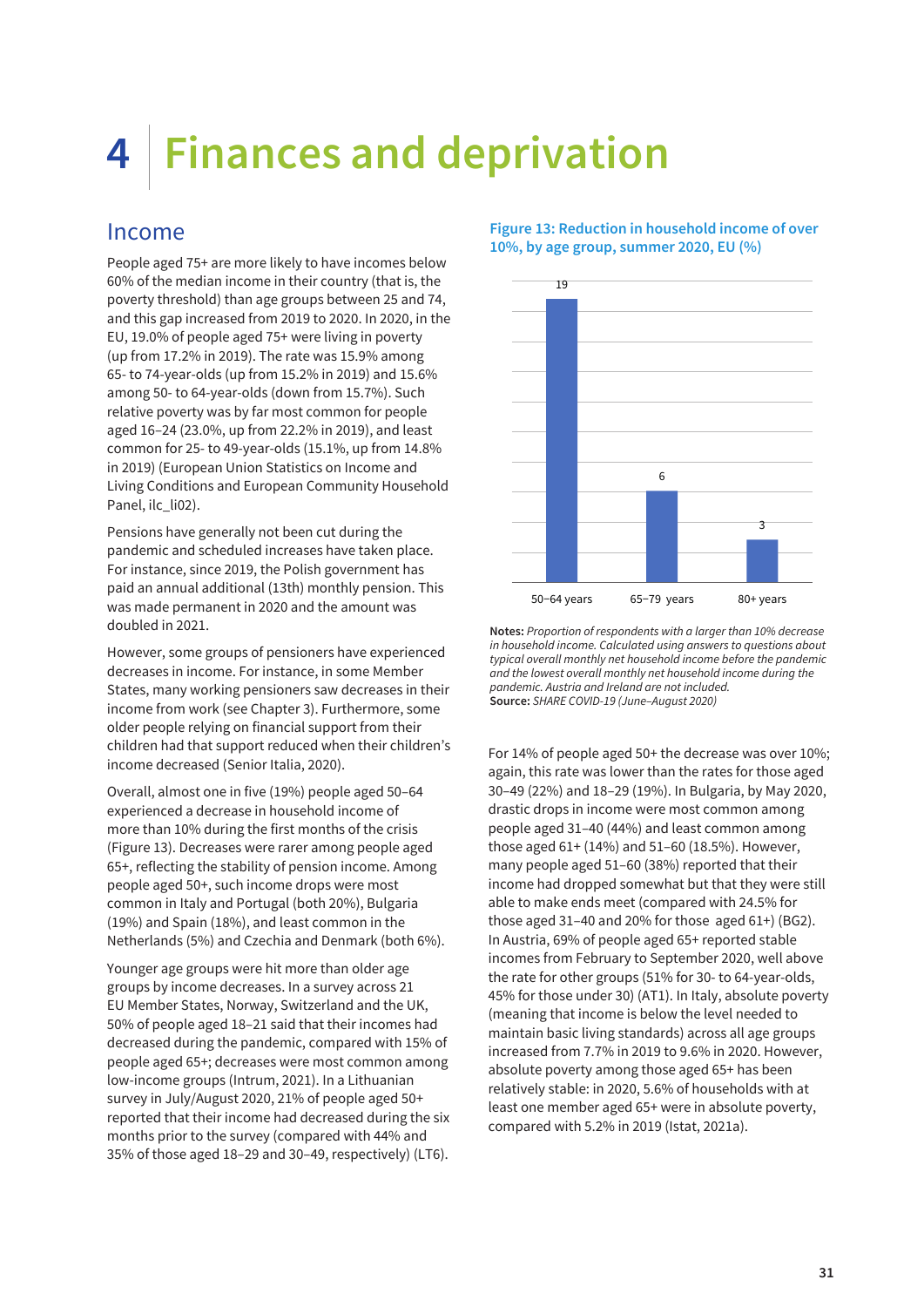Interestingly, national survey evidence suggests that increases in income have also been rarer among older people than among younger people. In Austria, 16.7% of people aged 65+ reported a loss of income between February and September 2020 (compared with 25.5% of 30- to 64-year-olds and 33.5% of 18- to 29-year-olds) and 14.4% reported a gain (compared with 24% of 30- to 64-year-olds and 22% of 18- to 29-year-olds) (AT1). In Lithuania, people aged 50+ were least likely to report a loss in income (see above) but also least likely to report an increase in income of more than 10% (3.7% compared with 9.3% and 7.9% of people aged 18–29 and 30–49, respectively) (LT6). Furthermore, in 2020, 19% of people aged 50+ reported income growth, down from 46% in 2019 (LT6).

# Expenditure

Older people's financial situations do not depend only on income, but also on living costs and other expenditure. In particular, those with incomes below the poverty threshold often face a delicate financial balance that is disrupted by even small expenditure increases and have fewer opportunities to cut expenditure.

During the pandemic, many people reduced their expenditure, mainly because of the restrictions, but also to enhance their financial security and because of a reduced interest in buying new things (Intrum, 2021). However, national survey results suggest that some groups of older people faced increased expenses. In Lithuania, in summer 2020, an increase in expenses as a result of the pandemic was reported by 14% of people aged 50+, a higher rate than those in younger age groups (8% and 10% of 18- to 29-year-olds and 30- to 49-year-olds, respectively). In contrast, 8% reported decreases in expenses, less than half the rate in other age groups (19% among 18- to 49-year-olds) (LT6). In Romania, among people aged 65+, 21% saved more than usual, while 32% spent more than usual. Among 51- to 65-year-olds, 18% saved more (the lowest percentage) and 26% spent more (RO1).

Overall, increased expenditure was reported in relation to:

- o delivery services (Finland Eronen et al, 2020)
- **•** taxis and fuel for private transport instead of public transport (Finland – Eronen et al, 2020; Ireland – The Irish Times, 2020)
- £ support for family members for example, in Germany, 11% of those aged 75+ increased financial support for their children and 13% increased support for their grandchildren (Horn and Schweppe, 2020); in Italy, 55% of people aged 65+ attending Senior Italia social centres supported their children during the pandemic, to a value of €354 per month on average in 2020 (IT5); and, across Member States, many older people borrowed money to buy an item for their children as a result of the pandemic situation (Intrum, 2021)
- o private care and support services, as a result of the discontinuation of publicly funded services (some municipalities in Finland – Eronen et al, 2020)
- $\bullet$  hygiene/protective goods for example, the purchasing of masks was a financial problem for one-third of people aged 65–90 in Madrid (ES3)
- **•** healthcare services (Latvia nra.lv, 2021)
- o rehabilitation services for residential care users after recovering from COVID-19 (Slovenia)

# Financial resilience: Savings

Savings provide resilience against shocks to household finances. At the start of the pandemic, more younger people than older reported having no savings, or that their savings would sustain their standard of living for less than three months. However, while this proportion decreased steadily for younger people over the course of the pandemic, it did not do so for older people, but rather increased from summer 2020 to spring 2021, especially for people aged 65+ (Figure 14). The increase was particularly large among people aged 65+. This group was least likely to have low levels of savings at the beginning of the pandemic, but the proportions with low levels of savings among all three age groups were very similar by spring 2021. These developments reflect the impact of the pandemic on income, expenditure and inequalities described in this chapter.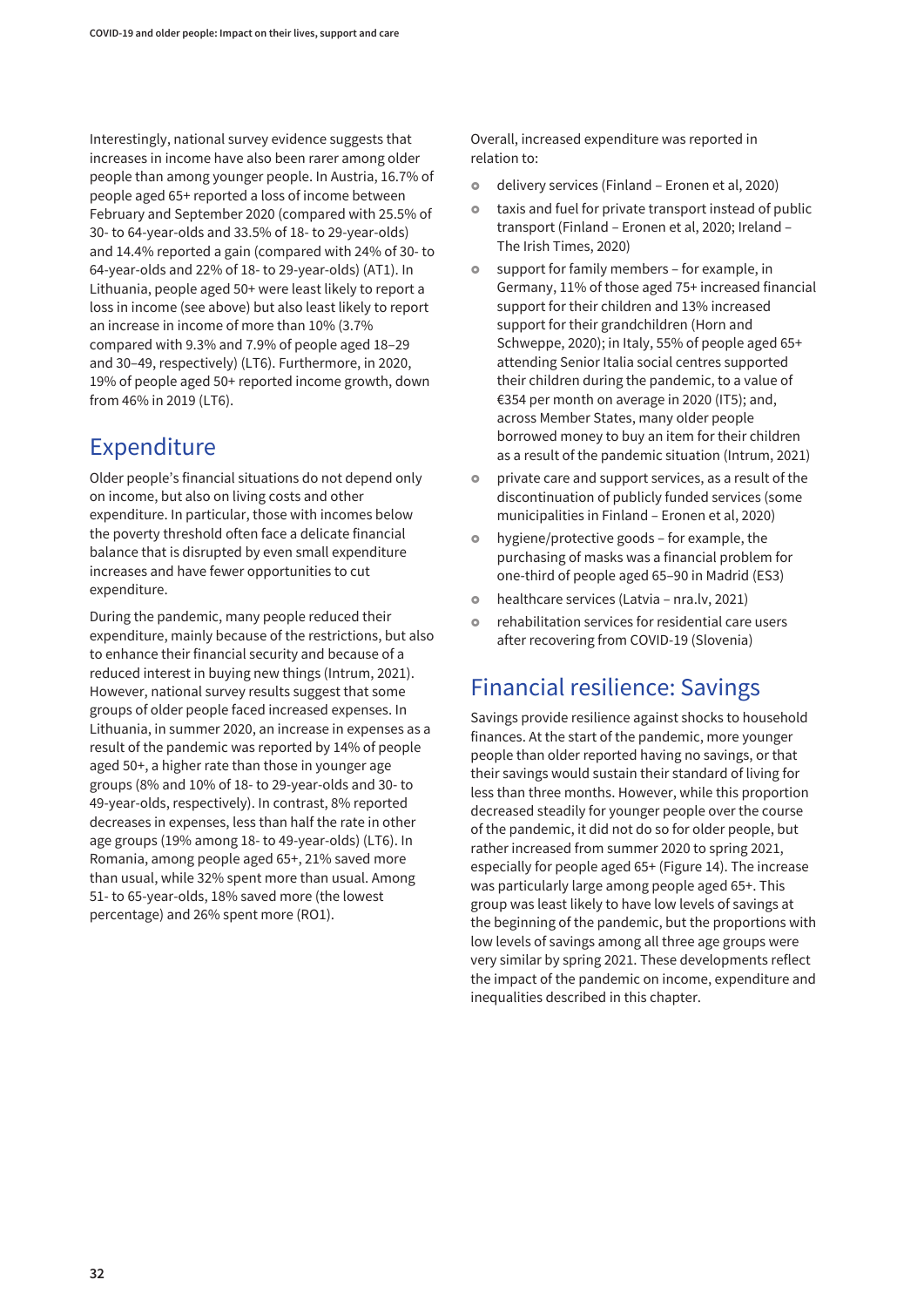

**Figure 14: Low levels of savings, by age group, EU (%)**

**Note:** *Survey question: 'If your household would not receive any income, how long would your household be able to maintain the same standard of living?' Percentages relate to those answering 'less than three months' or 'no savings'.* **Source:** Living, working and COVID-19 *e-survey (EU27) rounds 1, 2 and 3*

# Overall financial situation

The impacts of increased expenditure may explain some of the economic hardship reported by older people on low incomes. In Italy, 31% of 50- to 69-year-olds declared that their economic situation had worsened as a result of the pandemic, a lower rate than that among younger groups (36% for 35- to 49-year-olds), but considerably higher than that among those aged 65+ (12%). While rates are lowest for people aged 65+, pockets of them facing worsening economic situations seem to be concentrated among those who were already in the most vulnerable situations. Among people aged 65+ the picture is U-shaped, with 14% of people aged 65–74, 9% of people aged 75–84 and 12% of people aged 85+ stating that their economic situation had worsened. Especially in the last group, increased costs (for example, in relation to care services and transport) may have played a role. Among those aged 65+, men (14%) and people with a primary level of education or lower (13%) more often reported a worsening financial situation than women and people with a higher level of education (both 10%). People aged 65+ with economic difficulties before the pandemic were particularly likely to have seen a worsening of their financial situation (22%) (IT1). In a Cypriot survey carried out between late March and May 2020, 29% of respondents aged 50+ indicated that their financial situation had worsened and 8% reported that it had improved since the pandemic began (CY1).

In Malta, people aged 65+ were most likely to report that their overall financial situation in 2020 was better than in 2019 – the proportion was 27%, almost double the proportion among people aged 51–64 (14%).

Compared with 2016, the proportion of people having difficulties making ends meet increased most for people aged 50–64 during the pandemic (from 43% in 2016 to 50% in spring 2021) (Figure 15). In the pandemic period, difficulties making ends meet among people aged 50+ were most common in Croatia (77%), Slovakia (75%) and Hungary (69%). They were least common in Denmark (15%), Luxembourg (26%) and Austria (28%). People aged 65+ were less often affected during the first months of the crisis, but the proportion reporting difficulties making ends meet increased from summer 2020 to spring 2021, possibly because of increased expenditure and reduced working hours.

The 'making ends meet' indicator does not consider all aspects of people's financial situations. For example, people may have owned capital goods but were unable to make ends meet because of liquidity problems, or were only able to make ends meet because of landlords' and creditors' leniency in accepting delayed payments. In a Lithuanian survey, an increased debt burden was reported by 2% of respondents aged 50+, compared with 6% and 4% in the 18–29 years and 30–49 years age groups (LT6). Some groups needed to cut expenditure to make ends meet. An Irish survey found that 14% of people aged 55+ cut back on heating or electricity and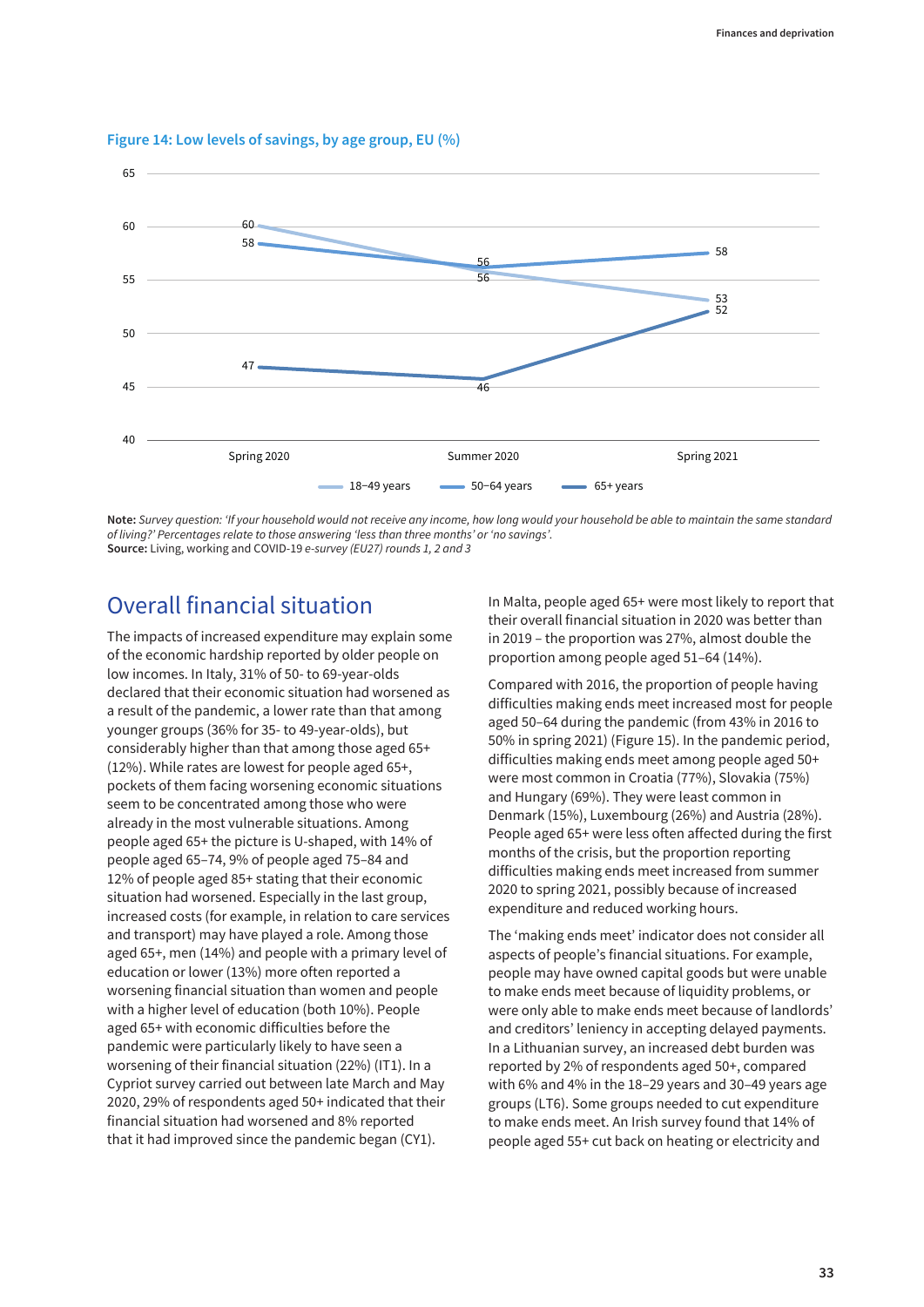#### **Figure 15: Difficulty making ends meet, by age group, EU (%)**



**Notes:** *Survey question: 'A household may have different sources of income and more than one household member may contribute to it. Thinking of your household's total monthly income, is your household able to make ends meet?' Percentages relate to those answering 'with great difficulty', 'with difficulty' and 'with some difficulty'. The dotted lines indicate that 2016 and 2020/2021 data are not perfectly comparable, as they are from different surveys.*

**Sources:** *EQLS 2016 (EU27) and* Living, working and COVID-19 *e-survey (EU27) rounds 1, 2 and 3*

9% on food during the pandemic because of cost (17% and 18%, and 20% and 22% of those aged 18–34 and 35–55, respectively) (IE6). Ireland is among the countries where, on average, older people are better off financially than younger people. In many of the EU's lowest income countries the reverse is true, with large groups of older people on very low incomes (Eurofound, 2017b). Therefore, while groups of older people in Ireland needed to cut back on electricity or food during the pandemic, in these lower-income Member States older people have probably been even more affected (but no such survey data were identified in these countries).

# Income security

Feelings of income security among older people may have been more severely affected by the pandemic than income itself. This includes fear of income loss and loss of confidence in the sustainability of pensions. In Portugal, 42% of people aged 65+ worried about income loss because of the COVID-19 crisis (the highest rate of 48% was found among 16- to 25-year-olds). In Croatia, 69% of pensioners were concerned that the payment of their pension might be jeopardised (HR2). In Sweden, 25% of older adults worried about the financial consequences of the pandemic (SE9).

Overall, older people were least likely to expect improvements in their financial situation in the pandemic (Figure 16). The proportion of people aged 50+ expecting their financial situation to worsen ranged from 52% in Poland and 49% in Hungary, to 6% in Denmark and 14% in Luxembourg.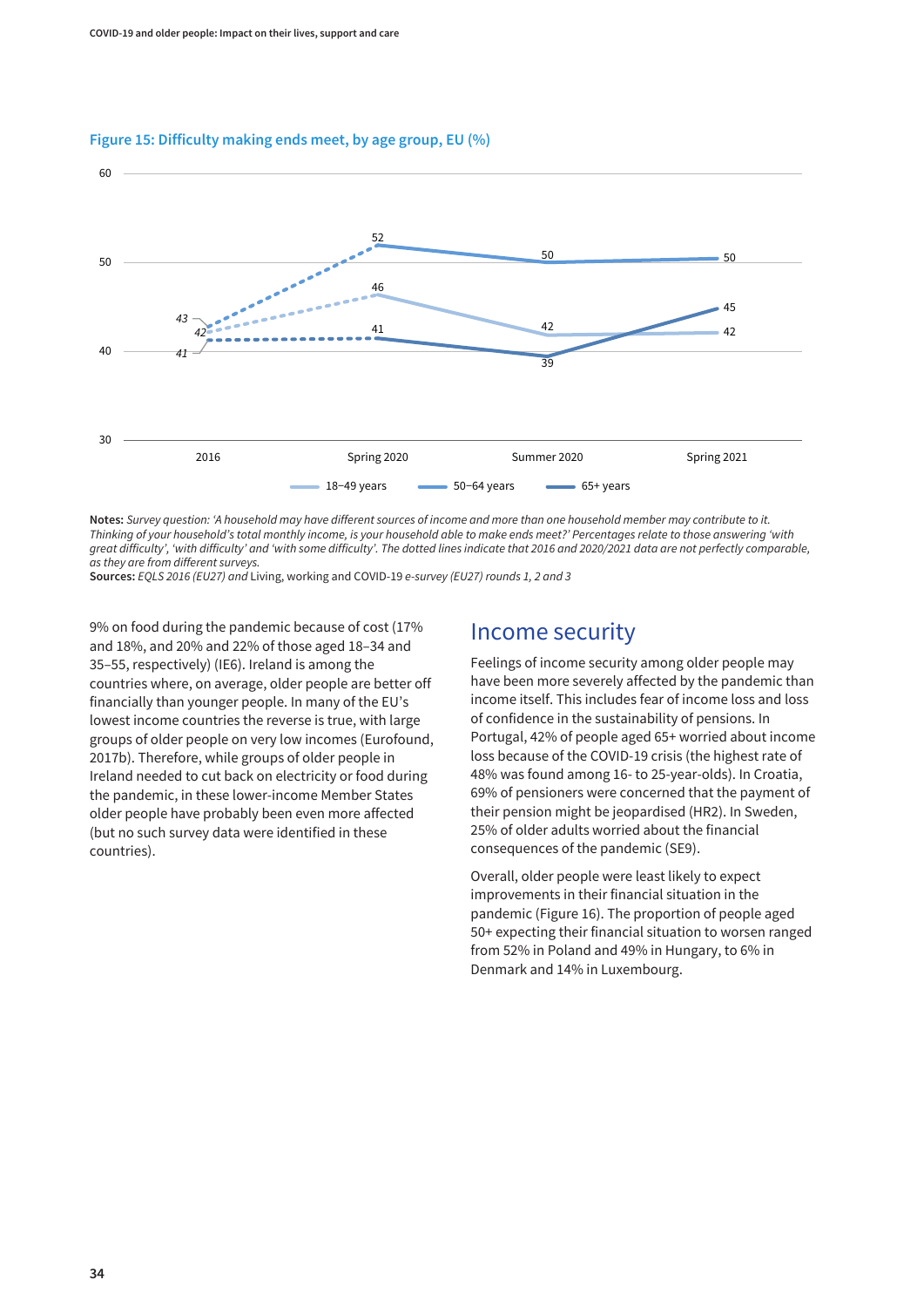

#### **Figure 16: Expectations: financial situation in three months' time, by age group, EU (%)**

**Source:** Living, working and COVID-19 *e-survey (EU27) rounds 1, 2 and 3*

# Measures and initiatives

### **Monetary support**

#### **Pensions**

In some countries, additional pension payments were made during the pandemic.

**Targeting all pensioners:** From August 2020, the Bulgarian government paid a monthly supplement of BGN 50 (€26) to its 2 million pensioners (extended multiple times, until May 2021). In Lithuania, in May 2020, a one-off payment of €200 was made to the around 910,000 recipients of social insurance pensions and social assistance benefits (elderly people, widow(er)s, orphans and people with disabilities). In Latvia, in April 2021, a one-off payment of €200 was made to pensioners and people with disabilities; 431,311 (84% of all) beneficiaries were old-age pension recipients (including early retirees). Prior to this measure, financial support had been mainly targeted at workers, with 4% of people aged 50+ (or their household members) reporting having received additional financial support and 39% of them stating that it came from the government (LV1). In Czechia, in November 2020, a one-off payment of CZK 5,000 (€195) was made to all pensioners (around 3 million people).

**Targeting people with low pensions**: In April 2020, the Slovenian government paid €130–300 to pensioners receiving a pension of up to €700 a month. In January 2021, a second payment was made to those receiving a pension of up to €714 a month. Individuals on lower pensions received more (for example, in January 2021,

those on a pension of up to €510 a month received €300).

While some countries have seen increases of pensions which were already scheduled (see 'Income' on p. 31), increases have also been implemented which may have been made higher due to the pandemic situation. For instance, in March 2021 the Slovenian parliament voted for an increase in the guaranteed full-time and minimum pensions from €581 and €260 to €620 and €279, respectively. In Malta, on top of the usual correction for cost of living, pensioners from 2021 received an increase, together amounting to €260 a year, and the tax-free base was widened.

#### **Social assistance and allowances**

While not targeting older people, minimum income increases have benefited many older people. For instance, in Lithuania, the minimum income was increased in May 2020. Among its 805,424 recipients, 26% (205,697) were aged 50+. Greece's decision in March 2021 to temporarily waive tax on minimum income benefits (and to move its application process online) also benefited groups of older people.

In Malta, in 2020, the yearly benefit for people aged 75+ living at home (€300 for those aged 75+ and €350 for those aged 80+) was also made available to people living in care homes. In 2021, annual benefits for people above the pension age with too short a work history to be entitled to a pension increased by €50 to €250 a year (€350 for people with at least five years of social security contributions). In addition, a card allowing free transport became available for people aged 70+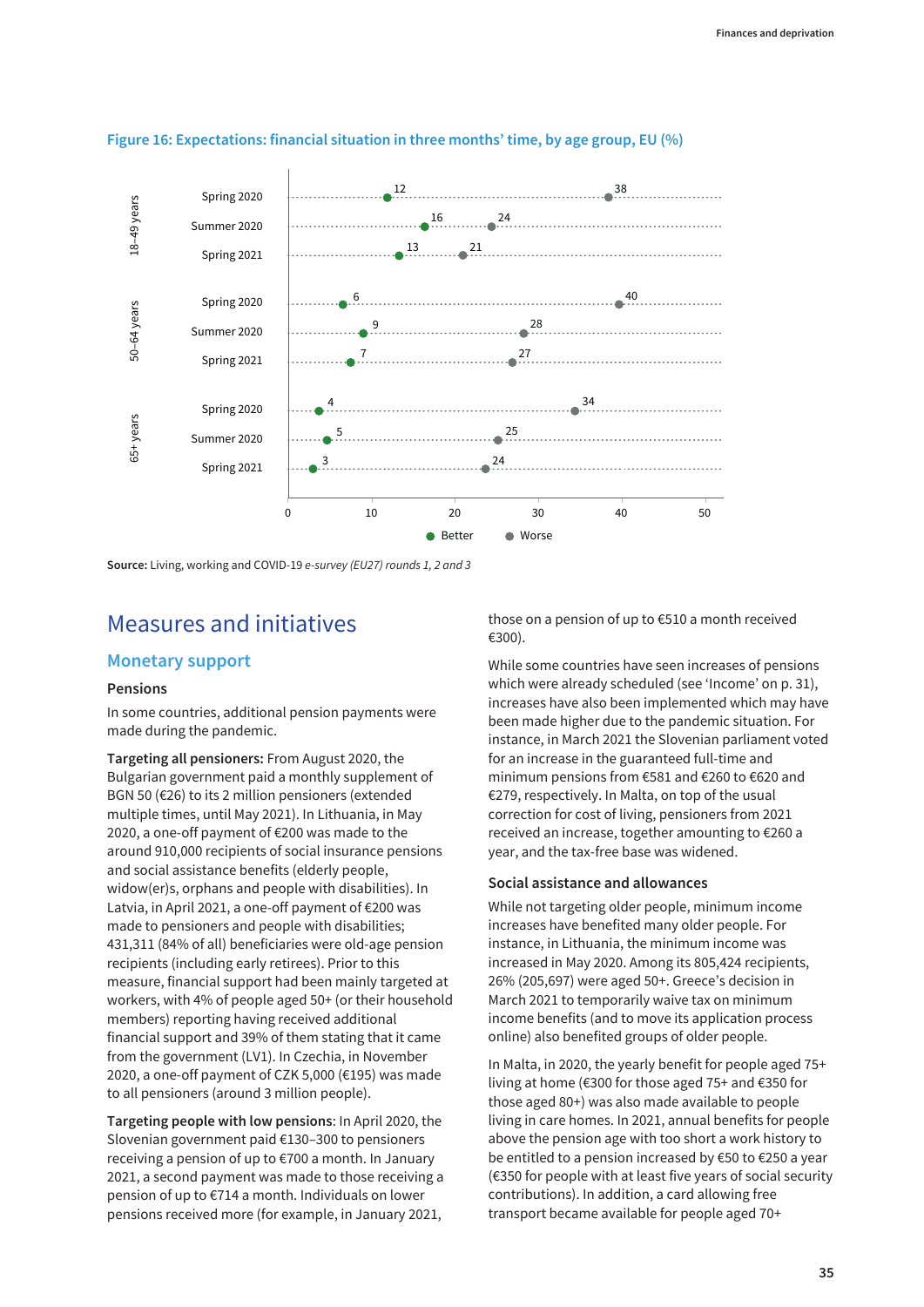(previously the age limit was 75+). France extended by six months an allowance for people with reduced autonomy (Allocation personnalisée d'autonomie), to avoid loss of income because of an inability to renew their application.

### **Food support**

Groups of older people also received food support. Some initiatives targeted all age groups but were often used by older people on low incomes. One example is the Victory Kitchen in Malta, which was established in March 2020 and had delivered 41,713 meals by 15 March 2021. Several initiatives existed before the pandemic but stepped up and adjusted their activities during the pandemic. Warm Lunch in Bulgaria modified its soup kitchen model to include home delivery of lunches to people aged 65+ whose income was below the poverty threshold (along with people in quarantine or with disabilities). It received additional government funds to enable it to reach more people in need. The measure has been extended several times, most recently until 31 December 2021. Around 50,000 people per day have been supported, 50% more than before the pandemic. In Bulgaria, the 'patronage care' programme funds municipalities to provide meals, food products, necessities and medicines, and to pay utility bills.

A nationwide initiative targeting older people in Romania, launched in July 2020, provides personalised electronic cards that can be used to buy hot meals. These cards, for people aged 75+ (and homeless people and single parents), are charged with RON 180 (€36) per month. Food delivery can be requested by phone, at no additional cost (this delivery option was added after the launch). Transactions cannot exceed RON 40 (€8) per day. By March 2021, over 285,000 cards had been issued (99% of which were issued to people aged 75+). Apart from 28% of the cards remaining inactivated, another challenge included reaching small rural communities without a registered food provider. For example, in Galati county, one-third of the registered food providers are in the main city (Galati). Municipalities sought catering companies to bring food to a central local location, where users could pick it up.

Some of the measures and initiatives discussed elsewhere in this report also provide food support to those in need. This is true of several of the support lines discussed elsewhere in the report, such as Dobre słowa in Poland (Chapter 5). Another example is Budapest's District XI initiative, which provides regular food support as well as financial support to fund care for people sent home from hospital.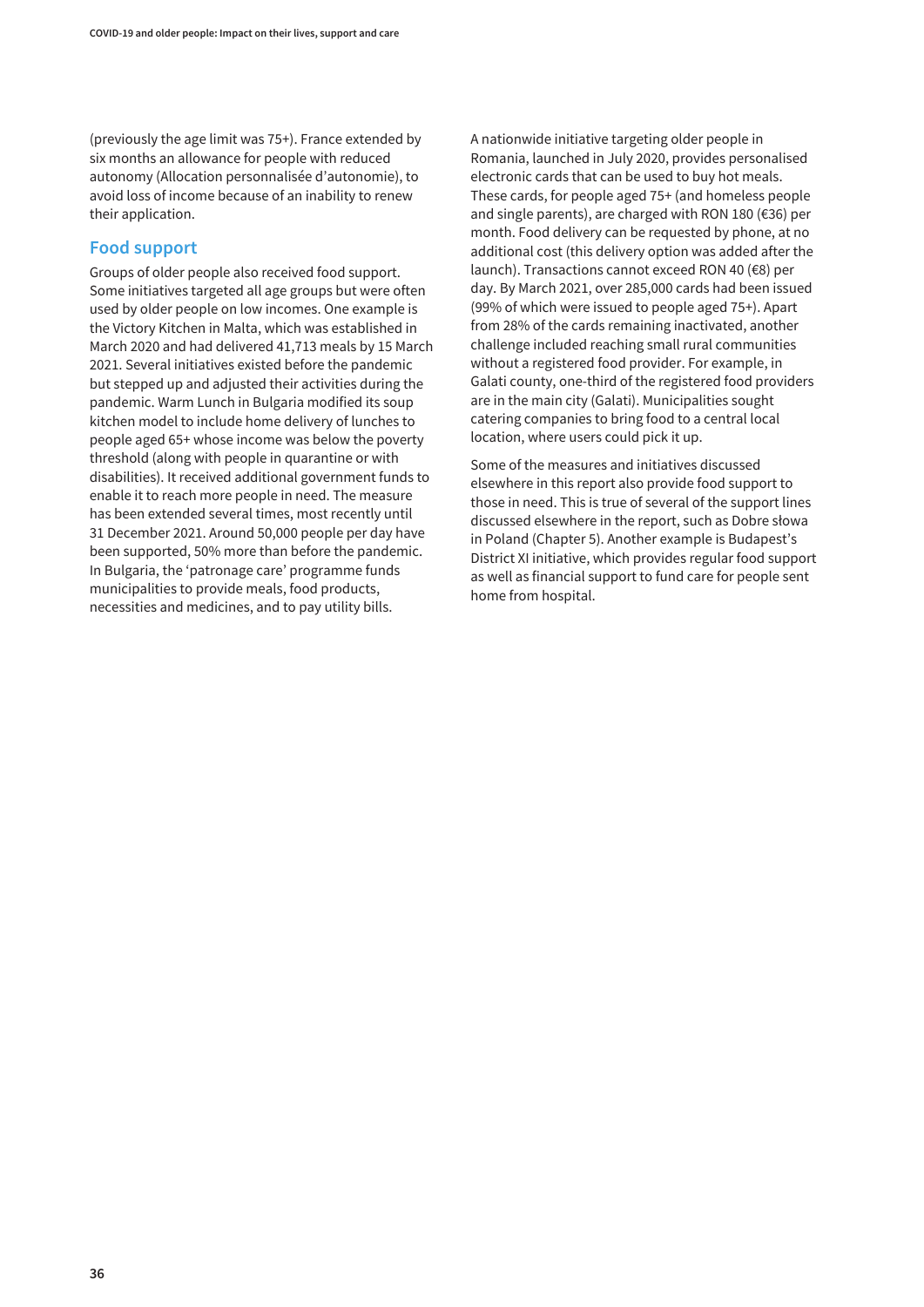# **5 Support for ad hoc needs resulting from lockdowns**

# Assessing the needs of older people

National surveys give some insight into ad hoc support needs among older people during the pandemic, mainly resulting from restrictions on their movements (healthcare and long-term care needs will mostly be discussed in Chapter 6). In a Croatian survey, people aged 65+ were asked which services they would find useful during the pandemic (HR1). In addition to the services already offered (delivery of food, medicines and necessities, and a psychological helpline), they underlined the importance of communication and mutual assistance, of being able to talk to someone (for example, on the phone), and expressed further specific needs:

- $\bullet$  the continuation of medical treatment for chronic diseases
- $\circ$  financial assistance in paying bills
- $\bullet$  help with household chores
- help during visits to medical services and with scheduling examinations
- help with taking pets for walks
- help with borrowing books from libraries
- help with online physical exercise

In Lithuania, at the start of lockdown, 38% of people aged 50+ who lived alone and were regularly visited by Red Cross volunteers stressed the importance of a safe supply of food and medicines, 25% highlighted the importance of receiving advice and information, and 13% stressed the importance of support for carrying out daily activities (collecting firewood or going to see a doctor). Fewer than 1 in 10 anticipated no need for help, and 14% were unsure about what help they might need (LT1). In Lower Austria, among people aged 60+, 7% needed to be accompanied to see a doctor (AT5). In Hungary, callers to a support line for older people requested information, assistance in dealing with administrative tasks, collecting prescription medicines and securing hot meals, and psychological assistance. Most callers (average age 79 years) were single (87%) and women (73%).

National surveys have uncovered gaps in addressing older people's needs. A Greek survey conducted among people aged 65+ revealed that 88% found social support insufficient to varying degrees (EL3). In Lithuania, many people aged 50+ who lived alone reported that during October 2020 they had been unable (because of a lack of support) to obtain food and medicines (76%), visit a

doctor (56.5%), manage their accounts and documents (48%) or carry out daily household chores (26%). Among people living alone, 52% reported having reduced access to food supplies (LT3). In Slovakia, 59% of people aged 60+ experienced problems with obtaining the necessary aids to ensure their hygiene needs (51% among all ages) (SK3). About 11% were unable to access social services for senior family members during the first wave of the pandemic (SK2).

Lack of support often goes together with loneliness and mental health issues (Kuruc et al, 2020; SK2). In the Netherlands, in a survey conducted among people aged 65+, of those who did not receive the necessary help, the support that was missed most often was that for household chores and daily activities, physical or mental health issues, and social contact and interaction (Steinmetz et al, 2020; NL2). About half (54%) indicated they were emotionally lonely, compared with 20% of all respondents aged 65+. Those who did not receive support also ranked their mental health lower (at 4.4 on a scale from 1 to 6) than others (5.0). A survey of NGOs in Portugal found that they considered social support vital for fighting loneliness (74% of respondents) and supporting those with mental health problems (46%) (ATES, 2021).

# Role of friends, family and NGOs

During the pandemic, many older people received support (of some kind) from family and friends (see Figure 17). This type of support was requested by 16% of people aged 50–64 and 13% of people aged 65+. While it was less frequent, many also received support from charities and NGOs; this was requested by fewer than 5% in both age groups (authors' calculations using data from the *Living, working and COVID-19* e-survey). While the type of support requested may be different, it is interesting to note that younger people more often requested support from family or friends: 26% of people under the age of 50 requested such support.

The benefits of such support go beyond the support itself; it also provides opportunities for social interaction. However, support is not always provided by people whom the older person being supported feels close to and able to talk to when needed. For instance, in Croatia, among respondents to a survey conducted among people aged 65+ mainly living alone or in care homes, 61% could (always or often) talk to someone, while more (69%) could (always or often) rely on someone when they needed help, for example with buying groceries, paying bills, seeing a doctor, cleaning,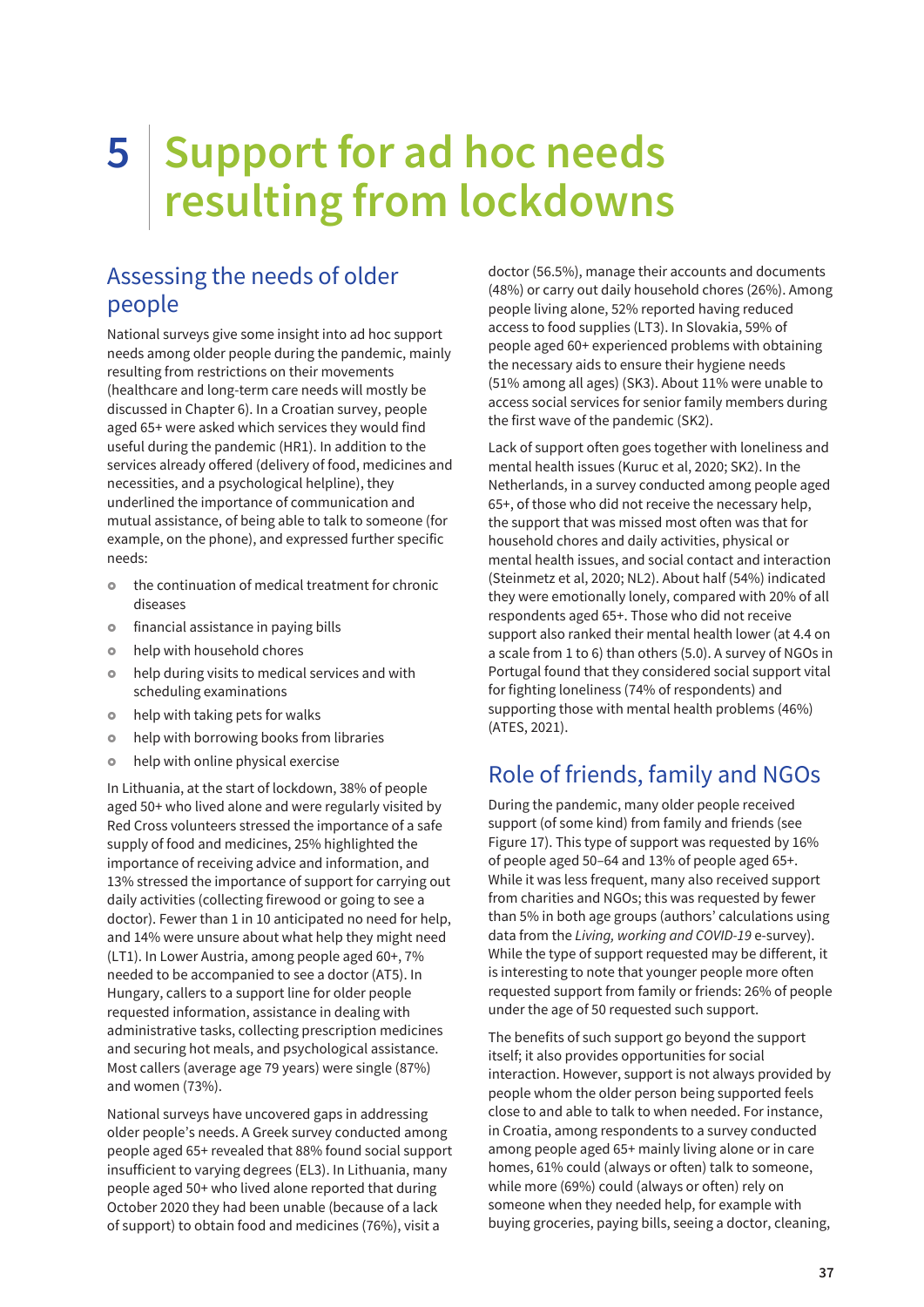

#### **Figure 17: Help from people outside the home with obtaining necessities, by age group, summer 2020, EU (%)**

**C. Relatives other than children/parents**



**Notes:** *Survey question: 'How often did the following people from outside your home help you to obtain necessities, compared to before the outbreak of Corona? Less often, about the same, or more often?' Austria and Ireland are not included.* **Source:** *SHARE COVID-19 (June–August 2020)*

carrying out repairs or organising and cleaning the pantry (HR1).

People aged 50+ who were asked whether they had been helped by others from outside the home to obtain necessities (food, medicines, emergency household repairs) reported that support from children was most common (Figure 17). Support from parents was very rare (1% – excluded from Figure 17). Furthermore, support from children has been important in responding to people's needs arising from the crisis, showing a particularly significant increase compared with before the pandemic.

National survey data give more information on the types of support received and on providers, for instance who these family and friends were who provided support. Support for grocery shopping for people aged 60+ in Lower Austria was most frequently provided by children (40%), partners (17%), neighbours or acquaintances (15%) and grandchildren (12%), and less so by delivery services or friends. With regard to support for obtaining medicines, the proportions were similar, but less support was provided by partners and more by other relatives, possibly because those in need of such support are older on average and more likely to be single (AT5). A Croatian survey found that about 5% of people aged 65+ used delivery services for food, medicines or other necessities organised through the Red Cross or various associations and volunteers (HR1).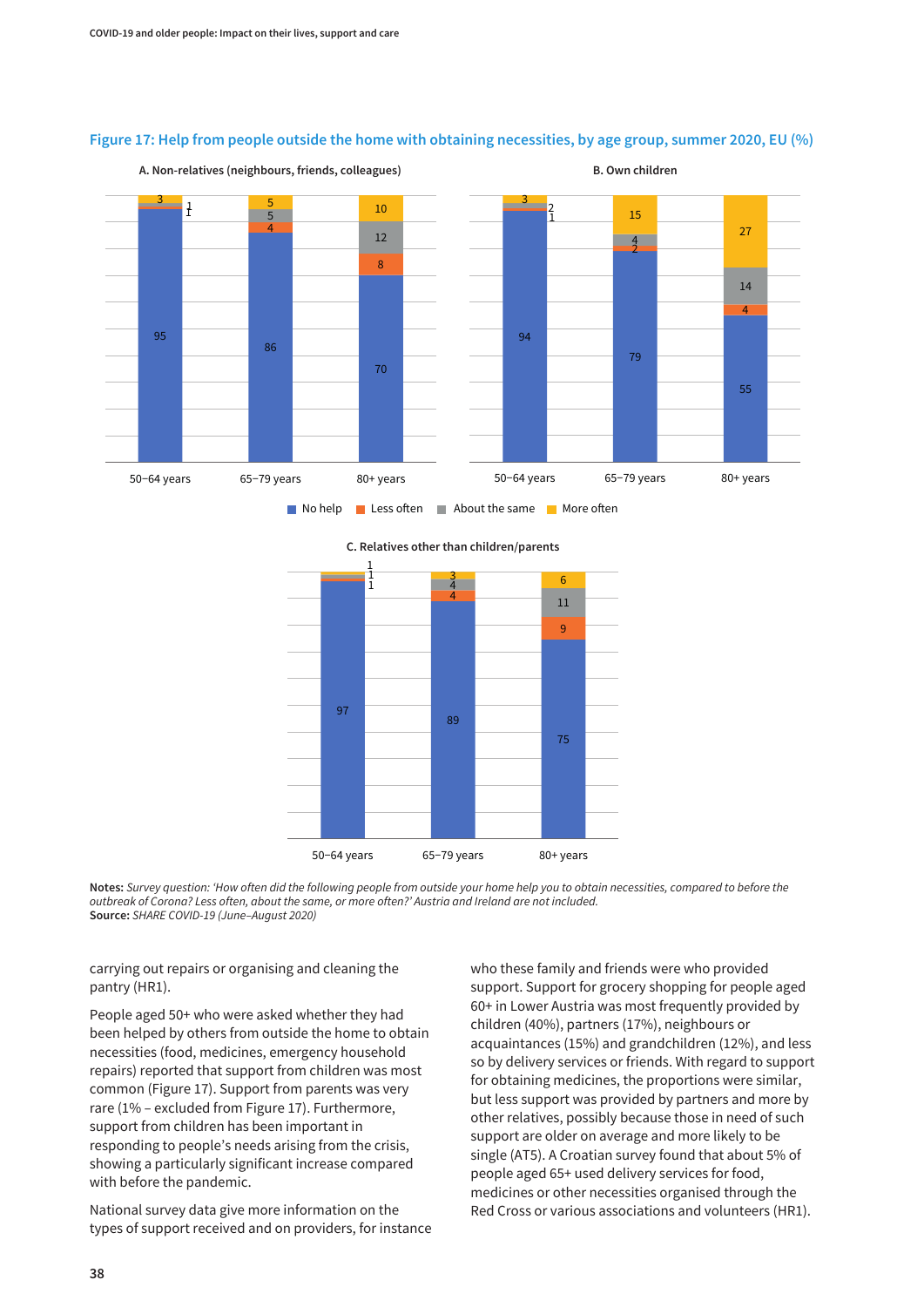While certain public or private NGO services played a key role for specific groups of older people, they often also relied on assistance from relatives. A Lithuanian survey of people aged 50+ who were regularly assisted by Red Cross volunteers and were unable to perform certain activities independently most often indicated that they were assisted by these volunteers particularly often (77%), but many were also often assisted by family members/relatives (53%), neighbours/friends (38%) or social support centre/municipality staff (22%) (LT1).

The pandemic situation has contributed to shifts in support providers. A French survey shows that the proportion of people receiving support from neighbours during lockdown compared with the previous month remained unchanged, but it decreased for families with children (26% were supported by their neighbours during lockdown compared with 35% before lockdown) and increased for people aged 75+ (46% compared with 31% before lockdown) (FR1). In Latvia, 12% of people aged 50+ said that someone who did not live with them had helped with obtaining necessities, such as food, medicines or emergency repairs at home (LV1). Almost half were more likely than before to receive support from their children. Support from other relatives had sometimes become more frequent (15%) and sometimes less frequent (14%). Support from other people had also changed in frequency in both directions, but showed more fluctuation overall: 19% received support less often and 20% received support more often.

Requests for support from NGOs or friends or relatives were not always answered, or were even rejected (Eurofound, 2021a). Furthermore, many older people had nobody to turn to to request support in the first place. For instance, in Sweden, among people aged 70+, 14% either did not know where to turn to for help or did not have any help available if they had to quarantine at home for a longer period because of COVID-19 symptoms, almost double the proportion among younger age groups (SE2).

# Measures and initiatives

### **Types of support**

Support for ad hoc needs (mainly the delivery of groceries and medicines) during the pandemic included initiatives that existed before the pandemic and that expanded their operations. For instance, in Czechia, since spring 2020, the private non-profit phone line Linka senior (operating since 2002) has helped with the purchase and delivery of food, hygiene items and medicines, and from January 2021 with registration for vaccination. In Sweden, the NGO Äldrekontakt's initiative to tackle loneliness (see Chapter 2) also began helping with the delivery of groceries and medicines.

Other initiatives emerged during the pandemic. For instance, in Poland, Dobre słowa, a helpline for senior citizens established in March 2020, included material aid among its support services, which initially focused on support for everyday matters.

While delivery services may be available through supermarkets and online platforms, the support initiatives described here have reached people who may not have access to the internet, are unaware of such services or cannot pay delivery fees. Such barriers seem greater for older people with low levels of education. In a Latvian survey, 24% of people aged 50+ with higher education reported having made purchases online, but only 6% with a lower level of education had done so (LV1). Online shopping also involved long waiting times (for example, in Malta) amid exploding demand (while local grocery shops often did not provide delivery options). Furthermore, the support services described here often included the delivery of medicines, which may not have been available through regular online delivery services. There is also usually a social element in the interaction with the delivery person and call centre, which before the crisis may have come from visiting a local shop.

More rarely, support with transport was provided to older people. In Slovenia (where several municipalities and communities organised campaigns to help older people, such as with the delivery of food or medicines), the Sopotniki initiative provides free transport for older people in smaller Slovenian municipalities. The service is provided by volunteers.

Most initiatives included a phone line. However, web portals and apps were also created, sometimes alongside phone lines. Among other things, the Magda app in Slovenia provides contact information for emergency care, summarises news that is relevant to older people and provides information about service providers (for example, information about free transport, pharmacies, post offices, administrative units and libraries), which users can contact by clicking a 'Call' button.

The support lines discussed here focus on support for older people. Some also target people of any age with a disability (for example, Helpline 2590 3030 in Malta for people aged 60+ and people with mobility difficulties) or people vulnerable to COVID-19. However, even when the focus is on older people, usually no formal age threshold is applied. While the focus here is on support targeting older people, when the target group is not limited by age, older people sometimes use these support lines more often (for example, Invisible Hands in Malta).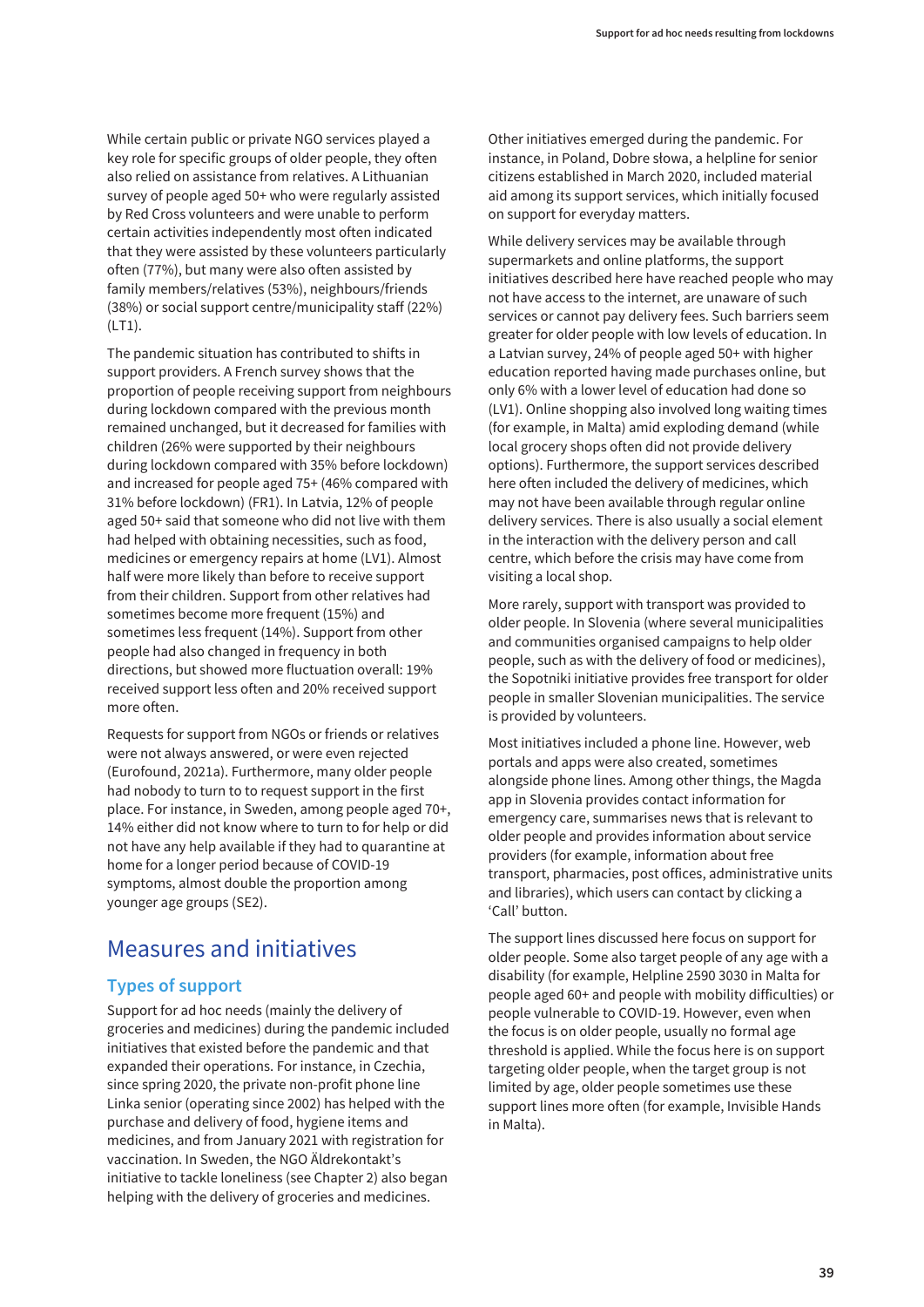## **Capacity**

Initiatives varied in their geographical coverage. For instance, in Italy, many local public and private initiatives emerged (Ministry of Labour and Social Policies, 2020). Sometimes the national government drove municipal initiatives. In Sweden, a service delivering groceries and medicines (free of charge for all COVID-19 risk groups, including older people) covered all municipalities. It was funded nationally by the Swedish Civil Contingencies Agency (municipalities took over funding in October 2020).

Helplines were often launched very quickly (for example, the support line 1772 – 'You are not alone' – in Malta on 27 March 2020, and Dobre słowa in Poland on 30 March 2020). Many were initiated by NGOs that represent older people, often supported by government funding or sometimes by private donations.

Capacity and user numbers differed, with large initiatives implemented and/or funded nationwide by governments and smaller local initiatives often undertaken by NGOs (often receiving public funding). In Malta, under the Invisible Hands initiative, 337 volunteers had assisted 805 individuals by 16 March 2021, while Helpline 2590 3030 received 10,360 calls for assistance from 16 March to 23 June 2020. In Poland, Dobre słowa (which is privately funded) answered 1,066 calls from 30 March 2020 to 18 March 2021, while over 13,000 volunteers with the Solidarity Assistance Corps for Seniors (a national government initiative with a budget of €21.93 million through which people aged 70+ who are not supported by their families can request local social welfare centre support) had supported over 20,000 senior citizens by March 2021.

The delivery of goods was sometimes taken on by newly recruited volunteers, often drawing on existing networks. Linka senior in Czechia involved regional scouting organisations. In Sweden, volunteers providing shopping and delivery services came from the Volunteer Resource Group (Frivilliga Resursgruppen), which has branches in almost half of all municipalities. Other municipalities ran schemes with assistance from other NGOs or local volunteers. Sometimes public service employees were involved in the delivery of groceries (for example, the army in Malta). Where volunteers played a role in delivery, organisations' central staff often came from public services (for example, in the case of the Solidarity Assistance Corps for Seniors in Poland) or from established NGOs. In Finland, municipalities used staff from services that were reduced or closed (the social and healthcare sector, sports facilities and cultural institutions, schools and preschools, and technical services) to make phone calls to their older inhabitants.

Some initiatives existed before the pandemic but were more in demand because of the crisis, and usually adjusted their activities. Linka senior in Czechia had

31,505 contacts with users in 2020, up from 25,076 in 2019. Helplines often improved their reachability and capacity. The Silver Line in Lithuania extended its opening times in March 2021 to include weekends. The number of volunteers nearly doubled, from 323 to 610, between the fourth quarter of 2019 and the fourth quarter of 2020. Total call duration also nearly doubled, from 363,849 minutes in 2019 to 704,564 minutes in 2020. The line also began working in close cooperation with state and municipal emergency operation centres. In May 2020, Warm Hands in Lithuania doubled its number of volunteers to 350 (later to 550). In 2020, volunteers visited 1,700 seniors, including 754 (560 in 2019) receiving assistance on a regular basis. They provided 28,000 hours of service (16,000 in 2019), mostly by phone. Volunteers with another Lithuanian initiative, Warm Visits, initially visited over 400 older people. This figure more than doubled as the project continued, as more older people got in touch with municipal social services centres or the Lithuanian Red Cross to request support.

### **Access problems and mitigation**

Despite increased capacity and the emergence of multiple support lines, there have also been access problems. One indicator of such problems is the number of unanswered calls. In Estonia, from 17 June (when it started) to 31 December 2020, 3,277 calls to a national phone line financed by the Ministry of Social Affairs (contracted out to the Pastorate of Tartu) were answered, while 3,697 calls (53% of all calls) went unanswered. In Malta, from March to June 2020, the support line 1772 – 'You are not alone' – answered 5,330 calls, while 1,390 (21%) went unanswered.

It is hard to reach older people in the most vulnerable situations. Groups in less vulnerable situations may find their way more easily to support services. In Lithuania, most callers to the Silver Line were well-educated widowed women aged 70–80 with several children but living alone in urban areas (usually in an apartment), often not the group in the most vulnerable situation (MCLPF, 2020). It has been hard to carry out physical outreach activities during the pandemic. However, local radio and leaflets, for example as used by the NGO Wiosna in Poland, have been used to reach isolated older people. Social media campaigns to alert relatives have also been undertaken (for example, #TellYourNanna in Malta). NGOs have played a role in reaching people who may not be in touch with social services.

Another barrier for beneficiaries can be the administrative hurdles attached to the usual support. In many cases, the pandemic support measures have reduced this barrier. For example, in Poland, the Solidarity Assistance Corps for Seniors provides support immediately, without the need to go through the usual administrative procedure.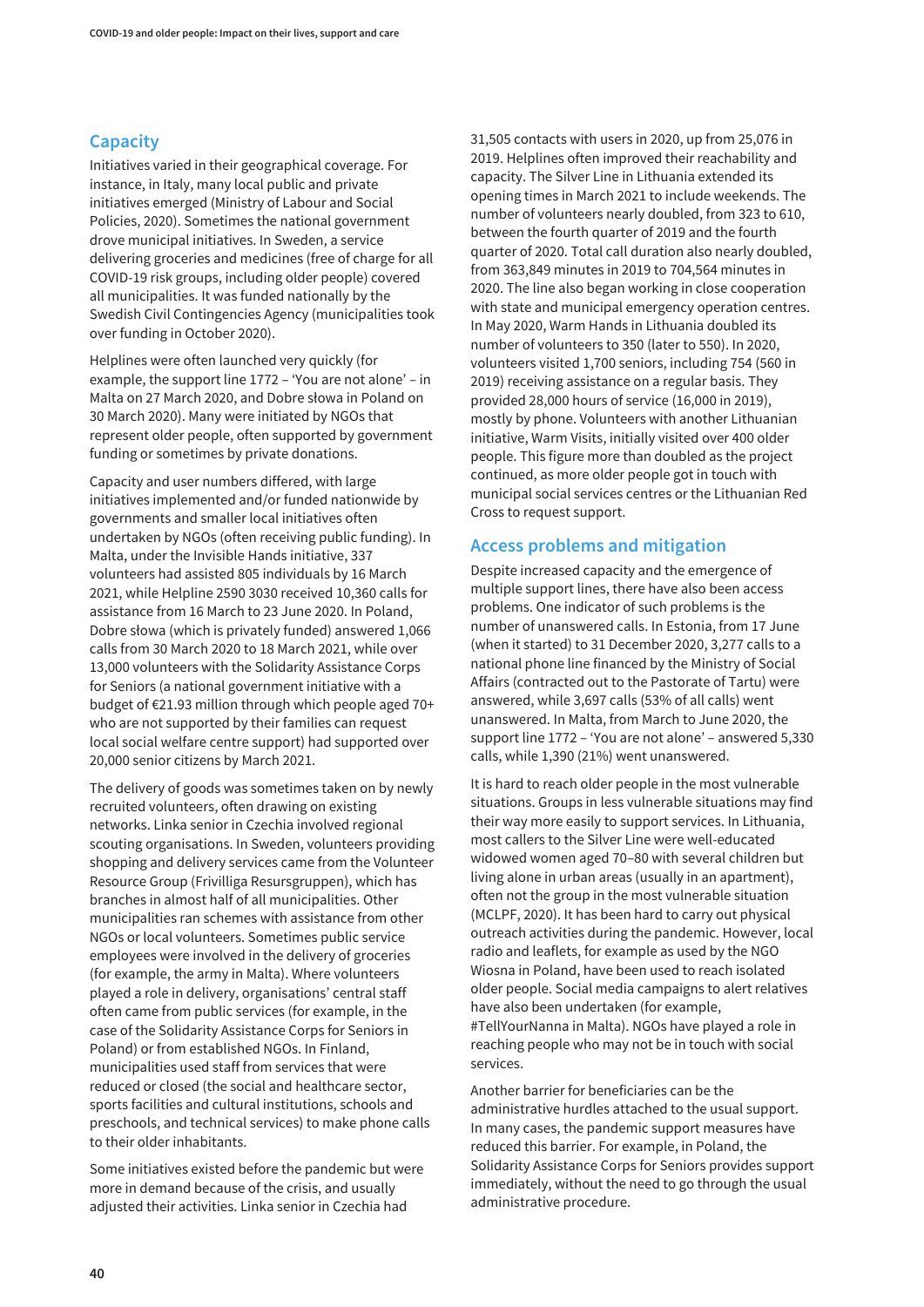Older people in rural settings have been more difficult to serve. In Poland, the local initiative Dobre słowa (through Wiosna, the NGO behind it) tries to find volunteers who live close to the people needing support. However, it can be a challenge to find local volunteers in remote settings. Facilitating transport for volunteers can help. For instance, in France, members

of the civic solidarity corps receive a minimum monthly benefit of €107.58 net (in kind or in cash) to cover food and transport costs. In Romania, the May 2020–January 2021 ESF-funded project 'Support for vulnerable people in the context of the COVID-19 epidemic' covered transport and accommodation costs for social workers.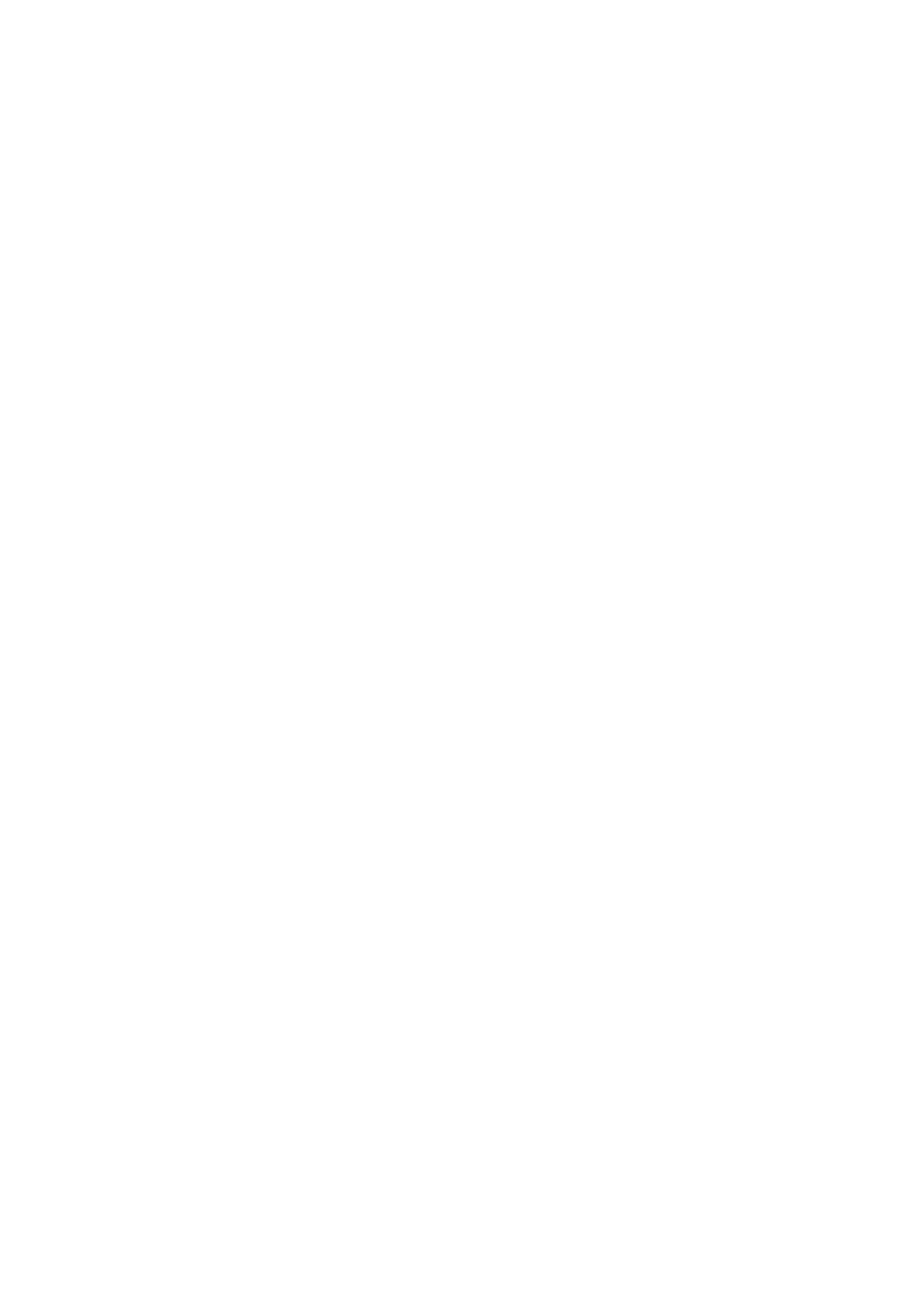# **6 Healthcare and long-term care**

# **Healthcare**

### **Use of services**

During the pandemic, 82% of people of all ages received at least one of the types of medical care included in Figure 18, with higher rates for older age groups. Face-to-face consultations with primary care providers were the most common form of healthcare received by all age groups. However, the difference between the proportion receiving e-consultations and the proportion receiving face-to-face consultations was smallest for the youngest age group.

While there was a surge in COVID-19-related consultations, national administrative data also reveal decreases in care use. In Lithuania, in ambulatory healthcare, there were 39% fewer visits and 22% fewer users in March–June 2020 than in March–June 2019, largely because of reductions in scheduled cardiac care, patients' fear of contracting COVID-19 in healthcare establishments (given media reports of infections in healthcare institutions), and lack of clarity on whether

hospitals were continuing to provide care (Vilnius University, 2020). In Italy, there were 28% and 30% fewer hospital admissions and outpatient ambulatory procedures, respectively, in January–September 2020 than in January–September 2019. With regard to hospital admissions, the reductions concerned planned ordinary (-50%), day hospital (-63.5%) and emergency (-26%) admissions. Reductions (especially in hospital admissions) were smaller in southern Italian regions, which were less affected by COVID-19 in that period (Agenas, 2021).

In Portugal, there were 28% fewer external consultations in public hospitals in March–May 2020 than in March–May 2019 (882,333 fewer consultations). The decrease was larger among first-time consultations (40%) – usually referred by a general practitioner (GP) – than among follow-up consultations (23%) (Tribunal de Contas, 2020). In the Netherlands, in early 2021, the number of referrals to specialist care was 97% of that expected under non-pandemic circumstances (NZa, 2021).



### **Figure 18: Medical care use since the start of the pandemic, by age group, spring 2021, EU (%)**

**Notes:** *Survey question: 'During the last 12 months, have you received any of the following services from a doctor? (1) Prescriptions online or by telephone, (2) medical consultation online or by telephone, (3) emergency healthcare (such as ambulance or emergency department), (4) consultation at the GP, family doctor or health centre premises, (5) consultation at the hospital or a medical specialist premises'. GP: general practitioner.*

**Source:** Living, working and COVID-19 *e-survey (EU27) round 3*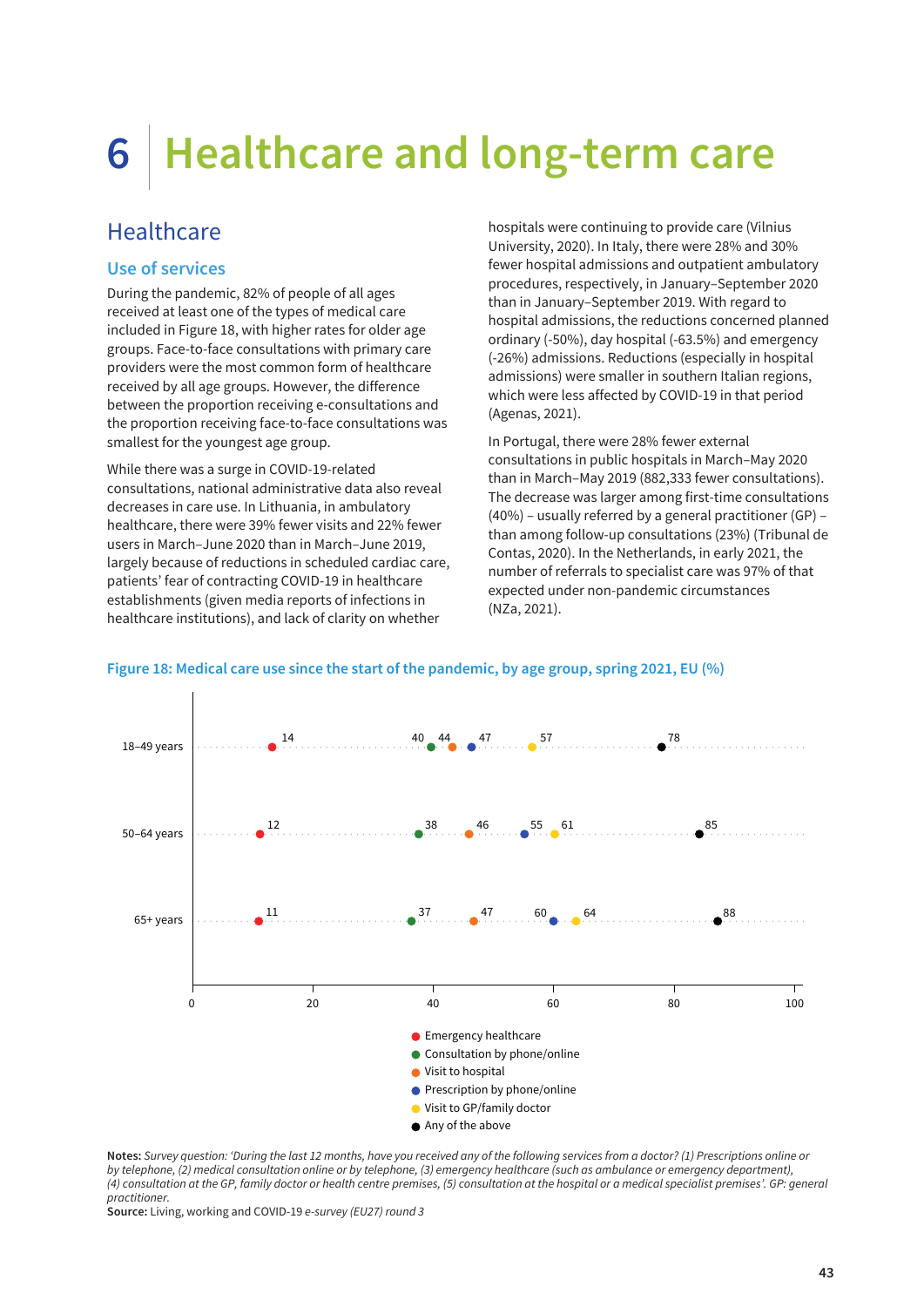### **Access problems**

#### **Unmet needs: Reasons**

Before the pandemic, many people were already experiencing problems in meeting their healthcare needs, along the multiple dimensions of access (Eurofound, 2020d). The pandemic situation added to these problems. GPs limited face-to-face consultations and specialist care was postponed. Postponement rates differed between types of medical procedures, countries, regions and healthcare providers. For instance, in Italy, healthcare was often postponed in the first wave of the pandemic and restarted in late 2020 and early 2021, but strategies differed between regions. In addition, many people themselves postponed healthcare.

Overall, 21% of people in the EU needed, but did not receive, a medical examination or treatment at some point during the first year of the pandemic (Eurofound, 2021a). This compares with 3.1% reporting an unmet need in 2019 (3.4% for 55- to 64-year-olds and 3.7% for those aged 65+; Eurostat, hlth\_silc\_08). Among people with unmet needs for pandemic-related reasons (the unavailability of healthcare or fear of catching the virus), 32% did not rate any other reason as important (4 or 5 on a scale from 1 to 5, with 5 being very important). Their unmet needs were clearly mainly

caused by the pandemic situation, as other reasons were not assigned much importance. Furthermore, unmet needs because of waiting lists (for instance, because of postponed treatments), having to travel too far or having no transport (reduced access to public transport or support for travelling to see a doctor), unaffordability (as a result of income loss or increased expenditure in other areas), lack of time (owing to childcare/elderly care commitments) and 'other reasons' (such as not wanting to overburden healthcare services) may also be partly pandemic related.

In summer 2020, unavailability of healthcare as a result of the pandemic was the most common reason for unmet needs, followed by waiting lists and worry about catching the virus (Figure 19). The ranking of the reasons is largely the same for each age group, but later on in the pandemic (in summer 2021), in particular, the barriers caused by reachability, unaffordability, fear of infection and waiting lists play a larger role for people aged 65+. Unavailability as a result of the pandemic was the most common reason for unmet needs in all Member States. Fear of catching the virus was most often reported in Bulgaria, Cyprus, Greece, Malta, Romania and Sweden. These countries have below-average levels of unmet needs as a result of unavailability caused by the pandemic.



### **Figure 19: Importance of reasons for unmet healthcare needs since the start of the pandemic, by age group, summer 2020 and spring 2021, EU**

**Notes:** *Survey question: 'How important were the following reasons for not receiving the medical examination or treatment?'. Average scale from 1 ('not at all important') to 5 ('very important').*

**Source:** Living, working and COVID-19 *e-survey (EU27) rounds 2 and 3*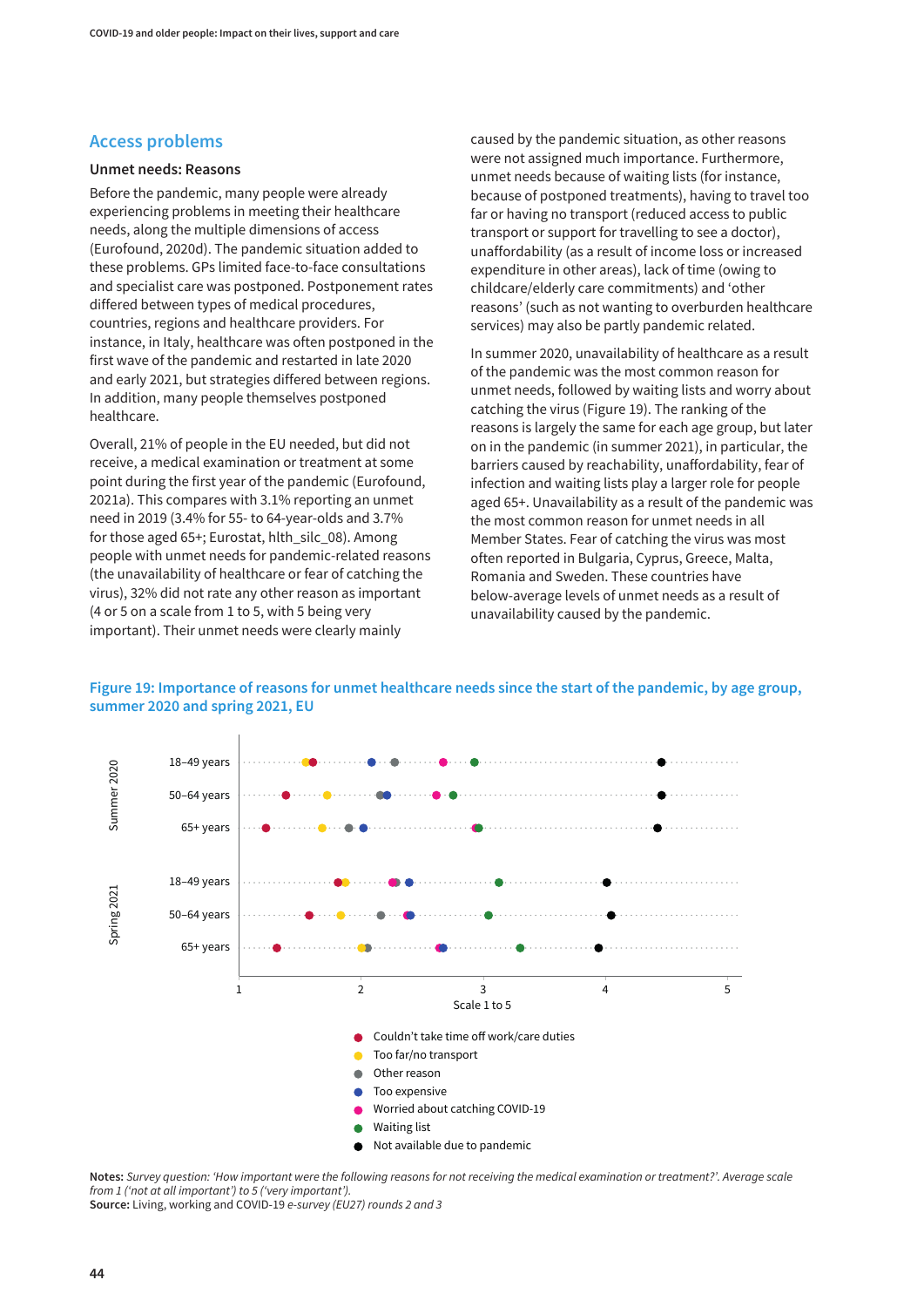While overall unavailability was a dominant reason for unmet needs, for some groups the fear of catching the virus was more prevalent. For instance, in Germany, 26% of people aged 75+ reported cancelling or not arranging medical appointments to reduce their infection risk; fewer people (15%) had medical treatments cancelled because of pandemic control measures (DE1). Among people aged 50+, unmet needs because of cancellation of appointments or fear of catching the virus were less common among the oldest old and more common among women, people with difficulties making ends meet, those with higher levels of educational attainment and those living in urban areas (Smolić et al, 2021).

Of people reporting waiting lists, being unable to take time off work or care duties, or reachability problems as the most important reason for unmet needs (scoring it higher or equal to all other reasons), 54%, 57% and 65%, respectively, also reported unaffordability as a reason to some extent (scoring it 2 or above). Such problems are hard to disentangle (Eurofound, 2020d). For instance, using alternative (privately funded) services, to circumvent waiting lists or access more easily reachable healthcare (or e-healthcare), or transport to reach healthcare (given the lower incomes and more limited access to public transport in rural areas), may be unaffordable.

The importance of waiting lists as a reason for unmet healthcare needs in the EU increased between summer 2020 and spring 2021 (see Figure 19). This was probably caused largely by the 'care debt' resulting from pandemic-related postponements. For instance, in Finland, waiting lists for primary, specialised and dental care increased during the pandemic (Kestilä et al, 2020). In Ireland, in March 2021, at least 622,000 people were waiting for an outpatient appointment and 81,000 for an inpatient or day case appointment – 22% more than in March 2020 (Houses of the Oireachtas, 2021).

Other 'traditional' reasons for unmet needs were also reported more often in spring 2021: reachability problems (too far to travel or no means of transport), unaffordability (could not afford it – too expensive) and being unable to take time off work or care duties. Of these reasons, unaffordability was the most common reason and increased the most. In contrast, the importance of unavailability as a result of the pandemic and fear of infection decreased (see Figure 19).

Some unmet needs emerged during the pandemic but were addressed by spring 2021, when 18% said they still had a medical issue for which they could not get treatment (17% for people aged 18–49, 18% for those

aged 50–64, and 18% for those aged 65+) (Eurofound, 2021a). Other unmet needs reported during the pandemic already existed. In Latvia, for 15% of people aged 50+, a planned visit to a medical institution was postponed because of the pandemic, and 7% of those whose healthcare need arose during the pandemic wanted to register for a medical service but it was not possible (LV1).

### **Unmet needs: Type of care**

For all age groups, the most common type of unmet need was a hospital or specialist examination or treatment, but this type of unmet need was particularly common among older age groups (Figure 20). Older age groups were also more likely to report an unmet need for cancer treatment or non-cancer surgery, whereas younger age groups were more likely to have unmet mental healthcare needs. Lithuania (13%), Poland (12%) and Estonia (8%) had particularly high unmet needs for primary care among people aged 50+. Hungary (23%), Latvia (21%) and Croatia and Romania (both 18%) had the highest unmet needs for specialist care. Denmark was the only Member State that had unmet needs of 2% or less for any of the types of care included.

National survey data provide insights into the differences in the specific reasons for unmet needs by type of care and how unmet needs for various types of care evolved during the pandemic, as well as information on types of care other than those listed in Figure 20. A Portuguese survey found that people aged 65+ most often reported an unmet need for hospital emergency care (46%, compared with 30% of 25- to 44-year-olds and 29% of 45- to 64-year-olds) (PT7). In Belgium, the proportion of people reporting that an appointment had been postponed or cancelled in the four weeks preceding the survey in early April 2020 varied from 25% for primary care to 90% for rehabilitation care (BE1). During the less strict lockdown in December 2020, proportions ranged from 4% for primary care to 30% for dental care. In Poland, in September 2020 (when the country had still largely been spared from the pandemic), 22% of people aged 55–64 and 28% of people aged 65+ had had a GP appointment cancelled or postponed because of the pandemic. The proportions were higher for specialist appointments: 28% and 33%, respectively. Cancellations by older people themselves were similar for GP (7% and 12%, respectively) and specialist (7% and 11%, respectively) appointments. Among people aged 55+, 4% had hospital treatment cancelled or postponed and 1% cancelled it themselves. A further 14% had a diagnostic test cancelled or postponed and 4% cancelled it themselves (PL6).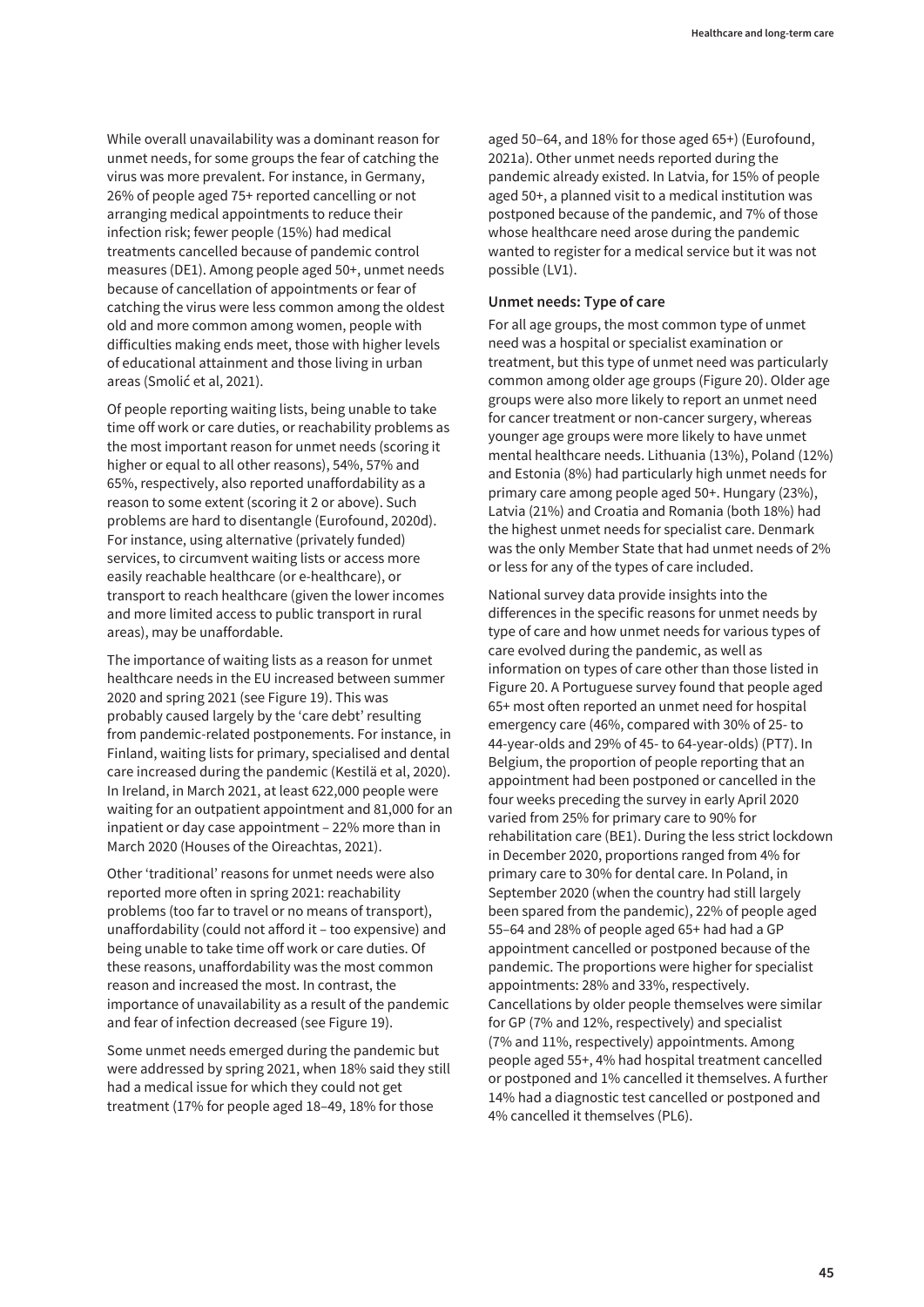

#### **Figure 20: Types of unmet healthcare need, by age group, spring 2021, EU (%)**

**Source:** Living, working and COVID-19 *e-survey (EU27) round 3*

#### **Other access problems**

When reporting on access problems, the focus is often on unmet needs. However, sometimes needs are met but are met late or with difficulties (Eurofound, 2020d). A Polish survey found that, while receiving care, 12% of people aged 55–64 and 13% of those aged 65+ reported difficulties making a doctor's appointment (PL6). Some people also did not receive the type of care they wanted. In Malta, with the closure of many private general practices (or with many practices only offering remote care), people turned to public general practices or emergency care (European Observatory on Health Systems and Policies, 2020). Emergency care also fulfilled this back-up role during the 2007 crisis, with challenges in terms of efficiency and adequacy of care (Eurofound, 2014b).

Some people accessed care but were unable to pay the health insurance or healthcare fees (for example, co-payments, or fees for healthcare purchased privately). Such payment arrears can hamper future use of care. They can also build up and cause debt problems, which are themselves associated with health problems (Eurofound, 2020c). Overall, across the three rounds of data collection in Eurofound's *Living, working and COVID-19* e-survey, 7% of people in the EU reported

having had healthcare or health insurance arrears in the three months preceding the surveys. The proportion of people with healthcare arrears increased from 7% in spring 2020 to 8% in summer 2020 (amounting to an increase of 18%), but then remained stable until spring 2021. However, the increase in arrears started later in the pandemic for older age groups, possibly because of greater financial resilience early on (Figure 21). For younger people it declined later in the pandemic (possibly being replaced by unmet needs).

Healthcare and health insurance arrears were most common in Bulgaria (20%) and Greece and Latvia (both 16%), followed by Croatia (11%), Belgium (10%), Cyprus, the Netherlands and Poland (all 8%), and Finland, Portugal and Romania (all 7%). They were least common (3% or below) in Austria, Czechia, Denmark, Lithuania, Malta and Spain. Lack of access to healthcare can be associated with arrears related to care bought privately (possibly contributing to the high rates of arrears in Bulgaria, Greece and Latvia). However, lack of access to healthcare may also prevent people from accumulating arrears. This may be the case in Lithuania, which ranks fifth (after Greece, Romania, Latvia and Bulgaria) among the countries where unmet needs are highest because of unaffordability.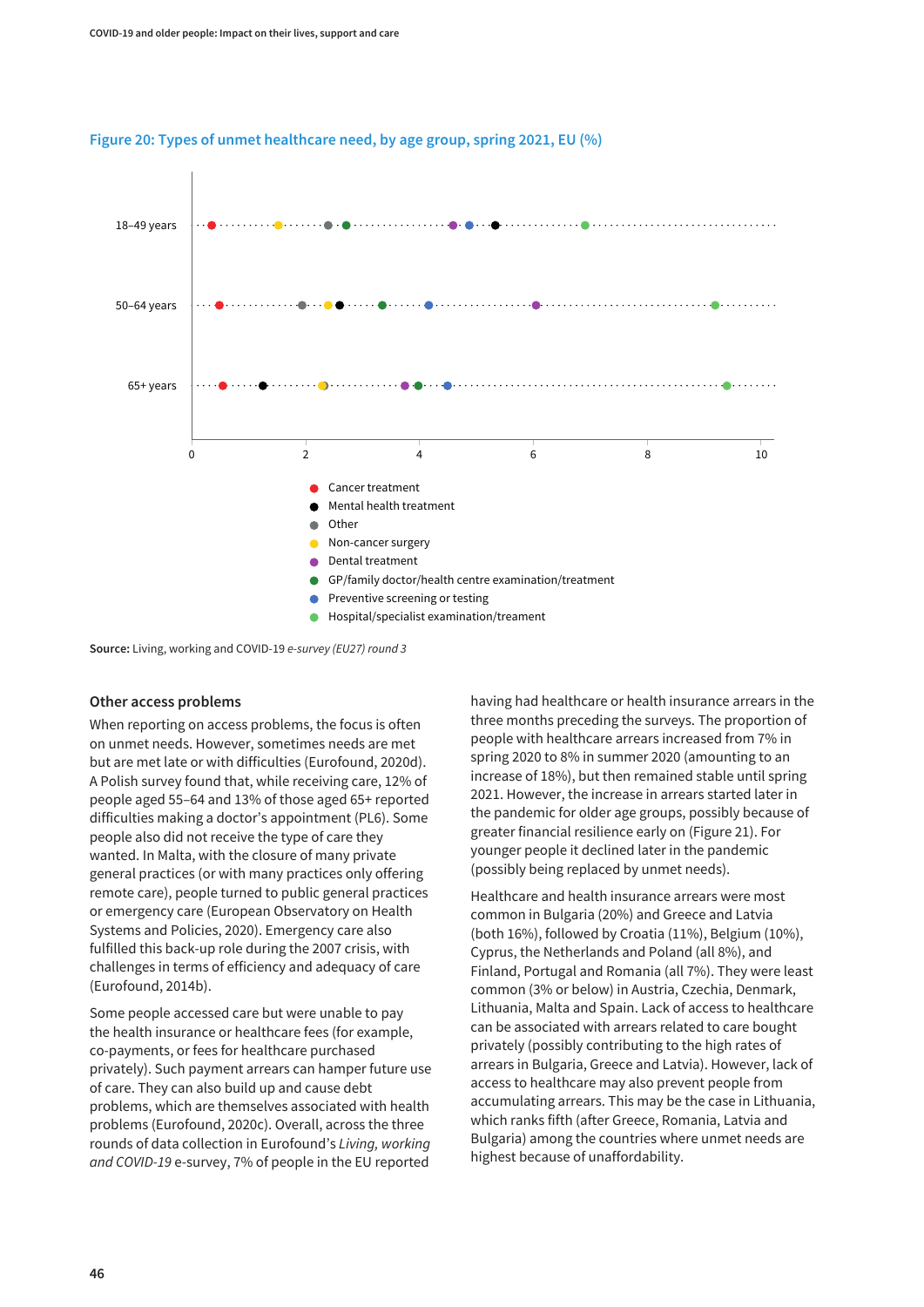

### **Figure 21: Healthcare or health insurance arrears, by age group, EU (%)**

**Note:** *Survey question: 'Has your household been in arrears at any time during the past 3 months, that is, unable to pay as scheduled … (6) payments for healthcare or health insurance?'* **Source:** Living, working and COVID-19 *e-survey (EU27) rounds 1, 2 and 3*

Fear of being unable to access healthcare when needed matters for quality of life (Eurofound, 2018a). In Sweden, in May 2020 (when the pandemic had hit to a considerable extent), 59% of people aged 70+ worried about not receiving healthcare of sufficient quality if they became ill (SE2).

General survey questions on access are more likely to capture other access problems alongside unmet needs. In a Polish survey, 67% of people aged 60+ reported problems accessing healthcare during the pandemic. Interestingly, a group that did not seek the care needed because of fear of catching the virus did not report access problems: they did not see their reluctance to seek healthcare as an access problem (PL3). In a Lithuanian survey conducted among people living alone, 74% reported having reduced access to doctors during the pandemic (LT1). In Portugal, overall, 57% of people believed that the pandemic had hampered their access to healthcare, with higher rates among people aged 65+ (69%) and the chronically ill (70%) (PT7).

#### **Health impact of unmet needs**

Unmet needs can exacerbate health conditions. In Slovenia, by September 2020, because of reduced monitoring of gynaecological cancers in the first wave of the pandemic, 19% fewer high-grade pre-cancerous changes were detected in women aged 30–39 compared with the three-year average. This is of concern as the peak incidence of cervical cancer is in women aged 40–49 if not treated in time. In Malta, there was a decrease in the number of patients aged 70+ reaching hospital within three hours of experiencing symptoms of a stroke.

National surveys highlight that people think or fear that unmet healthcare needs impact their health negatively. In Hungary, 30% of people aged 60+ indicated that postponing health interventions because of the pandemic had worsened their health (25% of the overall population) (Medical Online, 2021). In Croatia, 60% of pensioners worried about their health conditions deteriorating because of the unavailability of healthcare during the pandemic (HR2).

# Measures and initiatives: Facilitating access through e-healthcare

Measures were taken to facilitate access to healthcare during the pandemic. For instance, protocols were adopted to ensure safe face-to-face consultations and inpatient care, and hospitals were paid to increase their intensive care capacity. In this report, the focus is on the use of e-consultations and e-prescriptions; their increased availability is discussed in more detail elsewhere (Eurofound, 2020d). To illustrate, in April 2020, Malta set up two primary healthcare telephone consultation centres (run by GPs and GP trainees), one for monitoring COVID-19-positive patients who did not require hospitalisation, and a telemedicine 24/7 service for other consultations (free for users). Where ehealthcare systems had been in place prior to the pandemic, restrictions were lifted. Examples include the temporary removal of user fees (France) or the need for the first consultation to be face-to-face (Estonia and France). The use of e-prescriptions also became more flexible; for instance relatives were allowed to collect prescribed medicines from pharmacies (Hungary).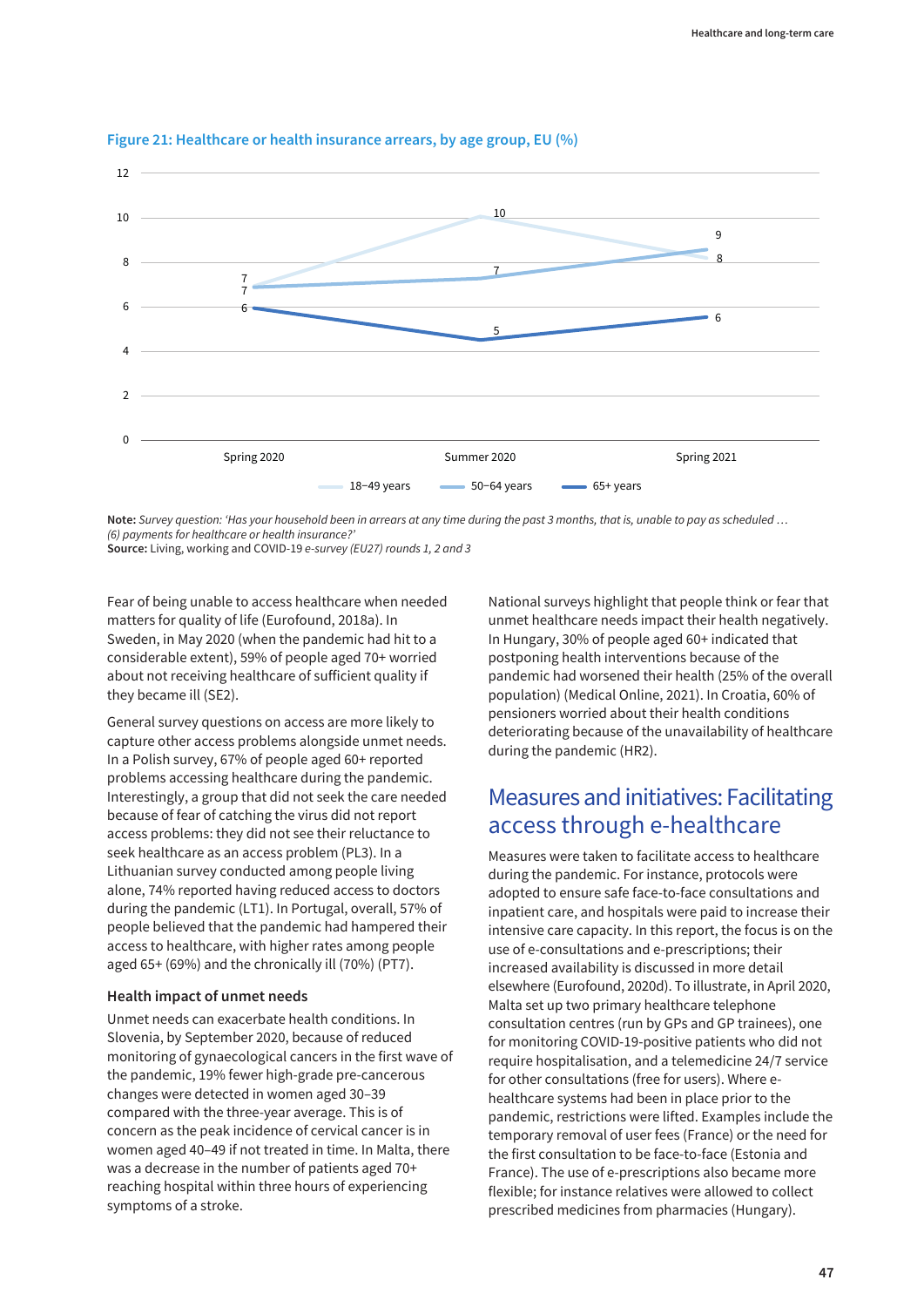This section aims to map people's experiences of such measures, focusing on survey results and the extent to which these forms of e-healthcare were taken up (usage data). The challenges encountered are also highlighted.

#### **Use**

E-prescription and e-consultation use by people aged 50+ had almost tripled by spring 2021 (58% and 37%, respectively) compared with 2016 (19% and 11%, respectively – EQLS 2016). In spring 2021, e-consultations were less common among older age groups than younger age groups, but the use of e-prescriptions was more common (see Figure 18). This may be explained by repeat prescriptions being more common for older people than for younger people, who have fewer chronic conditions; these were more likely to be e-prescriptions than first-time prescriptions.

National data confirm that many older people used e-healthcare. In Estonia, of the 280,000 remote appointments made through the new e-consultation system between March and July 2020, 44% were made by people aged 50+. Of 781,546 specialist care appointments from January to March 2021, 82,199 (10.5%) were remote. In early 2021, just below half (49%) of all specialist appointments were made by people aged 50+, while remote specialist appointments were somewhat more often made by people aged 50+ (50%). Remote specialist appointments were particularly popular for people aged 50–64 (somewhat less so for people aged 65+): 26% were made by people in this age group (24% for people aged 65+) compared with 22% of all specialist appointments (Estonian Health Insurance Fund data). In Greece, the Region of Western Greece provided e-consultations with paediatricians, pathologists, GPs and pneumologists through an app, without user fees. Of the 1,000 consultations conducted between March and June 2020, 13% of users were aged 56–65 and 5% were aged 66+.

National data confirm increases in e-healthcare use. In Portugal, from March to May 2020 there were 57% fewer face-to-face consultations and 58% fewer home visits than in the corresponding period in 2019. Simultaneously, teleconsultations increased by 83%, accounting for 65% of consultations between March and May 2020 (compared with 27–30% in previous years) (Tribunal de Contas, 2020). In Austria, before the pandemic, 4% of people aged 50+ had used telemedicine; this doubled to 8% during the first lockdown in 2020 (Spectra, 2020). Familiarity with (the term) telemedicine increased. In May 2020, 37% of people aged 15+ had heard of telemedicine, with the highest rate (52%) among people aged 50+ (Spectra, 2020). In Belgium, e-consultations were virtually non-existent before the pandemic (Eurofound, 2020d). By November–December 2020, while still uncommon in rehabilitative and specialist care, about

one-quarter of mental healthcare consultations and one-tenth of primary care consultations were provided electronically (Sciensano, 2020).

#### **Challenges**

E-healthcare has contributed to providing access to healthcare for many, while preventing the spread of the virus. The experience of using e-healthcare has been particularly positive for some specific groups. For instance, in Finland, occupational healthcare users aged 50–70 seemed particularly satisfied, especially regarding e-consultations with doctors and psychologists, online chat services and online booking services (Kestilä et al, 2020).

However, general limitations of e-healthcare apply and have been discussed elsewhere (for example, Eurofound, 2020d). The drastic move to e-healthcare during the pandemic has provided more evidence on experiences of e-healthcare. In spring 2021, among people who did not use an e-consultation, 48% of people aged 50+ did need a consultation, compared to 40% of younger people. Older people who did not use an e-consultation even though they needed to see a medical expert most often reported that they had not done so because they chose to have a face-to-face consultation, as it was their preference (56% versus 44% among younger people). The second and third most important reasons were that the issue could only be addressed through a face-to-face consultation (24% for people aged 50+) and the unavailability of e-consultation services (10%), both more common among younger people (34% and 17%). A reason that was less frequent, but more common among older people (6% versus 3%) was that the services were too difficult to use. Lack of access to the necessary devices and unaffordability were less frequent reasons for not using e-consultations when needed, but showed little difference between 50+ and 18- to 49-year-olds (2% for both age groups, and 5% and 6%, respectively) (authors' calculations using data from the *Living, working and COVID-19* e-survey). There have also been capacity problems. For instance, in Finland, some healthcare centres temporarily shut down call-back services, as they could not cope with the quantity of calls (Kestilä et al, 2020).

Some problems relate to the quality of the service. In Finland, concerns were raised about the quality of digitalised services in psychiatric care (Kestilä et al, 2020). Portuguese evidence suggests that the role of primary care in guiding users towards more differentiated hospital healthcare was hampered by the move to e-consultations (Tribunal de Contas, 2020). Being a trusted service, primary healthcare often plays an important role in guiding users through the broader social support system, such as making them aware of welfare and social services entitlements (Eurofound, 2019). This role is likely to have decreased.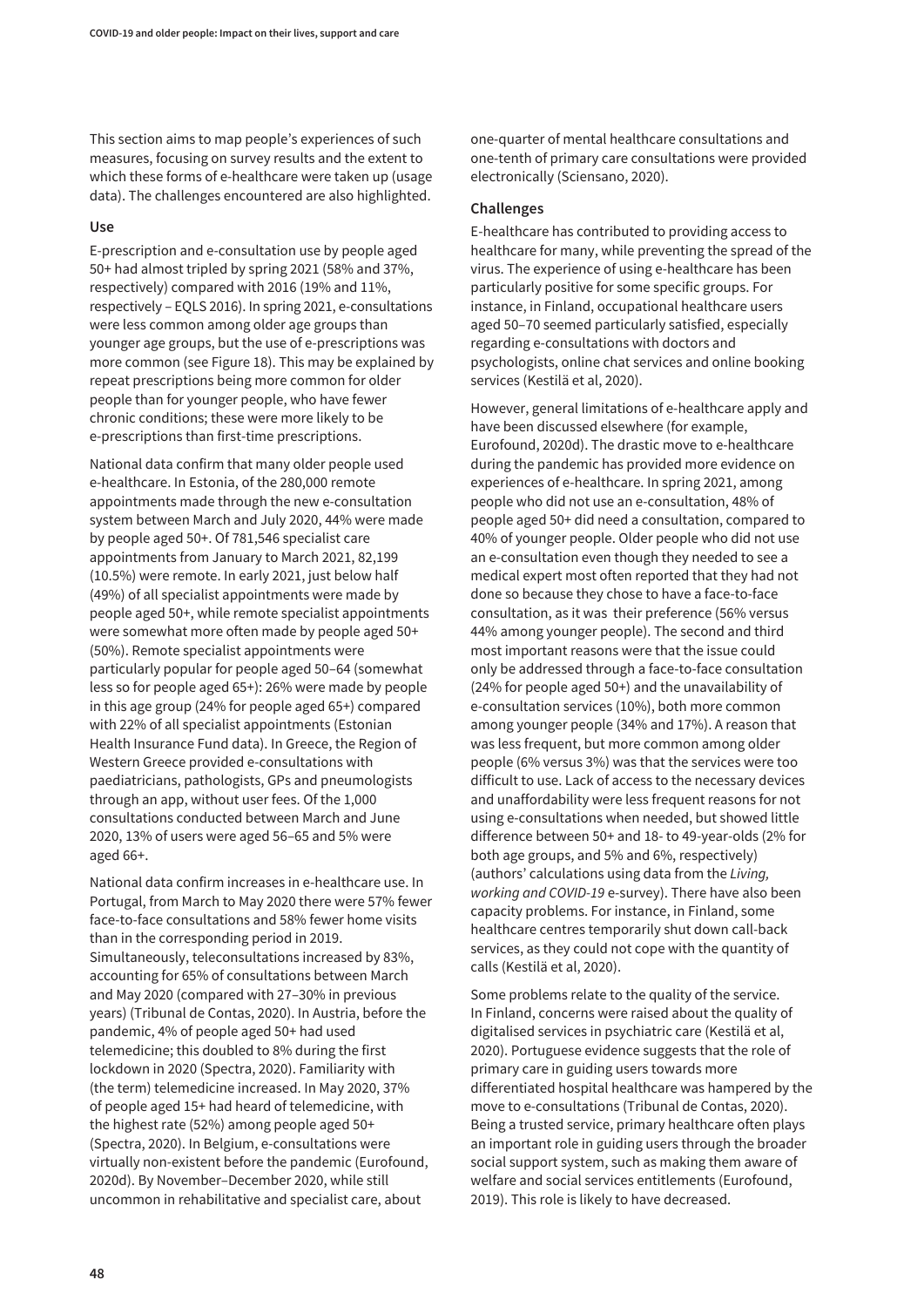

#### **Figure 22: Extent to which e-healthcare met users' needs, by age group, 2021, EU (%)**

**Notes:** *Survey question: 'You indicated that you received a medical consultation online or by telephone. To what extent over the last 12 months did it meet your needs?' Response categories ranged from '1 – Did not meet my needs at all' to '5 – Met my needs completely'.* **Source:** Living, working and COVID-19 *e-survey (EU27) round 3*

For people of all ages who used e-healthcare, 53% reported that it did not completely meet their needs. Older people (especially those aged 65+) were more likely than younger people to report that it fully met their needs (Figure 22). However, 49% of people aged 50+ reported that e-healthcare had not completely met their needs, scoring it 1–4 on a scale from 1 (not at all met) to 5 (completely met). On average, the extent to which e-healthcare met users' needs decreased with worsening health status, from 4.4 among people aged 50+ with very good health (4.2 for those aged 18–49 with very good health) to 3.6 among those with very bad health (2.4 for those aged 18–49 with very bad health). Bad health may be caused by unmet needs, or the healthcare needs of people with worse (or more complex) health problems are less likely to be met by e-consultations.

E-healthcare was often used in primary care and mental healthcare. Remote specialist care was rare. For instance, in Portugal, e-consultations in primary care surged early in the pandemic, but remained uncommon in hospital care, not exceeding 4,000 consultations per month (Tribunal de Contas, 2020). Estonia sought to stimulate specialist e-care (5% needed to be remote for service providers to be entitled to performance pay). In 2020, 363,932 remote specialist care appointments were made (11% of all specialist care appointments), mainly in internal medicine (38%) and psychiatry (22%) (Eesti Haigekassa, 2021). Nevertheless, barriers have been identified in Estonian specialist e-healthcare: blood tests need to be carried out in a hospital, usually where the consulting doctor works, rather than in a local healthcare centre.

Screen-to-screen (video) consultations were relatively common in only a handful of Member States prior to the pandemic (Eurofound, 2020d). Some countries (for example, Finland) reported large increases in screen-to-screen consultations during the pandemic. On the whole, e-consultations were usually carried out by phone. A Polish survey found that 33% and 32% of people aged 55–64 and 65+, respectively, had had a consultation by phone, and 2% and 1%, respectively, had had a consultation online (PL6). In Estonia, early in the pandemic, 67% of doctors carried out remote consultations only by phone, 15% carried out phone and email consultations, and 18% carried out phone and video consultations (Paat-Ahi et al, 2020). Lack of visual contact can compromise care quality. Estonia sought to address this by making a service provider's performance pay dependent on at least 10% of remote appointments per medical field being screen-to-screen consultations; patient satisfaction also needed to reach 70%. Prior to the pandemic, France already had a system in place that required e-consultations to be screen-to-screen. Access is facilitated through pharmacies, where users also have access to measurement instruments (Eurofound, 2020d).

Other problems related to barriers to using the services. In Latvia, by summer 2020, 23% of people aged 50+ had received e-healthcare services. However, 8% were not able to do so for financial reasons and 8% were not able to do so for disability or health reasons (for example, cognitive or visual impairment). In cities, 34% of older people used e-healthcare, double the rate elsewhere (17%); people with higher education were also twice as likely to receive e-healthcare as those with lower levels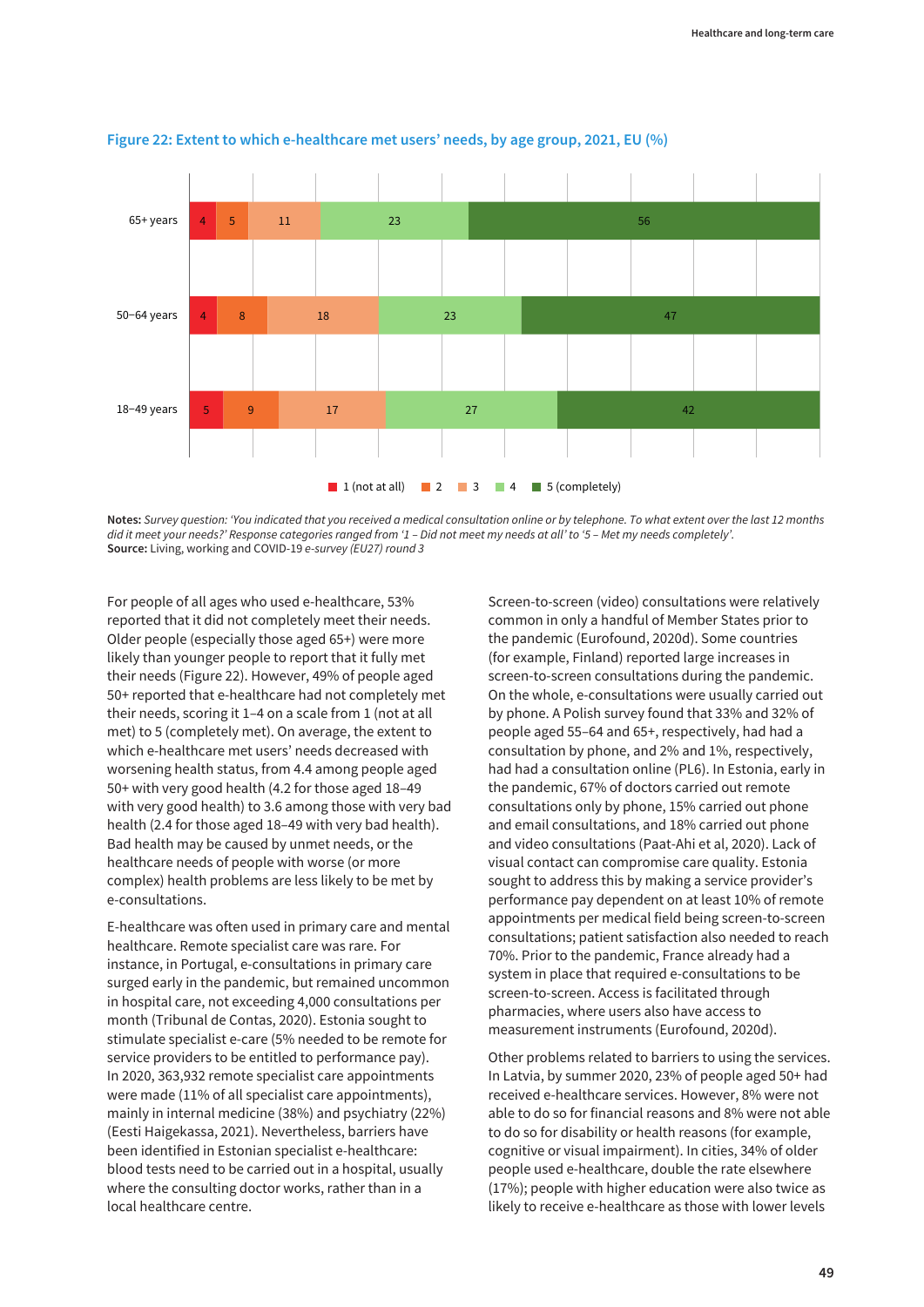of education (LV1). In Poland, 14.5% of people aged 60+ reported not having access to e-prescriptions (PL3).

Rapidly implemented changes have not always benefited from the types of integrated information and communications technology (ICT) systems needed to reap the broader benefits of e-prescriptions (Eurofound, 2020d). Furthermore, dropping the requirement for the person in need of medications to collect them from a pharmacy led to accountability problems (Hungary), while maintaining this requirement was a barrier to carers providing support (Estonia).

# Long-term care

## **Home, community and residential care**

In many Member States, especially early in the pandemic, access to **home and community care** was temporarily discontinued or reduced, and often restricted to the most urgent cases. This was to prevent the virus spreading among users and staff; staff shortages (for example, because of self-isolation) also reduced supply (SPC and EC, 2021b). For instance, in Finland, 19% of municipalities restricted home care visits (Kestilä et al, 2020). Day care services were often closed temporarily or access was restricted, or day care leisure activities reduced.

The pandemic situation mainly impacted supply. However, demand for home and community care services was also probably impacted. As with healthcare (see 'Healthcare' on p. 43), this is likely to have been the case in particular in countries where authorities reduced availability to a lesser extent.

Reduced access to home and community care is reflected in national data. In Sweden, while home care service users generally still received care between March and May 2020, the number of new service users decreased from 328 to 205 users per 100,000 people, reversing an upward trend, probably because of fear of contracting the virus when visiting social services workers (Socialstyrelsen, 2020). In June 2020, there was a slight increase in new service users, but the average was still lower than in previous years. The biggest decreases were for people aged 80+ (24% for women and 21% for men) and in regions with COVID-19 outbreaks. At the same time, limited supply also played a part: between January and June 2020, 18,200 people had to wait for more than three months for their first visit, up from 9,900 in the same period in 2019 (Socialstyrelsen, 2020). In Latvia, prior to the pandemic, 4% of people aged 50+ received regular home care. By late July–August 2020, 8% of them reported that receiving this care was difficult because of the pandemic situation (LV1). In Portugal, nursing activity in primary healthcare from March to May 2020 was 29% below that of the same period in 2019 (1,510,415 fewer nursing contacts) (Tribunal de Contas, 2020).

The supply of **residential care** was also reduced. Some residential care providers sent residents to live with family members. More often, however (for example, in Bulgaria, Croatia, Estonia, Luxembourg and Poland), access for new residents was temporarily restricted, sometimes to the most urgent cases (Bulgaria) (SPC and EC, 2021b). In Austria, residential care homes reduced capacity to create space and thus minimise the risk of infections spreading. In some countries with limited access to long-term care, hospitals play a role in long-term care provision (Eurofound, 2020b). The pandemic situation reduced the supply of such hospital-provided long-term care. In April 2020, in Hungary, almost 40,000 hospital beds were assigned to potential COVID-19 patients (this was reduced by one-third in May 2020). As a consequence, some people with healthcare and long-term care needs were sent home (European Observatory on Health Systems and Policies, 2021).

Demand for residential care has also probably been reduced, with high COVID-19 death rates in residential care and reduced attractiveness because of restrictions on visits. Few data on this were identified. None of the surveys identified asked about trust in or intended future use of residential care. In Hungary, moving into residential care was postponed by some, leaving some residential care homes operating below capacity (80– 90% of beds filled). The pandemic may have accelerated the emphasis on home and community-based care. For instance, in January 2021, Italy established a national commission for the reform of social and healthcare assistance for the elderly. It emphasised the need for non-residential and home care services to play a bigger part in promoting and supporting older people's independent living.

**With reduced demand for and supply of residential care, some people turned to home care**, including private options where access to publicly funded home care was restricted. In Spain, demand for home care services on digital platforms increased by 160% between February and June 2020. Two-thirds (66%) of the platforms interviewed considered reduced trust in residential care (and increased trust in home care) because of the numbers of COVID-19 cases and deaths in residential care the main reason (Digital Future Society and Banco Interamericano de Desarrollo, 2021). In Finland, one-third of social and healthcare sector directors reported that the number of home care users had increased during the first months of the pandemic and one-quarter said that contacts regarding new users had increased, about half reported no change and 10% reported a decrease in the number of users and contacts regarding new users. In some municipalities, people turned to private care and support services because of the discontinuation of publicly funded services (Eronen et al, 2020).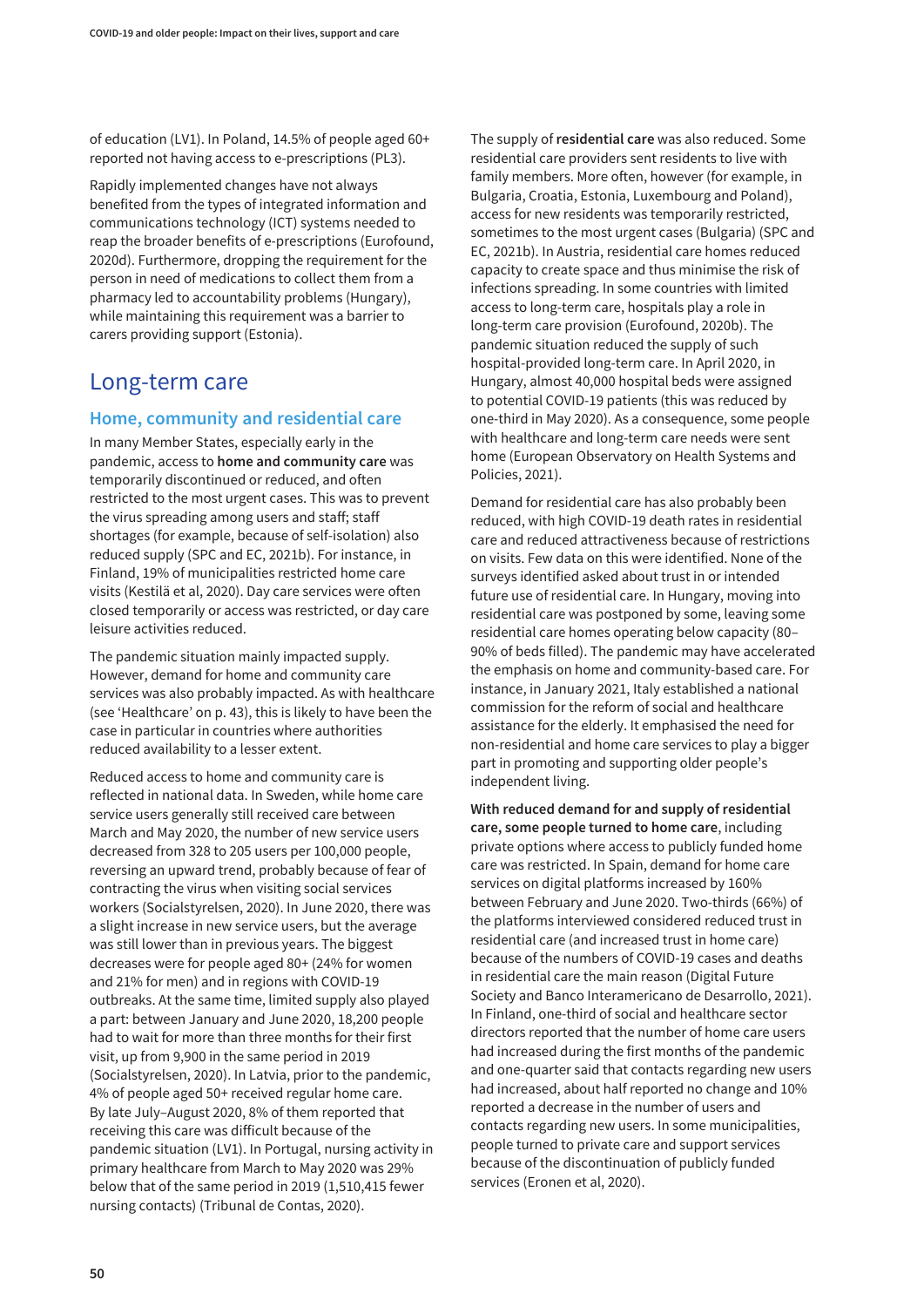Many were also left with **unmet needs**. In the EU, about one in five care recipients aged 50+ had difficulty in obtaining adequate care from outside the household during the pandemic (Bergmann and Wagner, 2021). Countries with longer stay-at-home orders had more unmet needs.

The quality of care was also impacted, leading to unmet needs among people who did receive long-term care services, alluding to the broader understanding of 'access to care services' (Eurofound, 2020d). For instance, the pandemic has impacted end-of-life care. In Sweden, fewer end-of-life discussions were held, and dying without relatives present became more common. In hospitals and nursing homes, examination by a physician in the last days before death, pain and oral health assessments and specialised palliative care consultations were less common among people dying from COVID-19 than among those dying from another cause. Compared with those dying in hospitals, people dying in nursing homes were older and more often women; they were more likely to die without relatives present, and medical investigations and end-of-life discussions were less common (Strang et al, 2020).

### **Live-in care**

Some Member States rely particularly heavily on domestic care workers, employed by those in need of long-term care or their relatives. These care workers often live with the care receivers. Such live-in care is particularly common in Austria, Cyprus, Germany, Greece, Italy, Malta and Spain (Eurofound, 2020b). On the one hand, this form of care implies relatively few contacts with different carers, thus contributing to feelings of safety with regard to catching the virus. This, and reduced access to residential, community or home care during the pandemic, may have led to increases in live-in care. In Cyprus, an estimated 14,825 carers were employed by households in 2019. This increased to 15,947 in 2020 and 18,754 in the second quarter of 2021. Many of these carers were likely to be live-in carers and they were almost exclusively non-EU migrants. On the other hand, live-in care comes with risks for both the quality of care and carers' working conditions. Domestic carers feel financial pressure to work even when ill because of the absence of sick leave (Eurofound, 2020b). In Austria and Germany, these workers often come from other EU Member States (mainly Romania and Slovakia, and Poland, respectively) and alternate periods of care work with periods in their home countries. Travel restrictions during the pandemic left care gaps for users (and income gaps for carers) (Leiblfinger et al, 2021). It also left care providers with non-nationals in their workforce with staffing gaps. Long-term care services in Austria and Luxembourg rely particularly heavily on mobile workers (Eurofound, 2020d).

### **Informal care**

During the pandemic, formal care was often replaced by informal care by relatives or friends. This was probably for both demand-side reasons (for example, the person in need of care being fearful of catching the virus and people on job retention schemes being more available to provide informal care) and supply-side reasons (see 'Home, community and residential care' on p. 50). In Slovakia, informal carers are entitled to a care allowance. In December 2020, 71% of the 65,197 people receiving care were aged 50+ (50% were aged 80+, 35% were aged 65–79, and 15% were aged 50–64). Compared with December 2019, the number of people aged 50+ receiving informal care from someone receiving an allowance had increased by almost 8% (from 42,973 in December 2019), whereas the number of younger people receiving informal care had increased by about 4% (from 18,148 in December 2019).

Informal care also ceased or was reduced during the pandemic, for example because of fear of infection, or reduced availability of informal carers because of their childcare commitments when access to childcare facilities and schools was reduced. In Belgium, 94% of those who used cleaning services reported that these services were discontinued, and 50% of those who used family or elder care no longer received this service. In December 2020, of those who usually received help from family, neighbours or friends, around 17% reported no longer receiving this help, 23% reported receiving less help and 15% reported receiving more help. The impact of the December 2020 lockdown on access to home help was smaller than that of the spring 2020 lockdown. Nevertheless, 4 out of 10 people aged 18+ indicated that family assistance or care for the elderly and help from relatives, neighbours and friends had stopped or decreased (BE1). Informal care for relatives or friends in residential settings was also more challenging because of visitor restrictions and fear of infection (Lorenz-Dant and Comas-Herrera, 2021).

Support services for informal carers were also affected. Even before the pandemic, these support services were rare across the EU (Eurofound, 2020d). During the pandemic in Finland, the reduction in access to substitute carers meant that some informal carers were unable to take the two days off a month to which they are entitled (Kestilä et al, 2020). Overall, 29% of directors in the social and healthcare sector and social workers said that support services for informal carers had decreased and 46% said that there had been no change. One-tenth (10%) estimated that there had been an increase in the services provided for informal carers (Eronen et al, 2020).

To reduce the risk of infection, informal care networks were tightened. In Ireland, 77% of those caring for someone with dementia said that their workload had increased since the outbreak of COVID-19 (IE5). In addition to changes in informal care patterns, providing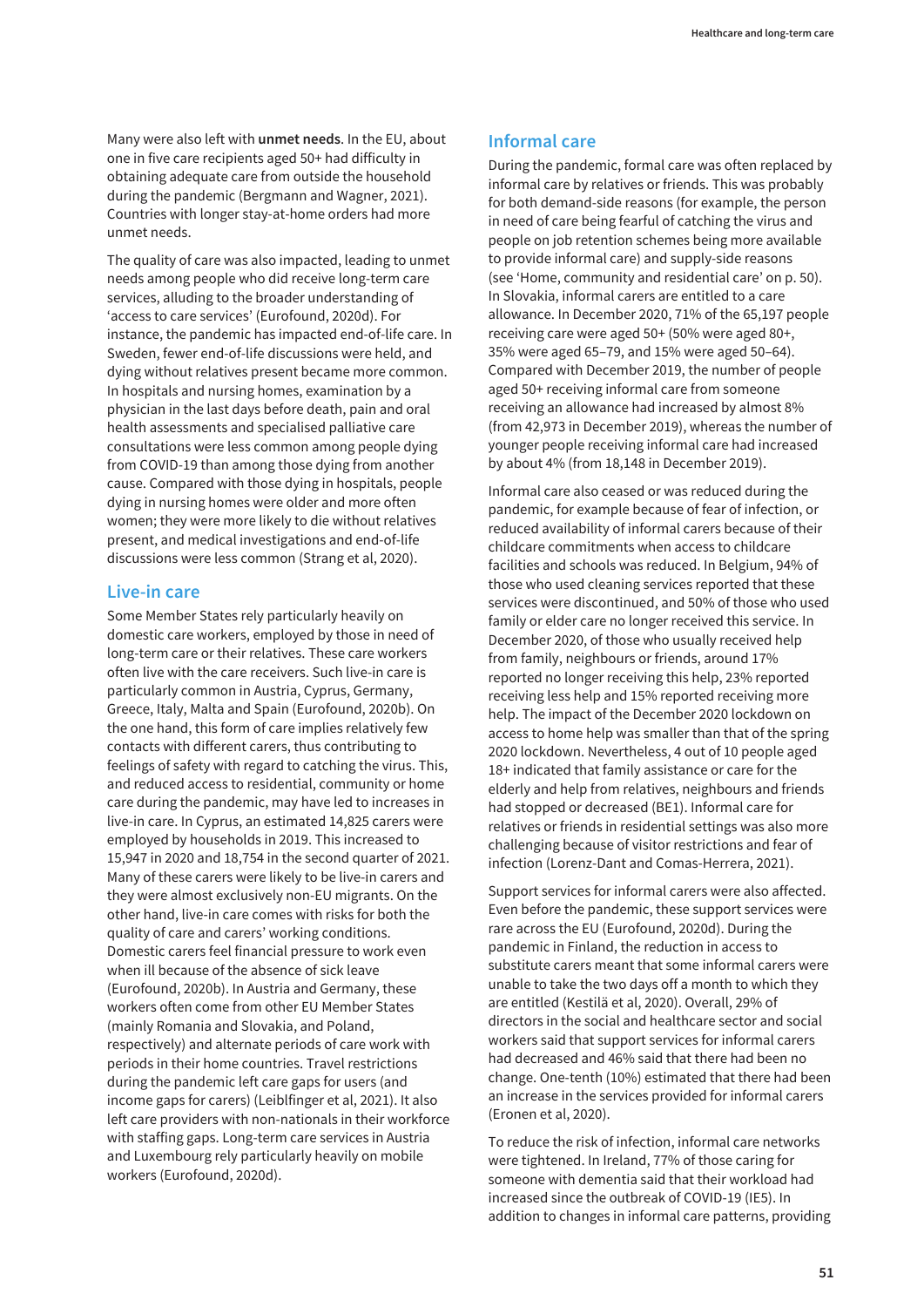care in the pandemic context poses additional challenges for well-being. In Austria, the mental well-being gap between carers and non-carers increased during the pandemic, especially for men (Rodrigues et al, 2021). In Finland, with regard to the impacts of the pandemic on elderly people, the burden on informal carers was the second biggest concern, after loneliness, for directors of social and healthcare services (Eronen et al, 2020).

# Measures and initiatives

## **Funding and reshaping services**

Many countries implemented measures to guarantee some level of home care while services were disrupted. Spain allocated €300 million partly for funding home care services (instead of the usual community day services or even residential care), such as rehabilitation services, occupational therapy and hygiene services. In Finland, home carers were matched with smaller groups of clients, so that fewer employees visited a particular client. Contact with clients and relatives over the phone (or by video conference) was intensified. Sometimes care entitlements were increased. In Malta, from September 2020, people aged 65–74 were entitled to two hours of home help a week, and people aged 75+ no longer needed the Home Help Allocation Board's approval to receive home help. In 2021, the annual care at home subsidy was increased from €5,291 to €6,000. In Austria, the meals on wheels service was expanded.

Some initiatives showed particularly proactive approaches, reaching out to older people, including non-users of social services, to assess their needs. From May 2020 to January 2021, Romania established a scheme supporting people aged 65+ in specific vulnerable situations (for example, living alone or without family support nearby). Around 1,000 social workers identified eligible people, established individual intervention plans and set up community networks to provide long-term support. The project included a national call centre to coordinate requests by people in need of support and provide analysis of social needs at national level. The budget was RON 84.5 million (€17 million) and the scheme was co-funded by the ESF. In Barcelona, the ¿Cómo está? ('How are you') initiative involved municipalities calling older people who might potentially need support who were not already users of municipal social services; they were identified through institutional resources of other city council services (for instance, through home carers asking users if they had neighbours suffering from involuntary loneliness). In Finland, over half of the municipalities called inhabitants aged 70+ (usually focusing on those who did not use home or residential care) to determine their need for potential assistance and their care needs and to provide support for mental

well-being. Implementation varied across the municipalities: in some, the focus was on ensuring that information reached those not used to finding information online; in others, the focus was more on mental health and social inclusion, with more time allocated per call (up to 30 minutes). In Hungary, municipalities were urged by the national government to contact older people to assess their needs and to address these needs through their local social services. This was a challenge for smaller municipalities lacking the necessary resources.

# **Facilitating informal care**

Several countries adopted or reformed 'carer's leave' policies during the pandemic to facilitate informal care by relatives or friends (for example, France, Germany and Spain). This policy response was mainly triggered by the sudden closure of residential or community care, reductions in the scope of home care services or the unavailability of long-term care workers. Usually, these arrangements involve workers taking unpaid leave (unless pay is specified by company or collective agreement), with the agreement of their employers. Policies were implemented temporarily (Spain) or adjusted – Germany temporarily extended unpaid care leave entitlement from 10 to 20 days if related to COVID-19. In France, a public €44 daily allowance for up to 66 days for carers was voted on in 2019 before the pandemic but was implemented in September 2020.

Elsewhere, existing support measures for carers were impacted. In Czechia, courses for carers (supported by the ESF) that had been conducted since 2013 went online. Interestingly, they were better attended than previous face-to-face courses. Support lines sometimes also targeted carers of older people; for example, 80% of callers to Linka senior in Czechia were older people and 20% were carers. Other information resources established during the pandemic also targeted both older people and their carers, such as the web page *Rompre l'isolement des personnes âgées* ('Breaking the isolation of older people') in France, which provides information and support, and an associated phone line. Austria provided digital care courses for carers, and training videos on the correct use of protective measures were developed. In Lithuania, from 1 June 2020, when a flexible respite care service was implemented, until 1 February 2021, 221 people applied to municipalities for respite care services. In total, 131 people received them and 83 and 7 were put on waiting lists for day home care and short-term respite in a social care facility, respectively.

Top-ups of monetary benefits were also sometimes provided to carers. For instance, the April 2021 bonus for pensioners in Latvia (see Chapter 4) was also paid to 18,827 recipients of the carer's allowance.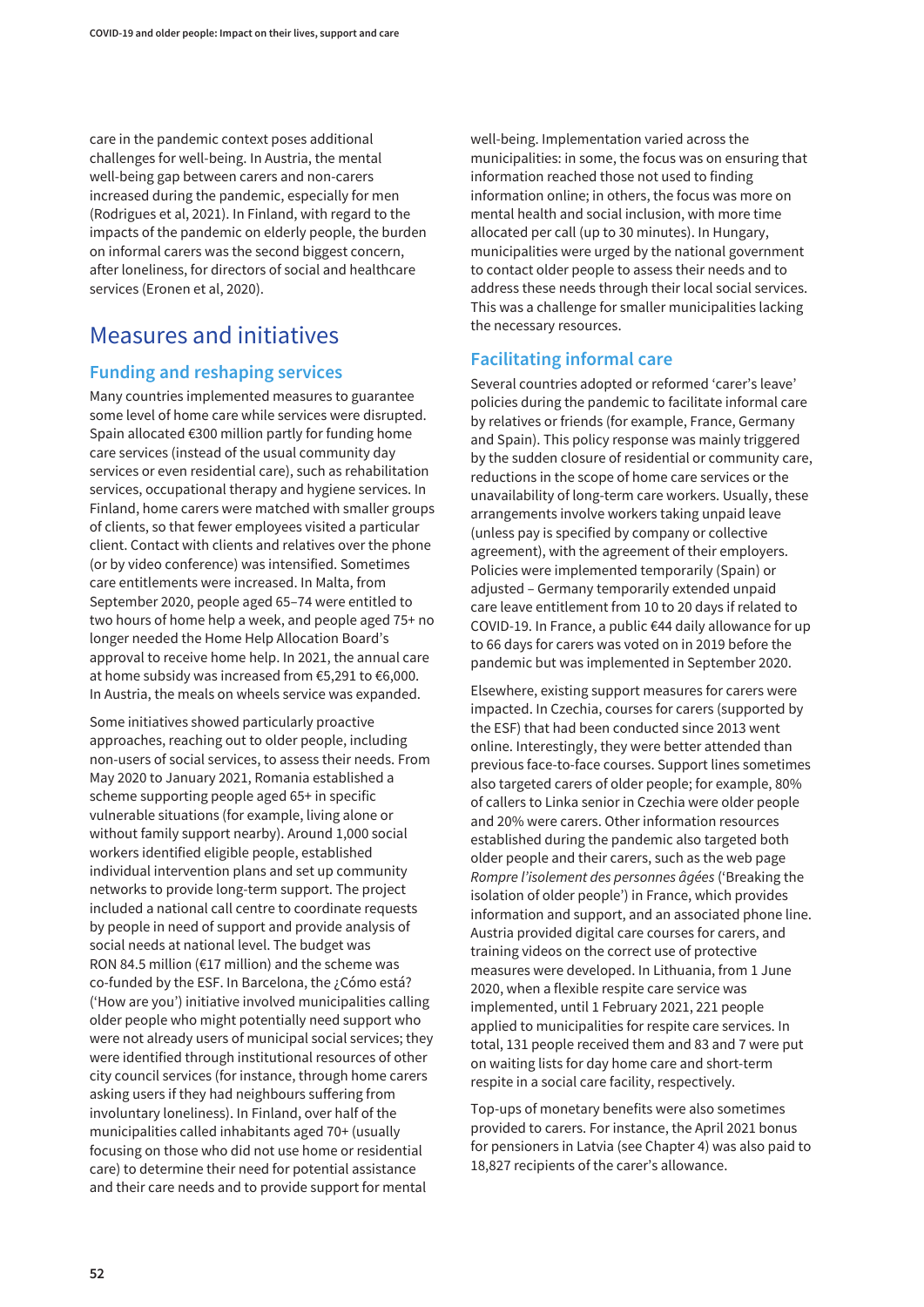### **Facilitating live-in care**

In Austria and Germany, live-in carers often work in shifts, alternating periods in the care receiver's country with periods in their (bordering) home EU Member State. In 2020, Austria provided €100 million to safeguard continuity of care. For live-in care, the funding included organising charter flights or trains and quarantine hotels for care workers, bonus payments for carers who stayed with their clients beyond their regular two- to four-week shift, and the establishment of a hotline to coordinate live-in care across regions (Leichsenring et al, 2020). In Germany, measures introduced mostly consisted of extending shifts and facilitating cross-border mobility (Leiblfinger et al, 2021).

The European Commission (2020b) issued guidelines on the free movement of workers during the pandemic, stating that Member States should permit and facilitate the crossing of frontier workers, in particular those working in 'the health care and food sector, and other essential services (e.g. childcare, elderly care, critical staff for utilities) to ensure continued professional activity'. However, especially in Germany, live-in care workers often work irregularly and are unable to demonstrate their elderly care work with a (legal) contract. National implementation of the guidelines created further hurdles. In Austria, commuters had to work within a certain distance of the border to be entitled to cross the border more easily (for example, to be exempt from providing a recent COVID-19 test result), disqualifying many live-in care workers, who tend to work at longer distances from the border.

In May 2020, Italy, where many domestic carers are undeclared workers, promoted the regularisation of migrant domestic and rural workers by making COVID-19 support dependent on it. Applications could be made from 1 June to 15 August 2020. Despite a €500 fee for employers, 207,542 applications were made (85% of home and domestic care workers), including 176,848 requests for regularisation. By December 2020 only 1,480 residence permits (and 8,887 temporary permits through a separate procedure under the May 2020 regulation) had been issued, partly because of administrative and human resource limitations (Morlotti, 2021).

### **E-long-term care**

The pandemic hit at a time when many e-long-term care services were still at an experimental stage. In some cases the pandemic delayed digitalisation; however, as in healthcare, the pandemic also stimulated ICT use – often low-tech solutions (voice or video calls) – in long-term care. In Finland, video calls were

implemented by home care units instead of physical visits. Austria added teleconsultations and digital care courses for relatives to day and home care packages.

The crisis sometimes induced governments to increase funding for e-long-term care. In 2020, the Netherlands added €23 million to its Incentive Scheme for E-health at Home (Stimuleringsregeling E-health Thuis) to finance digital technologies for providing care from a distance, targeting local care teams, psychological support professionals and hospitals. Later, €77 million was added (€53.7 million for district nursing and €23.3 million for primary care, mental health organisations and Social Support Act care providers). Spain also allocated funds to increase the provision of home e-care devices.

In Denmark, DigiRehab, a pre-pandemic programme of rehabilitation and physical exercises for the elderly receiving home care, saw an increase in take-up. Such courses typically last 12 weeks and users are assisted by instruction videos and supervised by caregivers. It has been argued that the programme reduces the time needed for home care by around 45 minutes per week. It is used by 20% of all municipalities, and user numbers increased in 67% of those municipalities during the pandemic.

Although planned pre-pandemic, the city of Tallinn (Estonia) reduced the administrative burden on home care workers during the pandemic by providing tablets for ordering food deliveries from grocery stores (paid for by the users) and contacting other specialists (for example, family doctors, with the option of sending photographs showing users' health problems). The delivery of medicines was excluded, as a power of attorney is required when ordering prescription medicine for someone else. In March 2016, the Swedish government entered into an agreement with the Swedish Association of Local Authorities and Regions to strengthen digitalisation and e-care in elderly care. This agreement was extended in 2020 for another three years. In 2021, SEK 200 million (€20 million) will be spent on digitalisation initiatives. In Övertorneå (Sweden), home care staff carry out needs assessments and provide relevant digital technologies to users. Most new technologies are at the testing stage (and implementation has been delayed because of the COVID-19 crisis), but camera surveillance overnight (along with automatic medicine dispensers) has been a popular measure among users and night staff, preventing users from being woken up during the night for check-ups and staff from having to drive long distances.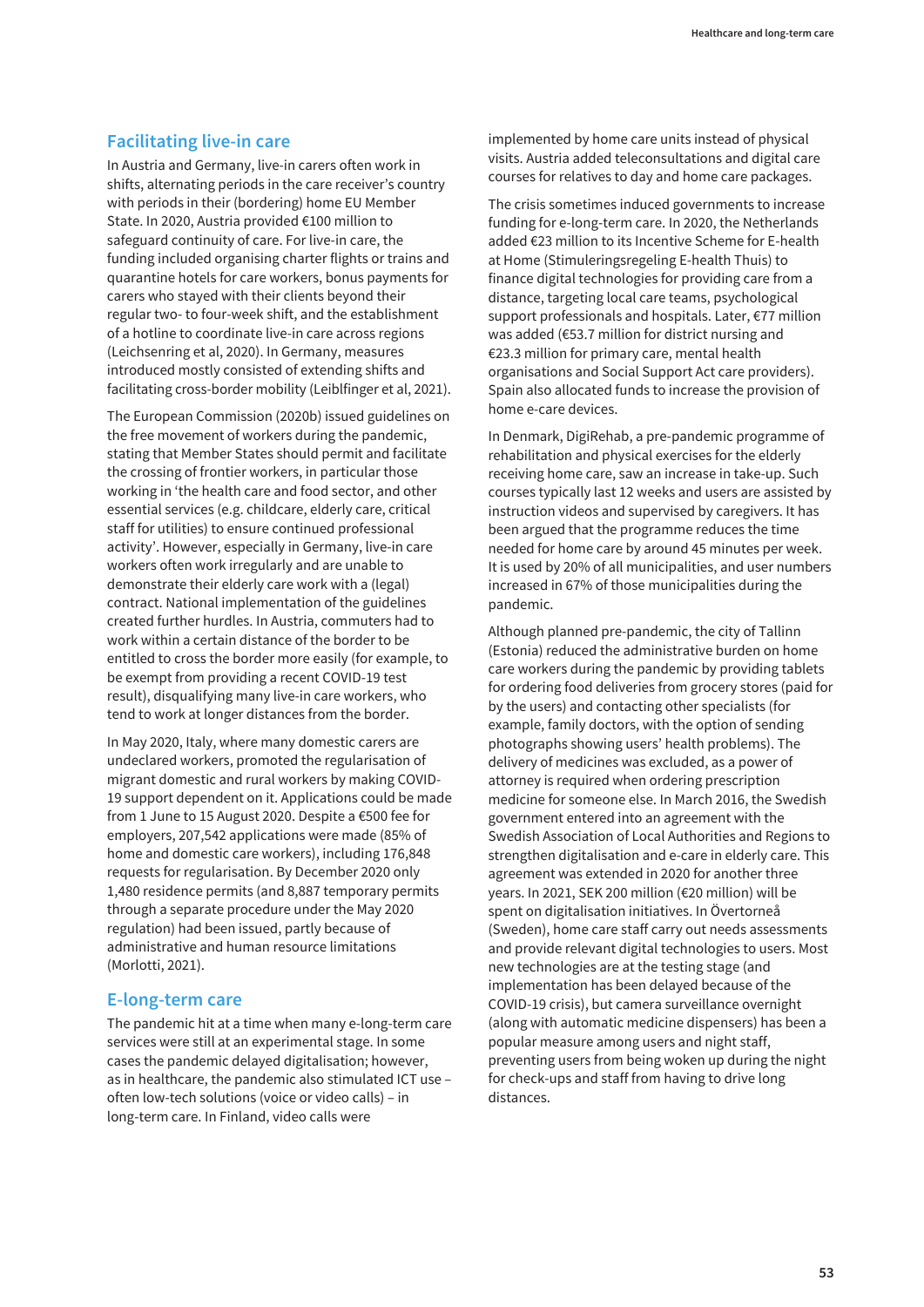# Healthcare and long-term care workforce issues

Staff shortages played a role in reduced access to health and long-term care before the pandemic, with larger problems anticipated in the future. Current and expected shortages are particularly acute for skilled nurses (Eurofound, 2020b; European Commission, 2020c). When asked in June 2020 about their greatest concerns regarding elderly care in the following months, municipalities in Finland considered adequacy, workload and the resilience of staff the greatest challenges (FI6). In Ireland, waiting lists are partly caused by vacant medical consultant posts. Although Bulgaria included psychological care in its home and social care programme, some municipalities were unable to provide this because of staff shortages.

Overall, while it is likely that care staff shortages were higher on the agenda of policymakers before it started, the pandemic situation has exacerbated staff shortages, for the following reasons.

- Working conditions have become increasingly challenging, with an even larger turnover of staff than previously; for example, in Ireland, in May 2021, 61% of nurses had considered leaving the profession because of the impact of the pandemic on well-being (Cornmarket.ie, 2021), and in Germany, in December 2020, 31% of care workers had considered leaving the sector.
- The introduction of COVID-19 protocols required additional human resources, for example meals had to be delivered to residents' rooms rather than to a common area.
- **•** There has been an increase in sick leave (absenteeism) because of strain and increased awareness of and responsiveness to the risk of infection; for example, in the Netherlands, absenteeism in health and care was 7% in 2020, up from 5% in 2018 and 2019.
- **•** Specifically in long-term care, the following apply.
	- The concentration of deaths in larger-scale residential care settings may have accelerated the emphasis on home and community-based care, already set in motion by deinstitutionalisation processes and endeavours to improve quality of life and inclusion in the community; such care tends to be more human resource intensive and needs different skills.

<sup>o</sup> Healthcare tends to be a more attractive employer than long-term care (Eurofound, 2020b); the pandemic may stimulate governments to locate resources especially in healthcare, leaving long-term care at a disadvantage when competing with healthcare for staff, especially for skilled nurses, where shortages are concentrated already.

# Measures and initiatives: Sustaining adequate care staffing

The long-term care workforce expanded by 33.5% from 2009 to 2019 (Eurofound, 2020b). The healthcare workforce has expanded by 12.8% in the same period.<sup>4</sup> During the pandemic, this trend may have continued or even accelerated. In the Netherlands, the number of nursing and care sector workers grew by 34,000 (20,000 full-time equivalents) between 2017 and 2019; in the first nine months of 2020, a further 8,000 workers (5,000 full-time equivalents) joined the sector. Because of increased care needs, improved access to care and many care workers retiring, the need for staff was already expected to continue increasing in the EU before the pandemic. From 2019 to 2020, however, employment in the health and social work sectors remained relatively stable in the EU. The average figure disguises nuances, such as a decline in the employment of people under 65, and an increase among those aged 65+. Employment in these sectors declined particularly strongly (by more than 2%) in Luxembourg, Estonia, Germany, Slovakia, Lithuania, Finland and Croatia, while it increased most notably in Spain, Cyprus and Greece (EU-LFS, lfsa\_egan2).

During the pandemic, some countries took measures to maintain or improve staff–user ratios. In Finland, the crisis hit amid the implementation of reforms seeking to increase the number of staff per care user. In Upper Austria, the regional government approved a 2% increase in the staff–user ratio for care workers, which was optional for long-term care providers. In Estonia, the government supported care institutions by compensating them for additional labour costs arising from having to replace infected workers (as of December 2020, compensation of €367,214 had been paid to 14 care providers). Poland temporarily increased the remuneration (and sickness payment in the case of infection/quarantine) of medical and care staff. Spain also allocated additional funds to strengthen social services centre and residential centre staffing.

**4** Based on an EU-LFS extraction provided by Eurostat and analysed by Eurofound for this report.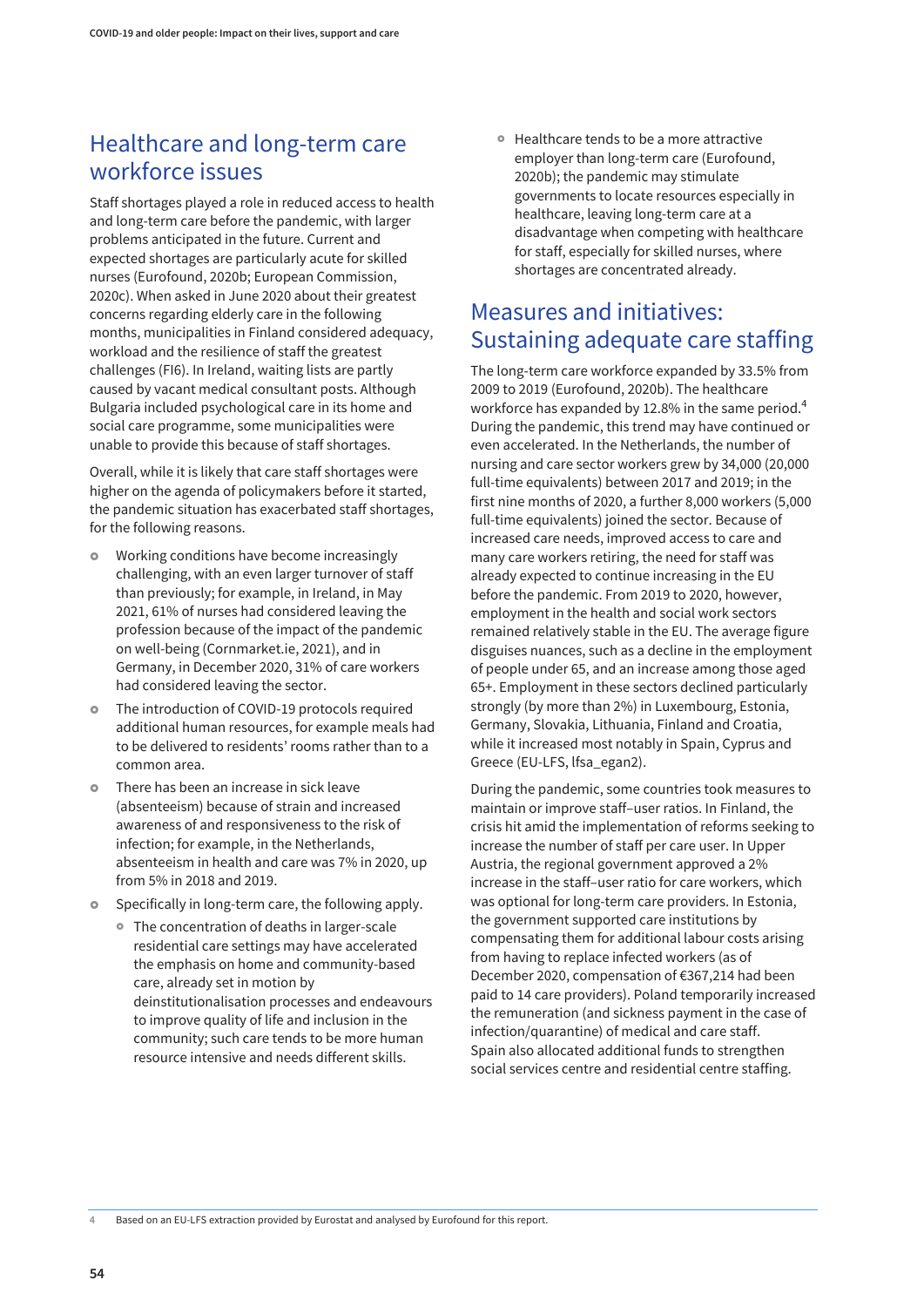Trainees and volunteers were also engaged. In the Netherlands, Extra handen voor de zorg ('Additional hands for care') recruited volunteers in healthcare and long-term care. The number of internships at care homes grew as part of a longer-term strategy, but the large increase (by 15% between 2019 and 2020) was probably explained by the pandemic. Long-term care workers were also recruited from professions hit by the crisis, such as flight attendants and waiters

(Eurofound, 2020b). In Spain, public administration and private sector strategies to cope with staff shortages consisted of relocating public employees, recruiting retired staff and facilitating the hiring of newly qualified workers. Long-term care services further resorted to the Military Emergencies Unit and other emergency services (such as SUMMA 112 in Madrid) to carry out basic tasks in residential care (Hernández-Moreno and Pereira-Puga, 2021).

# **Summary of the report's findings**

The COVID-19 health crisis has hit the EU's growing older population particularly badly, with higher rates of severe illness, hospitalisation and death. Older people also have greater needs for healthcare and long-term care services – access to which has been disrupted during the pandemic. On average, younger people have been hit harder in terms of their mental health, employment, finances, closure of childcare services and educational institutions, and challenges in coping with the social distancing measures.

### **Social isolation and anxiety**

Many older people faced a reduction in social interaction, went out for fewer walks and hardly left their homes. Loneliness and mental health problems increased among both younger and older people, hitting hardest at the extreme ends of the adult age spectrum (the oldest old and youngest adults). Older people living alone were more affected overall. Older people were affected more than younger people in terms of fears and worries (relating to the health impact of the virus, separation from family and the broader situation), but less in terms of stress, which may relate to work, finance and family issues.

### **Employment and unemployment**

The trend of decreasing unemployment came to a halt in 2020. Unemployment among older people remained stable from 2019 to 2020 while that among younger groups increased. Employment rates among people aged 50–64 kept increasing, albeit at a slower pace, in particular due to reduced economic inactivity among older women. However, many older people lost their jobs during the pandemic, particularly in some Member States. While men were hit hardest by unemployment in the 2007–2008 financial crisis (with the male-dominated construction and financial sectors most severely affected), the picture was more mixed during the pandemic. Older people were at a higher risk of remaining unemployed for longer than younger people who lost their jobs. Furthermore, the trend of increased employment among people aged 65+ came to a halt. Groups of older people were also pushed into economic inactivity rather than unemployment, often retiring earlier than planned; women were more likely than men to become economically inactive. Older people were more likely than younger people to have their working hours reduced; this was mostly the case among self-employed people, who are overrepresented among older workers, in particular those aged 65+. Consequently, older workers often saw their earnings reduced. It remains to be seen how these figures will develop over the next few years, with early signs of a strong economic recovery amid the risks associated with pandemic support schemes coming to an end and of groups being left behind.

### **Finances**

Overall, older people's finances were less affected than those of younger people. This was especially the case for people aged 65+, mainly because pensions were generally not cut. At the same time, the proportion of people aged 75+ with incomes below the poverty threshold is particularly high and increased relatively significantly from 2019 to 2020. Older people were also less likely to see improvements in their economic situation, and faced income insecurity. Expenditure increases were more common among older people than among younger people, posing problems for those with low incomes. The proportion of younger people with low levels of savings was higher than that of older people, but during the pandemic the proportion increased for older people and decreased for younger people.

### **Telework**

Before the pandemic, telework was less common for older people than for younger people, and it was also less common for older people to start teleworking during the pandemic. Work negatively impacted the home lives of older people less often, but work–life balance problems increased over the course of the pandemic, especially for women.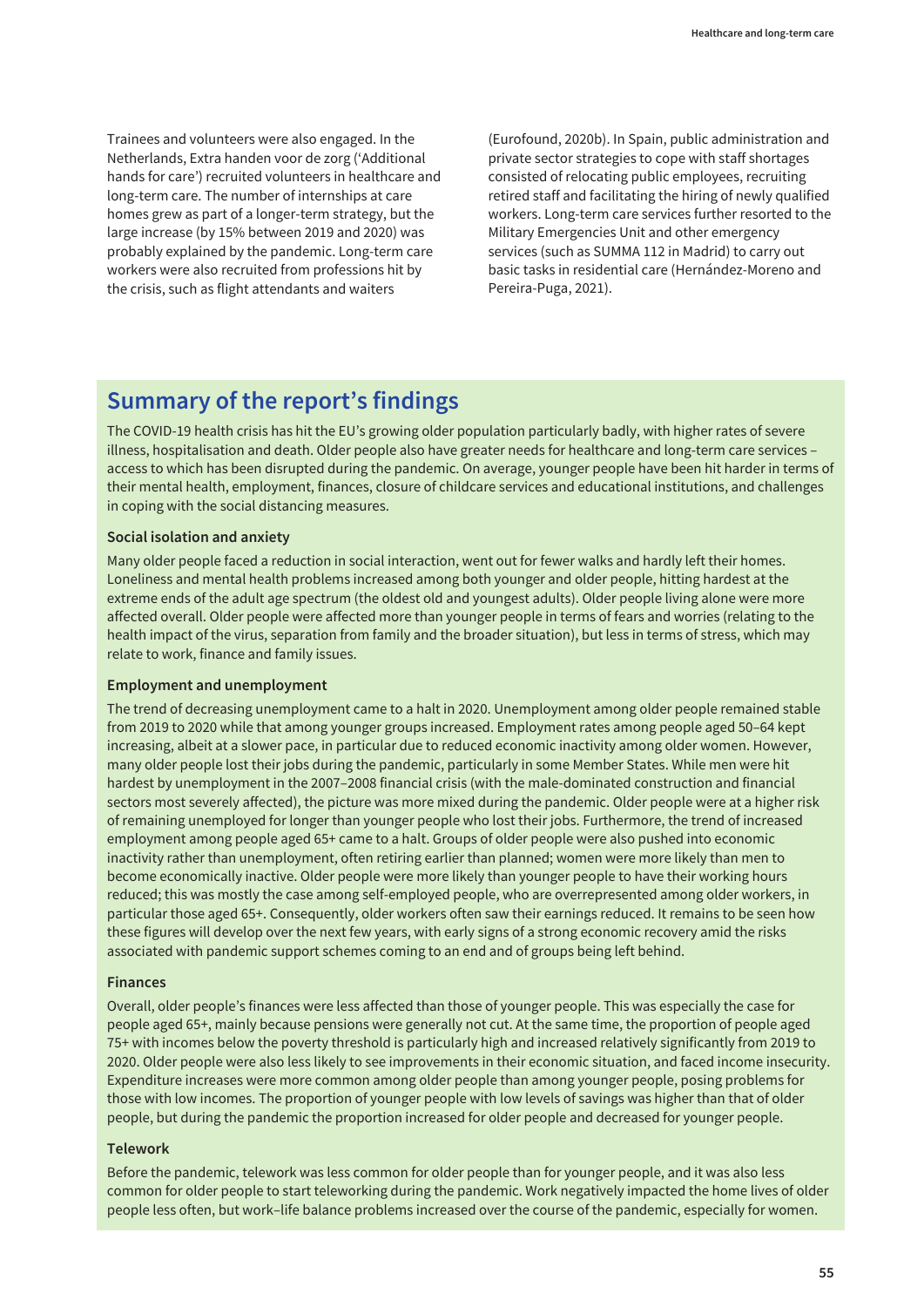### **Childcare and elderly care by older people**

Older people increasingly provided informal (grand)childcare and elderly care; while this was more common among women, the increase was larger for men.

### **Support initiatives**

Many older people relied on support from their children (for example, for grocery shopping, delivery of medicines and transport). Many support initiatives emerged in response to the pandemic; these may have been particularly needed by older people living alone and those less able to rely on support from relatives or friends.

#### **Healthcare**

Unmet healthcare needs because of postponement by healthcare services and fear of catching the virus added to the 'traditional' reasons for unmet needs. Unmet needs due to waiting lists, reachability problems and unaffordability increased during the pandemic, and are particularly important factors in the unmet needs of people aged 65+. Most people who report unmet needs due to the first two reasons also indicate that unaffordability plays an important role. Increased provision of e-healthcare facilitated access for many, especially in primary care, but less so in specialist care. Many older people also faced problems accessing e-healthcare. Those who could access e-healthcare often opted for face-to-face care because they preferred it, and many reported that the e-healthcare received did not completely fulfil their needs.

#### **Long-term care**

Before the pandemic, access problems in long-term care were already widespread (Eurofound, 2020d). Care gaps were often filled by informal care by relatives, neighbours or friends. The pandemic led to additional long-term care needs and problems in meeting them, and to less sustainable forms of informal care. Shifts have occurred in types of care – from residential to home care or informal care, from home care to informal care, and from informal care to (temporary) residential care or home care. Shifts in care providers have also taken place, with informal care being carried out by fewer carers (increasing their care burden) and home care providers being replaced. The aggregate picture can mask such flows. Furthermore, the quality of care has been affected. The role of e-care has been limited, but phone calls served to maintain contact with people whose home care services were temporarily discontinued.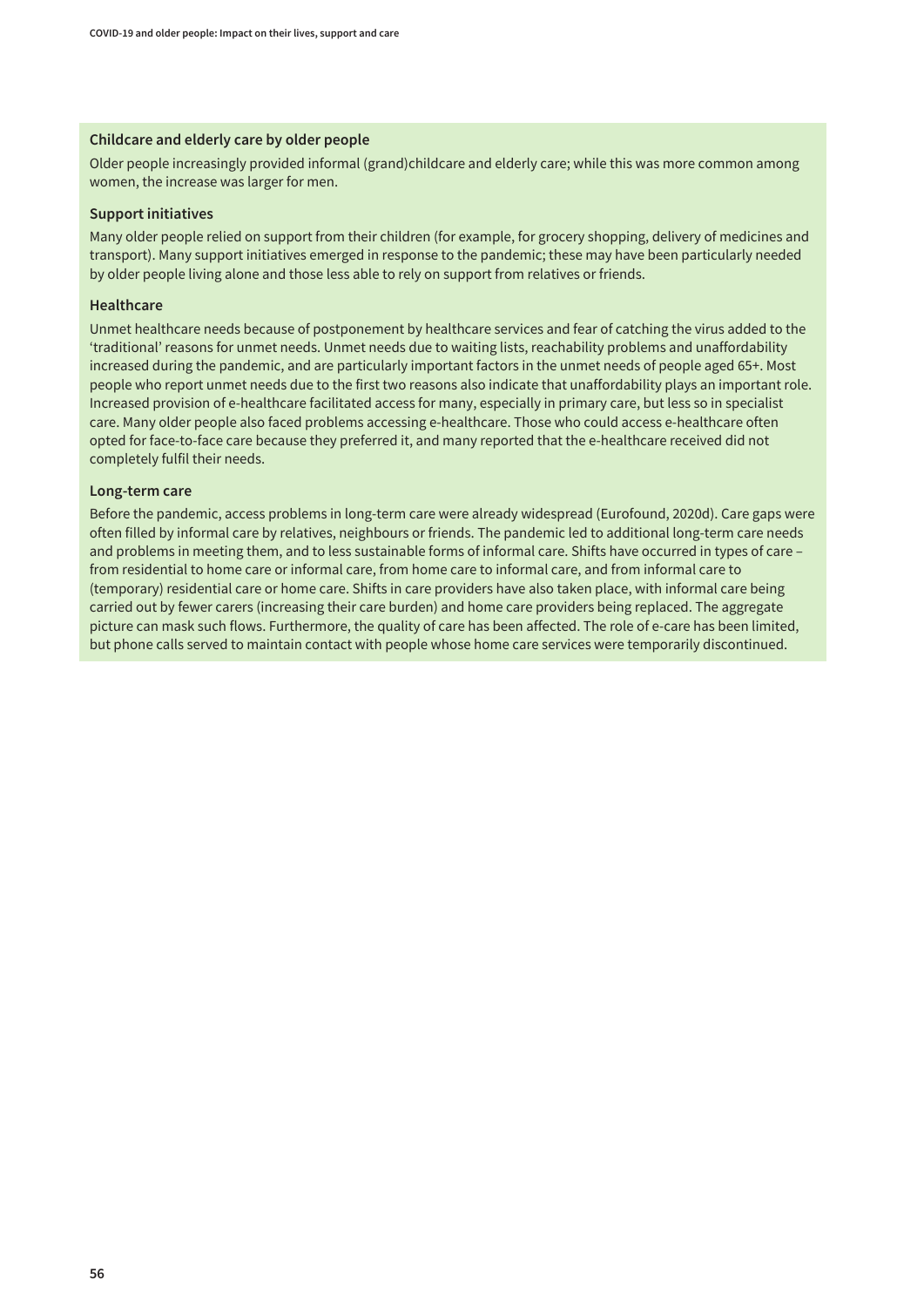# **7 Discussion and policy pointers**

### **Building on existing support structures**

Essentially, all larger-scale support initiatives that emerged in response to the crisis built on existing support structures, increasing their capacity or adjusting their services to better match emerging needs. Existing NGOs supporting older people often obtained additional public or private funds to respond to increasing and changing needs. 'Senior clubs' or NGO initiatives addressing social isolation among older people continued some of their activities, but these were often moved temporarily online. Countries with more developed welfare systems arguably have needed to implement fewer ad hoc measures (Honkanen, 2021). In countries where long-term care and healthcare services were relatively well developed, these catered for many emerging needs.

Sometimes, there was already a broader framework in place to improve the situation of older people, which facilitated the implementation of pandemic support measures. For instance, in the Netherlands, Een tegen eenzaamheid ('United against loneliness') quickly provided a framework to support local initiatives financially, and the pre-existing Pact for Elderly Care (Thuis in het verpleeghuis – 'At home in the care home') provided a framework for residential care. There was also a framework for e-care, which received additional funding in response to the pandemic. In a municipality in Sweden, there was already a team working on preventive elderly care as part of a 'senior-friendly municipality' initiative, which facilitated prompt implementation of a support line. EU funding programmes (notably the ESF) also provided a framework for facilitating rapid responses to the needs of older people during the pandemic.

**Policy pointer: Invest in social infrastructure to improve the resilience of society, by ensuring well-developed, flexible welfare systems, health and social services and civil society. Maintain support structures that facilitate flexible and rapid responses to concrete needs, including when needs are low. More efforts are needed to reach rural communities with no pre-existing strong support structures.**

### **Building trust**

Not seeking care or support because of fear of infection is sometimes seen as a person's own choice. However, this choice depends on people's trust in society to effectively protect them against the risk of infection, both on their way to the care service and while using it (Eurofound, 2021b). A broad perspective on access takes such problems into account (Eurofound, 2020d).

Overall, unmet needs because of lack of trust (for example, in the ability of health services to protect against infection, in the quality of care or in how confidential data are dealt with) are likely to be eased by building trust in institutions, beyond care providers alone. Trust can be built by demonstrating institutions' ability to meet needs and adjust swiftly to changing needs, while ensuring transparency, fairness and accountability. It is important to be aware of differences between age cohorts, and to build trust among generations whose care needs will increase as they become older. A Portuguese survey found that 75% of people aged 65+ trusted the ability and capacity of health services to respond to the crisis, compared with 59% and 54% of people aged 16–25 and 26–64, respectively. Looking at more qualitative input to this report by the Network of Eurofound Correspondents, it seems that both care providers and receivers appreciated that access to various types of support was often less regulated during the pandemic, reducing red tape and increasing the role of trust.

**Policy pointer: Work continuously towards demonstrating institutions' ability to meet needs and adjust swiftly to changing needs, while ensuring transparency, fairness and accountability.**

### **New and existing vulnerabilities**

The 2007–2009 Great Recession put many people at risk of losing their jobs, homes or access to services (such as healthcare), which they had previously taken for granted (Eurofound, 2014b). The pandemic situation also revealed the vulnerability to shocks of people whose situations were not considered vulnerable before, including along different dimensions than those seen during the Great Recession. People suddenly felt more at risk of poor health caused by catching the virus, or experienced loneliness or mental health problems.

The pandemic has increased awareness that anyone can suddenly end up in a vulnerable situation. This may contribute to increasing support for comprehensive access to support and care services for people in need, regardless of their age or other characteristics. For instance, when the pandemic ends, older people may again be more likely than younger people to be at risk of mental health problems and loneliness. However, there may be increased awareness that anyone can end up in such a situation and that action is needed. For instance, in December 2020, a German survey found that 42% of all adults thought more about old-age loneliness because of the pandemic (DE2).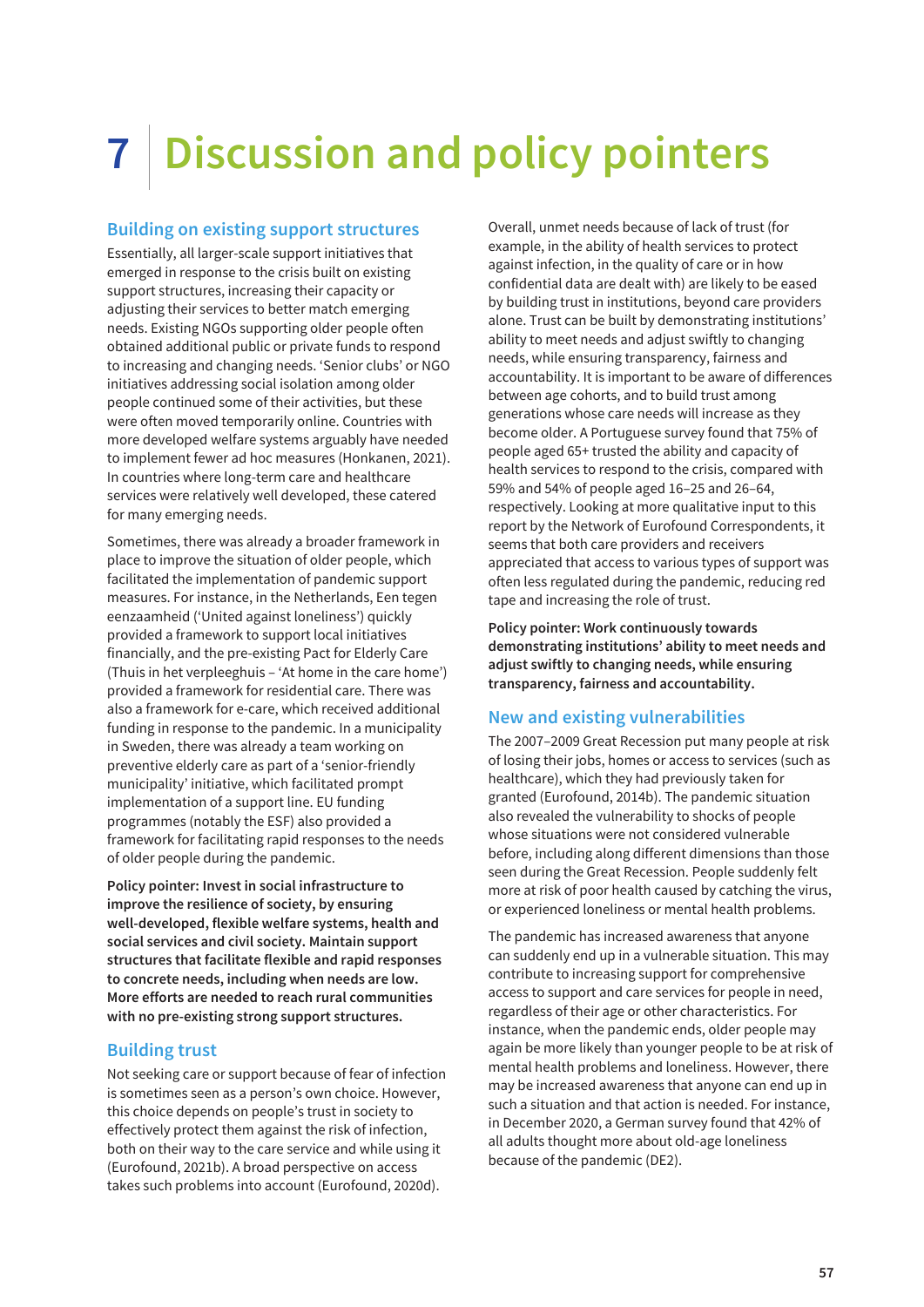At the same time, this report confirms that older people who were already in a vulnerable situation were often hit the hardest. A country-level effect is apparent: countries with more stringent pandemic policies and lower levels of development must deal with more economic risks and have fewer opportunities to cope with the risks faced by people aged 50+; however, socio-economic inequalities within countries, rather than between them, seem to have a larger impact on individual economic stress (Chłoń-Domińczak and Holzer-Żelażewska, 2021). Older people in residential care, the oldest old and those living alone, who were already in vulnerable situations, were often affected more by reduced social contact during the pandemic. While pensioners were rarely affected in terms of reduced income, some with the lowest incomes and savings suffered from increased expenditure related to the pandemic. Unemployment disproportionally affected those individuals who were already economically vulnerable (Ksinan Jiskrova et al, 2021). The upturn following the 2007–2013 economic crisis scarcely improved the situation of the lowest income groups. Therefore, measures that address their situation are needed if policymakers want to address deprivation and income inequality (Eurofound, 2020e).

**Policy pointer: Improve the identification of vulnerabilities and resilience to shocks and shifts in service needs by ensuring access to social security and services, in line with the European Pillar of Social Rights.**

# **Reducing the importance of income and employment in accessing care**

Arrears in healthcare or health insurance payments have been considerable since the start of the pandemic; this is likely to have contributed to the increase in unmet needs because of unaffordability. This seems to support the argument that the reduction in unmet needs over the past few years has mostly stemmed from increases in income (increasing the ability to pay for healthcare and supplementary insurance) and employment (increasing access to employer-provided supplementary insurance). Access seems to have become more dependent on income and employment. When people's income decreases or they become unemployed, they are at immediate risk of reduced access to healthcare. To make access to healthcare more resilient to economic crises and sustain access to healthcare in agreement with the European Pillar of Social Rights, it is important to decrease its dependence on income and employment.

Other 'traditional' reasons for unmet needs in healthcare became more common during the pandemic. Some of them may similarly be explained by the unaffordability of alternative services, for example inability to circumvent waiting lists, lack of access to

transport or being unable to take time off from work (Eurofound, 2020d). Usually, survey questions about unmet medical needs ask respondents to state the most common reason for unmet needs, hiding more complex explanations. Eurofound's e-survey allowed respondents to list multiple reasons, revealing, for instance, that many people reporting another main reason for unmet needs also found that unaffordability played a role.

For long-term care, fewer data are available on unmet needs, but similar developments may have occurred, with a shift towards informal care from residential or home care settings. For instance, uptake of an informal care allowance payment in Slovakia increased, probably partly to mitigate reductions in earnings from work among people who took up such care. Similarly, during the 2007–2009 Great Recession, some residential care users left care homes, with their pensions offsetting the reduction in relatives' household income (Eurofound, 2014b). In some countries, people have sought out private home care because of reductions in publicly funded care (for example, Finland and Spain), which is an option only for those who can afford it.

**Policy pointer: Make access to care more resilient to crises and reduce the dependence of access to care on income or employment.** 

# **Understanding older people's needs**

The COVID-19 crisis has clearly triggered a large research effort to explore people's experiences and needs, along various dimensions of quality of life. Many of these research efforts have focused specifically on older people and included groups that are not often heard (for example, residential care service users).

This report has also made clear that a range of policy responses emerged rapidly in response to the crisis.

**Extension of pre-existing support measures, which experienced an increase in demand because of pandemic-related needs**: Some of the people who found their way to these services for the first time in the pandemic may be more likely to turn to them in the future.

**Large outreach efforts**: Sometimes people above a certain age who were not already using residential or home care services were targeted (Finland and Barcelona). Sometimes the explicit purpose of such efforts was to gain a better understanding of how to support older people in the longer term (Romania).

**Bringing to the surface vulnerabilities among groups requesting support**: This includes, for example, people on low pensions, older unemployed people, and those lacking the support of informal networks. Entitlements to new support measures have also made clear that many older people qualify for such support, revealing their support needs.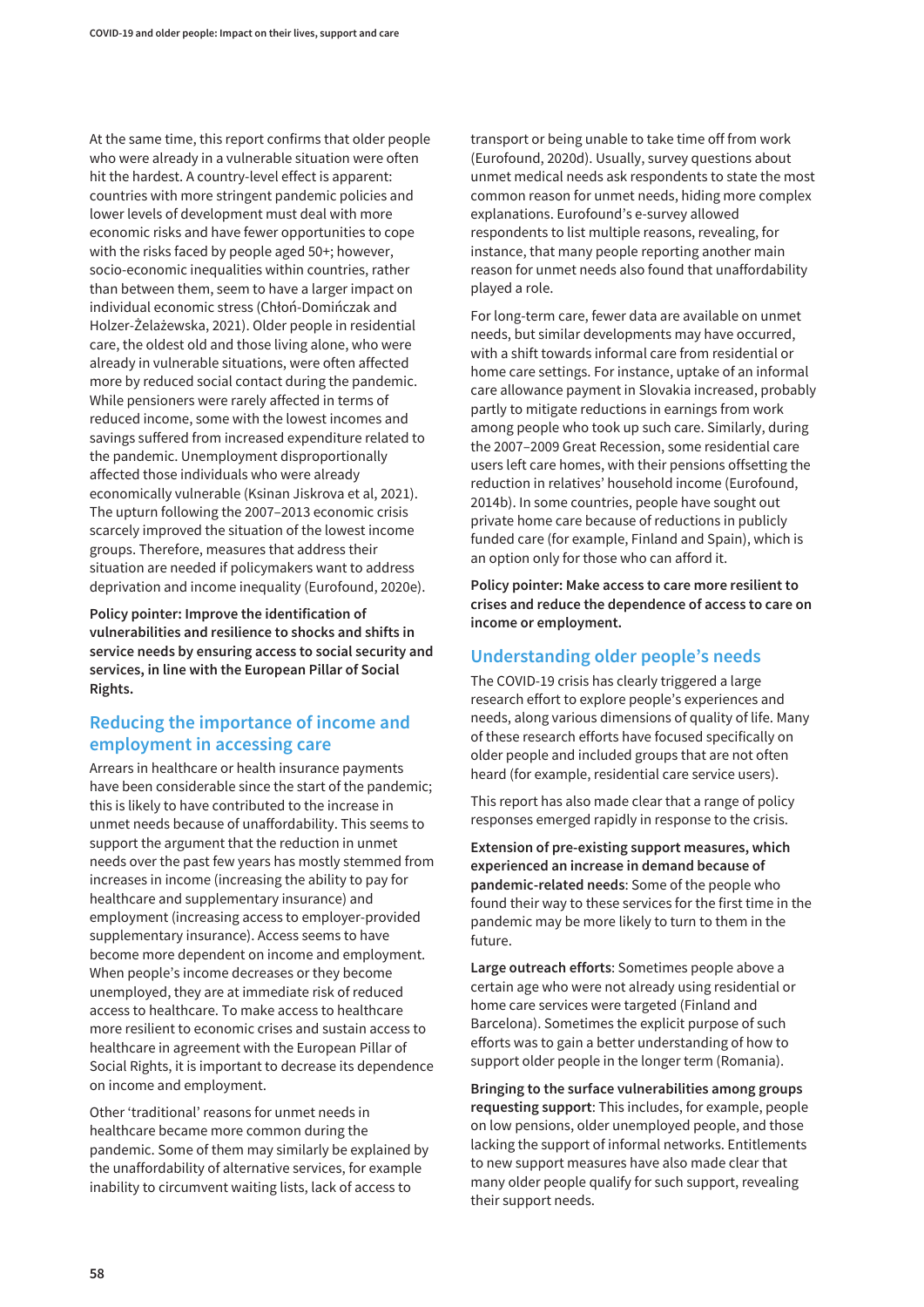Furthermore, in cases where governments were criticised for not having consulted enough with older people and carers of older people, or their representatives, reports have emerged outlining what could be done better (for example, The Alliance of Age Sector NGOs, 2021).

Overall, a better awareness of the needs of older people and their informal carers is likely to have emerged. The crisis has further highlighted the importance of social needs as well as care needs. Many of these care and social needs – and unmet needs – existed before the pandemic but they often became more prevalent or intense. Ideally, this will contribute to reshaping support measures and services, addressing vulnerabilities more structurally and allowing for a more individually tailored approach to meeting older people's needs. Support also needs to reach those who are entitled to it. Evidence of non-take-up of support services has emerged in this report, including, for instance, unanswered calls to helplines (Estonia and Malta) and non-use of food vouchers (Romania). This needs to be addressed along its multiple dimensions (Eurofound, 2015). Regarding long-term care, the provision of support for moderate needs early on prevents greater needs in the future. It also helps, for instance, to identify health issues such as dementia at an early stage (Eurofound, 2019). Better understanding of the needs of older people (and of their carers) facilitates tailoring of support for such early needs.

**Policy pointer: Reap the lessons learned about older people's social and care needs and continue more systematic efforts to understand the evolving needs of older people and their carers.**

### **Risk of overlooking groups in vulnerable situations**

Among young people, a large group experienced a deterioration in their financial situation and another sizeable group experienced an improvement as a result of the pandemic. In contrast, older people's incomes have been relatively table. However, among older people the impact of the crisis has also been unequal along many dimensions. In reporting about the pandemic and in taking policy action, it is important not to overlook groups in vulnerable situations. The risks involved in this include the following.

**Generalising based on averages and proportions**: For instance, lower proportions of job loss among older people mask the fact that many older people lost their jobs during the pandemic and may find it particularly hard to find new employment. Also, while less common among older people, debt problems can affect them more severely than younger people, for instance because they often lack the opportunities to pay back their debts (Eurofound, 2020c).

### **Overlooking dimensions on which different groups are**

**affected**: An example of this is focusing only on incomes and ignoring expenditure. Furthermore, differentiation between different sources of income is important; for example, labour income was affected more than pension income during the pandemic. Intergenerational transfers are also frequently overlooked, but some groups of older people were able to make ends meet only because of transfers from their children (and vice versa).

**Overlooking dimensions on which data are rare**: This includes, for example, the abuse of older people and trust in long-term care.

**Failing to acknowledge data biases**: For instance, people in residential care and hospitals are often excluded from survey sampling frames (as are children), and isolated older people may be unlikely to fill out online surveys, leading to bias and an underestimation of care and support needs. Older people with disabilities or who are severely ill are usually not explicitly excluded, but surveys are rarely designed to include these groups. People with migrant backgrounds or experiencing housing deprivation (undocumented migrants and homeless people in particular) also tend to be underrepresented or excluded. Furthermore, surveys carried out during the pandemic often took place online, with gaps in coverage among people without access to the internet or with limited ICT skills. This results in the underrepresentation of older people in particularly vulnerable situations (partly because they are unlikely to find their way to online support measures).

**Focusing on changes due to the pandemic**: For instance, the proportion of men providing (grand)childcare and elderly care seems to have increased more than that of women, but women are still more likely to provide such care.

**Policy pointer: Consult with stakeholders and service providers to understand the problems faced by older people who are less visible, and seek input from people in vulnerable situations themselves, primarily by stimulating research designs that facilitate the inclusion of hard-to-reach groups.**

### **Wide range of support measures**

While many older people were left with unmet needs, and few support measures at all were identified in some Member States (for example, Cyprus), support measures proliferated in many Member States. Often, scheduled end dates for initiatives were extended, and it is envisaged that some initiatives will become permanent. Sometimes, extensions came with adjustments, informed by experiences of implementing the measures in a short space of time. This overall landscape has provided a vast array of experiences. This report captures only some of these experiences, up until around mid-2021.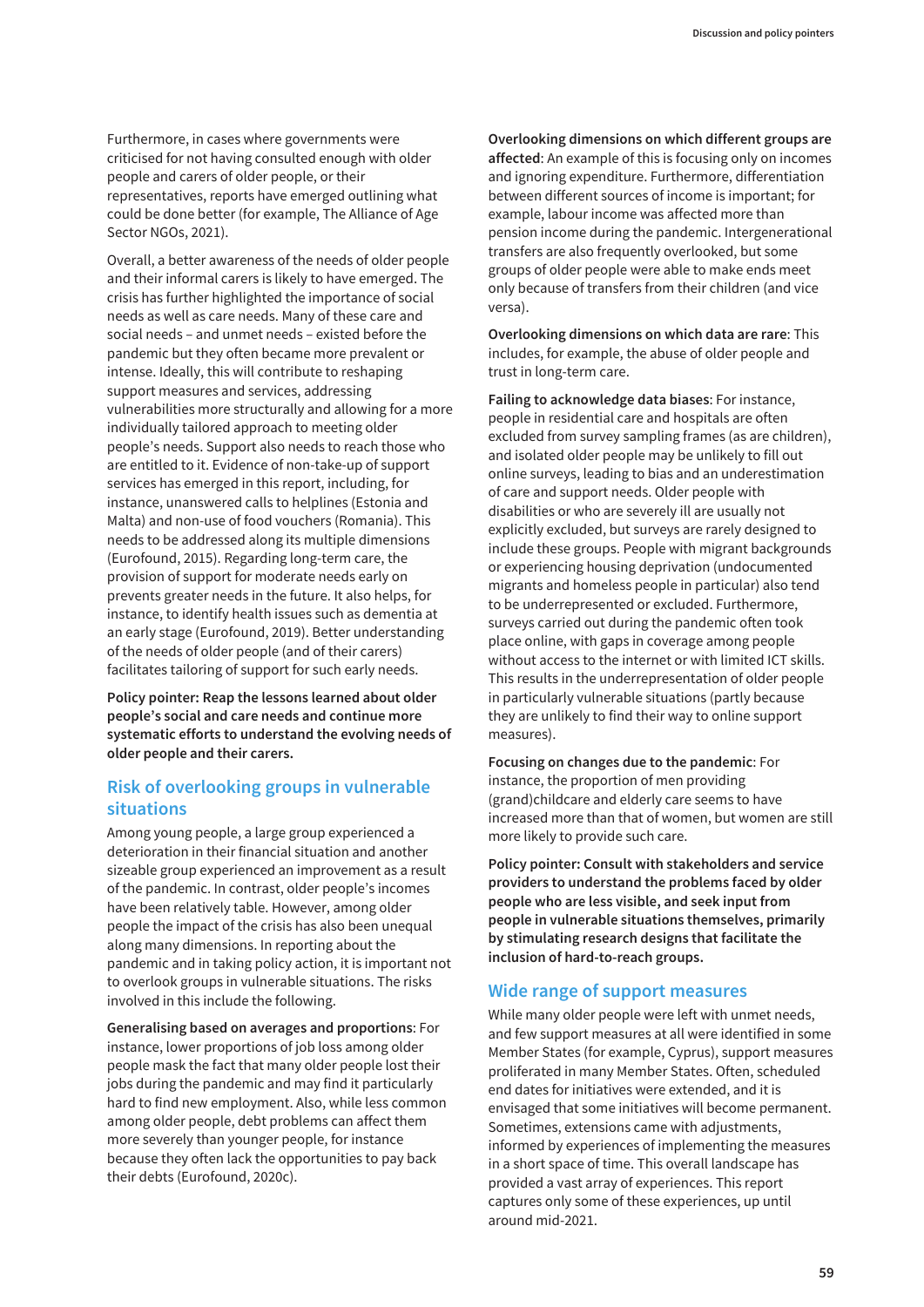Early take-up data and challenges discussed in this report provide some insights. Some measures have reached only small groups of people (for example, the restart subsidy in Austria). Even without formal evidence it is clear that some support measures were welcomed by users (even where take-up was small). However, more evidence is needed on whether these initiatives had the intended effects, on their distributional impacts and on other lessons that can be drawn. For instance, evidence from Ireland suggests that financial support measures mitigated the impact of the pandemic situation on income inequalities between age groups and between groups of older people (Doorley et al, 2021).

Older people are often self-employed. Support for people with such non-standard forms of work has come later and in more limited forms, and has often been of a compensatory nature rather than a policy with longerterm potential (Seeman et al, 2021). Nevertheless, the experiences of these types of support and the vulnerabilities revealed can inform the debate on nonstandard work.

**Policy pointer: It is important to continue documenting and analysing experiences of the new support measures and to encourage Member States to learn from others' experiences.**

### **Individual-level lessons**

Longer-term lessons may also be learned by individuals as well as organisations. For instance, enhanced communication using the internet may to some extent be continued beyond the pandemic, alongside the reestablishment and reappreciation of face-to-face contact patterns. In France, 43% of people aged 40–69 years (48% overall) tested new forms of online communication during the pandemic (FR1). Facilitating continued and further engagement with online tools may also be of benefit to many. For instance, it is important to address the digital exclusion of many older people living in rural and remote areas, the consequences of which were exacerbated by the pandemic, by investing in broadband and e-skills (European Parliament, 2021). Similarly, while many people reduced their levels of physical activity, some groups of older people sought to engage in different forms of exercise or increased their awareness of the importance of exercise. Policymakers can contribute to facilitating such healthy behaviours by, for instance, improving walking and cycling infrastructure and encouraging home exercise programmes.

**Policy pointer: Cultivate positive individual experiences and facilitate them, for example by ensuring good internet connections for those who want to continue parts of their social lives online and facilitating the healthy habits taken up by some groups during the pandemic.**

# **Addressing mental health problems: Looking beyond health services**

The crisis rapidly exacerbated mental health problems for many people, or triggered problems for those who may not have been previously at risk. Access to mental health services was key when mental health problems were caused by the bereavement of a close person during the pandemic, and to get people back on track.

However, it is also important to improve the circumstances leading to mental health problems during crises. During the 2007–2009 Great Recession, this entailed addressing unemployment (Eurofound, 2014b). Mental health issues that emerged during the pandemic called for the facilitation of social contacts and for loneliness to be addressed. Addressing such causes more generally also helps to reach people with mental health problems who do not contact mental healthcare services. Examples of measures in areas other than mental healthcare that were likely to have provided such support during the pandemic are the many practical support services (for example, delivery of groceries and medicines, and information provision). These measures provided not only practical support, but also opportunities for older people to interact with other people. These services may also have reached people at risk of depression, who may not have contacted services narrowly focused on mental health problems or on loneliness. Measures to combat social isolation and loneliness often focus on the local context, the construction of (new) social ties and on specific groups of society, rather than on national programmes of macroeconomic redistribution (Sandu et al, 2021). While such measures can be important, they may be more effective if complemented with better inclusion in meaningful activities, including by facilitating employment (for example, in the care sector, which needs significant numbers of staff) and the take-up of other activities (volunteering, sports and arts). Furthermore, good access to home and communitybased care can help to prevent loneliness and facilitate inclusion among those with care needs (COFACE, 2021).

One group of older people at risk of poor mental health because of the pandemic is the group of older, mostly female healthcare and long-term care workers. This group was already at higher risk of mental health problems before the pandemic because of, for instance, exposure to adverse social behaviour at work from users of care services (verbal abuse, humiliating behaviour and threats) and work overload (often because of staff shortages). The pandemic has further increased the need to devote more attention to mental health risks in this rapidly expanding group of workers (Eurofound, 2020b).

**Policy pointer: Invest in mental health services and awareness raising but, in particular, address the causes of mental health problems in the context of the pandemic (such as social isolation, job and income**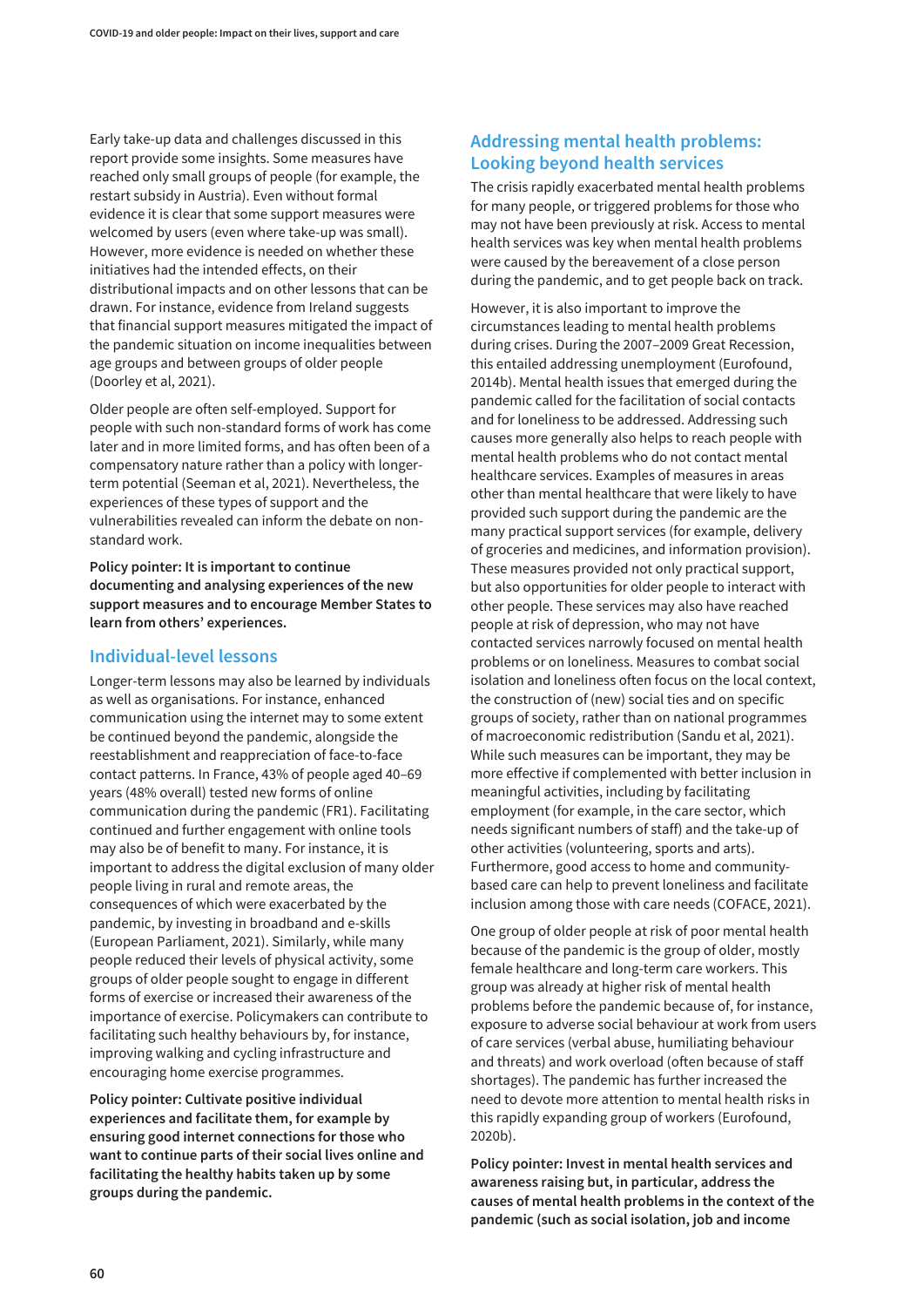**insecurity and psychosocial aspects of working conditions) and seek to prevent them in the future. The crisis has highlighted the importance of social interaction for quality of life, and this should be given more consideration when designing policies, for instance to facilitate participation in meaningful activities and to improve home and community-based care services.**

# **Information and communications technology: Important mitigation, with limitations**

The crisis boosted the use of ICT for many purposes; for example, ICT usage facilitated contact with friends and relatives. In healthcare, where there was previously a low level of ICT usage in communications between patients and healthcare providers, the crisis led to a surge in e-consultations and e-prescriptions. For some informal carers, improved online resources (training, information and communities) facilitated access where previously resources were unavailable or a physical presence was required. E-care also helps to reduce under-the-table payments (Eurofound, 2014b). In general, online applications for support may be less susceptible to such payments than applications to local government officials, which may be treated as favours.

However, the crisis also put the spotlight on the limitations of ICT in terms of meeting needs. Electronic contact may not have the same potential as face-to-face contact to reduce the negative impacts of the pandemic situation on mental health (Litwin and Levinsky, 2021). In long-term care, where more advanced usage of ICT has often not moved much beyond the experimental phase, ICT was largely limited to maintaining some level of (phone) contact with people whose home care services were reduced. Furthermore, it can be questioned whether the use of ICT, which replaces human contact and may increase loneliness, is desirable in an area where the focus tends to be on care rather than cure, with a large role for human interaction. E-healthcare has facilitated mostly consultations with GPs and the issuing of prescriptions. Arguably, such low-tech solutions have particular potential for widespread usage, but they come with challenges for quality of care (Eurofound, 2020d). In e-healthcare, examples of how this can be addressed by facilitating the use of screen-to-screen options can be found, for instance, in Estonia and France. ICT has further limitations when it comes to addressing more demanding care needs.

It is important not to make generalisations about older people being less ICT literate (Eurofound, 2019). This report has confirmed that ICT enabled many older people to access services and undertake social interaction. Furthermore, more often than for younger people, e-healthcare fully fulfilled their care needs. However, it is also important to acknowledge that ICT

formed a barrier for many older people. In Sweden, 54% of people aged 80+ worried about increasing levels of digitalisation, being unable to follow these developments and being left out (SE10). During the pandemic, only 4% of Greek people aged 65–74 used the internet (EL2). In Lithuania, of people aged 50+ living alone, 49% had never used the internet (LT1). The age divide in telework may also be partly explained by ICT forming a barrier for older people.

More can be done to improve access to ICT. Support or training may help. For instance, in Poland, 'digital volunteers' are recruited through the online platform Wspieraj seniora ('Support seniors') to help older people with managing their affairs online (Germany has a similar initiative). Communication in care homes using ICT often required support from staff, but they were not always able to provide the assistance needed, given the additional demands and staff shortages during the pandemic; additional resources for support staff may help in this regard.

It remains to be seen how permanent the crisis-induced e-care options will become. In healthcare, e-consultations and e-prescriptions were sometimes implemented quickly without a solid framework (Eurofound, 2020d). When designing future systems it will be important for policymakers to take into consideration the experience gained during the crisis in the Member States, and learn from the few countries that had relatively solid systems in place before the pandemic.

**Policy pointers: Draw on others' experiences to continue facilitating ICT use where outcomes are positive, through improved structures. Acknowledge the limitations of ICT, especially for the provision of more demanding forms of care, and invest in ensuring the provision of such care.**

### **Appreciate and facilitate volunteering**

During the pandemic, volunteers have played a large role in responding to the emerging needs of older people, and older people have been particularly willing to volunteer themselves. Volunteering is of great value to the people benefiting from the services, but engaging in such a meaningful activity can also benefit the volunteers themselves, enhancing their well-being and providing social interaction.

Volunteers encountered barriers during the pandemic. In some countries, people receiving unemployment benefits needed authorities' permission to volunteer. Belgium suspended this requirement temporarily and the Netherlands dropped the need to wait for approval. In Wrocław (Poland), people who wished to volunteer faced the barrier of having to sign volunteering contracts during the local administration's working hours – a time when potential volunteers may have been unavailable due to engagement in other work – and were not able to do so at a later time.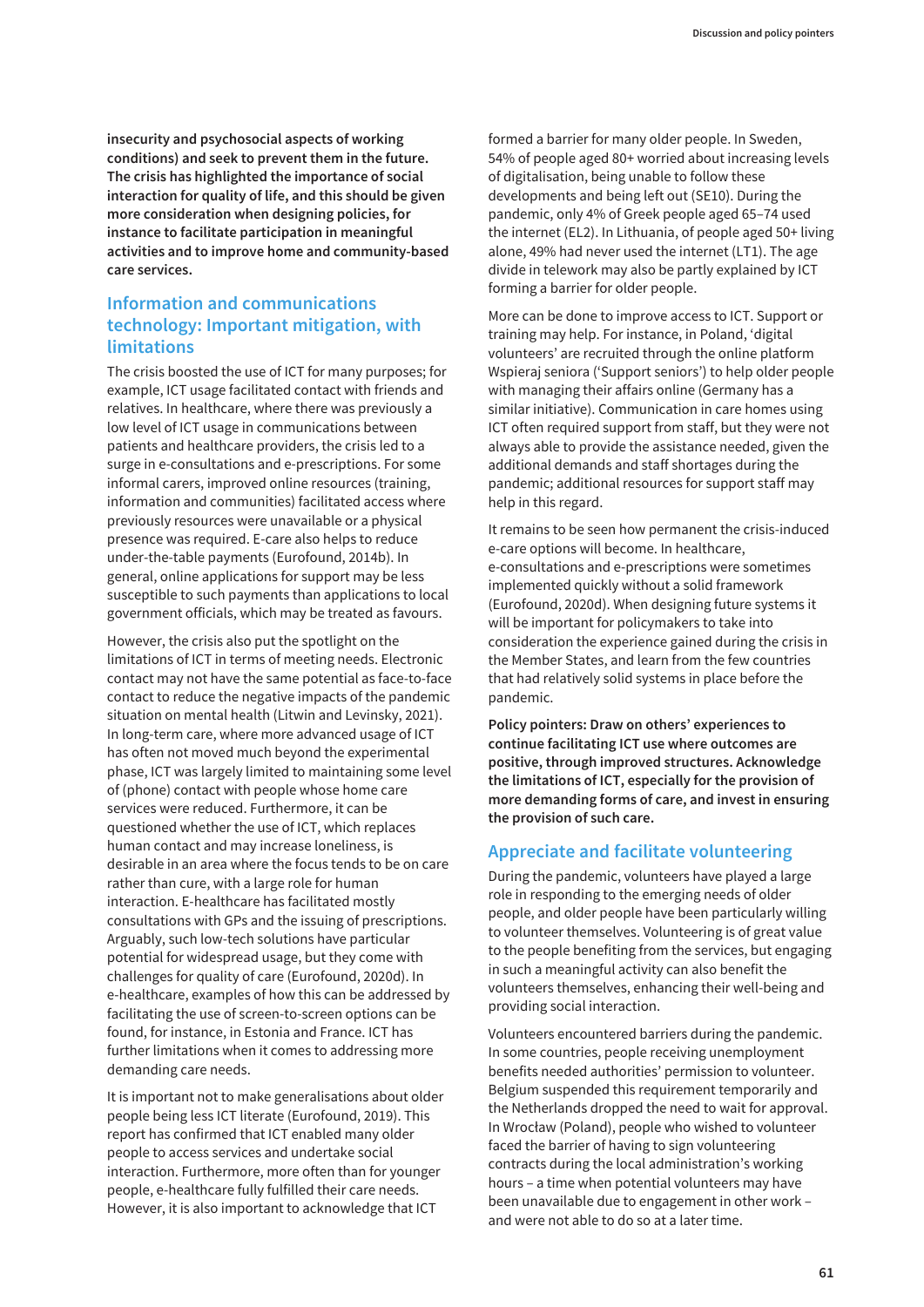At the same time, volunteering is not a long-term solution for addressing staff shortages and delivering reliable and high-quality services.

**Policy pointers: Acknowledge the role played by volunteering and its demonstrated potential to respond quickly to emerging needs and crises. Facilitate volunteering by identifying and reducing administrative hurdles and providing training, but at the same time look for ways to develop sustainable staffing to enable the provision of reliable and high-quality services.**

## **Harnessing human resources to meet care needs**

During the pandemic, the use of volunteers and trainees, the relocation of staff and reduced staff–user ratios played a role in mitigating care staff shortages. However, these are not long-term solutions to staff shortages to guarantee access to high-quality care, and they come with the risk of a lack of necessary skills and accountability. The solution for addressing shortages lies largely in improving working conditions in the care sector (Eurofound, 2020b). While it is important to look beyond pay alone, pay is particularly low in some occupations (carers, social carers and assistant nurses) concentrated in social services, including long-term care (Eurofound, 2021c).

An initiative in Sweden referred to as 'elderly care take-off' addressed several issues around staff shortages (including raising the profile of care workers) and may provide lessons for other countries. New or existing staff can work part-time while studying to become care assistants or assistant nurses. They maintain their full salary (paid by the government) and have full-time job security on finishing the programme. While planned before the pandemic, the initiative received additional funding because of the pandemic and was implemented in early 2020. One of the challenges was that some municipalities (85% signed up) did not meet the 2020 deadline, mainly failing to establish collaborations with training providers (schools). The need to show quick results further stimulated municipalities to push for the quicker 'care assistant' route, resulting in shortages of assistant nurses.

Older workers (and women) are overrepresented in the health and long-term care sectors: in 2019, 36.7% and 37.9% of workers in the health and long-term care sectors, respectively, were aged 50+, compared with 33.2% of the EU's entire workforce.<sup>5</sup> The proportions of workers aged 50+ in health and long-term care have increased faster than the proportion of workers aged

50+ among all workers, increasing by 7.4 and 9.8 percentage points from 29.3% and 28.1% in 2009, respectively (by 7.3 percentage points for all workers from 25.9% in 2009). Increasing numbers of care workers are thus approaching retirement age. The pandemic drove Germany to facilitate working beyond the pensionable age. However, such measures have a limited impact if working conditions are not improved simultaneously, as many care workers report being unable to continue working even until the retirement age. Lifting people is a key challenge for long-term care workers; the use of new technologies, such as those assisting care workers in lifting people, may contribute to making care work more sustainable.

It is important that a further move away from residential care does not lead to care gaps, with appropriate investment needed in home and community-based care. Temporary discontinuation of home and community care during the pandemic has also highlighted the need to enhance the crisis preparedness of these services. Residential care also needs to be better equipped. While exploration of digitalisation and innovative solutions should be continued, it is key to invest in staff, acknowledging the specific challenges experienced by home care workers for whom the working environment is the care receiver's home (Eurofound, 2020b).

**Policy pointer: Improve care workers' working conditions. While pay is important, especially for the lowest earners (carers, social carers and nurses), improvements should go beyond pay and deal with, for instance, adverse behaviour at work, having little say about work schedules, and the need for increased staffing to reduce the burden on staff and improve quality of care.**

## **Regulating or preventing the employment of carers by households**

Some Member States rely heavily on domestic care provision and there are signs of this increasing in other Member States. Domestic care often involves challenging working conditions, lack of control by inspectorates, and challenges for the quality of care (Eurofound, 2020b). Pandemic measures focused more on ensuring continuity of domestic care than on the situations of carers (Leiblfinger et al, 2021). However, a promising measure was identified in Italy, where pandemic support for domestic carers was dependent on formalising this type of care. Prior to the pandemic, Italy had already established a collective agreement for domestic carers. However, most care work remained undeclared. In Germany, a lack of legal contracts among domestic carers has posed a problem for the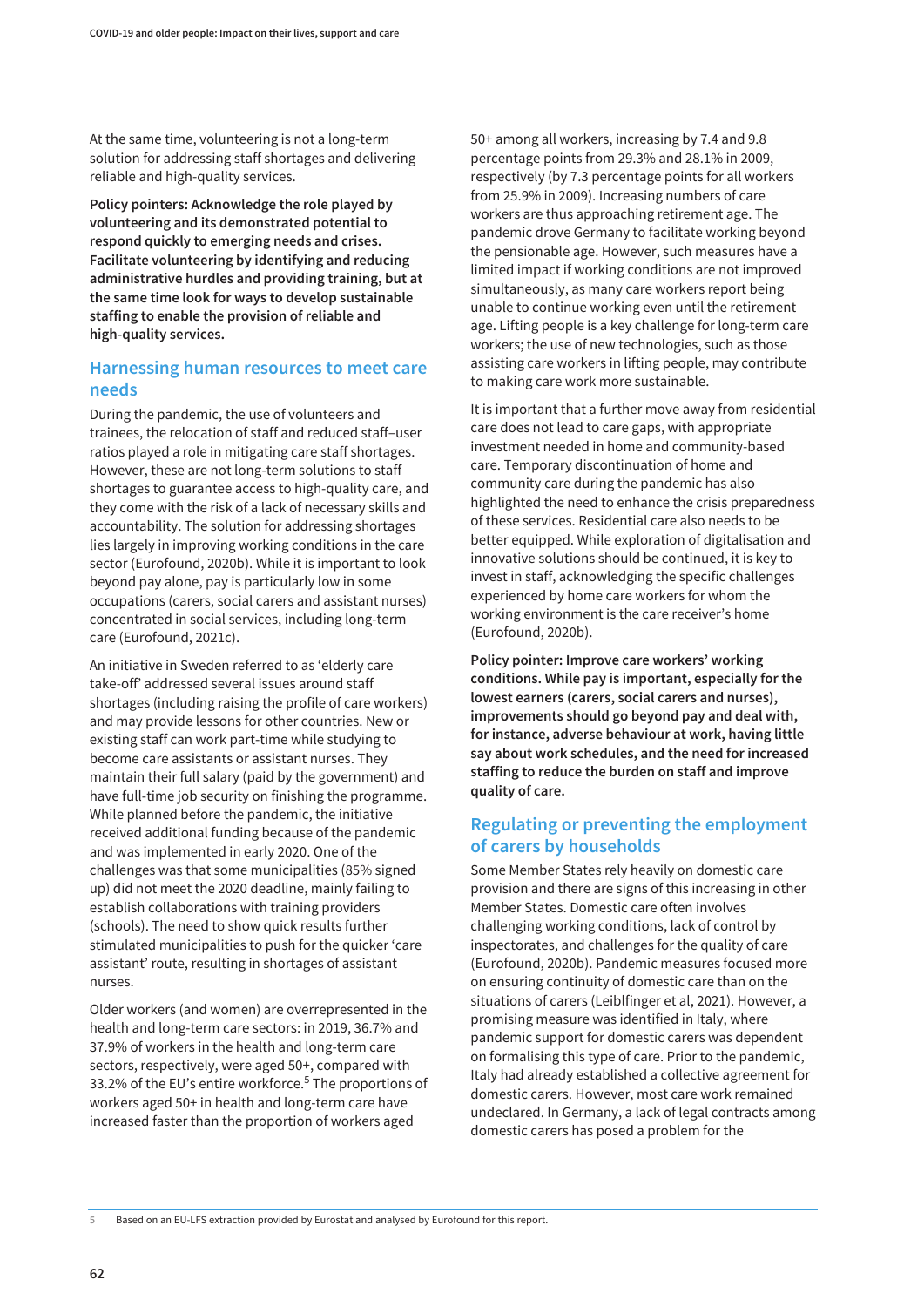implementation of the EU guidelines on free movement of workers during the pandemic, as cross-border care workers involved in undeclared care work often cannot present a legal contract. Policies working towards formalisation and legalisation of care services across national borders are required (Nowicka et al, 2020). Furthermore, ratification and implementation of the International Labour Organization's Domestic Workers Convention would be helpful. Most EU Member States have not yet ratified it, and those who have need to focus on its implementation. The longer-term solution may lie in providing access to flexible, high-quality longterm care services, rendering precarious forms of domestic care unnecessary (Eurofound, 2020b).

**Policy pointer: Regulate domestic care more effectively and provide access to high-quality long-term care services, ensuring flexibility and user choice, and rendering precarious employment of carers by households unnecessary.**

## **Redefining 'unemployment'**

At the EU level, unemployment is measured by the EU-LFS. An unemployed person is defined as someone aged 15–74 (or 16–74 in Italy and Spain) who has been without work in the week prior to the survey, is available to start work within the next two weeks (or has already found a job to start within the next three months) and has actively sought employment at some time during the past four weeks.

This definition can be challenged, however, because someone who during the week prior to the survey has worked for just one hour is defined as being employed. Although older workers were hit less hard than younger workers by unemployment during the pandemic, they experienced higher reductions in working hours, leaving many with very few working hours. The definition also fails to consider the many economically inactive people (including many people with disabilities) who would like to work but who have given up active job searching as they regard their job prospects as hopeless (Eurofound, 2017a). This includes older people who, during the pandemic, retired earlier than they would have wished. In addition, entire sectors were closed during the pandemic, and finding work in these sectors was very difficult, rendering the job search futile. Indicators such as the number of people in involuntary part-time work and economically inactive people's preferred number of working hours capture these issues to some extent. More attention also needs to be paid to longer-term unemployment, which is associated with significant and increasing vulnerabilities, for instance in terms of social exclusion and mental well-being (Eurofound, 2017b).

With a policy focus on unemployment rates, these issues go unnoticed. Some countries adjusted the conditions for receiving unemployment benefit during the pandemic, for instance dropping the requirement to look for work. The statistical definitions of unemployment remained unchanged, however. Many unemployed people expect to return to their previous jobs as soon as restrictions are lifted. With job retention schemes coming to an end, however, the longer-term impacts of the crisis on the economy remain to be seen. In this regard, the current definition of unemployment provides a particularly short-term picture.

**Policy pointer: Devote more attention to indicators reflecting, in particular, the desire to work more hours among people who work very few hours or who are inactive, and longer-term unemployment, or adjust the definition of unemployment so that it also reflects these labour market issues.**

# **Caring and work–life balance: Looking beyond workers alone**

For many people, the pandemic situation shifted the balance between work, care and other aspects of life. Entitlements for parents and guardians of young children tended to be more common than entitlements for elderly care or grandchild care. The 2019 EU Work–Life Balance Directive works towards improving the situation of (older) carers but focuses on workers. Many older carers are unemployed or economically inactive, sometimes because they cannot combine their work with care provision, and many are retirees. Improvements in the balance between care and non-care commitments are also important for them.

Measures addressing this balance include access to respite care (facilitating care breaks), information, consultations, mutual support groups and other measures that provide support to informal carers and care receivers (Eurofound, 2020d). This can make informal care more sustainable. In Italy, the COVID-19 crisis contributed to making older (grand)child carers more visible, as they were entitled to the child carer allowance that was introduced during the pandemic. Elsewhere, because of a sudden need for care for older people whose long-term care arrangements had ceased, governments amplified or implemented care leave policies. It remains to be seen whether these will have more lasting impacts.

Another limitation of work–life balance policies includes the risk of reinforcing the unequal sharing of care responsibilities within households (with women usually taking on the larger share). It is a challenge to address these inequalities while facilitating informal care. Solutions should probably be sought as part of stimulating gender equality more generally in society.

**Policy pointer: Improve the balance between care and non-care commitments, including importantly for carers who are not in employment, for instance by increasing access to respite care and other support.**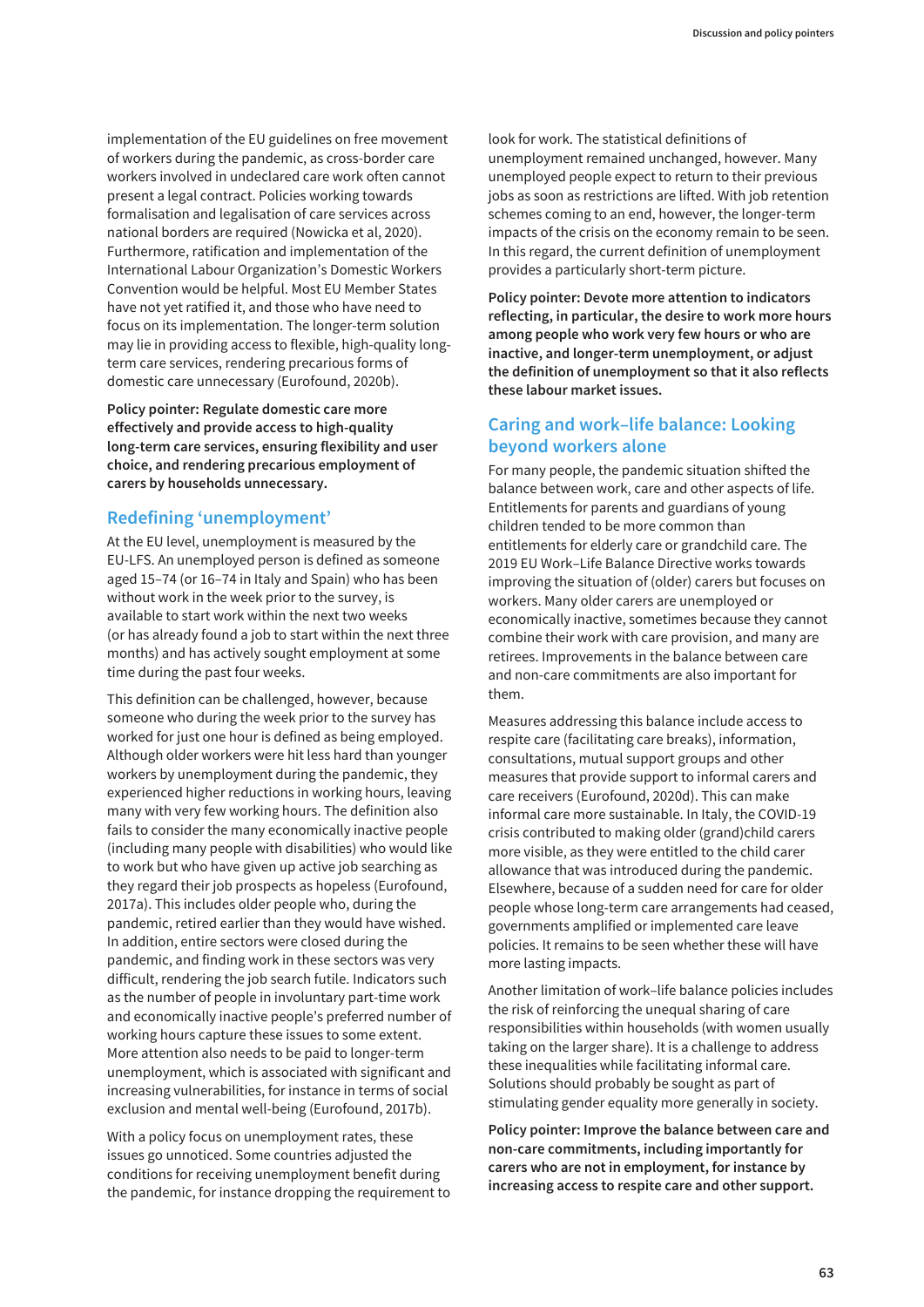### **Improving living and working environments**

Good working and living conditions throughout life are key to minimising care needs. Sustainable working conditions are also key to recruiting and retaining carers to address such needs.

The crisis has brought to the surface certain working condition issues, especially in the care sector, but also in front-line and essential services. One example is the meat processing industry, where poor working (and living) conditions contributed to the spread of the virus. The crisis has also highlighted needs that are specific to remote workers (for example, the right to disconnect). Social partners need to be involved in discussions on how to provide long-term solutions to address these issues.

With regard to living conditions, older people tend to spend more time at home and in their local area, highlighting the importance of the quality of these environments (Eurofound, 2016b, 2018c). The pandemic situation resulted in many people being confined to their homes and local areas, providing them with a snapshot of what their future living environment, and that of an increasing number of older people in the EU, may look like. There is a policy emphasis on facilitating independent living and it is likely that this increased because of the pandemic. It is important that such policy does not focus narrowly (but importantly) on care, but also acknowledges the role of high-quality housing and local areas in facilitating independent living.

**Housing**: In a survey among people aged 65+ in Bordeaux, 25% reported access to a balcony, 43% to a hallway, 75% to a garden; 5% had access to none of these (FR2). In Italy, 10% of people aged 75+ live in a dwelling without a private garden or terrace/balcony (Istat, 2020). Being confined to such a dwelling can be quite different from being confined to a dwelling that has a private garden or terrace/balcony. Better housing can enable people to live longer at home and prevent health problems. Some initiatives that aim to improve housing conditions for older people (for example, well-being officers in Tallinn who seek to prevent falls) emerged in this research, but more policy attention is needed in this area. However, survey data on the role played by housing quality in the impact of the pandemic on people seem scarce.

**Local area**: Similarly, spending time during the pandemic in insecure neighbourhoods without parks has been different from spending time in high-quality neighbourhoods along their physical, social and service dimensions (Eurofound, 2018c). High-quality neighbourhoods can mitigate the effects of poor housing conditions (for example, having access to parks can mitigate the lack of a private garden). Local area policies during the pandemic often narrowly focused on addressing pandemic-related issues, such as facilitating cycling to prevent people taking public transport (with its risk of infection), and widening pavements to allow people to pass each other at a safe distance. However, such policies can improve the quality of local areas, including facilitating healthy and safe modes of transport (and, for example, the ability to move around with a wheelchair or walker). They are in line with the EU's Green Deal in terms of reducing pollution and improving health. They have the potential to benefit lower socioeconomic groups in particular (facilitating low-cost transport options) and encourage physical activity. Obesity is highest among people aged 55 to 64 and 65 to 74 (both 22%), compared to between 6% (18- to 24-year-olds) and 18% (45- to 54-year-olds) for younger age groups. It is highest among bottom income quintile earners (28% and 26% among those aged 55 to 64 and 65 to 74, respectively) (Eurostat, hlth\_ehis\_bm1i, 2019 data).<sup>6</sup> These policies can also improve social interaction in a post-pandemic EU, the importance of which has been highlighted by the pandemic.

It is particularly important to invest in improving living and working conditions across the life course, not just during old age, by which point it may be too late to prevent health problems. The pandemic has highlighted the need for intergenerational solidarity, with younger people facing long-term risks of missed education and increased public borrowing, and taking a large hit in terms of their finances and mental health, against a backdrop in which many are already less likely to enjoy the same living standards as their parents. Investing in sustainable and healthy living environments and working conditions can contribute to longer-term progress for the benefit of younger and older people alike.

**Policy pointer: Improve working and living environments to prevent and postpone health problems and to reduce care needs for people with health problems or disabilities. More data should be collected on housing and neighbourhood quality to inform policies. Opportunities in line with the digital and green transitions should be sought to reduce expenditure and deprivation and to contribute to the justness of transitions.**

**6** Based on Eurofound's analysis of the European Health Interview Survey; see also [https://appsso.eurostat.ec.europa.eu/nui/show.do?dataset=hlth\\_ehis\\_bm1i&lang=en](https://appsso.eurostat.ec.europa.eu/nui/show.do?dataset=hlth_ehis_bm1i&lang=en)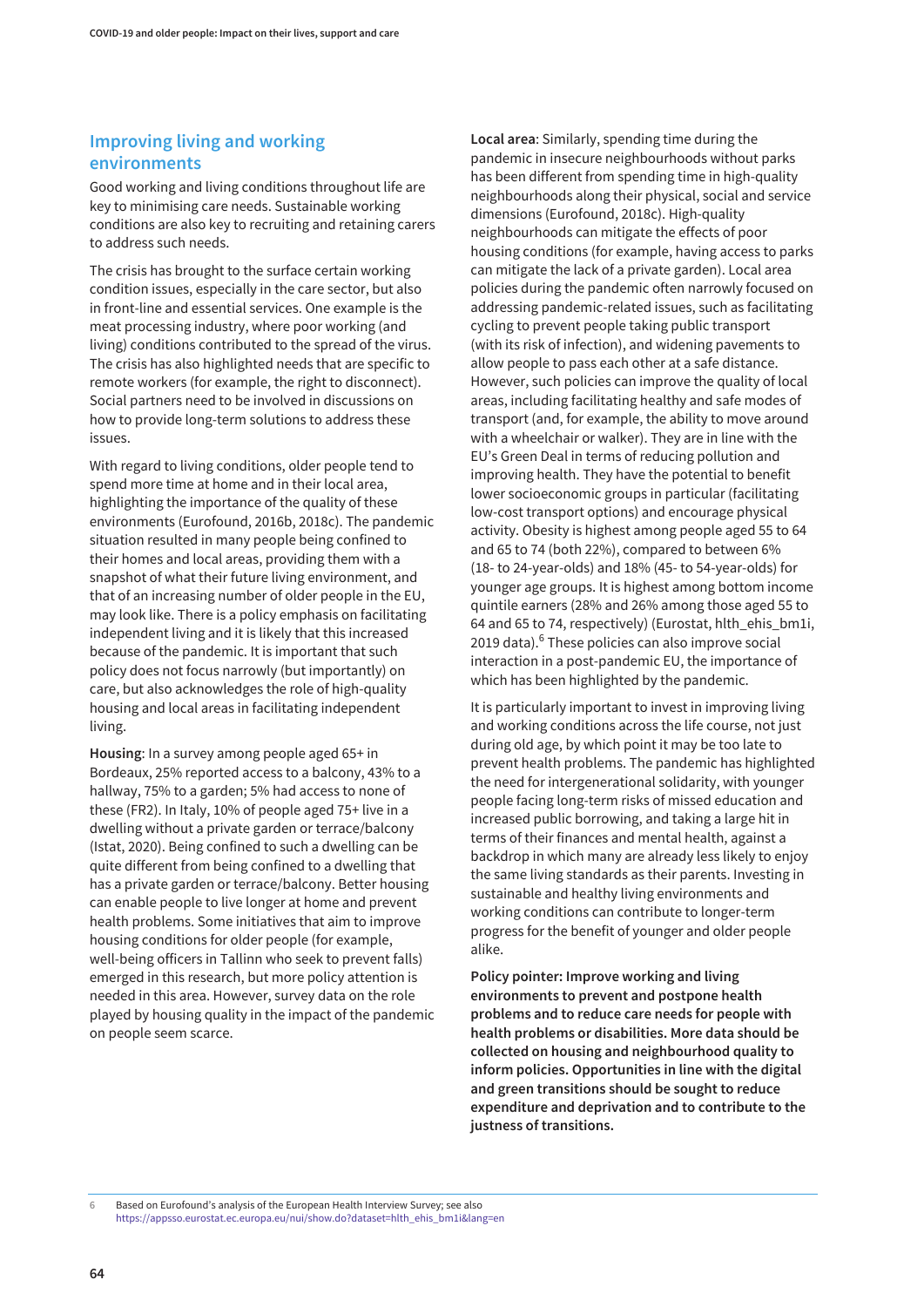### **Implementing age-specific measures**

Focusing attention on the situations of older people helps to identify the problems facing today's older population, and those of the next generations. For example, many older people face long-term unemployment or age-based discrimination at work or are at higher risk in terms of the health impacts of the pandemic. However, many younger people also face long-term unemployment or age-based discrimination at work or are in a COVID-19 risk group. Similarly, younger people have more often faced mental health issues because of the pandemic situation, but many older people also have similar issues.

Age-specific support comes with risks of unfairness in terms of resource allocation, age discrimination and failing to address similar problems experienced by people of different ages. These concerns may be particularly important in the context of the pandemic and its aftermath, with its risks of intergenerational tensions and increased ageism (FRA, 2020; Monahan et al, 2020; United Nations, 2020).

Sometimes it can be beneficial to employ age-specific outreach initiatives (for example, NGOs that represent older people have played an important role in reaching isolated people), and discrimination may need to be addressed by measures focusing on the specific area of discrimination. However, it is important to target primarily the support needs related to, and the characteristics of, the problems experienced (for example, mental health problems or long-term unemployment).

**Policy pointer: Focus services and other measures on addressing needs and problems, rather than on age groups.**

### **Policy discourse**

Discourse around old age during the pandemic has risked emphasising vulnerability. Older adults are a heterogeneous group and many are not in a vulnerable situation. Furthermore, many younger people have also needed support. Older people have contributed to providing such support by volunteering, providing informal care or helping financially. In addition, vulnerability along one dimension does not imply vulnerability along other dimensions, nor that these vulnerabilities are a given. It has thus become ever more important to speak of 'vulnerable situations', rather than portraying someone as vulnerable.

Policy discourse often emphasises employment and 'active ageing'. If interpreted broadly, active ageing policies can have benefits, for instance in preventing health problems (Sowa-Kofta et al, 2021). However, emphasising employment and active ageing also risks negatively stereotyping people who are (no longer) economically active or otherwise contributing productively (for example, by providing care or volunteering). Self-perceptions may thus become overly based on 'usefulness'; this may have been amplified by the crisis, with some groups of older people (especially the oldest old) performing fewer productive activities to prevent infection. Societies that emphasise the virtue of being productive thus risk lower resilience among groups of people to such changes in productivity. Overemphasising productivity contrasts with the EU's 'gross domestic product and beyond' thinking to facilitate a good quality of life along all its dimensions. While the urge for economic growth in the aftermath of the pandemic may challenge a shift in emphasis, the crisis has also changed some people's perspectives in other ways. For instance, in Luxembourg, 38% of people reported that the crisis had changed their relationship with material consumption and that other values had gained in importance (LU3).

**Policy pointer: Be cautious about overemphasising employment and active ageing, and acknowledge that progress relates more broadly to overall quality of life.**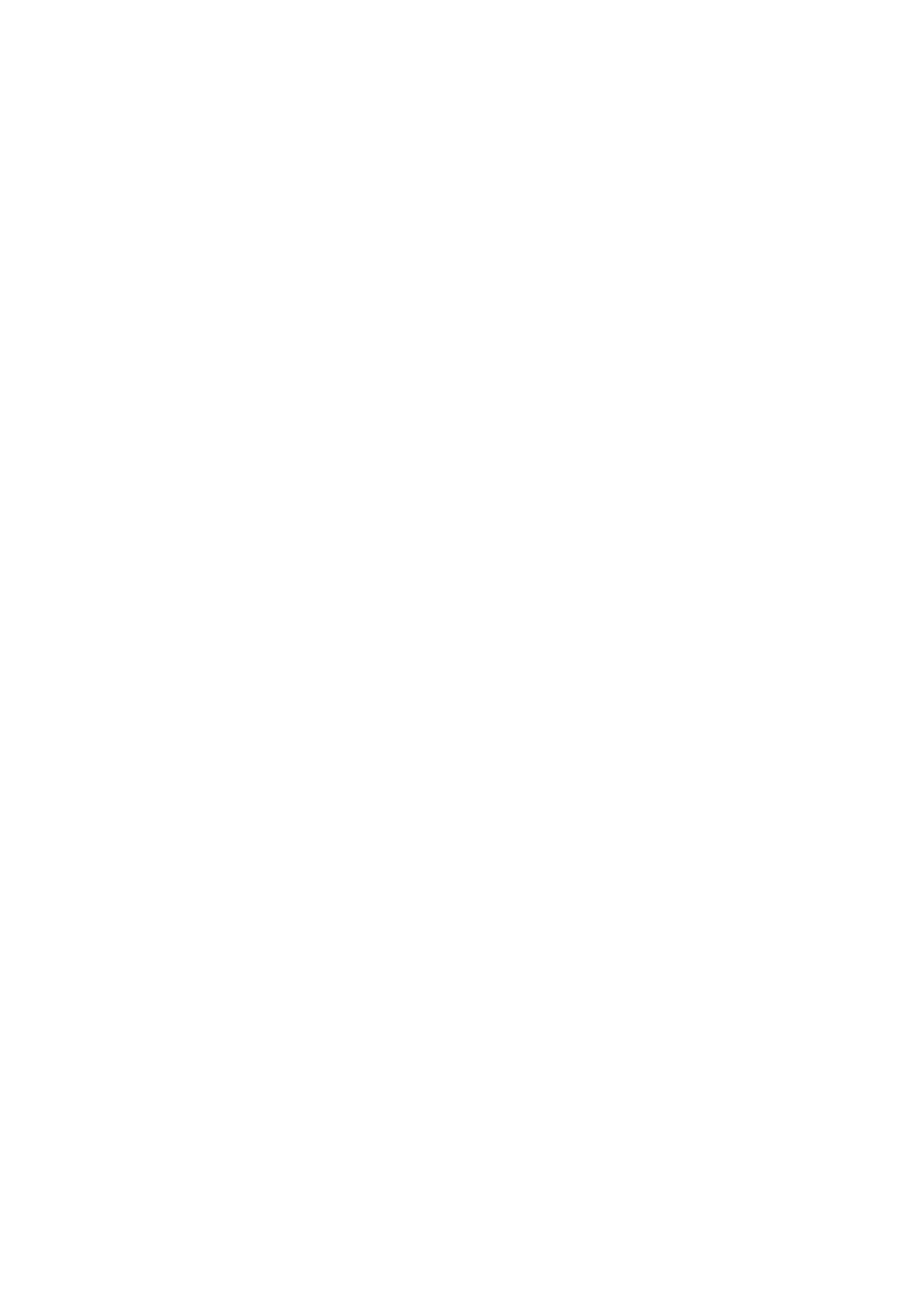# **Bibliography**

#### **All Eurofound publications are available at www.eurofound.europa.eu**

Agenas (2021), *L'analisi sulla capacità di resilienza del sistema sanitario nazionale nel suo complesso e delle sue componenti regionali durante il primo semestre 2020*, web page, accessed 26 October 2021.

ATES (Área Transversal de Economia Social da Universidade Católica Portuguesa) (2021), *O impacto da pandemia de covid-19 nas IPSS e seus utentes em Portugal*, Porto.

Balsamo, M., Cataldi, F., Carlucci, L., Padulo, C. and Fairfield, B. (2018), 'Assessment of late-life depression via self-report measures: A review', *Clinical Interventions in Aging*, Vol. 13, pp. 2021–2044.

Béland, D., Cantillon, B., Hick, R. and Moreira, A. (2021), 'Social policy in the face of a global pandemic: Policy responses to the COVID-19 crisis', *Social Policy and Administration*, Vol. 55, No. 2, pp. 249–260.

Bergmann, M. and Wagner, M. (2021), 'The impact of COVID-19 on informal caregiving and care receiving across Europe during the first phase of the pandemic', *Frontiers in Public Health*, Vol. 9, 673874.

CBS (2021), *Meer werknemers met pensioen gegaan in 2020*, web page, accessed 26 October 2021.

Chłoń-Domińczak, A. and Holzer-Żelażewska, D. (2021), 'Economic stress of people 50+ in European countries in the Covid-19 pandemic: Do country policies matter?' *European Journal of Ageing*, 24 November.

COFACE (2021), *A guide to shift towards meaningful inclusion of persons with disabilities and their families*, COFACE position paper, Brussels.

Cornmarket.ie (2021), 'Cornmarket & INMO launch Let's Talk About It mental health & wellbeing campaign for nurses and midwives', press release, 7 May.

Council of the European Union (2019), 'Council conclusions on the economy of wellbeing', *Official Journal of the European Union*, C 400, 26 November.

Digital Future Society and Banco Interamericano de Desarrollo (2021), *Economía de plataformas y COVID-19: Una mirada a las actividades de reparto, los cuidados y los servicios virtuales en España y América Latina*, Fundación Barcelona Mobile World Capital Foundation, Barcelona.

Doorley, K., Keane, C., McTague, A., O'Malley, S., Regan, M., Roantree, B. and Tuda, D. (2021), *Distributional impact of tax and welfare policies: COVID-related policies and budget 2021*, Economic and Social Research Institute, Dublin.

ECDC (European Centre for Disease Prevention and Control) and WHO (World Health Organization) (2021), *Joint ECDC-WHO Regional Office for Europe weekly COVID-19 surveillance bulletin*, web page (as of 26 October 2021), accessed 26 October 2021.

EESC (European Economic and Social Committee) (2021), *Building a European health union*, web page, accessed 26 October 2021.

Eesti Haigekassa (2021), *Eesti haigekassa 2020. aasta majandusaasta aruanne*, Tallinn.

EPSU (European Public Service Union) and Federation of Social Employers (2021), *A European care strategy must address workforce needs and challenges*, available at https://www.epsu.org/article/social-employers-and[epsu-release-joint-position-paper-forthcoming-europea](https://www.epsu.org/article/social-employers-and-epsu-release-joint-position-paper-forthcoming-european-care-strategy) n-care-strategy, accessed 15 December 2021.

Eronen, A., Hiilamo, H., Ilmarinen, K., Jokela, M., Karjalainen, P., Karvonen, S. et al. (2020), *Sosiaalibarometri 2020,* SOSTE Suomen sosiaali ja terveys ry, Helsinki.

ESPN (European Social Policy Network) (2021), *Social protection and inclusion policy responses to the COVID-19 crisis – An analysis of policies in 35 countries*, Publications Office of the European Union, Luxembourg.

Eurofound (2012), *Income from work after retirement in the EU*, Publications Office of the European Union, Luxembourg.

Eurofound (2014a), *Work preferences after 50*, Publications Office of the European Union, Luxembourg.

Eurofound (2014b), *Access to healthcare in times of crisis*, Publications Office of the European Union, Luxembourg.

Eurofound (2015), *Access to social benefits: Reducing non-take-up*, Publications Office of the European Union, Luxembourg.

Eurofound (2016a), *Extending working lives through flexible retirement schemes: Partial retirement*, Publications Office of the European Union, Luxembourg.

Eurofound (2016b), *Inadequate housing in Europe: Costs and consequences*, Publications Office of the European Union, Luxembourg.

Eurofound (2017a), *Reactivate: Employment opportunities for economically inactive people*, Publications Office of the European Union, Luxembourg.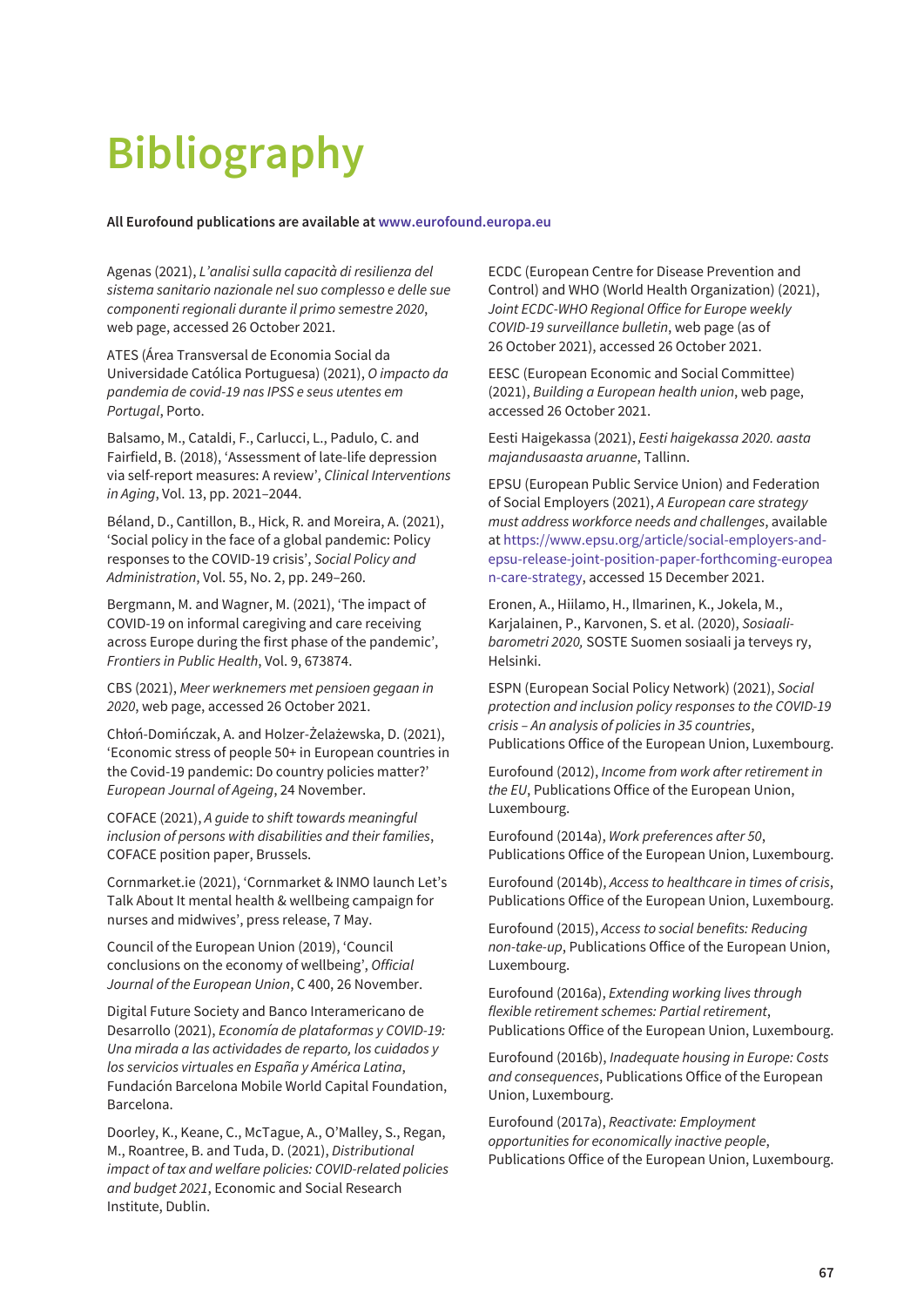Eurofound (2017b), *European Quality of Life Survey 2016: Quality of life, quality of public services, and quality of society*, Publications Office of the European Union, Luxembourg.

Eurofound (2018a), *Social insecurities and resilience*, Publications Office of the European Union, Luxembourg.

Eurofound (2018b), *State initiatives supporting the labour market integration of older workers*, Eurofound working paper, Dublin.

Eurofound (2018c), *Local area aspects of quality of life: An illustrated framework*, Eurofound working paper, Dublin.

Eurofound (2019), *Challenges and prospects in the EU: Quality of life and public services*, Publications Office of the European Union, Luxembourg.

Eurofound (2020a), *Living, working and COVID-19*, COVID-19 series, Publications Office of the European Union, Luxembourg.

Eurofound (2020b), *Long-term care workforce: Employment and working conditions*, Publications Office of the European Union, Luxembourg.

Eurofound (2020c), A*ddressing household overindebtedness*, Publications Office of the European Union, Luxembourg.

Eurofound (2020d), *Access to care services: Early childhood education and care, healthcare and long-term care*, Publications Office of the European Union, Luxembourg.

Eurofound (2020e), *Upward convergence in material well-being: Is a COVID-19 setback inevitable?* Publications Office of the European Union, Luxembourg.

Eurofound (2021a), *Living, working and COVID-19 (Update April 2021): Mental health and trust decline across EU as pandemic enters another year*, Publications Office of the European Union, Luxembourg.

Eurofound (2021b), 'Protecting access to healthcare during COVID-19 and beyond', blog post, 18 January.

Eurofound (2021c), 'Wages in long-term care and other social services 21% below average', news article, 25 March.

European Commission (2020a), *European Commission report on the impact of demographic change*, Brussels

European Commission (2020b), 'Communication from the Commission: Guidelines concerning the exercise of the free movement of workers during COVID-19 outbreak', *Official Journal of the European Union*, C 102, 30 March.

European Commission (2020c), *Analysis of shortage and surplus occupations 2020*, Publications Office of the European Union, Luxembourg.

European Commission (2021a), *Study on exploring the incidence and costs of informal long-term care in the EU*, Publications Office of the European Union, Luxembourg.

European Commission (2021b), *Employment and social developments in Europe*, Publications Office of the European Union, Luxembourg.

European Observatory on Health Systems and Policies (2020), *COVID-19 Health System Response Monitor (HSRM): Malta,* web page, available at [https://eurohealthobservatory.who.int/monitors/hsrm/](https://eurohealthobservatory.who.int/monitors/hsrm/hsrm-countries/hsrm/malta) hsrm-countries/hsrm/malta, accessed 14 January 2022.

European Observatory on Health Systems and Policies (2021), *COVID-19 Health System Response Monitor (HSRM): Hungary*, web page, available at https://eurohealthobservatory.who.int/monitors/hsrm/ hsrm-countries/hsrm/hungary/ensuring-sufficient[physical-infrastructure-and-workforce-capacity/physica](https://eurohealthobservatory.who.int/monitors/hsrm/hsrm-countries/hsrm/hungary/ensuring-sufficient-physical-infrastructure-and-workforce-capacity/physical-infrastructure/) l-infrastructure/, accessed 26 October 2021.

European Parliament (2021), *Report on an old continent growing older – Possibilities and challenges related to ageing policy post-2020*, 2020/2008(INI), Brussels.

Finnish Centre for Pensions (2021), *Effective retirement age rose briskly in the year of the coronavirus*, web page, accessed 26 October 2021.

FRA (European Union Agency for Fundamental Rights) (2020), *Coronavirus pandemic in the EU – Fundamental rights implications: With a focus on older people*, Publications Office of the European Union, Luxembourg.

Harroui, S., Conkova, N. and Fokkema, T. (2020), *De impact van het COVID-19 virus op het dagelijkse leven van Marokkaanse migrantenouderen*, web page, accessed 26 October.

Helliwell, J. F., Layard, R., Sachs, J. D., De Neve, J-E., Aknin, L. B. and Wang, S. (2021), *World happiness report 2021*, Sustainable Development Solutions Network, New York.

Hernández-Moreno, J. and Pereira-Puga, M. (2021), *On the corona frontline: The experiences of care workers in Spain*, Friedrich-Ebert-Stiftung, Bonn.

Honkanen, P. (2021), *Koronakriisin vaikutukset sosiaaliturvaan*, SOSTE Suomen sosiaali ja terveys ry, Helsinki.

Horn, V. and Schweppe, C. (2020), *Die Corona-Pandemie aus der Sicht alter und hochaltriger Menschen*, Johannes Gutenberg-Universität Mainz, Mainz, Germany.

Houses of the Oireachtas (2021), *Joint Committee on Health debate – Tuesday, 2 Mar 2021 – COVID-19 health related issues: Update*, web page, accessed 27 October 2021.

ILO (International Labour Organization) (2021), *World employment and social outlook – Trends 2021*, Geneva.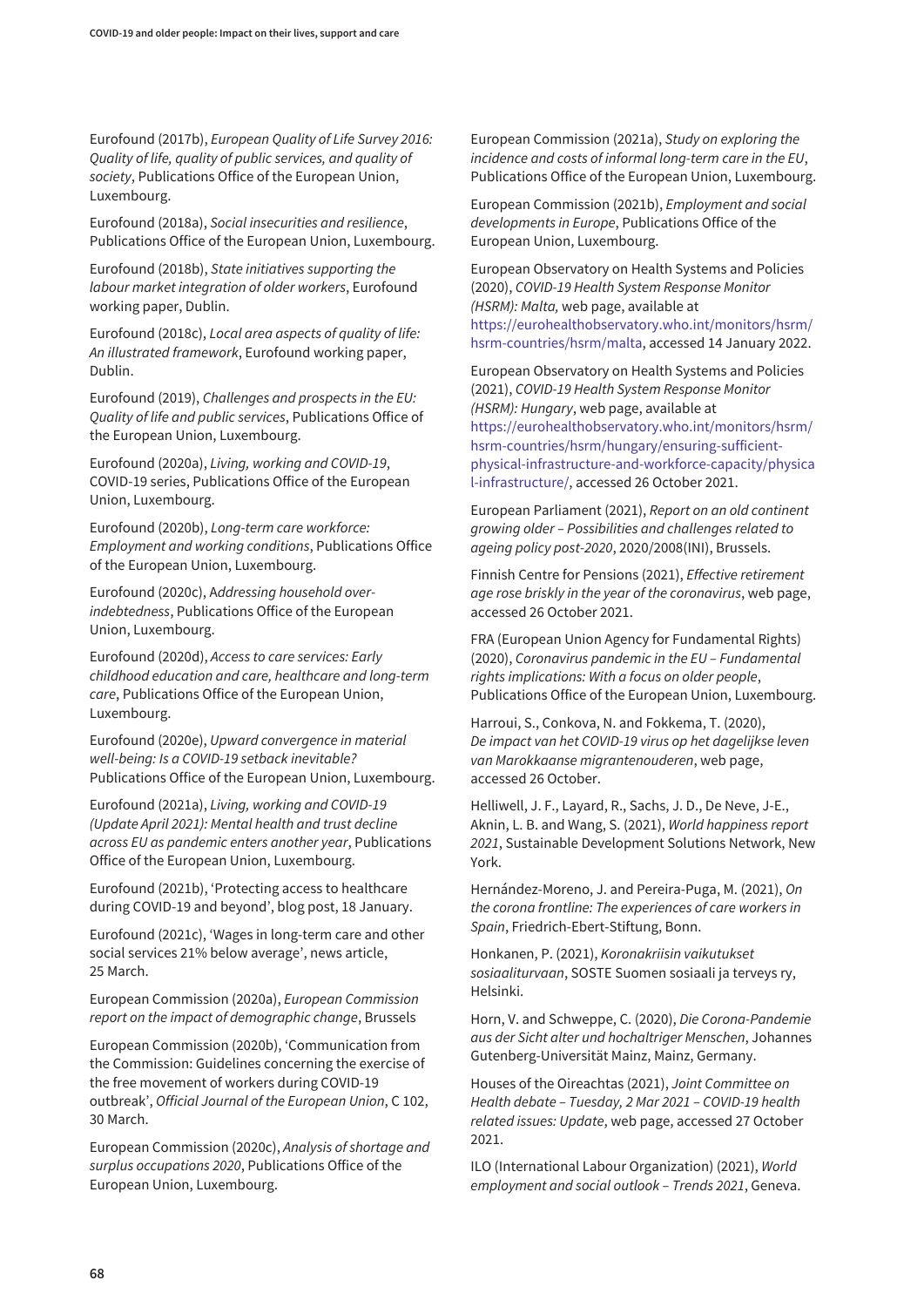Intrum (2021), *European consumer payment report 2020*, Stockholm.

Irish Longitudinal Study on Ageing (2021), *Altered lives in a time of crisis: The impact of the COVID-19 pandemic on the lives of older adults in Ireland*, Dublin.

Istat (Istituto Nazionale di Statistica) (2020), *Aspetti di vita over 75*, web page, available at [https://www.istat.it/it/archivio/241894, ac](https://www.istat.it/it/archivio/241894)cessed 27 October 2021.

Istat (2021a), *Rapporto BES 2020: Il benessere equo e sostenibile in Italia*, web page, accessed 27 October 2021.

Istat (2021b), *Il mercato del lavoro 2020*, web page, accessed 27 October 2021.

Kestilä, L., Härmä, V. and Rissanen, P. (eds.) (2020), *Covid-19-epidemian vaikutukset hyvinvointiin, palvelujärjestelmään ja kansantalouteen*, Terveyden ja Hyvinvoinnin Laitos, Tampere, Finland.

Koppel, K. and Laurimäe, M. (2021), *Socio-economic impact of COVID-19: Salary subsidy paid by the Unemployment Insurance Fund in 2020*, Praxis Centre for Policy Studies, web page, available at [http://www.praxis.ee/wp-content/uploads/2021/01/Salary](http://www.praxis.ee/wp-content/uploads/2021/01/Salary-subsidy-analysis.pdf)subsidy-analysis.pdf, accessed 27 October 2021.

Ksinan Jiskrova, G., Bobák, M., Pikhart, H. and Ksinan, A. J. (2021), 'Job loss and lower healthcare utilisation due to COVID-19 among older adults across 27 European countries', *Journal of Epidemiology and Community Health*, Vol. 75, pp. 1078–1083.

Kuruc, A., Valkovičová, V. and Jablonická-Zezulová, J. (2020), *Prieskum životnej situácie počas pandémie COVID-19*, Inštitút pre výskum práce a rodiny, Bratislava.

Leiblfinger, M., Prieler, V., Rogoz, M. and Sekulová, M. (2021), 'Confronted with COVID-19: Migrant live-in care during the pandemic', *Global Social Policy*, doi:10.1177/14680181211008340

Leichsenring, K., Staflinger, H. and Bauer, A. (2020), *Report: The importance of migrant caregivers in the Austrian long term care system highlighted by the COVID19 outbreak*, web page, accessed 27 October 2021.

Litwin, H. and Levinsky, M. (2021), 'Social networks and mental health change in older adults after the COVID-19 outbreak', *Aging & Mental Health*, doi:10.1080/13607863.2021.1902468

Lorenz-Dant, K. and Comas-Herrera, A. (2021), 'The impacts of COVID-19 on unpaid carers of adults with long-term care needs and measures to address these impacts: A rapid review of evidence up to November 2020', *Journal of Long-Term Care*, Vol. 2021, pp. 124–153.

Martín, M., Bastida, R. and Piqué, F. (2020), *Treballar en temps de Covid-19: La experiencia del teletreball*, Col·lecció Estudis UPF-BSM – No. 1, Barcelona School of Management, Barcelona.

MCLPF (M. Ciuzelio labdaros ir paramos fondas) (2020), *2019 m. veiklos ataskaita*, Vilnius.

Medical Online (2021), *Ennyien nem jutottak ellátáshoz a járvány miatt*, web page, accessed 27 October 2021.

Miklitz, C., Westerteicher, C., Lippold, S., Ochs, L., Schneider, A. and Fliessbach, K. (2021), 'The impact of COVID-19-related distress on levels of depression, anxiety and quality of life in psychogeriatric patients', *European Archives of Psychiatry and Clinical Neuroscience*, 13 October 2013, pp. 1–14.

Ministry of Labour and Social Policies (2020), *I servizi sociali italiani al tempo del coronavirus. Pratiche in corso nei Comuni italiani*, Rome.

Monahan, C., Macdonald, J., Lytle, A., Apriceno, M. and Levy, S. R. (2020), 'COVID-19 and ageism: How positive and negative responses impact older adults and society', *American Psychologist*, Vol. 75, No. 7, pp. 887–896.

Morlotti, S. (2021), *Emersione dei rapporti di lavoro: ritardi e ostacoli di una procedura 'a rischio',* Fondazione ISMU, Milan.

Nowicka, M., Bartig, S., Schwass, T. and Matuszczyk, K. (2020), 'COVID-19 pandemic and resilience of the transnational home-based elder care system between Poland and Germany', *Journal of Aging and Social Policy*, Vol. 33, No. 4–5, pp. 474–492.

nra.lv (2021), *Aija Barča: Covid-19 sāpīgi sit arī pa senioru maciņiem*, web page, available at https://neatkariga.nra.lv/intervijas/339962-aija-barca[covid-19-sapigi-sit-ari-pa-senioru-maciniem, accessed 1](https://neatkariga.nra.lv/intervijas/339962-aija-barca-covid-19-sapigi-sit-ari-pa-senioru-maciniem) November 2021.

NZa (Nederlandse Zorgautoriteit) (2021), *Gevolgen van de coronacrisis voor verwijzingen naar de medisch specialistische zorg en inzichten uit Zorgbeeld*, Utrecht.

Oliver, N., Barber, X., Roomp, K. and Roomp, K. (2020), 'The Covid19 Impact Survey: Assessing the pulse of the COVID-19 pandemic in Spain via 24 questions', Argos, Generalitat Valenciana, Valencia.

Paat-Ahi, G., Randväli, A. and Purge, P. (2020), *Kaugvastuvõtu rakendamine eriolukorras*, Praxis Centre for Policy Studies, Tallinn.

Pieh, C., Budimir, S. and Probst, T. (2020), 'The effect of age, gender, income, work, and physical activity on mental health during coronavirus disease (COVID-19) lockdown in Austria', *Journal of Psychosomatic Research*, Vol. 136, 110186.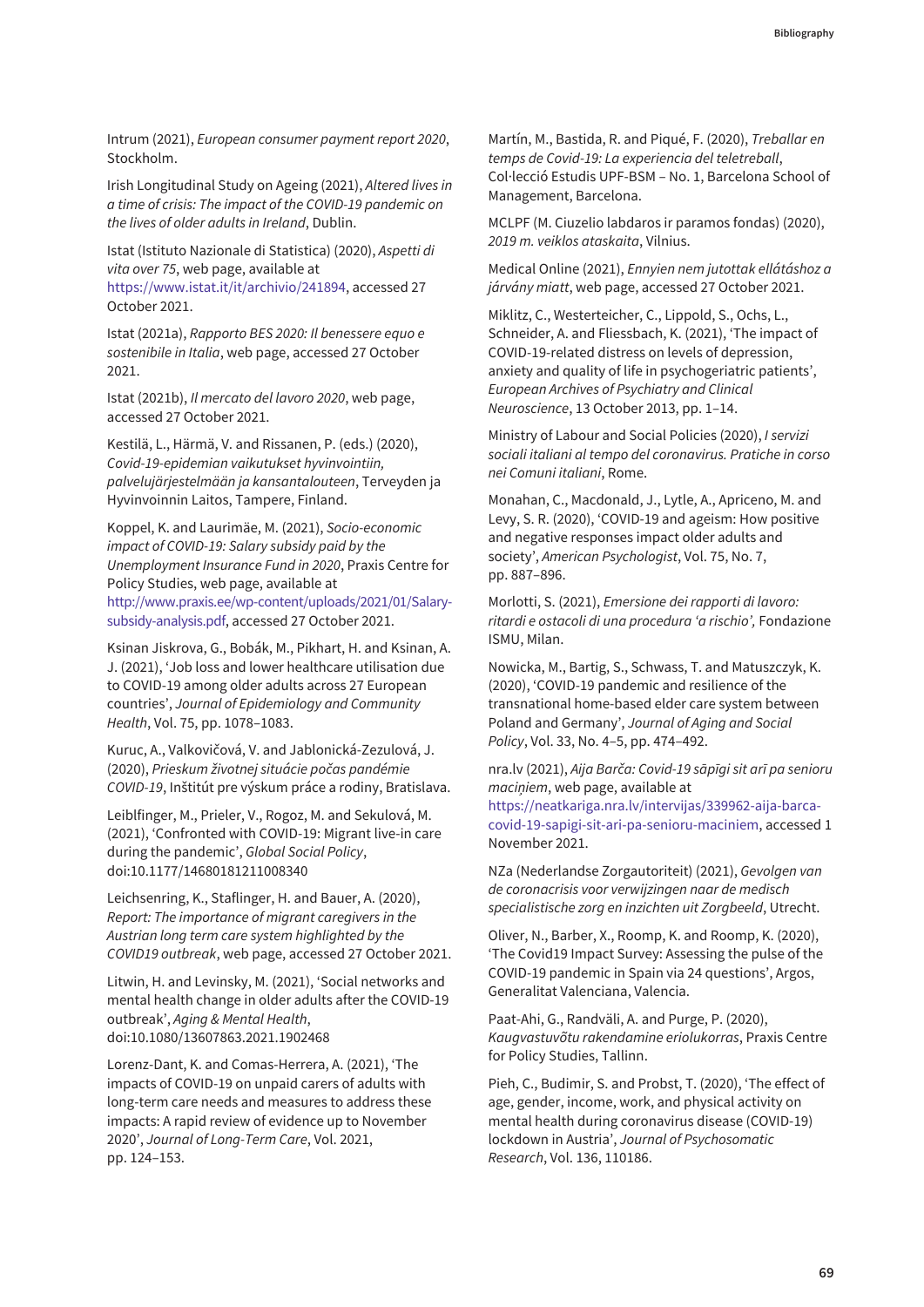Rocard, E., P. Sillitti and Llena-Nozal, A. (2021), 'COVID-19 in long-term care: Impact, policy responses and challenges', *OECD Health Working Papers*, No. 131, OECD Publishing, Paris.

Rodrigues, R., Simmons, C., Schmidt, A. E. and Steiber, N. (2021), 'Care in times of COVID-19: The impact of the pandemic on informal caregiving in Austria', *European Journal of Ageing*, Vol. 18, No. 2, pp. 1–11.

Sandu, V., Zólyomi, E. and Leichsenring, K. (2021), *Addressing loneliness and social isolation among older people in Europe*, Policy brief 2021/7, European Centre for Social Welfare Policy and Research, Vienna.

Santini, Z. I. and Koyanagi, A. (2021), 'Loneliness and its association with depressed mood, anxiety symptoms, and sleep problems in Europe during the COVID-19 pandemic', *Acta Neuropsychiatrica*, Vol. 33, No. 3, pp. 160–163.

Sciensano (2020), *Vijfde covid-19-gezondheidsenquête: Eerste resultaten*, Brussels.

Seemann, A., Becker, U., He, L., Hohnerlein, E. M. and Wilman, N. (2021), 'Protecting livelihoods in the COVID-19 crisis: A comparative analysis of European labour market and social policies', *Global Social Policy*, doi:10.1177/14680181211019281

Senior Italia (2020), *Covid, Senior Italia FederAnziani: Anziani, abbandonati dallo Stato, sostituiscono welfare, un terzo delle loro pensioni a figli e nipoti*, web page, accessed 27 October 2020.

SHARE-ERIC (Survey of Health, Ageing and Retirement in Europe) (2021), *Results of the 1st SHARE Corona Survey Project – SHARE-COVID-19*, available at http://share[project.de/fileadmin/pdf\\_publications/EU\\_Report\\_SHA](http://share-project.de/fileadmin/pdf_publications/EU_Report_SHARE-COVID19_Feb2021_web.pdf) RE-COVID19\_Feb2021\_web.pdf, accessed 27 October 2021.

Smolić, Š., Čipin, I. and Međimurec, P. (2021), 'Access to healthcare for people aged 50+ in Europe during the COVID-19 outbreak', *European Journal of Ageing*, doi:10.1007/s10433-021-00631-9

Socialstyrelsen (2020), *Färre i ordinärt boende har fått insatser från socialtjänsten*, web page, accessed 27 October 2021.

Sowa-Kofta, A., Marcinkowska, I., Ruzik-Sierdzińska, A. and Mackevičiūtė, R. (2021), *Ageing policies – Access to services in different Member States*, Publication for the Committee on Employment and Social Affairs, Policy Department for Economic, Scientific and Quality of Life Policies, European Parliament, Luxembourg.

SPC and EC (Social Protection Committee and the European Commission) (2021a), *The 2021 pension adequacy report: Current and future income adequacy in old age in the EU*, Publications Office of the European Union, Luxembourg.

SPC and EC (2021b), *Long-term care report: Trends, challenges and opportunities in an ageing society*, Publications Office of the European Union, Luxembourg.

Spectra (2020), *'Telemedizin' – Bekanntheit, Nutzung und Akzeptanz in Österreich*, web page, accessed 27 October 2021.

Sporket, M. (2020), *Befragung zur Situation von Bewohner/innen in Pflegeeinrichtungen im Rahmen der Corona-Pandemie*, FH Münster University of Applied Sciences, Münster, Germany.

Steinmetz, S., Stolte, E., van der Roest, H., de Vries, D. H. and van Tilburg, T. G. (2020), *Het leven van ouderen in juni 2020, direct na de 'lockdown' van maart-mei*, Faculty of Social and Behavioural Sciences, University of Amsterdam, Amsterdam.

Stolte, E., Steinmetz, S., van der Roest, H., de Vries, D. and van Tilburg, T. (2020), *De sociale situatie van zelfstandig wonende ouderen in mei 2020, tijdens het hoogtepunt van de coronacrisis*, University of Amsterdam, Amsterdam.

Strang, P., Bergström, J., Martinsson, L. and Lundström, S. (2020), 'Dying from COVID-19: Loneliness, end-of-life discussions, and support for patients and their families in nursing homes and hospitals. A national register study', *Journal of Pain and Symptom Management*, Vol. 60, No. 4, pp. e2–e13.

The Alliance of Age Sector NGOs (2021), *Telling it like it is: What older people told us about their experience of Covid-19, and what Ireland should do about it*, available [at https://ageandopportunity.ie/telling-it-like-it-is](https://ageandopportunity.ie/telling-it-like-it-is-alliance/)alliance/, accessed 15 November 2021.

The Irish Times (2020), 'Donegal couple frustrated at lack of support to meet cost of cocooning', 13 October.

Tribunal de Contas (2020), *COVID-19 – Impacto na atividade e no acesso ao SNS*, Administração Central do Sistema de Saúde, Lisbon.

United Nations (2020), *Policy brief: The impact of COVID-19 on older persons*, United Nations, [https://unsdg.un.org/sites/default/files/2020-05/Policy-](https://unsdg.un.org/sites/default/files/2020-05/Policy-Brief-The-Impact-of-COVID-19-on-Older-Persons.pdf)Brief-The-Impact-of-COVID-19-on-Older-Persons.pdf

University of Oxford (2021), *COVID-19 Government Response Tracker*, information cited in this report [available at https://ourworldindata.org/grapher/covid](https://ourworldindata.org/grapher/covid-stringency-index?time=2020-05-07)stringency-index?time=2020-05-07, accessed 14 December 2021.

Vilnius University (2020), *COVID-19 pandemijos įtaka žmogaus ir visuomenės sveikatai bei sveikatos apsaugos sistemos funkcionavimui: kraujotakos sistemos ligų atvejo analizė (COVID-COR-LT studija) – Išvados ir rekomendacijos*, available at https://lcs.lt/wp[content/uploads/2021/01/COVID-COR-LT-is%CC%8Cvad](https://lcs.lt/wp-content/uploads/2021/01/COVID-COR-LT-is%CC%8Cvados-ir-rekomendacijos.pdf) os-ir-rekomendacijos.pdf, accessed 27 October 2021.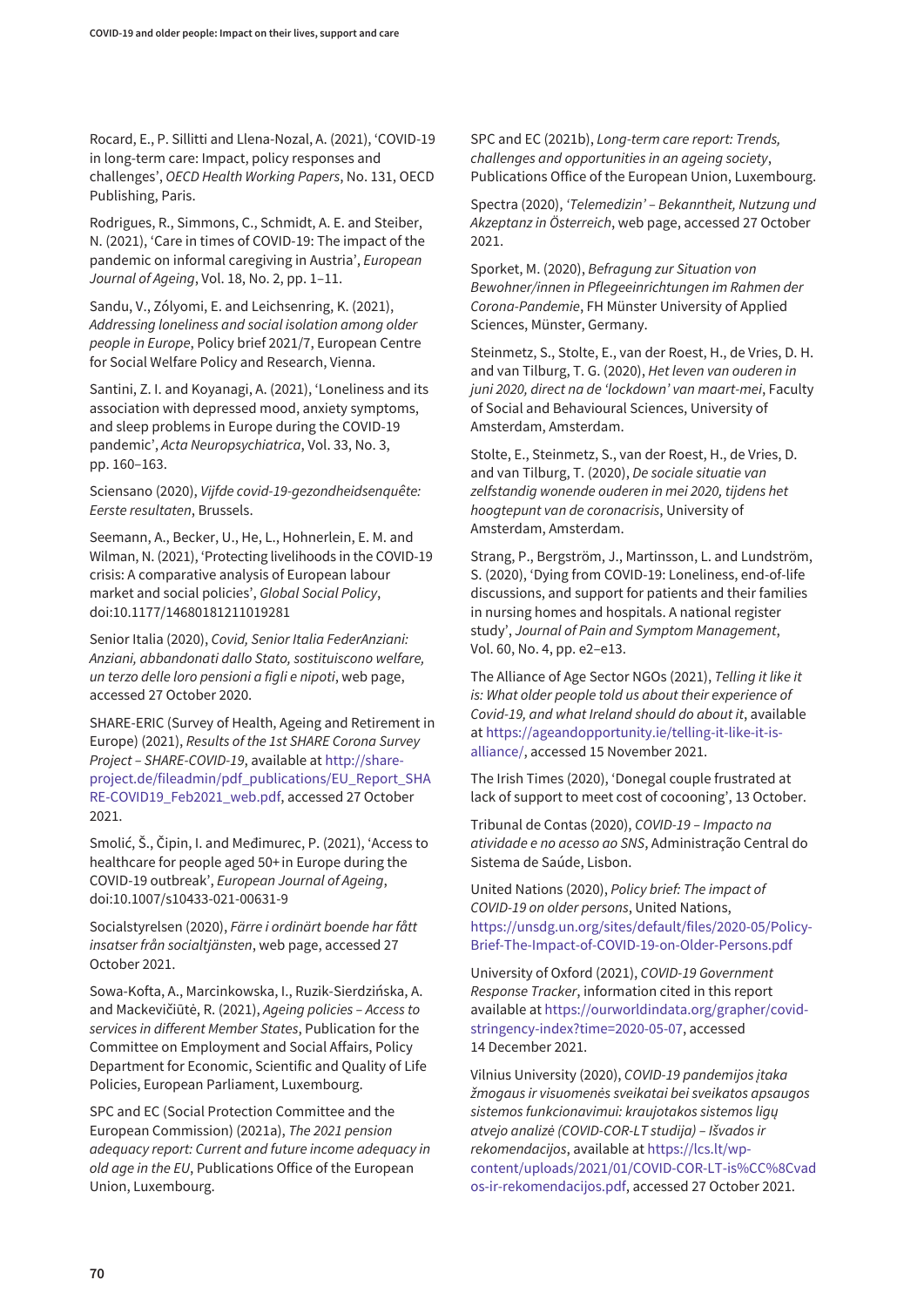Voľanská, Ľ., Hlinčíková, M. and Lutherová, S. G. (2020), *Keď sa zmenil svet III. Komunikácia medzi generáciami počas epidémie koronavírusu*, web page, accessed 27 October 2021.

Wang, H., Verdery, A., Margolis, R. and Smith-Greenaway, E. (2021), 'Bereavement from COVID-19, gender, and reports of depression among older adults in Europe', *Journals of Gerontology: Series B, Psychological Sciences and Social Sciences*, doi:10.1093/geronb/gbab132

Weil, A., Drouin, J., Desplas, D., Cuenot, F., Dray-Spira, R. and Zureik, M. (2020), *Usage des médicaments de ville en France durant l'épidémie de la Covid-19 – point de situation jusqu'au 22 novembre 2020*, EPI-PHARE Groupement d'intérêt scientifique (GIS) ANSM-CNAM, Paris.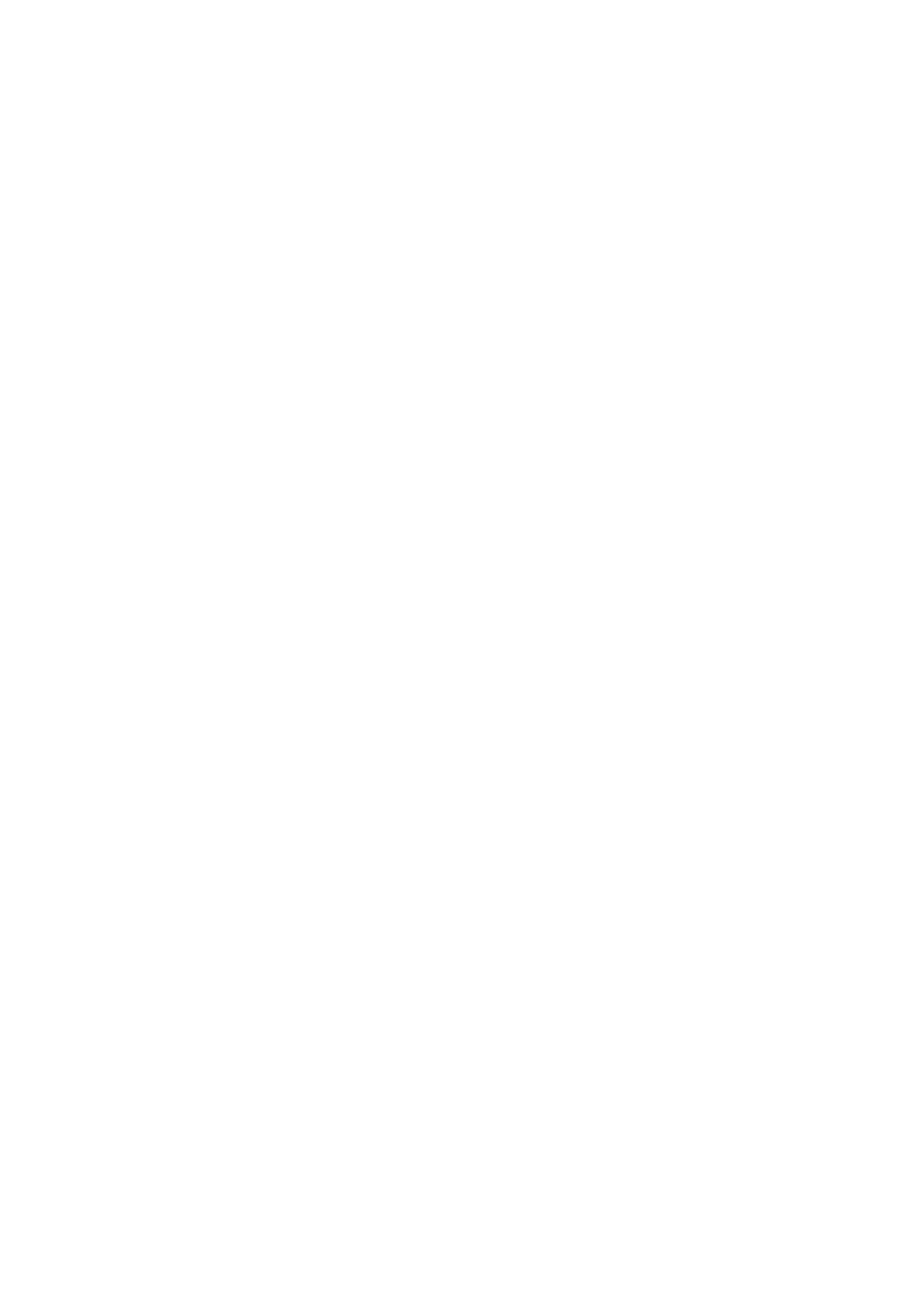# **Annexes**

# Annex 1: National COVID-19 surveys consulted

| Code            | Survey (title/topic)                                                                                                                                                                        | <b>Sample size</b>               | <b>Population</b><br>(ages, etc)    | <b>Period</b>                                 | Mode             | Organisation                                                      |
|-----------------|---------------------------------------------------------------------------------------------------------------------------------------------------------------------------------------------|----------------------------------|-------------------------------------|-----------------------------------------------|------------------|-------------------------------------------------------------------|
| AT1             | Austrian Corona Panel Project                                                                                                                                                               | Approx. 1,500 per<br>round       | $14+$                               | Round 1: March<br>2020; latest: March<br>2021 | Web              | University of Vienna                                              |
| AT <sub>2</sub> | COVID-19 prevalence studies<br>(Prävalenzstudien)                                                                                                                                           | 1,500 (May),<br>2,700 (November) | $16+$                               | May and November                              | Web and<br>phone | Statistics Austria                                                |
| AT <sub>3</sub> | AKCOVID survey                                                                                                                                                                              | 2,000                            | $20 - 64$                           | June 2020,<br>January 2021                    | Web and<br>phone | Chamber of Labour                                                 |
| AT4             | Effects of the COVID-19 pandemic<br>on long-term care (Covid-19 Care:<br>Auswirkungen der Corona-<br>Pandemie in der Langzeitpflege)                                                        | 259                              | Residents of<br>16 nursing<br>homes | August-September                              | F <sub>2</sub> F | SeneCura and Karl<br>Landsteiner University<br>of Health Sciences |
| AT5             | COVID-19 and social distancing in<br>old age (Covid-19 und Social<br>Distancing im Alter)                                                                                                   | 521                              | 60+, Lower<br>Austria               | April-May                                     | Phone            | Karl Landsteiner<br>University of Health<br><b>Sciences</b>       |
| BE1             | COVID-19 health-survey<br>(COVID-19 Gezondheidsenquête/<br>Enquête de santé COVID-19)                                                                                                       | 20,000-40,000 per<br>round       | $18+$                               | Round 1: April 2020;<br>round 7: June 2021    | Web              | Sciensano                                                         |
| BE <sub>2</sub> | Psychological distress in the<br>general population during the<br>COVID-19 health crisis (Covid-<br>Psychisch leed in de algemene<br>bevolking tijdens de<br>qezondheidscrisis COVID-19)    | 6,337 (four<br>rounds)           | $15+$                               | March-November                                | Web              | <b>UCLouvain and</b><br>University of Antwerp                     |
| BE3             | The impact of the COVID-19<br>pandemic on wellbeing and<br>cognitive functioning of older<br>adults                                                                                         | 640                              | $65+$                               | 19 May-22 June                                | Web              | KU Leuven and Ghent<br>University                                 |
| BE4             | Elderly care during the COVID-19<br>pandemic (Ouderenzorg in tijden<br>van Corona)                                                                                                          | 8,000                            | $65 - 89$                           | 28 September-20<br>October                    | Web and<br>paper | Socialistische<br>Mutualiteiten                                   |
| BG1             | A year after the COVID-19 pandemic<br>- How has our life changed?<br>(Година след началото на<br>ковид пандемията - как се<br>промени животът ни?)                                          | 1,007                            | $18+$                               | 8-15 February 2021                            | F <sub>2</sub> F | Alpha Research                                                    |
| BG <sub>2</sub> | Impact of the coronavirus crisis<br>on Bulgarian citizens and<br>businesses: Part I (Отражение<br>на кризата с коронавируса<br>върху българските граждани и<br>стопанските субекти. Част і) | 1,000                            | $18+$                               | 13-23 April                                   | Phone            | Alpha Research, Head<br>Office                                    |
| BG3             | Attitudes of Bulgarians with<br>respect to the spread of COVID-19<br>(Нагласи на българите<br>спрямо разпространението<br>на COVID-19)                                                      | 1,001                            | $18+$                               | 2-19 November                                 | F <sub>2</sub> F | <b>Trend Agency</b>                                               |
| BG4             | Public attitudes towards issues<br>related to COVID-19<br>(Обществени нагласи по<br>въпроси, свързани с<br>КОВИД-19)                                                                        | 1,000                            | $18+$                               | November and<br>December                      | F <sub>2</sub> F | <b>Bulgarian National</b><br>Assembly                             |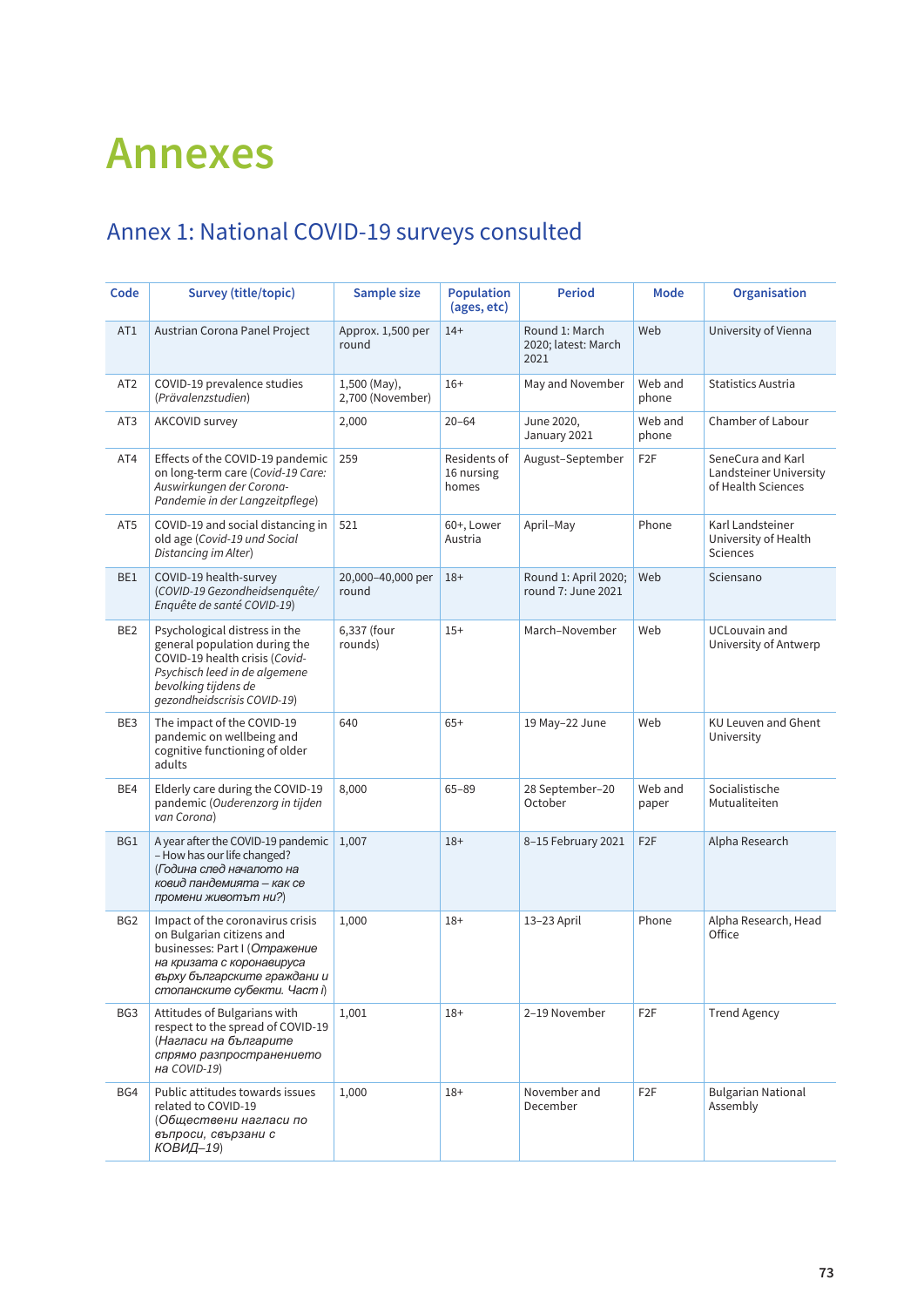| Code            | Survey (title/topic)                                                                                                                                                                                                                                                                       | Sample size                   | <b>Population</b><br>(ages, etc)                                                                         | <b>Period</b>                                                                       | Mode                               | Organisation                                              |
|-----------------|--------------------------------------------------------------------------------------------------------------------------------------------------------------------------------------------------------------------------------------------------------------------------------------------|-------------------------------|----------------------------------------------------------------------------------------------------------|-------------------------------------------------------------------------------------|------------------------------------|-----------------------------------------------------------|
| CY1             | COVID-19 IMPACT survey                                                                                                                                                                                                                                                                     | Round 1: 957;<br>round 2: 134 | $18+$                                                                                                    | Round 1: late<br>March-May; round<br>2: late December<br>2020-late February<br>2021 | Web                                | University of Cyprus                                      |
| CZ1             | Our society (Naše společnost)                                                                                                                                                                                                                                                              | $950 - 1,100$                 | $15+$                                                                                                    | May-February<br>2021                                                                | F <sub>2</sub> F, phone<br>and web | Institute of Sociology                                    |
| CZ <sub>2</sub> | Research on COVID-19 (Výzkum o<br>$COVID-19$                                                                                                                                                                                                                                               | 774-3,725                     | $18+$                                                                                                    | February 2020-<br>February 2021                                                     | Web                                | SC&C market research                                      |
| CZ3             | SHARE COVID-19 survey                                                                                                                                                                                                                                                                      | 2,782                         | $50+$                                                                                                    | June-August;<br>October-<br>December                                                | Phone                              | Centre for Economic<br>Research and Graduate<br>Education |
| CZ4             | Life during a pandemic (Život<br>během pandemie)                                                                                                                                                                                                                                           | 2,200-2,600                   | $18+$                                                                                                    | March onwards                                                                       | Web                                | PAQ Research                                              |
| DE1             | The COVID-19 pandemic seen<br>from the perspective of old and<br>the oldest old people (Die<br>Corona-Pandemie aus der Sicht<br>alter und hochaltriger Menschen)                                                                                                                           | 500                           | $75 - 100$                                                                                               | Late September-<br>early October                                                    | Phone                              | University of Mainz                                       |
| DE <sub>2</sub> | COVID-19 and ageing (Corona und<br>Alter)                                                                                                                                                                                                                                                  | 10,000                        | $18 - 94$                                                                                                | April-December                                                                      | Web                                | University of Erlangen-<br>Nuremberg                      |
| DK1             | PAM COVID-19: Hidden voices<br>during the COVID-19 pandemic -<br>Health-related self-care in high-<br>risk groups during the COVID-19<br>crisis (PAM COVID-19: Skærmede<br>stemmer I en coronatid -<br>helbredsrelateret egenomsorg<br>blandt særlige risikogrupper<br>under coronakrisen) | 1,302                         | Citizens in<br>Jutland<br>receiving or<br>who had<br>recently<br>stopped<br>receiving<br>health services | May-June/July                                                                       | Web and<br>paper                   | Defactum                                                  |
| DK <sub>2</sub> | Copenhagen COVID-19-related<br>mental health survey<br>(Copenhagen Corona-related<br>Mental Health (CCMH)<br>spørgeskema)                                                                                                                                                                  | 3,137                         | $18 - 85$                                                                                                | March onwards                                                                       | Web                                | University of<br>Copenhagen                               |
| DK <sub>3</sub> | Physical activity in crisis: The<br>impact of COVID-19 on Danes'<br>physical activity behaviour                                                                                                                                                                                            | 1,802                         | $15+$                                                                                                    | April                                                                               | Web                                | University of Southern<br>Denmark                         |
| DK4             | Shared senior accommodation<br>during the COVID-19 crisis<br>(Seniorbofællesskaber under<br>coronakrisen)                                                                                                                                                                                  | 123                           | Residents in<br>shared senior<br>accommodation                                                           | May-June                                                                            | Web and<br>paper                   | Realdania                                                 |
| DK <sub>5</sub> | HOPE - How democracies cope<br>with COVID-19: A data-driven<br>approach                                                                                                                                                                                                                    | >1,000                        | $18+$                                                                                                    | March onwards                                                                       | Web                                | Aarhus University                                         |
| EE1             | COVID-19 thematic survey<br>(COVID-19 temaatiline küsitlus)                                                                                                                                                                                                                                | 1,003                         | $15+$                                                                                                    | (Bi) weekly during<br>the pandemic                                                  | Web and<br>phone                   | Ministry of Social<br>Affairs                             |
| EE2             | Mental health and well-being of<br>the Estonian population during<br>the emergency situation and the<br>COVID-19 pandemic (Eesti elanike<br>vaimne tervis ja heaolu<br>eriolukorra ja COVID-19<br>pandeemia ajal)                                                                          | 1,252                         | $18+$                                                                                                    | April-November                                                                      | Web                                | <b>Tallinn University</b>                                 |
| EE3             | Coping with stress in an<br>emergency situation (Stressiga<br>toimetulek eriolukorras)                                                                                                                                                                                                     | 1,119                         | $18+$                                                                                                    | April-November                                                                      | Web                                | University of Tartu                                       |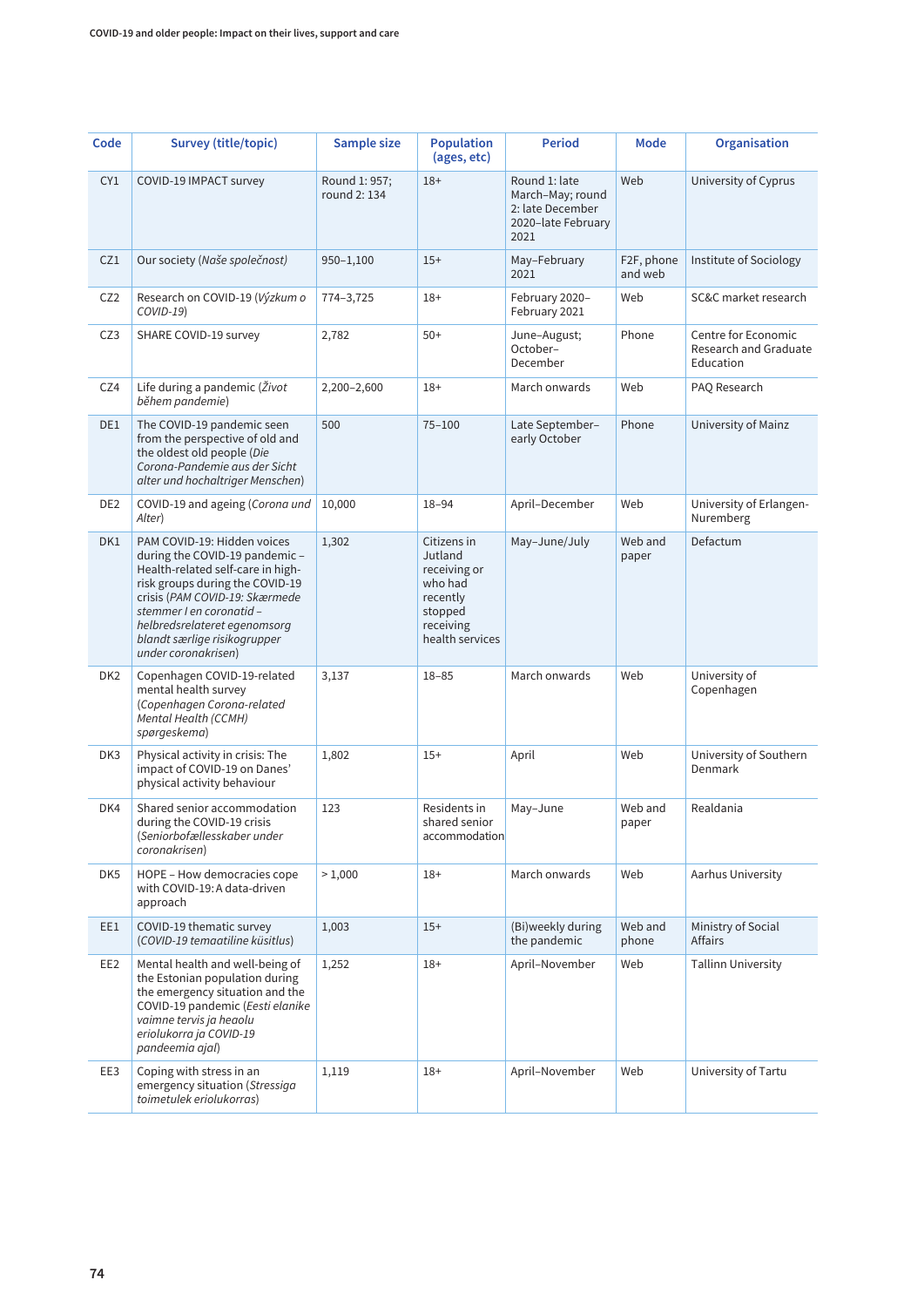| Code            | <b>Survey (title/topic)</b>                                                                                                                                                                                                                                                                                                                                           | Sample size                                       | <b>Population</b><br>(ages, etc)                                                          | <b>Period</b>                                         | Mode             | Organisation                                                                                               |
|-----------------|-----------------------------------------------------------------------------------------------------------------------------------------------------------------------------------------------------------------------------------------------------------------------------------------------------------------------------------------------------------------------|---------------------------------------------------|-------------------------------------------------------------------------------------------|-------------------------------------------------------|------------------|------------------------------------------------------------------------------------------------------------|
| EL1             | First wave of the COVID-19<br>pandemic in Greece: The role of<br>demographic, social and<br>geographical factors in life<br>satisfaction during lockdown<br>(Πρώτο πανδημικό κύμα του<br>COVID-19 στην Ελλάδα: Ο ρόλος<br>των δημογραφικών, κοινωνικών<br>και γεωγραφικών παραγόντων<br>στην ικανοποίηση της ζωής κατά<br>τη διάρκεια της απαγόρευσης<br>κυκλοφορίας) | 4,305                                             | $15 - 70$                                                                                 | March-May                                             | Web              | University of Thessaly                                                                                     |
| EL <sub>2</sub> | Impact of COVID-19 on urban<br>everyday life in Greece -<br>Perceptions, experiences and<br>practices of the active population<br>(Ο αντίκτυπος του COVID-19 στην<br>αστική καθημερινή ζωή στην<br>Ελλάδα. Αντιλήψεις, εμπειρίες<br>και πρακτικές του ενεργού<br>πληθυσμού)                                                                                           | 730                                               | 18+, active<br>population,<br>Greek cities<br>(mainland)                                  | $6-27$ May                                            | F <sub>2</sub> F | Aristotle University of<br>Thessaloniki and<br>Hellenic Open<br>University                                 |
| EL <sub>3</sub> | Social exclusion in the third age<br>(Ο Κοινωνικός Αποκλεισμός στην<br>Τρίτη Ηλικία)                                                                                                                                                                                                                                                                                  | 85                                                | $65 - 80$                                                                                 | March-July                                            | F <sub>2</sub> F | Hellenic Open<br>University                                                                                |
| EL <sub>4</sub> | Intolerance of uncertainty and<br>loneliness in older adults during<br>the COVID-19 pandemic (Mn<br>ανοχή στην αβεβαιότητα και τη<br>μοναξιά σε μεγαλύτερους<br>ενήλικες κατά τη διάρκεια της<br>πανδημίας COVID-19)                                                                                                                                                  | 120                                               | $60+$                                                                                     | 13-15 April                                           | Web              | Frontiersin.org                                                                                            |
| ES1             | Mental and social impact of the<br>pandemic on older people<br>(Impacto psico-social de la<br>pandemia en las personas<br>mayores)                                                                                                                                                                                                                                    | 315 (1 resident in<br>a residential care<br>home) | $60+$                                                                                     | From 1 April                                          | Web              | <b>Autonomous University</b><br>of Madrid and Comillas<br>Pontifical University                            |
| ES <sub>2</sub> | COVID-19 and retirees: Impact on<br>the healthy lifestyle habits of the<br>Spanish population (Covid-19 y<br>Jubillennials: Impacto en los<br>hábitos de vida saludable de la<br>población española)                                                                                                                                                                  | 3,400                                             | $35 - 75$                                                                                 | 8-13 May (also in<br>2019)                            | Web              | University of Granada<br>and Vivaz Seguros de<br>Salud                                                     |
| ES <sub>3</sub> | Older people facing quarantine<br>because of COVID-19 (Personas<br>mayores ante el confinamiento<br>por COVID-19)                                                                                                                                                                                                                                                     | 1,815                                             | 65+, Madrid                                                                               | 9-22 September                                        | Web              | General Directorate of<br>Older People of the<br>City Council of Madrid                                    |
| ES4             | Working during the COVID-19<br>pandemic: Experiences of<br>teleworking (Treballar en temps<br>de COVID-19: l'impacte del<br>teletreball)                                                                                                                                                                                                                              | 810                                               | <b>Teleworkers</b>                                                                        | 17-21 April                                           | Web              | UPF - Barcelona<br>School of Management                                                                    |
| ES <sub>5</sub> | Working conditions, insecurity<br>and health in the context of<br>COVID-19 (Condiciones de trabajo,<br>inseguridad y salud en el contexto<br>del Covid-19)                                                                                                                                                                                                            | 20,328                                            | Worker<br>population<br>in Spain of<br>any age                                            | $4-10$ May                                            | Web              | Autonomous University<br>of Barcelona, and<br>Trade Union Institute<br>for Work, Environment<br>and Health |
| ES <sub>6</sub> | Impact of COVID-19 in the<br>Valencia region and Spain<br>(Impacto del CoVID-19 en la<br>Comunitat Valenciana y España)                                                                                                                                                                                                                                               | 127,467                                           | 18+ living in<br>Spain (but<br>over-<br>representation<br>of those living<br>in Valencia) | 29-30 March (first<br>of 18 rounds until<br>December) | Web              | Data Science for<br>COVID-19 Taskforce,<br>Valencian government                                            |
| ES7             | Subjective psychological impacts<br>of the COVID-19 lockdown on<br>older people, risk profiles and<br>coping strategies (Impactos<br>psicológicos percibidos en las<br>personas mayores, perfiles de<br>riesgo y estrategias de<br>afrontamiento)                                                                                                                     | 2,010                                             | $65+,$<br>Barcelona                                                                       | 21 April-10 June                                      | Web              | Autonomous University<br>of Barcelona                                                                      |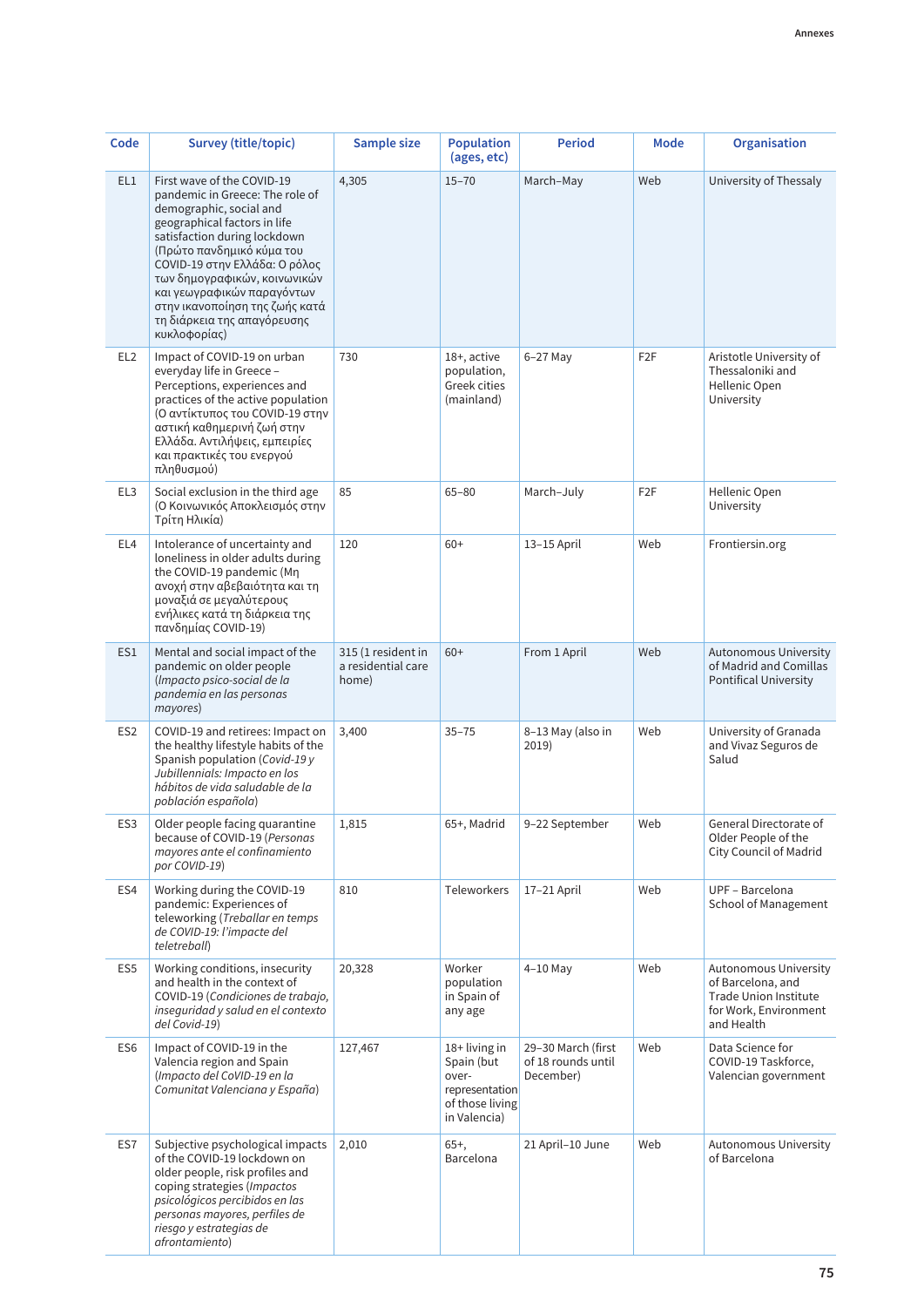| Code            | Survey (title/topic)                                                                                                                                                                                                                                            | Sample size | <b>Population</b><br>(ages, etc)                                         | <b>Period</b>                       | Mode             | <b>Organisation</b>                         |
|-----------------|-----------------------------------------------------------------------------------------------------------------------------------------------------------------------------------------------------------------------------------------------------------------|-------------|--------------------------------------------------------------------------|-------------------------------------|------------------|---------------------------------------------|
| FR1             | Coronavirus and lockdown<br>longitudinal survey (Coronavirus<br>et confinement enquete<br>longitudinale)                                                                                                                                                        | 2,003       | $18+$                                                                    | 30 April-4 May                      | Web              | French Institute for<br>Demographic Studies |
| FR <sub>2</sub> | Attitudes and behaviours of older<br>people towards the COVID-19<br>crisis: A prospective general<br>population survey (Attitudes et<br>comportements des personnes<br>âgées face a'la crise du COVID-19:<br>une enquête prospective en<br>population générale) | 677         | $65+$ in<br><b>Bordeaux</b>                                              | April                               | Phone            | <b>Bordeaux University</b>                  |
| FR <sub>3</sub> | 10 years of observations of<br>relational isolation: A growing<br>phenomenon (10 ans<br>d'observation de l'isolement<br>relationnel: un phénomène en<br>forte progression)                                                                                      | 3,000       | $15+$                                                                    | 20 April-4 May                      | Web              | Fondation de France                         |
| FR4             | COVID-PREV                                                                                                                                                                                                                                                      | 2,000       | $18+$                                                                    | 15-17 March<br>onwards              | Web              | Santé publique France                       |
| FR <sub>5</sub> | Isolation of elderly people:<br>Impacts of the health crisis<br>(Isolement des personnes âgées:<br>les impacts de la crise sanitaire)                                                                                                                           | 100         | $60+$                                                                    | October-December                    | Phone            | Les Petits Frères des<br>Pauvres            |
| F11             | Well-being during the COVID-19<br>pandemic - Survey of clients of<br>elderly care services (Hyvinvointi<br>korona-aikana - kysely<br>vanhuspalvelujen asiakkaille<br>(VANKO))                                                                                   | 7,440       | Home care<br>units and<br>residential<br>care homes                      | 3 December 2020-<br>13 January 2021 | Web              | Finnish Institute for<br>Welfare and Health |
| FI <sub>2</sub> | Pension Barometer 2020<br>(Eläkebarometri 2020)                                                                                                                                                                                                                 | 1,005       | $18 - 79$                                                                | $4-15$ May                          | Phone            | Finnish Centre for<br>Pensions              |
| FI3             | The livelihoods and economic<br>well-being of pensioners in 2020<br>(Eläkkeensaajien toimeentulo ja<br>taloudellinen hyvinvointi vuonna<br>2020)                                                                                                                | 3,700       | $55 - 85$                                                                | September                           | Web and<br>paper | Finnish Centre for<br>Pensions              |
| FI4             | Clients' autonomy and restrictive<br>measures in residential care units<br>for the elderly during COVID-19<br>(Asiakkaiden<br>itsemääräämisoikeus ja<br>rajoitustoimenpiteet<br>vanhustenhuollon yksiköissä<br>Covid-19-pandemian aikana)                       | 1,082       | Elderly care<br>units                                                    | November-<br>December               | Web              | Valvira                                     |
| FI <sub>5</sub> | Serological population study of<br>the coronavirus pandemic -<br>Population survey (Serologinen<br>väestötutkimus -<br>väestötutkimuksen kysely)                                                                                                                | 3,489       | $18 - 69$                                                                | April onwards                       | Web              | Finnish Institute for<br>Health and Welfare |
| FI <sub>6</sub> | The state of elderly care services<br>(Vanhuspalveluiden tila)                                                                                                                                                                                                  | 165         | Authorities<br>for elderly<br>care<br>services,<br>elderly care<br>units | June onwards                        | Web              | Finnish Institute for<br>Health and Welfare |
| FI7             | FinSote survey (FinSote-tutkimus)                                                                                                                                                                                                                               | 16,600      | $20+$                                                                    | September 2020-<br>February 2021    | Paper and<br>web | Finnish Institute for<br>Health and Welfare |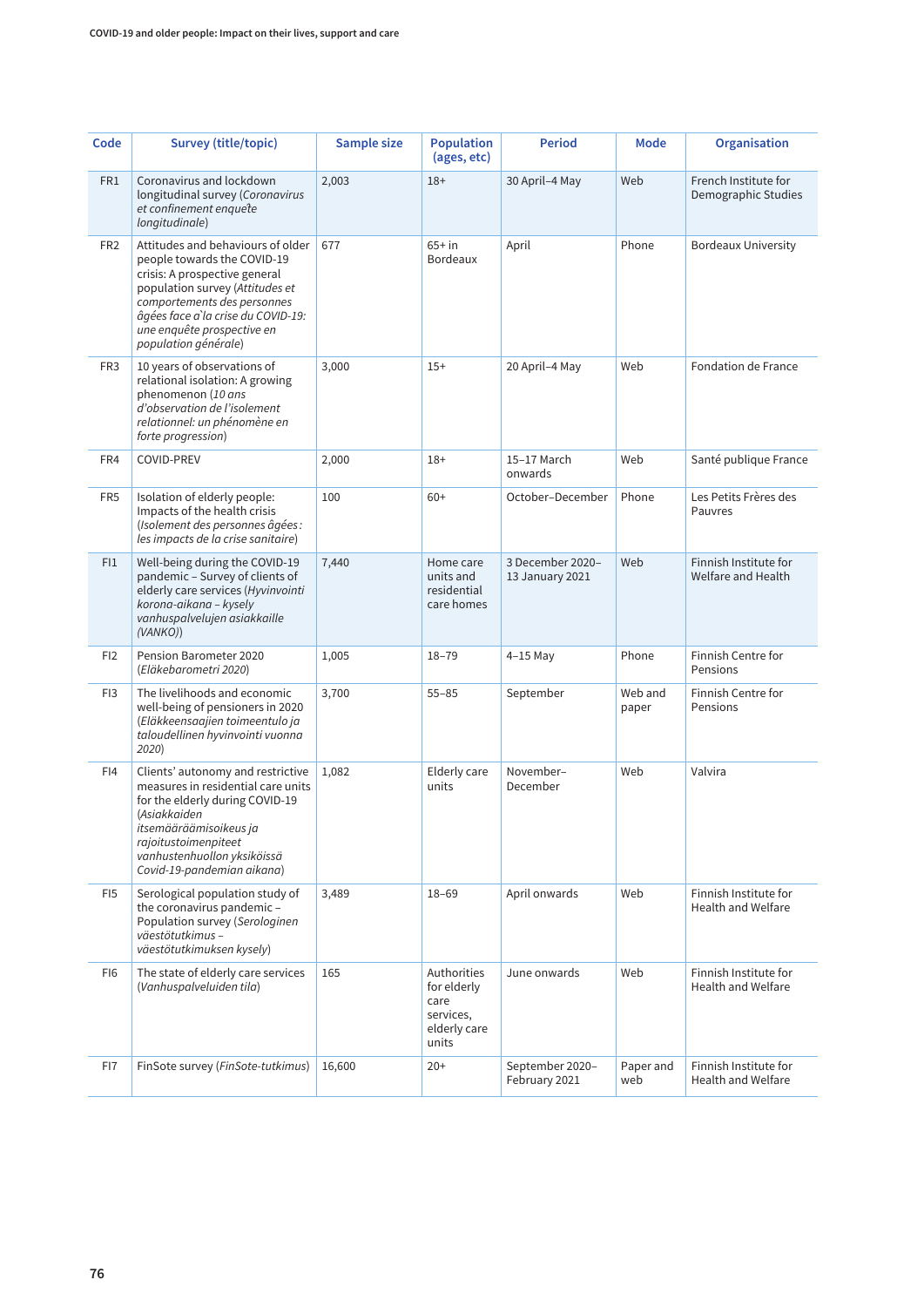| Code            | Survey (title/topic)                                                                                                                                                                                                         | Sample size                                                            | <b>Population</b><br>(ages, etc)                    | <b>Period</b>                 | Mode                                | Organisation                                                                  |
|-----------------|------------------------------------------------------------------------------------------------------------------------------------------------------------------------------------------------------------------------------|------------------------------------------------------------------------|-----------------------------------------------------|-------------------------------|-------------------------------------|-------------------------------------------------------------------------------|
| HR1             | Quality of life of older people<br>during lockdown (Kvaliteti života<br>osoba starije životne dobi u<br>vrijeme lockdowna)                                                                                                   | 215 (30 in<br>residential care)                                        | 65+, Rijeka                                         | 5 March-4 May                 | Web and<br>paper                    | University of Rijeka                                                          |
| HR <sub>2</sub> | Pensioners' experiences during<br>the COVID-19 pandemic in<br>Croatia (Umirovljeničkog iskustva<br>za vrijeme pandemije COVID-19 u<br>Hrvatskoj)                                                                             | 116                                                                    | Pensioners                                          | May                           | Web                                 | University of Zagreb                                                          |
| HU1             | The social impact of the<br>coronavirus pandemic (A<br>koronavírus-járvány társadalmi<br>hatásai)                                                                                                                            | Four rounds: 878<br>(1), 1,000(2), 998<br>(3), 6,400 (4)               | $18+$                                               | April-May                     | Phone<br>$(1, 2, 3)$ ,<br>web $(4)$ | TÁRKI (1), Medián (2),<br>Publicus (3) and Závecz<br>Research (4)             |
| HU <sub>2</sub> | Changes in the living and working<br>conditions of the Hungarian<br>population (Változások a magyar<br>lakosság élet-és<br>munkakörülményeiben)                                                                              | 1,200                                                                  | $18 - 69$                                           | May                           | F <sub>2</sub> F                    | University of Pécs,<br>Faculty of Health<br><b>Sciences</b>                   |
| HU <sub>3</sub> | Economic and social impacts of<br>the coronavirus pandemic in<br><b>Budapest's District VIII</b><br>(Józsefváros)                                                                                                            | Random sample<br>of 600 people (a),<br>web sample of<br>690 people (b) | Residents of<br>the district                        | July                          | Phone (a),<br>web(b)                | Municipality of<br>Józsefváros (Budapest<br>district)                         |
| HU4             | Research on the background to<br>care activities among family<br>caregivers of patients with<br>dementia (Véleményfelmérés a<br>demens személyeket otthonukban<br>gondozók körében gondozási<br>tevékenységük hátteréről)    | 500 carers and<br>500 care<br>recipients                               | $65+$ , care<br>recipients                          | January 2020-<br>January 2021 | F <sub>2F</sub>                     | Psyma Hungary Kft<br>(commissioned by the<br>Ministry of Human<br>Capacities) |
| HU <sub>5</sub> | COVID-19 - Functioning of family<br>and child welfare providers<br>during emergencies - Research<br>report (COVID-19 - A család- és<br>gyermekjóléti szolgáltatók<br>működése a veszélyhelyzet alatt -<br>kutatási jelentés) | 711                                                                    | Family and<br>child welfare<br>service<br>providers | September                     | Web                                 | Ministry of Human<br>Resources                                                |
| HU <sub>6</sub> | Survey of the opinions of social<br>sector professionals, 2021<br>(Szociális ágazatban dolgozók<br>véleményének felmérése, 2021)                                                                                             | 1,300                                                                  | Social sector<br>professionals                      | January 2021                  | Web                                 | Ecopolis Foundation                                                           |
| IE1             | <b>Q2 Labour Force Survey</b>                                                                                                                                                                                                | 2,288                                                                  | $15+$                                               | 8-23 April                    | Phone                               | <b>Central Statistics Office</b><br>(CSO)                                     |
| IE <sub>2</sub> | Altered lives in a time of crisis:<br>The impact of the COVID-19<br>pandemic on the lives of older<br>adults in Ireland - Findings from<br>the Irish Longitudinal Study on<br>Ageing                                         | 3,677                                                                  | $50+$                                               | July-November                 | Paper                               | Irish Longitudinal<br>Study on Ageing<br>(TILDA)                              |
| IE <sub>3</sub> | The older population of Ireland<br>on the eve of the COVID-19<br>pandemic                                                                                                                                                    | 5,016                                                                  | $58+$                                               | January-December<br>2018      | F <sub>2F</sub>                     | Irish Longitudinal<br>Study on Ageing<br>(TILDA)                              |
| IE4             | Social impact of COVID-19 survey                                                                                                                                                                                             | 1,362                                                                  | $18+$                                               | April                         | Email                               | <b>Central Statistics Office</b><br>(CSO)                                     |
| IE <sub>5</sub> | Caring and coping with dementia<br>during COVID-19, July 2020                                                                                                                                                                | 126 carers and 15<br>people with<br>dementia                           | $\equiv$                                            | June                          | Web and<br>phone                    | Alzheimer Society of<br>Ireland                                               |
| IE6             | Financial strain due to COVID-19                                                                                                                                                                                             | 1,026                                                                  | $18+$                                               | 22-28 January 2021            | Web                                 | Society of St Vincent de<br>Paul                                              |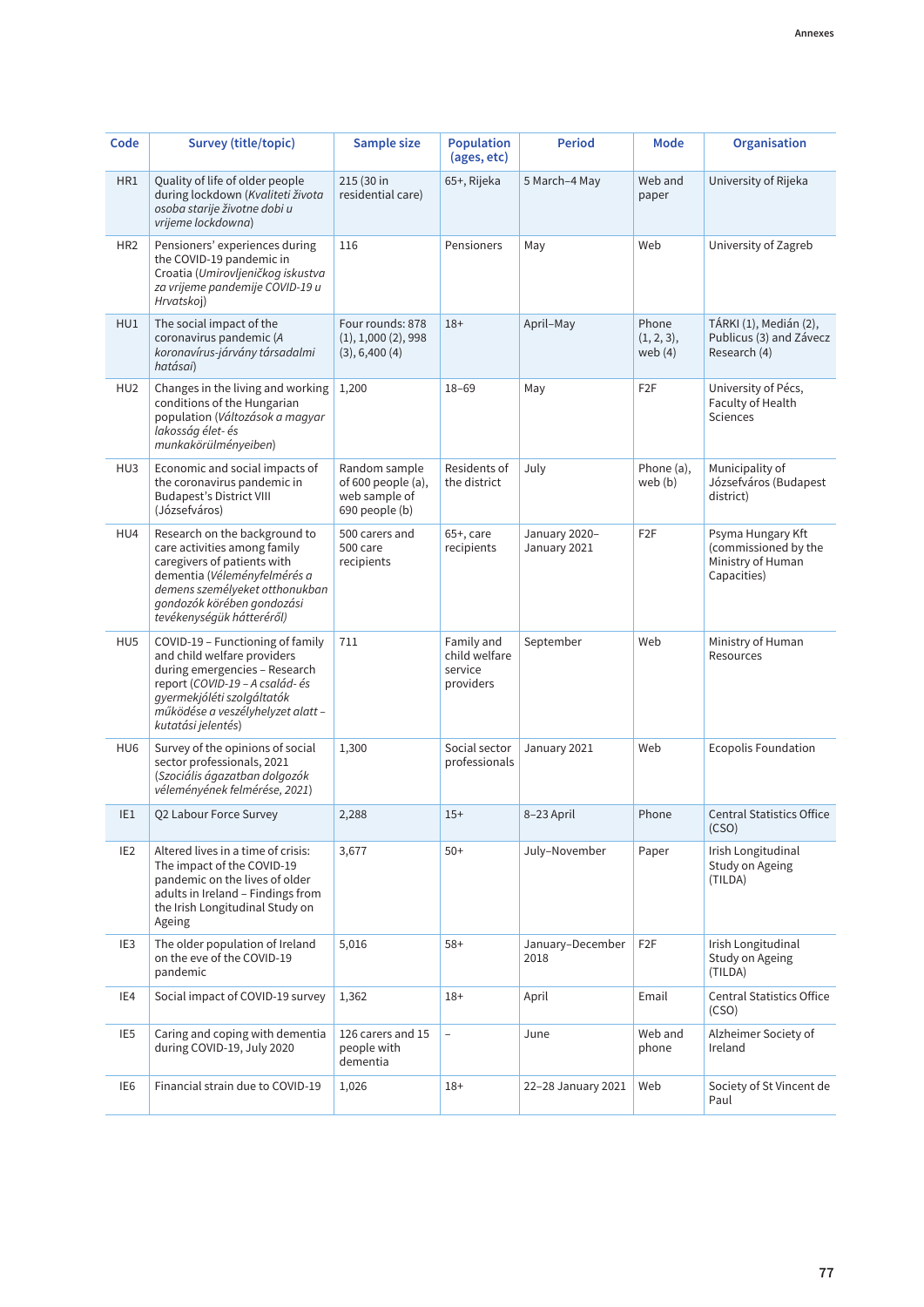| Code            | Survey (title/topic)                                                                                                                                                                                                   | Sample size                                                     | <b>Population</b><br>(ages, etc)                          | <b>Period</b>                                                              | Mode             | Organisation                                                                           |
|-----------------|------------------------------------------------------------------------------------------------------------------------------------------------------------------------------------------------------------------------|-----------------------------------------------------------------|-----------------------------------------------------------|----------------------------------------------------------------------------|------------------|----------------------------------------------------------------------------------------|
| IT1             | STEPS and Silver STEPS - COVID<br>module (PASSI and PASSI<br>d'Argento - Modulo Covid)                                                                                                                                 | 4,901                                                           | $18+$                                                     | Late July-23<br>November                                                   | Phone            | <b>Italian National</b><br>Institute of Health (ISS)                                   |
| IT <sub>2</sub> | Daily diary and activities during<br>the COVID-19 pandemic (Diario<br>della giornata e attività ai tempi<br>del coronavirus)                                                                                           | 3,000                                                           | $18+$                                                     | 5-21 April 2020 and<br>12 December 2020-<br>15 January 2021                | Phone            | Istat                                                                                  |
| IT <sub>3</sub> | National survey on COVID-19<br>infection in residential and<br>nursing homes (Survey nazionale<br>sul contagio Covid-19 nelle<br>strutture residenziali e<br>sociosanitarie)                                           | 1,356 residential<br>and nursing<br>homes (97,251<br>residents) | $18+$                                                     | 25 March-27 April                                                          | Email            | <b>ISS</b>                                                                             |
| IT4             | Elderly people and relationship<br>networks during the pandemic<br>(Anziani e reti di relazioni durante<br>la pandemia)                                                                                                | 68                                                              | $65+$                                                     | $1-2$ May                                                                  | Phone            | University of Milan-<br><b>Bicocca</b>                                                 |
| IT <sub>5</sub> | Impact of COVID on families and<br>especially seniors (Impatto del<br>Covid sulle famiglie italiane e in<br>particolare sui senior)                                                                                    | 528                                                             | $65+,$<br>attending<br>Senior Italia<br>social<br>centres | November                                                                   | Phone            | Senior Italia<br>FederAnziani                                                          |
| LT1             | Older people living alone:<br>Living/surviving during the<br>coronavirus pandemic and<br>quarantine (Vieni gyvenantys<br>vyresnio amžiaus žmonės:<br>(iš) gyvenimas koronaviruso<br>epidemijos ir karantino sąlygomis) | 108                                                             | 50+, living<br>alone                                      | 27 May-19 June                                                             | F <sub>2</sub> F | Lithuanian Social<br>Research Centre and<br>Lithuanian Red Cross                       |
| LT <sub>2</sub> | Emotional dynamics during the<br>COVID-19 pandemic (Lietuvos<br>emocinio klimato tyrimai)                                                                                                                              | $\overline{a}$                                                  | $18 - 74$                                                 | 5 waves: 25-30<br>March, 3-8 April,<br>25-30 April, 16-21<br>May, 3-8 June | Phone            | Baltijos tyrimai                                                                       |
| LT <sub>3</sub> | Impact of the COVID-19<br>pandemic (COVID-19 pandemijos<br>aplinkybių poveikis)                                                                                                                                        | 1,139                                                           | Frontline<br>workers                                      | 30 October-20<br>November                                                  | Web              | KOG Institute for<br>Marketing and<br>Communication<br>Sciences, Vilnius<br>University |
| LT4             | Opinion poll on the possibility of<br>finding a job in the event of<br>becoming unemployed<br>(Gyventojų apklausa apie<br>galimybę rasti darbą, jei jo<br>netektu)                                                     | 1,000                                                           | $18+$                                                     | $\overline{a}$                                                             | Phone            | Baltijos tyrimai                                                                       |
| LT5             | Lithuanian Red Cross survey of<br>older people (Lietuvos Raudonojo<br>Kryžiaus vyresnio amžiaus<br>asmenų apklausa)                                                                                                    | 101                                                             | $60+$                                                     | May                                                                        | F <sub>2</sub> F | Lithuanian Red Cross                                                                   |
| LT <sub>6</sub> | Household survey overview<br>(Namų ūkių apklausos apžvalga)                                                                                                                                                            | 1,000                                                           | Households                                                | July-August                                                                | Phone            | Bank of Lithuania                                                                      |
| LU1             | Luxembourg in the face of the<br>coronavirus (Le Luxembourg face<br>au coronavirus)                                                                                                                                    | 986                                                             | $16+$                                                     | 10-11 March                                                                | Web              | <b>TNS Ilres</b>                                                                       |
| LU <sub>2</sub> | Survey on the social and<br>economic impact of COVID-19<br>(Enquête sur l'impact social et<br>économique lié au COVID-19)                                                                                              | 2,031                                                           | $18+$                                                     | 29 April-8 May                                                             | Web              | <b>STATEC</b>                                                                          |
| LU3             | Report for the Ecological<br>Movement (Rapport pour le<br>Mouvement Ecologique)                                                                                                                                        | 1,016                                                           | $16+$                                                     | 15-18 June                                                                 | Web              | <b>TNS Ilres</b>                                                                       |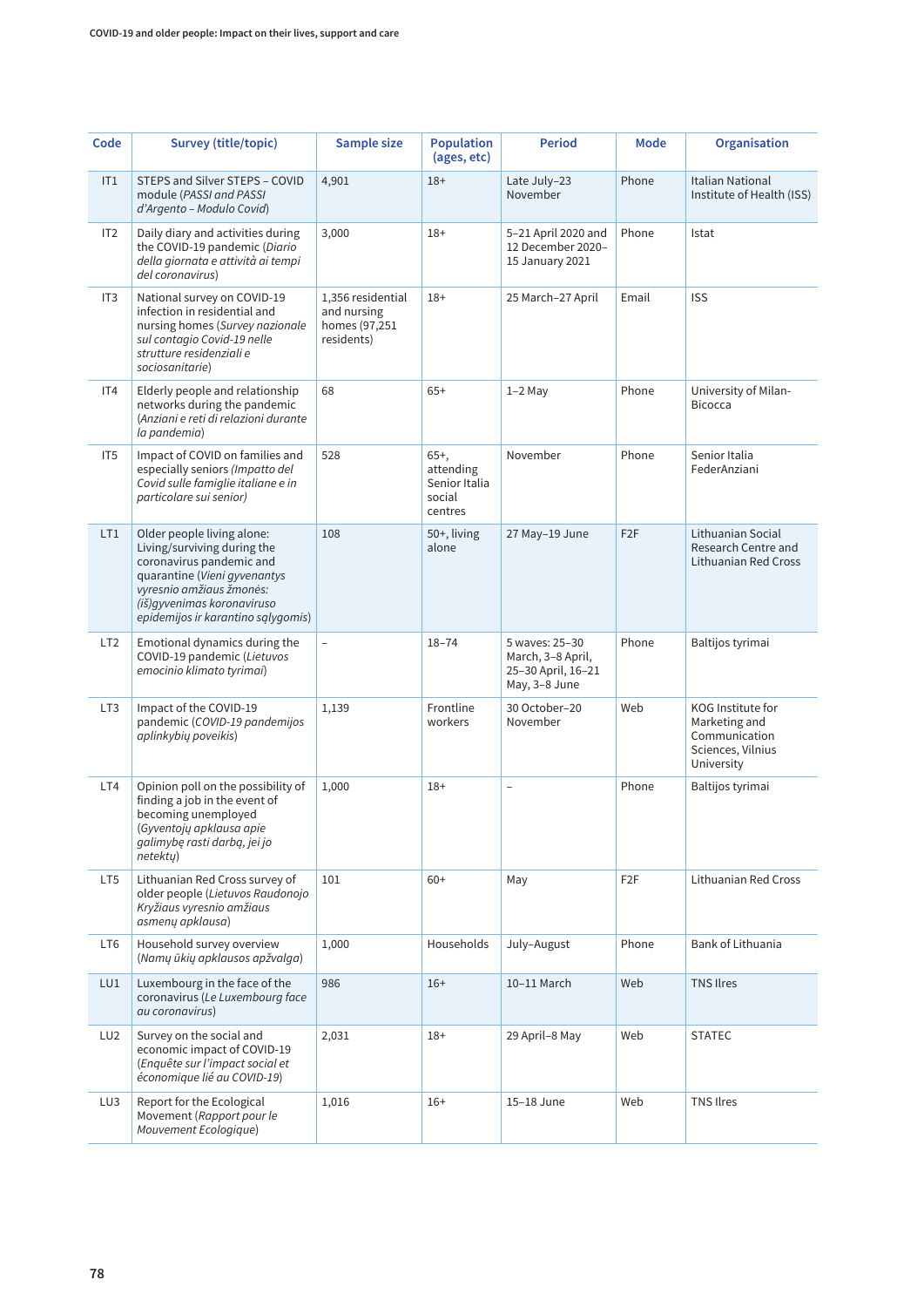| Code            | Survey (title/topic)                                                                                                                                                                                                                                                                                                                                                   | Sample size                                                                                               | <b>Population</b><br>(ages, etc) | <b>Period</b>                                                                                                                            | Mode                          | <b>Organisation</b>                                            |
|-----------------|------------------------------------------------------------------------------------------------------------------------------------------------------------------------------------------------------------------------------------------------------------------------------------------------------------------------------------------------------------------------|-----------------------------------------------------------------------------------------------------------|----------------------------------|------------------------------------------------------------------------------------------------------------------------------------------|-------------------------------|----------------------------------------------------------------|
| LV1             | Impact of COVID-19 on the ageing<br>population in Latvia:<br>Recommendations for mitigating<br>the health and social effects and<br>preparing for potential crises in<br>the future (COVID-19 ietekme uz<br>Latvijas iedzīvotāju grupām<br>vecumā virs 50 gadiem: ieteikumi<br>veselības un sociālo seku<br>mazināšanai un sagatavotībai<br>iespējamām krīzēm nākotnē) | 1,089                                                                                                     | $50+$                            | 1 July-31 August                                                                                                                         | Phone and<br>F <sub>2</sub> F | <b>Riga Stradins</b><br>University                             |
| LV <sub>2</sub> | The reconciliation of work and<br>private life for different<br>sociodemographic groups during<br>the restrictions introduced to<br>reduce the spread of COVID-19<br>(Dažādu sociāli demogrāfisko<br>grupu darba un privātās dzīves<br>saskaņošanas iespējām COVID-19<br>izplatības mazināšanai noteikto<br>ierobežojumu periodā)                                      | 1,006                                                                                                     | Employed                         | 28 September-27<br>October                                                                                                               | Web                           | Riga Stradins<br>University                                    |
| LV <sub>3</sub> | COVID-19 impact: Employees<br>working remotely (COVID-19<br>ietekme: attālināti nodarbināto<br>darbinieku skaits)                                                                                                                                                                                                                                                      | Part of EU-LFS                                                                                            | $\overline{\phantom{0}}$         | $\overline{a}$                                                                                                                           | $\overline{\phantom{0}}$      | Central Statistical<br>Bureau of Latvia                        |
| LV4             | COVID-19 impact: Household<br>savings (COVID-19 ietekme:<br>mājsaimniecību uzkrājumi)                                                                                                                                                                                                                                                                                  | Part of EU<br>Statistics on<br>Income and Living<br>Conditions                                            | $\equiv$                         | $\overline{a}$                                                                                                                           |                               | <b>Central Statistical</b><br>Bureau of Latvia                 |
| LV <sub>5</sub> | Study of public attitudes towards<br>COVID-19 (Pētījums par<br>sabiedrības attieksmi pret<br>$COVID -19$                                                                                                                                                                                                                                                               | 1,005 per round                                                                                           | $\overline{\phantom{0}}$         | Six rounds so far:<br>April, May,<br>November and<br>December 2020;<br>January and<br>February 2021                                      | $\overline{\phantom{0}}$      | $\equiv$                                                       |
| MT <sub>1</sub> | Research on COVID-19 - How is it<br>affecting our mental health?                                                                                                                                                                                                                                                                                                       | Round 1: 1,064;<br>rounds 2-7:500                                                                         | $16+$                            | 2-9 April, 11-17<br>June, 19-31 August,<br>5-15 October and<br>27 November-<br>10 December 2020;<br>22 January and<br>3-18 February 2021 | Phone                         | <b>Richmond Foundation</b>                                     |
| MT <sub>2</sub> | COVID-19 module of the EU-LFS                                                                                                                                                                                                                                                                                                                                          | 3,200 monthly                                                                                             | $15+$                            | From March<br>onwards (monthly)                                                                                                          | Phone                         | <b>National Statistics</b><br>Office                           |
| MT3             | MaltaToday survey - Looking<br>back at 2020                                                                                                                                                                                                                                                                                                                            | 641                                                                                                       | $18+$                            | 30 November-4<br>December                                                                                                                | Phone                         | MaltaToday                                                     |
| NL1             | The impact of COVID-19<br>measures on vulnerable elderly<br>people and home carers<br>(De impact van de<br>coronamaatregelen op kwetsbare<br>ouderen en mantelzorgers)                                                                                                                                                                                                 | 57 (including<br>34 older people -<br>2 in care homes;<br>14 informal<br>carers; 4 care<br>professionals) |                                  | April-June                                                                                                                               | Phone                         |                                                                |
| NL <sub>2</sub> | Longitudinal Internet studies for<br>the Social Sciences (LISS)                                                                                                                                                                                                                                                                                                        | May: 1,697; June:<br>1,716                                                                                | 65+, panel                       | May and June                                                                                                                             | $\overline{\phantom{m}}$      | <b>LISS</b>                                                    |
| NL3             | Poll of the coronavirus crisis:<br>Financial consequences for<br>households (Peiling coronacrisis:<br>financiële gevolgen voor<br>huishoudens)                                                                                                                                                                                                                         | 1,050                                                                                                     | $18+$                            | 25-29 March                                                                                                                              | $\overline{a}$                | National Institute for<br><b>Family Finance</b><br>Information |
| NL4             | Well-being during the COVID-19<br>pandemic (Welbevinden ten tijde<br>van Corona)                                                                                                                                                                                                                                                                                       | 1,500                                                                                                     | $16+$                            | $\overline{a}$                                                                                                                           | $\overline{a}$                | Netherlands Institute<br>for Social Research                   |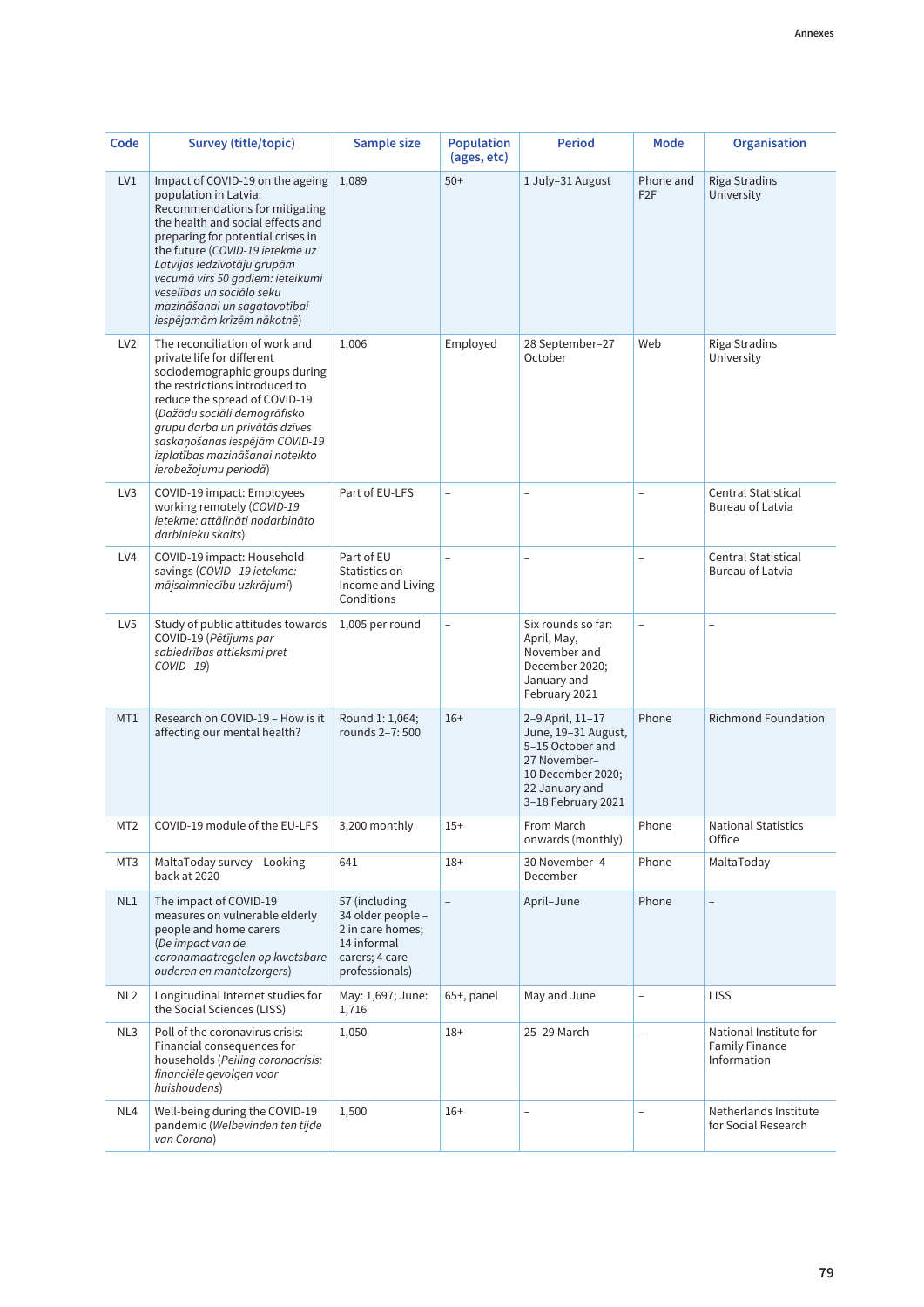| Code            | Survey (title/topic)                                                                                                                                                     | Sample size                                                | <b>Population</b><br>(ages, etc) | <b>Period</b>                                       | Mode                                                                                                     | <b>Organisation</b>                                                                                                                                  |
|-----------------|--------------------------------------------------------------------------------------------------------------------------------------------------------------------------|------------------------------------------------------------|----------------------------------|-----------------------------------------------------|----------------------------------------------------------------------------------------------------------|------------------------------------------------------------------------------------------------------------------------------------------------------|
| PL1             | Impact of the coronavirus<br>pandemic on occupational<br>activities and household budgets<br>(Skutki epidemii koronawirusa w<br>życiu zawodowym i budżetach<br>domowych) | 1,000                                                      | $18+$                            | 23-27 April                                         | Web                                                                                                      | Centre for Public<br>Opinion Research<br>(CBOS)                                                                                                      |
| PL <sub>2</sub> | Daily life during the pandemic<br>(Życie codzienne w czasach<br>zarazy)                                                                                                  | 1,000                                                      | $18+$                            | 23-27 April                                         | Web                                                                                                      | <b>CBOS</b>                                                                                                                                          |
| PL3             | Health of Polish senior citizens<br>during the pandemic (Zdrowie<br>polskich seniorów w czasie<br>pandemii)                                                              | 1,118                                                      | $60+$                            | August                                              | Web                                                                                                      | National Institute of<br>Silver Economy                                                                                                              |
| PL <sub>4</sub> | The impact of the pandemic on<br>the health behaviours of Poles<br>(Wpływ pandemii na zachowania<br>zdrowotne Polaków)                                                   | 1,000                                                      | $18 - 75$                        | 7-8 April                                           | Web                                                                                                      | <b>IBRIS Market and</b><br>Social Research<br>Institute                                                                                              |
| PL <sub>5</sub> | The coronavirus pandemic and<br>the occupational situation of<br>Poles (Epidemia koronawirusa a<br>sytuacja zawodowa Polaków)                                            | 1,304                                                      | $18+$                            | 22 May-4 June                                       | Paper, phone,<br>web                                                                                     | CBOS                                                                                                                                                 |
| PL <sub>6</sub> | Healthcare during the pandemic<br>(Opieka medyczna w czasie<br>epidemii)                                                                                                 | 1,378                                                      | $18+$                            | 7-17 September                                      | Computer-<br>assisted<br>personal<br>interviewing,<br>CATI,<br>computer-<br>assisted web<br>interviewing | CBOS                                                                                                                                                 |
| PT <sub>1</sub> | The social impact of the<br>pandemic (O impacto social da<br>Pandemia)                                                                                                   | 11,508                                                     | $16+$                            | Round 1: 25-29<br>March; round 2: 24<br>April-4 May | Web                                                                                                      | University of Lisbon<br>and Lisbon University<br>Institute                                                                                           |
| PT <sub>2</sub> | Access to healthcare during the<br>pandemic (Acesso a cuidados de<br>saúde em tempos de pandemia)                                                                        | 1,009                                                      | $18+$                            | 28 August-8<br>September                            | $\overline{\phantom{0}}$                                                                                 | Order of Physicians<br>and Portuguese<br>Association of Hospital<br>Managers                                                                         |
| PT3             | Mental health during the COVID-19<br>pandemic (Saúde mental em<br>tempos de pandemia COVID-19)                                                                           | 2,097 health<br>professionals<br>and 3,982 other<br>people | $18+$                            | 22 May-14 August                                    | Web                                                                                                      | National Institute of<br><b>Health Doctor Ricardo</b><br>Jorge, University of<br>Lisbon and Portuguese<br>Society of Psychiatry<br>and Mental Health |
| PT4             | Pandemic diaries (Diários de uma<br>pandemia)                                                                                                                            | 59,902                                                     | $16 - 89$                        | 8 waves from 23<br>March 2020 to 5<br>March 2021    | Web                                                                                                      | Institute of Public<br>Health of the University<br>of Porto and Institute<br>for Systems and<br>Computer Engineering,<br>Technology and<br>Science   |
| PT <sub>5</sub> | Loneliness in the elderly and the<br>COVID-19 pandemic (Solidão no<br>idoso e pandemia da COVID-19)                                                                      | $\equiv$                                                   | $\equiv$                         | $\overline{a}$                                      | Web                                                                                                      | EIT Health                                                                                                                                           |
| PT <sub>6</sub> | Impact of social isolation on<br>adults and older people (Impacto<br>do isolamento social em adultos e<br><i>idosos</i> )                                                | 250                                                        | $50+$                            | $\overline{a}$                                      | $\qquad \qquad -$                                                                                        | University of Coimbra                                                                                                                                |
| PT7             | COVID-19 Barometer: Social<br>opinion (Barómetro COVID-19:<br>Social opinião)                                                                                            | 183,242                                                    | $16+$                            | Phase 1: March-<br>July; phase 2:<br>ongoing        |                                                                                                          | NOVA University Lisbon                                                                                                                               |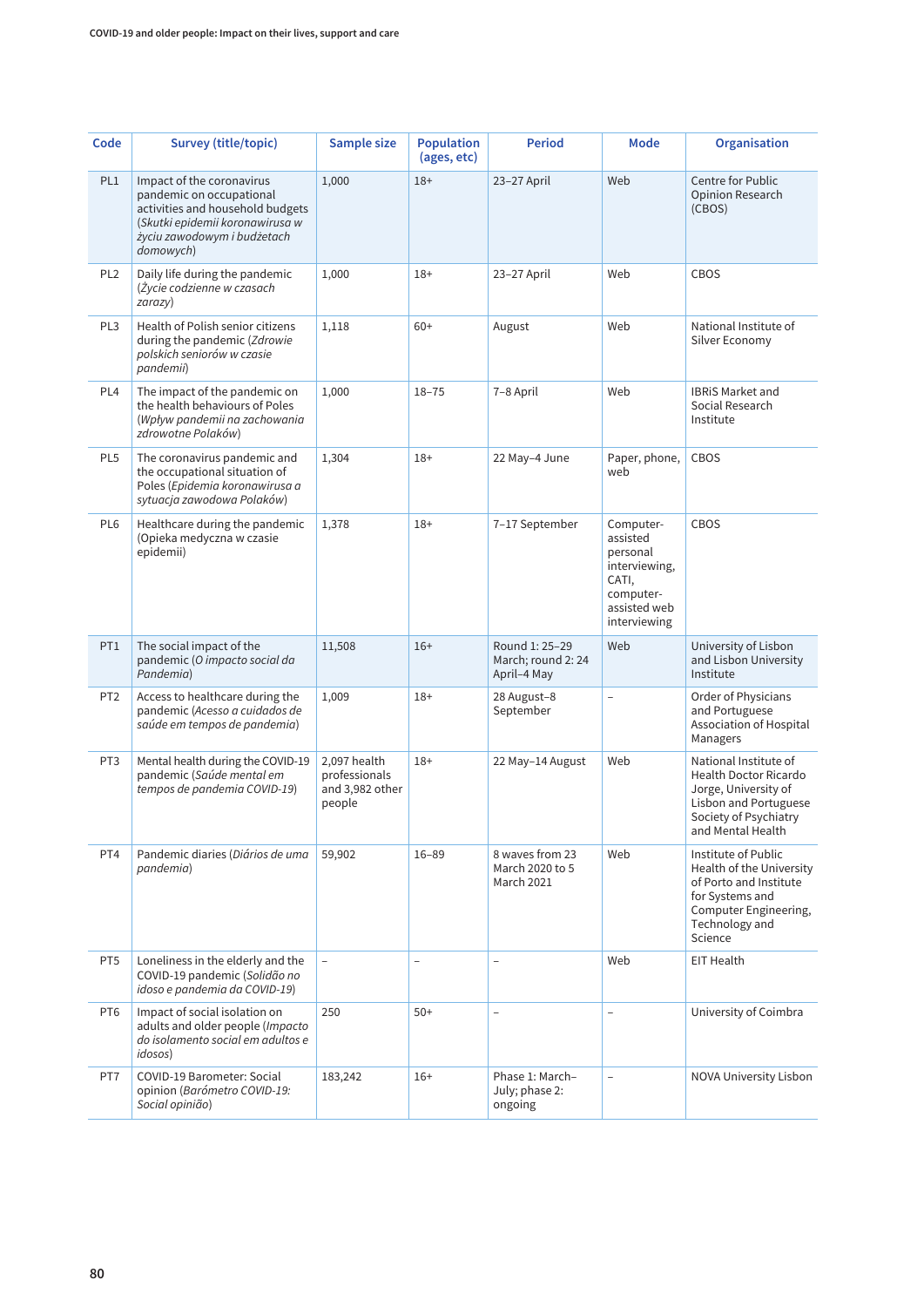| Code            | Survey (title/topic)                                                                                                                                                                                                                                       | Sample size               | <b>Population</b><br>(ages, etc)                                            | <b>Period</b>             | Mode            | Organisation                                                                                                                             |
|-----------------|------------------------------------------------------------------------------------------------------------------------------------------------------------------------------------------------------------------------------------------------------------|---------------------------|-----------------------------------------------------------------------------|---------------------------|-----------------|------------------------------------------------------------------------------------------------------------------------------------------|
| RO1             | The impact of COVID-19 on the<br>quality of life of Romanians<br>(Impactul COVID-19 asupra<br>calității vieții românilor)                                                                                                                                  | 1,115                     | $18+$                                                                       | 12-15 February<br>2021    | Phone           | Romanian Institute for<br>Evaluation and<br>Strategy (IRES)                                                                              |
| RO <sub>2</sub> | Vaccination against COVID-19 in<br>Romania - A profile analysis<br>depending on the intention to<br>vaccinate against COVID-19<br>(Vaccinarea anti COVID-19 în<br>România. Analiză de profil în<br>funcție de intenția de vaccinare<br>împotriva COVID-19) | 1,512                     | $18+$                                                                       | 13-15 January 2021        | Phone           | <b>IRES</b>                                                                                                                              |
| SE1             | Senior special! How do older<br>people act around the<br>coronavirus? (Seniorspecial! Hur<br>agerar de äldsta kring<br>Coronaviruset?)                                                                                                                     | 1,347                     | $70 - 89$                                                                   | 27-30 March               | L               | <b>Novus</b>                                                                                                                             |
| SE <sub>2</sub> | Mental health during the COVID-19<br>pandemic (Psykisk hälsa under<br>coronapandemin)                                                                                                                                                                      | 1,602                     | $16 - 84$                                                                   | May                       | Web             | Public Health Agency<br>of Sweden                                                                                                        |
| SE3             | Survey on the consequences of<br>the COVID-19 pandemic for<br>relatives (Enkät om covid-19-<br>pandemins konsekvenser för<br>anhöriga)                                                                                                                     | $\overline{a}$            | Carers<br>(relatives),<br>$18+$                                             | Until 28 February<br>2021 | Web             | Eurocarers and<br>Swedish Family Care<br>Competence Centre                                                                               |
| SE4             | Health on equal terms - The<br>national public health survey<br>(Hälsa på lika villkor - den<br>nationella folkhälsoenkäten)                                                                                                                               | Sent to 120,000<br>people | General<br>population                                                       | February-May              | Web or<br>paper | Public Health Agency<br>of Sweden                                                                                                        |
| SE <sub>5</sub> | What do older people think about<br>elderly care? (Vad tycker de äldre<br>om äldreomsorgen?)                                                                                                                                                               | 110,715                   | 65+, living in<br>a retirement<br>home/<br>receiving<br>home care           | March-May                 | Web or<br>paper | National Board of<br>Health and Welfare                                                                                                  |
| SE <sub>6</sub> | Habits during the COVID-19<br>pandemic among people aged 70<br>years and older (Levnadsvanor<br>under coronapandemin bland<br>personer 70 år och äldre)                                                                                                    | Sent to 3,700<br>people   | $70+,$<br>Stockholm<br>region                                               | May-August                | Web or<br>paper | Stockholm<br>Gerontology Research<br>Center                                                                                              |
| SE7             | Mapping of COVID-19 at special<br>homes for older people in the<br>Stockholm region (Kartläggning<br>av covid-19 på SÄBO I Stockholms<br>län)                                                                                                              | 227                       | Managers at<br>special<br>homes for<br>older people,<br>Stockholm<br>region | April                     | Web             | Stockholm Regional<br>Council                                                                                                            |
| SE8             | Study about older people's<br>experiences of risk and mental<br>health in relation to COVID-19<br>(Studie om äldre personers<br>upplevelse av risk och psykisk<br>hälsa i förhållande till covid-19)                                                       | 1,854                     | $70+$                                                                       | April-May                 | Web             | Karlstad University                                                                                                                      |
| SE9             | Up and about: Older adults'<br>well-being during the COVID-19<br>pandemic in a Swedish<br>longitudinal study                                                                                                                                               | 1,071                     | $65 - 71$                                                                   | March-April               | Web             | HEalth, Aging and<br><b>Retirement Transitions</b><br>in Sweden (HEARTS),<br>Centre for Ageing and<br>Health at Gothenburg<br>University |
| SE10            | The public aged over 80 years -<br>Trust, thoughts and actions<br>during the pandemic<br>(Allmänheten över 80 år - tillit,<br>tankar och beteende i coronatid)                                                                                             | 700                       | $80+$                                                                       | September                 | Phone           | Kantar Sifo                                                                                                                              |
| SE11            | In-depth analysis of the<br>development of gambling<br>addiction connected to the<br>spread of COVID-19 (Fördjupad<br>analys av utvecklingen av<br>spelproblem kopplat till<br>spridningen av covid-19)                                                    | 4,178                     | $18+$                                                                       | September-<br>November    | Web             | Public Health Agency<br>of Sweden                                                                                                        |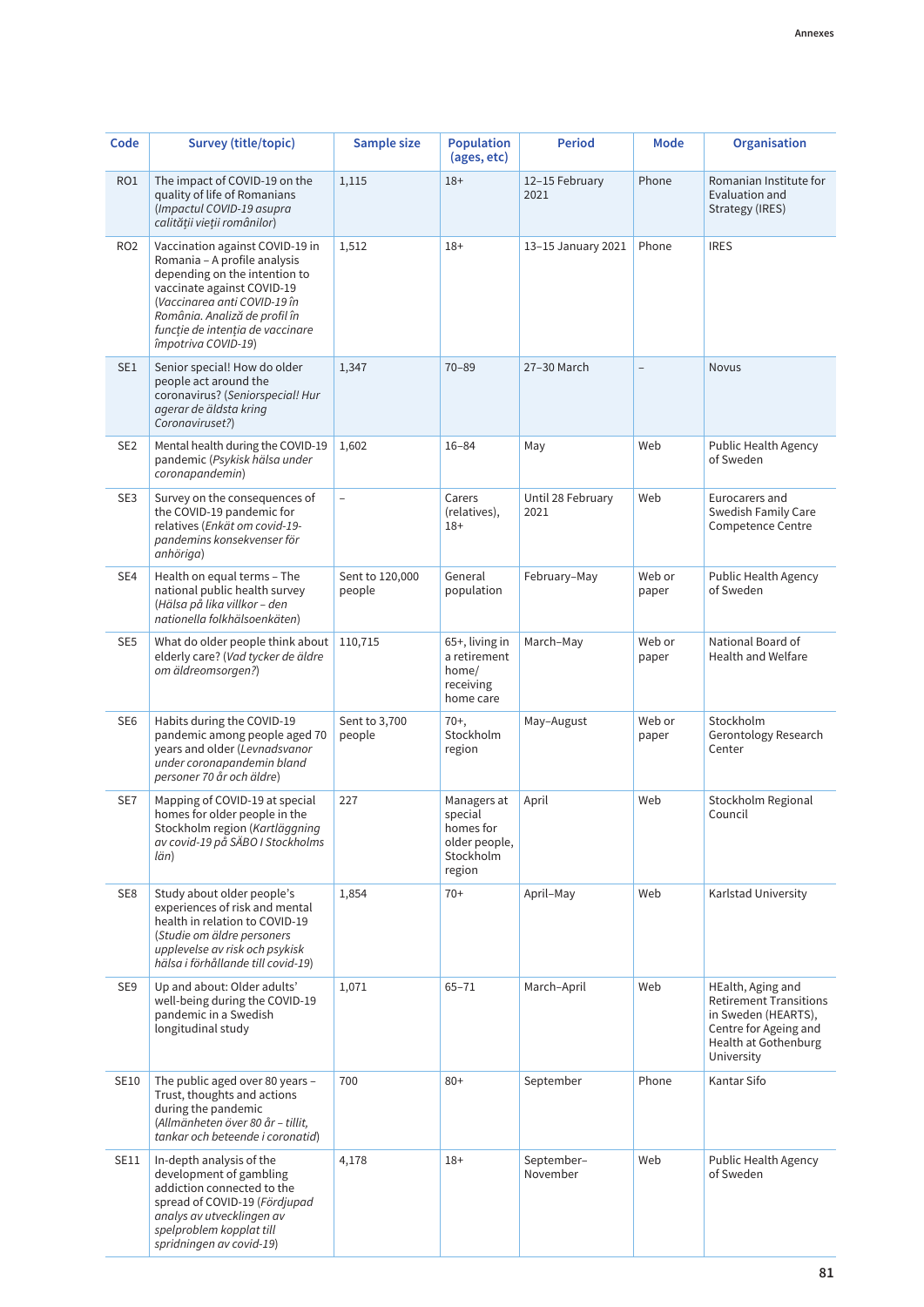| Code            | Survey (title/topic)                                                                                                                                                                                               | Sample size                   | <b>Population</b><br>(ages, etc)                                                                                                             | <b>Period</b>                                                     | Mode                       | <b>Organisation</b>                           |
|-----------------|--------------------------------------------------------------------------------------------------------------------------------------------------------------------------------------------------------------------|-------------------------------|----------------------------------------------------------------------------------------------------------------------------------------------|-------------------------------------------------------------------|----------------------------|-----------------------------------------------|
| S11             | Needs assessment and<br>psychosocial support during the<br>second wave of the COVID-19<br>pandemic                                                                                                                 | 3,552                         | $18+$                                                                                                                                        | November 2020-<br>January 2021                                    | Web                        | National Institute of<br><b>Public Health</b> |
| SI2             | Slovenian public opinion survey<br>(SPO 2020/21) - Life and<br>attitudes of Slovenians during<br>the COVID-19 pandemic<br>(Slovensko javno mnenje 2020/21<br>– Življenje in stališča v času<br>epidemije COVID-19) | 853                           | $18+$                                                                                                                                        | 1 April-31 May                                                    | Web                        | University of Ljubljana                       |
| SI3             | Survey of the situation of<br>residents of homes for the elderly<br>during the epidemic (Anketa o<br>položaju stanovalcev domov za<br>starejše med epidemijo)                                                      | 1,267                         | 87 nursing home<br>residents, 597<br>relatives, 72<br>directors, 427<br>employees and<br>84 NGO<br>representatives                           | July-August                                                       | Web,<br>phone and<br>paper | Advocate of the<br>Principle of Equality      |
| SK1             | When the world changed - The<br>impact of the coronavirus<br>pandemic on everyday life in<br>Slovakia (Keď sa zmenil svet.<br>Vplyv epidémie koronavírusu na<br>každodenný život na Slovensku)                     | 2,357                         | $18+$                                                                                                                                        | 18-26 March                                                       | Web                        | Slovak Academy of<br>Sciences                 |
| SK <sub>2</sub> | Survey of the life situation during<br>the COVID-19 pandemic<br>(Prieskum životnej situácie počas<br>pandémie COVID-19)                                                                                            | 408                           | $18+$                                                                                                                                        | Mid-May-late June                                                 | Web                        | Institute for Labour<br>and Family Research   |
| SK <sub>3</sub> | Dignified ageing in Slovakia<br>(Dôstojné starnutie na Slovensku)                                                                                                                                                  | Phase 1:62;<br>phase 2: 1,000 | Phase 1:<br>political party<br>representatives,<br>experts, social<br>care<br>professionals<br>and patient<br>organisations;<br>phase 2: 18+ | Phase 1: October<br>and November<br>2019; phase 2:<br>August 2020 | Web                        | SOCIA - Social Reform<br>Foundation           |

**Notes:** *Year only mentioned if other than 2020. Surveys with fewer than 40 respondents were excluded. F2F = face-to-face. - = unknown to authors.*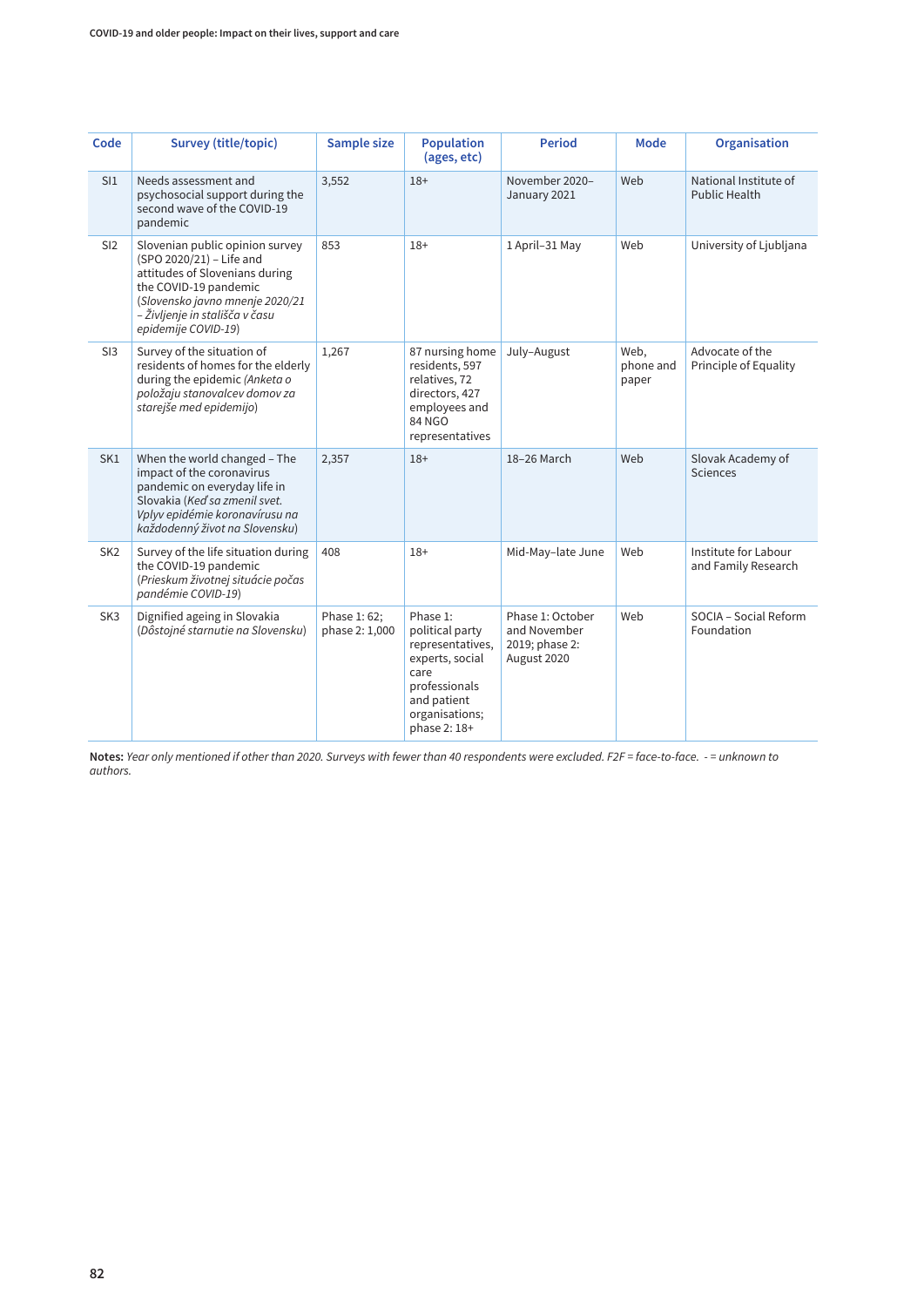## Annex 2: Network of Eurofound Correspondents

## **List of correspondents who contributed to the research**

| <b>Country</b> | Contributor(s)                                       | Organisation(s)                                                                   |
|----------------|------------------------------------------------------|-----------------------------------------------------------------------------------|
| AT             | Bernadette Allinger                                  | Working Life Research Centre (FORBA)                                              |
| BЕ             | Dries Van Herreweghe                                 | Research Institute for Work and Society (HIVA), KU Leuven                         |
| BG             | Ivan Neykov and Nadejda Miteva                       | Balkan Institute for Labour and Social Policy                                     |
| СY             | Pavlos Kalosinatos                                   | Pancyprian Federation of Labour (PEO)                                             |
| CZ             | Aleš Kroupa                                          | Research Institute for Labour and Social Affairs                                  |
| DE             | Mona Aranea                                          | Institute of Economic and Social Research (WSI), Düsseldorf                       |
| <b>DK</b>      | Katrine Marie Larsen                                 | Oxford Research Denmark                                                           |
| EE             | Ingel Kadarik and Priit Purge                        | Praxis Centre for Policy Studies                                                  |
| EL             | Elena Kousta                                         | Industrial Relations Unit, Labour Institute of the Confederation of Labour (GSEE) |
| ES             | Alejandro Godino                                     | Autonomous University of Barcelona                                                |
| <b>FR</b>      | Frédéric Turlan and Pascale Turlan                   | <b>IR Share</b>                                                                   |
| FI             | Amanda Kinnunen and Vera Lindström                   | Oxford Research                                                                   |
| <b>HR</b>      | Predrag Bejaković                                    | Institute of Public Finance                                                       |
|                | Irena Klemenčić                                      | University of Zagreb                                                              |
| HU             | Andrea Gyarmati                                      | Independent researcher                                                            |
| IE             | Martin Frawley and Andy Prendergast                  | <b>Industrial Relations News</b>                                                  |
| IΤ             | Stefano Neri                                         | University of Milan                                                               |
| LT             | Rasa Mieziene and Inga Blaziene                      | Lithuanian Social Research Centre                                                 |
| LU             | Franz Clément and Nicaise Misangumukini              | Luxembourg Institute of Socio-Economic Research (LISER)                           |
| LV             | Krišs Karnitis                                       | <b>EPC Ltd</b>                                                                    |
| МΤ             | Christine Garzia                                     | University of Malta                                                               |
| NL             | Paul Vroonhof and Eelco Tammens                      | Panteia                                                                           |
| PL             | Marta Trawinska                                      | Institute of Public Affairs                                                       |
| PT             | Paula Carrilho and Heloísa Perista                   | Centre for Studies for Social Intervention (CESIS)                                |
| RO             | Simona Ghiță, Cristina Boboc and<br>Valentina Vasile | European Institute of Romania                                                     |
|                | Alexandra Deliu                                      | <b>SC Euractiv Network SRL</b>                                                    |
| <b>SE</b>      | Sofia Karlsson and Amanda Kinnunen                   | Oxford Research                                                                   |
| SI             | Monika Weiss                                         | University of Ljubljana                                                           |
| <b>SK</b>      | Daniela Kešelová                                     | Institute for Labour and Family Research                                          |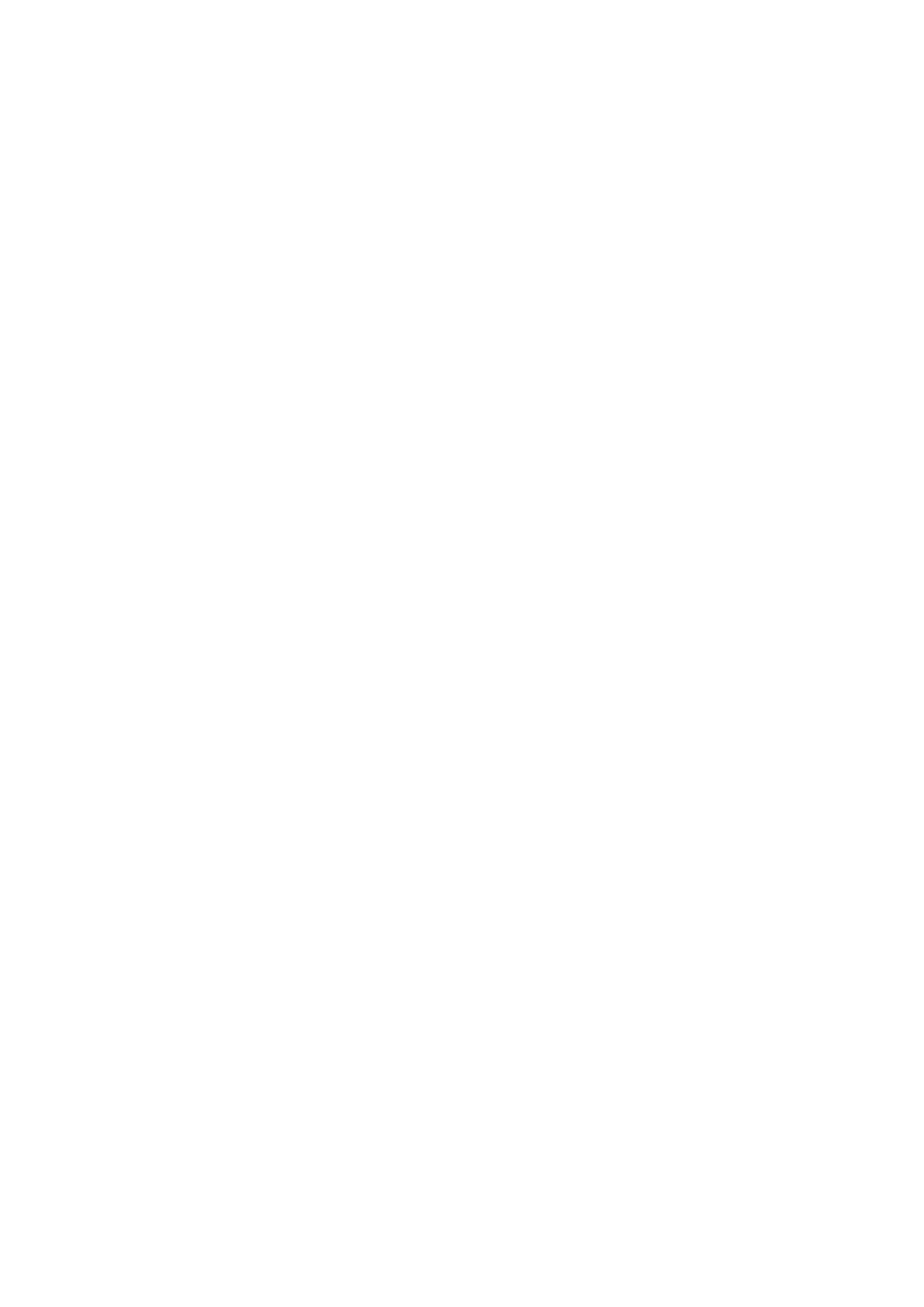### **Getting in touch with the EU**

#### **In person**

All over the European Union there are hundreds of Europe Direct information centres. You can find the address of the centre nearest you at: [https://european-union.europa.eu/contact-eu\\_en](https://european-union.europa.eu/contact-eu_en)

#### **On the phone or by email**

Europe Direct is a service that answers your questions about the European Union. You can contact this service:

- by freephone: 00 800 6 7 8 9 10 11 (certain operators may charge for these calls)
- at the following standard number: +32 22999696
- by email via: [https://european-union.europa.eu/contact-eu\\_en](https://european-union.europa.eu/contact-eu_en)

### **Finding information about the EU**

#### **Online**

Information about the European Union in all the official languages of the EU is available on the Europa website at: <https://europa.eu>

#### **EU publications**

You can download or order free and priced EU publications at:<https://op.europa.eu/publications> Multiple copies of free publications may be obtained by contacting Europe Direct or your local information centre (see [https://european-union.europa.eu/contact-eu\\_en\).](https://european-union.europa.eu/contact-eu_en)

#### **EU law and related documents**

For access to legal information from the EU, including all EU law since 1952 in all the official language versions, go to EUR-Lex at:<http://eur-lex.europa.eu>

#### **Open data from the EU**

The EU Open Data Portal ([http://data.europa.eu/euodp\) pr](http://data.europa.eu/euodp)ovides access to datasets from the EU. Data can be downloaded and reused for free, both for commercial and non-commercial purposes.